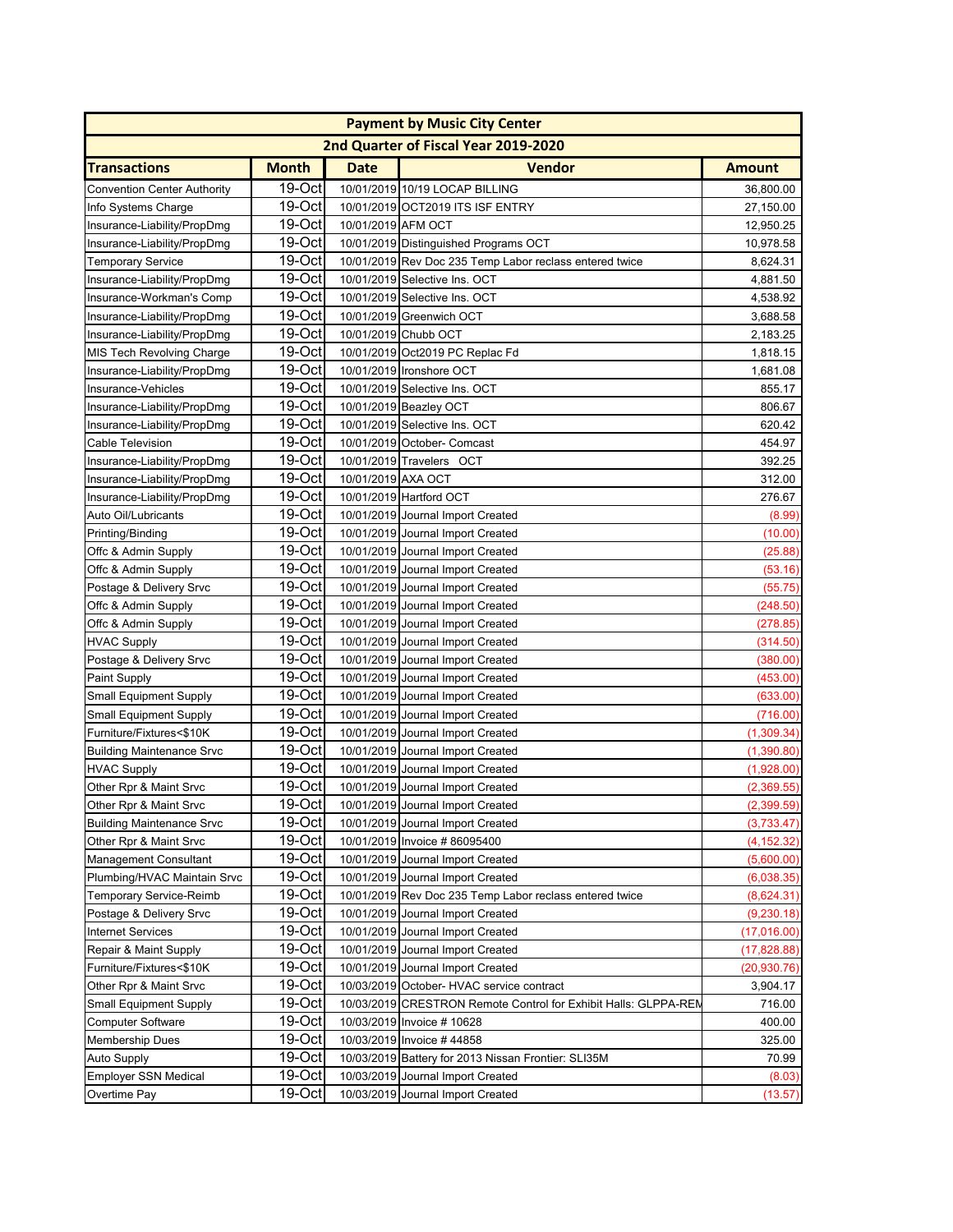| <b>Payment by Music City Center</b> |              |             |                                      |               |
|-------------------------------------|--------------|-------------|--------------------------------------|---------------|
|                                     |              |             | 2nd Quarter of Fiscal Year 2019-2020 |               |
| <b>Transactions</b>                 | <b>Month</b> | <b>Date</b> | <b>Vendor</b>                        | <b>Amount</b> |
| CCA Employer 401K Plan              | 19-Oct       |             | 10/03/2019 Journal Import Created    | (22.14)       |
| <b>Employer OASDI</b>               | 19-Oct       |             | 10/03/2019 Journal Import Created    | (34.32)       |
| Regular Pay                         | 19-Oct       |             | 10/03/2019 Journal Import Created    | (540.00)      |
| Regular Pay                         | 19-Oct       |             | 10/04/2019 Journal Import Created    | 43,245.55     |
| Regular Pay                         | 19-Oct       |             | 10/04/2019 Journal Import Created    | 39,239.07     |
| Regular Pay                         | 19-Oct       |             | 10/04/2019 Journal Import Created    | 31,546.56     |
| Regular Pay                         | 19-Oct       |             | 10/04/2019 Journal Import Created    | 29,357.31     |
| Regular Pay                         | 19-Oct       |             | 10/04/2019 Journal Import Created    | 19,516.38     |
| Regular Pay                         | 19-Oct       |             | 10/04/2019 Journal Import Created    | 17,865.32     |
| Regular Pay                         | 19-Oct       |             | 10/04/2019 Journal Import Created    | 15,288.85     |
| Regular Pay                         | 19-Oct       |             | 10/04/2019 Journal Import Created    | 9,976.52      |
| Employer Group Health               | 19-Oct       |             | 10/04/2019 Journal Import Created    | 9,920.00      |
| Regular Pay                         | 19-Oct       |             | 10/04/2019 Journal Import Created    | 9,665.51      |
| Regular Pay                         | 19-Oct       |             | 10/04/2019 Journal Import Created    | 9,457.11      |
| <b>Employer Group Health</b>        | 19-Oct       |             | 10/04/2019 Journal Import Created    | 9,375.00      |
| Regular Pay                         | 19-Oct       |             | 10/04/2019 Journal Import Created    | 8,835.63      |
| Regular Pay                         | 19-Oct       |             | 10/04/2019 Journal Import Created    | 8,595.20      |
| Overtime Pay                        | 19-Oct       |             | 10/04/2019 Journal Import Created    | 8,321.85      |
| <b>Employer Group Health</b>        | 19-Oct       |             | 10/04/2019 Journal Import Created    | 7,985.00      |
| Regular Pay                         | $19-Oct$     |             | 10/04/2019 Journal Import Created    | 7,361.92      |
| Regular Pay                         | $19-Oct$     |             | 10/04/2019 Journal Import Created    | 6,788.52      |
| Regular Pay                         | 19-Oct       |             | 10/04/2019 Journal Import Created    | 6,062.40      |
| Regular Pay                         | 19-Oct       |             | 10/04/2019 Journal Import Created    | 5,693.61      |
| Regular Pay                         | 19-Oct       |             | 10/04/2019 Journal Import Created    | 4,960.62      |
| <b>Employer Group Health</b>        | 19-Oct       |             | 10/04/2019 Journal Import Created    | 4,956.00      |
| Leave Pay                           | 19-Oct       |             | 10/04/2019 Journal Import Created    | 3,613.77      |
| Leave Pay                           | 19-Oct       |             | 10/04/2019 Journal Import Created    | 3,445.80      |
| Regular Pay                         | 19-Oct       |             | 10/04/2019 Journal Import Created    | 3,271.20      |
| Overtime Pay                        | 19-Oct       |             | 10/04/2019 Journal Import Created    | 3,250.87      |
| Leave Pay                           | 19-Oct       |             | 10/04/2019 Journal Import Created    | 3,227.38      |
| Employer OASDI                      | 19-Oct       |             | 10/04/2019 Journal Import Created    | 3,190.47      |
| Overtime Pay                        | 19-Oct       |             | 10/04/2019 Journal Import Created    | 2,917.58      |
| <b>Employer Pension</b>             | 19-Oct       |             | 10/04/2019 Journal Import Created    | 2,847.84      |
| Leave Pay                           | 19-Oct       |             | 10/04/2019 Journal Import Created    | 2,721.40      |
| Employer OASDI                      | $19$ -Octl   |             | 10/04/2019 Journal Import Created    | 2,628.48      |
| <b>Employer Group Health</b>        | 19-Oct       |             | 10/04/2019 Journal Import Created    | 2,496.00      |
| Leave Pay                           | 19-Oct       |             | 10/04/2019 Journal Import Created    | 2,468.05      |
| Leave Pay                           | $19-Oct$     |             | 10/04/2019 Journal Import Created    | 2,151.92      |
| Employer OASDI                      | 19-Octl      |             | 10/04/2019 Journal Import Created    | 2,142.84      |
| Leave Pay                           | 19-Oct       |             | 10/04/2019 Journal Import Created    | 2,129.85      |
| <b>Medical Services</b>             | 19-Oct       |             | 10/04/2019 Invoice # 19-143          | 2,040.00      |
| <b>Employer Pension</b>             | 19-Oct       |             | 10/04/2019 Journal Import Created    | 2,031.86      |
| <b>Employer OASDI</b>               | 19-Oct       |             | 10/04/2019 Journal Import Created    | 1,968.98      |
| <b>Employer Group Health</b>        | 19-Oct       |             | 10/04/2019 Journal Import Created    | 1,962.00      |
| <b>Employer Group Health</b>        | 19-Oct       |             | 10/04/2019 Journal Import Created    | 1,863.00      |
| <b>Employer Group Health</b>        | 19-Oct       |             | 10/04/2019 Journal Import Created    | 1,801.80      |
| Overtime Pay                        | 19-Oct       |             | 10/04/2019 Journal Import Created    | 1,748.30      |
| Overtime Pay                        | 19-Oct       |             | 10/04/2019 Journal Import Created    | 1,574.05      |
| Overtime Pay                        | 19-Oct       |             | 10/04/2019 Journal Import Created    | 1,294.98      |
| CCA Employer 401K Plan              | 19-Oct       |             | 10/04/2019 Journal Import Created    | 1,243.92      |
| <b>Employer Group Health</b>        | 19-Oct       |             | 10/04/2019 Journal Import Created    | 1,234.20      |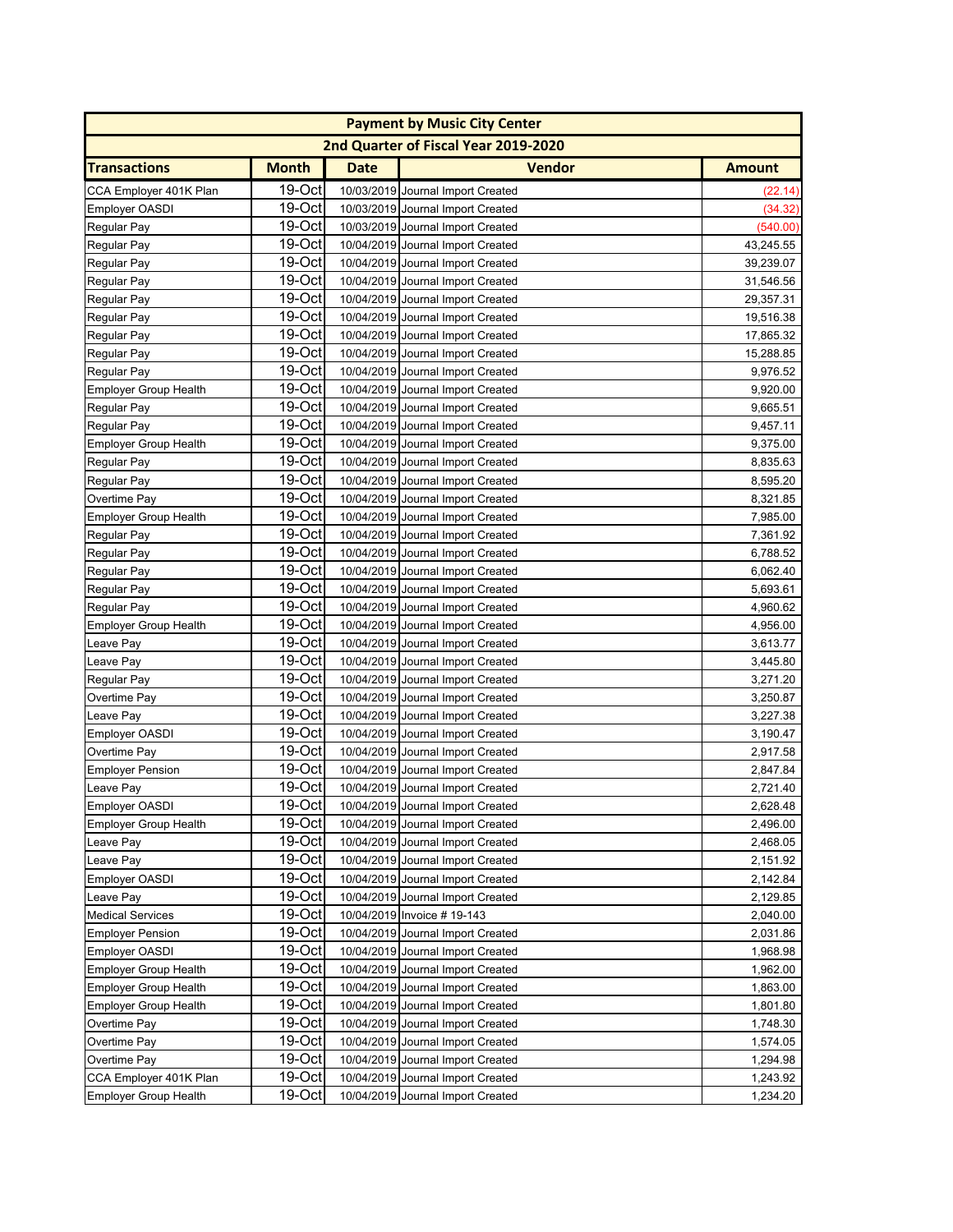| <b>Payment by Music City Center</b> |              |             |                                      |               |
|-------------------------------------|--------------|-------------|--------------------------------------|---------------|
|                                     |              |             | 2nd Quarter of Fiscal Year 2019-2020 |               |
| <b>Transactions</b>                 | <b>Month</b> | <b>Date</b> | <b>Vendor</b>                        | <b>Amount</b> |
| <b>Employer Group Health</b>        | 19-Oct       |             | 10/04/2019 Journal Import Created    | 1,226.00      |
| Leave Pay                           | 19-Oct       |             | 10/04/2019 Journal Import Created    | 1,176.76      |
| <b>Holiday Pay</b>                  | $19-Oct$     |             | 10/04/2019 Journal Import Created    | 1,171.84      |
| <b>Employer Group Health</b>        | 19-Oct       |             | 10/04/2019 Journal Import Created    | 1,155.00      |
| CCA Employer 401K Plan              | $19-Oct$     |             | 10/04/2019 Journal Import Created    | 1,142.40      |
| <b>Employer Group Health</b>        | 19-Oct       |             | 10/04/2019 Journal Import Created    | 1,140.00      |
| <b>Employer OASDI</b>               | 19-Oct       |             | 10/04/2019 Journal Import Created    | 1,110.73      |
| Leave Pay                           | 19-Oct       |             | 10/04/2019 Journal Import Created    | 1,105.08      |
| Leave Pay                           | 19-Oct       |             | 10/04/2019 Journal Import Created    | 1,094.88      |
| CCA Employer 401K Plan              | 19-Oct       |             | 10/04/2019 Journal Import Created    | 1,049.17      |
| <b>Employer Pension</b>             | 19-Oct       |             | 10/04/2019 Journal Import Created    | 1,038.42      |
| CCA Employer 401K Plan              | 19-Oct       |             | 10/04/2019 Journal Import Created    | 958.30        |
| <b>Employer Group Health</b>        | $19-Oct$     |             | 10/04/2019 Journal Import Created    | 906.00        |
| <b>Employer Group Health</b>        | 19-Oct       |             | 10/04/2019 Journal Import Created    | 906.00        |
| <b>Employer Pension</b>             | $19-Oct$     |             | 10/04/2019 Journal Import Created    | 857.88        |
| <b>Employer Pension</b>             | 19-Oct       |             | 10/04/2019 Journal Import Created    | 748.10        |
| <b>Employer SSN Medical</b>         | 19-Oct       |             | 10/04/2019 Journal Import Created    | 746.17        |
| <b>Employer Group Health</b>        | 19-Oct       |             | 10/04/2019 Journal Import Created    | 726.00        |
| <b>Employer OASDI</b>               | 19-Oct       |             | 10/04/2019 Journal Import Created    | 719.63        |
| <b>Employer OASDI</b>               | $19-Oct$     |             | 10/04/2019 Journal Import Created    | 717.68        |
| <b>Employer OASDI</b>               | 19-Oct       |             | 10/04/2019 Journal Import Created    | 687.51        |
| CCA Employer 401K Plan              | $19-Oct$     |             | 10/04/2019 Journal Import Created    | 635.18        |
| <b>Employer SSN Medical</b>         | $19-Oct$     |             | 10/04/2019 Journal Import Created    | 614.73        |
| <b>Employer OASDI</b>               | 19-Oct       |             | 10/04/2019 Journal Import Created    | 602.08        |
| Leave Pay                           | 19-Oct       |             | 10/04/2019 Journal Import Created    | 581.10        |
| Leave Pay                           | 19-Oct       |             | 10/04/2019 Journal Import Created    | 571.46        |
| <b>Employer OASDI</b>               | 19-Oct       |             | 10/04/2019 Journal Import Created    | 569.03        |
| <b>Employer Pension</b>             | $19-Oct$     |             | 10/04/2019 Journal Import Created    | 563.46        |
| <b>Employer Pension</b>             | $19-Oct$     |             | 10/04/2019 Journal Import Created    | 532.34        |
| <b>Employer Group Health</b>        | $19$ -Oct    |             | 10/04/2019 Journal Import Created    | 528.00        |
| <b>Employer Group Health</b>        | $19$ -Oct    |             | 10/04/2019 Journal Import Created    | 528.00        |
| <b>Employer OASDI</b>               | 19-Oct       |             | 10/04/2019 Journal Import Created    | 526.12        |
| <b>Employer Group Health</b>        | $19-Oct$     |             | 10/04/2019 Journal Import Created    | 513.00        |
| <b>Employer SSN Medical</b>         | 19-Oct       |             | 10/04/2019 Journal Import Created    | 501.14        |
| <b>Employer Dental Group</b>        | $19$ -Oct    |             | 10/04/2019 Journal Import Created    | 499.71        |
| Employer OASDI                      | 19-Oct       |             | 10/04/2019 Journal Import Created    | 498.63        |
| <b>Employer OASDI</b>               | 19-Oct       |             | 10/04/2019 Journal Import Created    | 494.95        |
| CCA Employer 401K Plan              | 19-Octl      |             | 10/04/2019 Journal Import Created    | 472.70        |
| <b>Employer SSN Medical</b>         | 19-Octl      |             | 10/04/2019 Journal Import Created    | 460.48        |
| CCA Employer 401K Plan              | $19-Oct$     |             | 10/04/2019 Journal Import Created    | 457.68        |
| <b>Employer OASDI</b>               | 19-Oct       |             | 10/04/2019 Journal Import Created    | 420.94        |
| Employer Dental Group               | 19-Oct       |             | 10/04/2019 Journal Import Created    | 406.68        |
| Leave Pay                           | 19-Oct       |             | 10/04/2019 Journal Import Created    | 390.77        |
| Employer OASDI                      | 19-Oct       |             | 10/04/2019 Journal Import Created    | 389.51        |
| Overtime Pay                        | 19-Oct       |             | 10/04/2019 Journal Import Created    | 360.68        |
| <b>Employer OASDI</b>               | 19-Oct       |             | 10/04/2019 Journal Import Created    | 360.63        |
| <b>Employer SSN Medical</b>         | $19-Oct$     |             | 10/04/2019 Journal Import Created    | 330.03        |
| Overtime Pay                        | 19-Oct       |             | 10/04/2019 Journal Import Created    | 322.58        |
| Allowance-Cell/Mobile Devices       | 19-Oct       |             | 10/04/2019 Journal Import Created    | 287.00        |
| Cafe Plan Pre-Tax Savings           | 19-Oct       |             | 10/04/2019 Journal Import Created    | 275.93        |
| Overtime Pay                        | 19-Oct       |             | 10/04/2019 Journal Import Created    | 272.58        |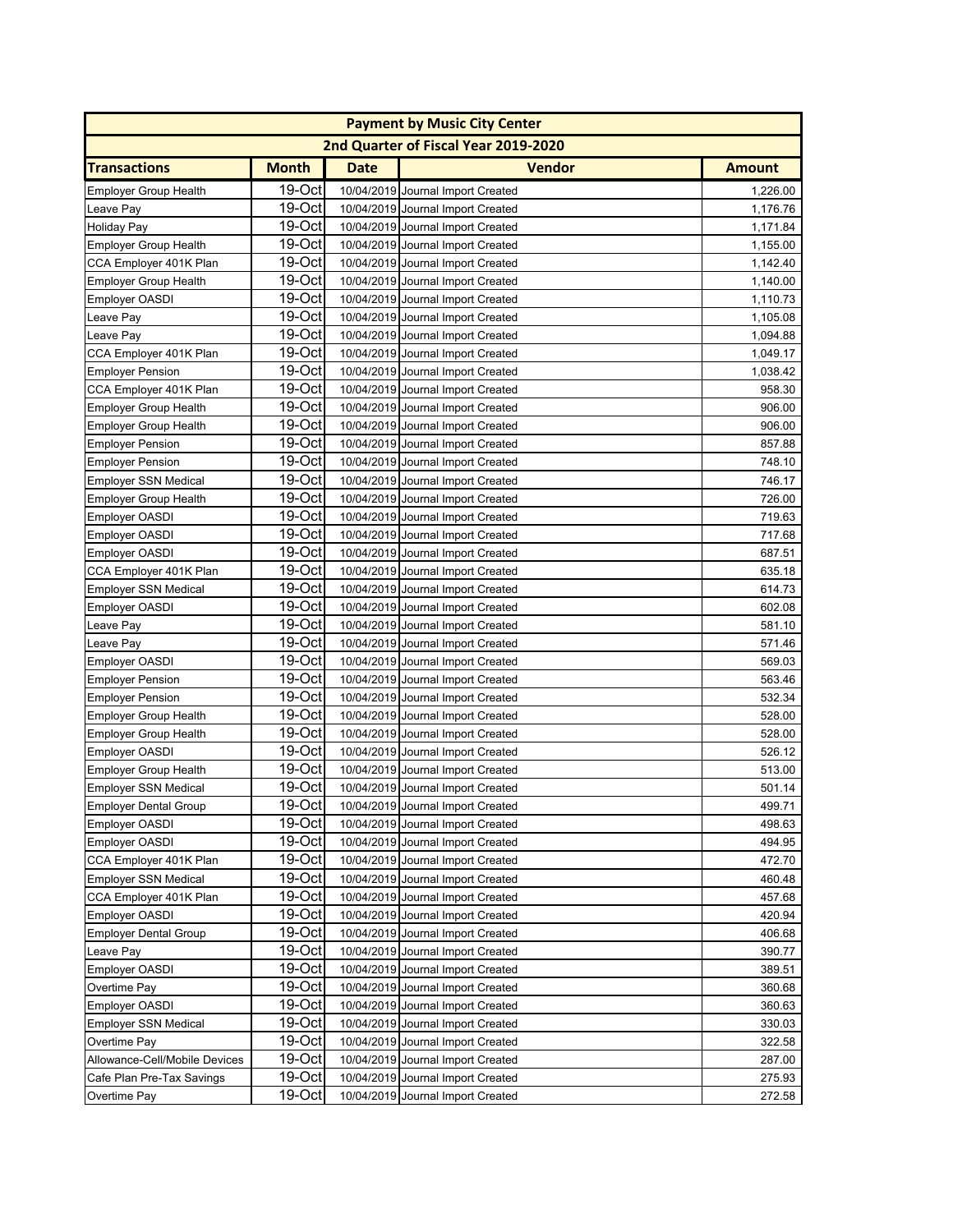| <b>Payment by Music City Center</b> |              |             |                                      |               |
|-------------------------------------|--------------|-------------|--------------------------------------|---------------|
|                                     |              |             | 2nd Quarter of Fiscal Year 2019-2020 |               |
| <b>Transactions</b>                 | <b>Month</b> | <b>Date</b> | <b>Vendor</b>                        | <b>Amount</b> |
| <b>Employer Dental Group</b>        | 19-Oct       |             | 10/04/2019 Journal Import Created    | 265.47        |
| <b>Employer OASDI</b>               | 19-Oct       |             | 10/04/2019 Journal Import Created    | 265.24        |
| Cafe Plan Pre-Tax Savings           | 19-Oct       |             | 10/04/2019 Journal Import Created    | 264.57        |
| <b>Employer SSN Medical</b>         | 19-Oct       |             | 10/04/2019 Journal Import Created    | 259.78        |
| CCA Employer 401K Plan              | 19-Octl      |             | 10/04/2019 Journal Import Created    | 251.90        |
| CCA Employer 401K Plan              | 19-Oct       |             | 10/04/2019 Journal Import Created    | 247.16        |
| Leave Pay                           | 19-Oct       |             | 10/04/2019 Journal Import Created    | 243.11        |
| <b>Employer SSN Medical</b>         | 19-Oct       |             | 10/04/2019 Journal Import Created    | 234.91        |
| <b>Employer Dental Group</b>        | 19-Oct       |             | 10/04/2019 Journal Import Created    | 220.74        |
| CCA Employer 401K Plan              | 19-Oct       |             | 10/04/2019 Journal Import Created    | 216.20        |
| <b>Employer Group Life</b>          | 19-Oct       |             | 10/04/2019 Journal Import Created    | 216.15        |
| Allowance-Cell/Mobile Devices       | 19-Oct       |             | 10/04/2019 Journal Import Created    | 205.00        |
| Cafe Plan Pre-Tax Savings           | 19-Oct       |             | 10/04/2019 Journal Import Created    | 202.54        |
| CCA Employer 401K Plan              | 19-Oct       |             | 10/04/2019 Journal Import Created    | 192.87        |
| Overtime Pay                        | 19-Oct       |             | 10/04/2019 Journal Import Created    | 183.56        |
| <b>Employer Group Life</b>          | 19-Oct       |             | 10/04/2019 Journal Import Created    | 172.16        |
| <b>Employer SSN Medical</b>         | 19-Oct       |             | 10/04/2019 Journal Import Created    | 168.29        |
| <b>Employer SSN Medical</b>         | 19-Oct       |             | 10/04/2019 Journal Import Created    | 167.85        |
| Allowance-Cell/Mobile Devices       | 19-Oct       |             | 10/04/2019 Journal Import Created    | 164.00        |
| <b>Employer SSN Medical</b>         | 19-Oct       |             | 10/04/2019 Journal Import Created    | 160.78        |
| <b>Employer SSN Medical</b>         | 19-Oct       |             | 10/04/2019 Journal Import Created    | 133.08        |
| <b>Employer OASDI</b>               | 19-Oct       |             | 10/04/2019 Journal Import Created    | 131.74        |
| Cafe Plan Pre-Tax Savings           | 19-Oct       |             | 10/04/2019 Journal Import Created    | 131.45        |
| <b>Employer SSN Medical</b>         | 19-Oct       |             | 10/04/2019 Journal Import Created    | 123.05        |
| Allowance-Cell/Mobile Devices       | 19-Oct       |             | 10/04/2019 Journal Import Created    | 123.00        |
| Allowance-Cell/Mobile Devices       | 19-Oct       |             | 10/04/2019 Journal Import Created    | 123.00        |
| Allowance-Cell/Mobile Devices       | 19-Oct       |             | 10/04/2019 Journal Import Created    | 123.00        |
| <b>Employer Group Life</b>          | 19-Oct       |             | 10/04/2019 Journal Import Created    | 122.53        |
| <b>Employer Dental Group</b>        | 19-Oct       |             | 10/04/2019 Journal Import Created    | 122.25        |
| <b>Employer Group Life</b>          | 19-Oct       |             | 10/04/2019 Journal Import Created    | 117.80        |
| <b>Employer SSN Medical</b>         | 19-Oct       |             | 10/04/2019 Journal Import Created    | 116.61        |
| Overtime Pay                        | $19-Oct$     |             | 10/04/2019 Journal Import Created    | 115.94        |
| <b>Employer SSN Medical</b>         | $19-Oct$     |             | 10/04/2019 Journal Import Created    | 115.74        |
| <b>Holiday Pay</b>                  | 19-Oct       |             | 10/04/2019 Journal Import Created    | 112.00        |
| Employer SSN Medical                | 19-Oct       |             | 10/04/2019 Journal Import Created    | 98.45         |
| <b>Employer SSN Medical</b>         | 19-Oct       |             | 10/04/2019 Journal Import Created    | 91.10         |
| <b>Employer SSN Medical</b>         | $19-Oct$     |             | 10/04/2019 Journal Import Created    | 84.34         |
| Leave Pay                           | 19-Octl      |             | 10/04/2019 Journal Import Created    | 82.68         |
| Allowance-Cell/Mobile Devices       | 19-Octl      |             | 10/04/2019 Journal Import Created    | 82.00         |
| Allowance-Cell/Mobile Devices       | 19-Octl      |             | 10/04/2019 Journal Import Created    | 82.00         |
| Allowance-Cell/Mobile Devices       | 19-Oct       |             | 10/04/2019 Journal Import Created    | 82.00         |
| Allowance-Cell/Mobile Devices       | 19-Oct       |             | 10/04/2019 Journal Import Created    | 82.00         |
| Allowance-Cell/Mobile Devices       | 19-Oct       |             | 10/04/2019 Journal Import Created    | 82.00         |
| Allowance-Cell/Mobile Devices       | 19-Oct       |             | 10/04/2019 Journal Import Created    | 82.00         |
| Allowance-Cell/Mobile Devices       | 19-Oct       |             | 10/04/2019 Journal Import Created    | 82.00         |
| Allowance-Cell/Mobile Devices       | 19-Oct       |             | 10/04/2019 Journal Import Created    | 82.00         |
| Allowance-Cell/Mobile Devices       | 19-Oct       |             | 10/04/2019 Journal Import Created    | 82.00         |
| <b>Employer Dental Group</b>        | 19-Oct       |             | 10/04/2019 Journal Import Created    | 80.31         |
| <b>Laundry Services</b>             | 19-Oct       |             | 10/04/2019 Invoice # LNAS527264      | 77.63         |
| Cafe Plan Pre-Tax Savings           | 19-Oct       |             | 10/04/2019 Journal Import Created    | 70.87         |
| <b>Employer Dental Group</b>        | 19-Oct       |             | 10/04/2019 Journal Import Created    | 65.25         |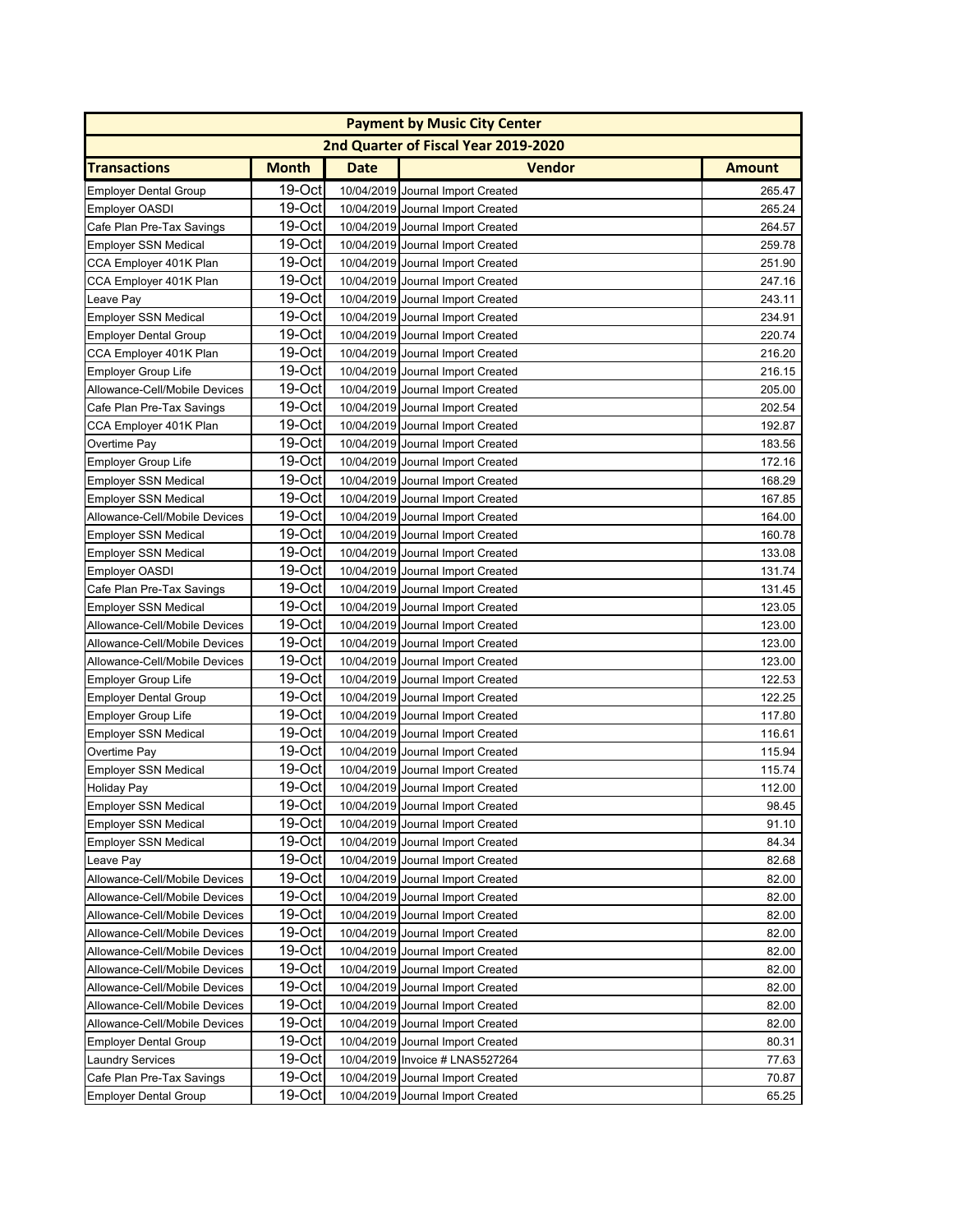|                                 |              |             | <b>Payment by Music City Center</b>  |               |
|---------------------------------|--------------|-------------|--------------------------------------|---------------|
|                                 |              |             | 2nd Quarter of Fiscal Year 2019-2020 |               |
| <b>Transactions</b>             | <b>Month</b> | <b>Date</b> | <b>Vendor</b>                        | <b>Amount</b> |
| <b>Employer Dental Group</b>    | 19-Oct       |             | 10/04/2019 Journal Import Created    | 62.91         |
| <b>Employer SSN Medical</b>     | 19-Oct       |             | 10/04/2019 Journal Import Created    | 62.03         |
| <b>Employer Dental Group</b>    | 19-Oct       |             | 10/04/2019 Journal Import Created    | 59.34         |
| <b>Employer Group Life</b>      | 19-Oct       |             | 10/04/2019 Journal Import Created    | 58.95         |
| Cafe Plan Pre-Tax Savings       | 19-Oct       |             | 10/04/2019 Journal Import Created    | 56.55         |
| Cafe Plan Pre-Tax Savings       | 19-Oct       |             | 10/04/2019 Journal Import Created    | 51.23         |
| <b>Employer Dental Group</b>    | 19-Oct       |             | 10/04/2019 Journal Import Created    | 49.86         |
| <b>Employer Dental Group</b>    | 19-Oct       |             | 10/04/2019 Journal Import Created    | 49.86         |
| Overtime Pay                    | 19-Oct       |             | 10/04/2019 Journal Import Created    | 45.16         |
| <b>Employer Dental Group</b>    | 19-Oct       |             | 10/04/2019 Journal Import Created    | 43.21         |
| <b>Employer Dental Group</b>    | 19-Oct       |             | 10/04/2019 Journal Import Created    | 42.72         |
| Allowance-Cell/Mobile Devices   | 19-Oct       |             | 10/04/2019 Journal Import Created    | 41.00         |
| <b>Employer Dental Group</b>    | 19-Oct       |             | 10/04/2019 Journal Import Created    | 39.89         |
| <b>Employer Group Life</b>      | 19-Oct       |             | 10/04/2019 Journal Import Created    | 39.30         |
| <b>Employer Group Life</b>      | 19-Oct       |             | 10/04/2019 Journal Import Created    | 34.93         |
| Cafe Plan Pre-Tax Savings       | 19-Oct       |             | 10/04/2019 Journal Import Created    | 34.77         |
| Cafe Plan Pre-Tax Savings       | 19-Oct       |             | 10/04/2019 Journal Import Created    | 33.45         |
| Cafe Plan Pre-Tax Savings       | 19-Oct       |             | 10/04/2019 Journal Import Created    | 33.30         |
| Cafe Plan Pre-Tax Savings       | 19-Oct       |             | 10/04/2019 Journal Import Created    | 32.82         |
| Cafe Plan Pre-Tax Savings       | 19-Oct       |             | 10/04/2019 Journal Import Created    | 30.57         |
| <b>Employer Dental Group</b>    | 19-Oct       |             | 10/04/2019 Journal Import Created    | 29.67         |
| <b>Employer Dental Group</b>    | 19-Oct       |             | 10/04/2019 Journal Import Created    | 29.67         |
| <b>Employer Group Life</b>      | 19-Oct       |             | 10/04/2019 Journal Import Created    | 26.20         |
| <b>Employer Group Life</b>      | 19-Oct       |             | 10/04/2019 Journal Import Created    | 26.20         |
| <b>Employer Group Life</b>      | 19-Oct       |             | 10/04/2019 Journal Import Created    | 26.20         |
| <b>Employer Dental Group</b>    | 19-Oct       |             | 10/04/2019 Journal Import Created    | 26.10         |
| <b>Employer Dental Group</b>    | 19-Oct       |             | 10/04/2019 Journal Import Created    | 26.10         |
| Cafe Plan Pre-Tax Savings       | 19-Oct       |             | 10/04/2019 Journal Import Created    | 25.51         |
| Cafe Plan Pre-Tax Savings       | 19-Oct       |             | 10/04/2019 Journal Import Created    | 25.08         |
| Cafe Plan Pre-Tax Savings       | 19-Oct       |             | 10/04/2019 Journal Import Created    | 22.04         |
| <b>Employer Group Life</b>      | 19-Oct       |             | 10/04/2019 Journal Import Created    | 19.65         |
| <b>Employer Group Life</b>      | 19-Oct       |             | 10/04/2019 Journal Import Created    | 19.65         |
| <b>Employer Group Life</b>      | 19-Oct       |             | 10/04/2019 Journal Import Created    | 19.65         |
| Employer Group Life             | 19-Oct       |             | 10/04/2019 Journal Import Created    | 19.65         |
| Overtime Pay                    | 19-Octl      |             | 10/04/2019 Journal Import Created    | 18.34         |
| Employer Group Life             | 19-Oct       |             | 10/04/2019 Journal Import Created    | 17.03         |
| Cafe Plan Pre-Tax Savings       | 19-Oct       |             | 10/04/2019 Journal Import Created    | 16.04         |
| <b>Employer Group Life</b>      | $19-Oct$     |             | 10/04/2019 Journal Import Created    | 15.72         |
| Cafe Plan Pre-Tax Savings       | 19-Octl      |             | 10/04/2019 Journal Import Created    | 15.67         |
| Cafe Plan Pre-Tax Savings       | 19-Oct       |             | 10/04/2019 Journal Import Created    | 13.42         |
| <b>Employer Group Life</b>      | 19-Oct       |             | 10/04/2019 Journal Import Created    | 13.10         |
| <b>Employer Group Life</b>      | 19-Oct       |             | 10/04/2019 Journal Import Created    | 13.10         |
| Regular Pay                     | 19-Oct       |             | 10/04/2019 Journal Import Created    | (0.01)        |
| <b>Employer Group Life</b>      | 19-Oct       |             | 10/04/2019 Journal Import Created    | (7.24)        |
| <b>Employer SSN Medical</b>     | 19-Oct       |             | 10/04/2019 Journal Import Created    | (11.04)       |
| <b>Employer OASDI</b>           | 19-Oct       |             | 10/04/2019 Journal Import Created    | (47.18)       |
| Regular Pay                     | 19-Oct       |             | 10/04/2019 Journal Import Created    | (761.04)      |
| <b>Legal Services</b>           | 19-Oct       |             | 10/07/2019 October- legal retainer   | 11,000.00     |
| Other Rpr & Maint Srvc          | 19-Oct       |             | 10/07/2019 October- CCTV             | 4,250.00      |
| Other Rpr & Maint Srvc          | 19-Oct       |             | 10/07/2019 Invoice # 21174317        | 3,166.67      |
| <b>Uniform Cleaning Service</b> | 19-Oct       |             | 10/07/2019 Invoice #4031698777       | 2,289.12      |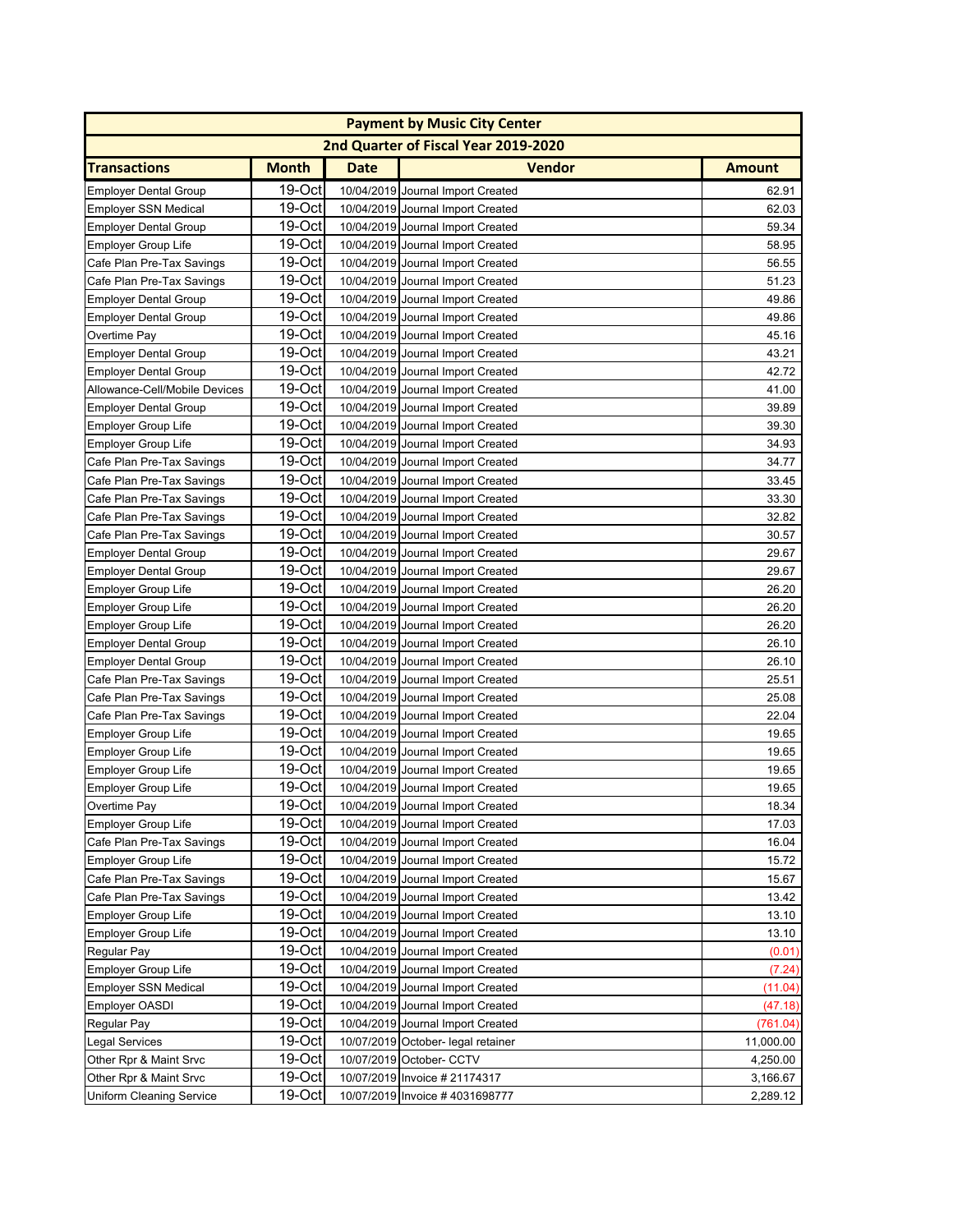|                                     | <b>Payment by Music City Center</b> |             |                                                                          |               |  |
|-------------------------------------|-------------------------------------|-------------|--------------------------------------------------------------------------|---------------|--|
|                                     |                                     |             | 2nd Quarter of Fiscal Year 2019-2020                                     |               |  |
| <b>Transactions</b>                 | <b>Month</b>                        | <b>Date</b> | <b>Vendor</b>                                                            | <b>Amount</b> |  |
| Laundry Services                    | 19-Oct                              |             | 10/07/2019 Invoice # LNAS526629                                          | 754.88        |  |
| <b>Valet Services</b>               | 19-Oct                              |             | 10/07/2019 Townepark Invoice #9242019                                    | 518.71        |  |
| Advertising & Promot'n              | 19-Oct                              |             | 10/07/2019 Invoice # SFS-105                                             | 350.00        |  |
| Advertising & Promot'n              | 19-Oct                              |             | 10/07/2019 Invoice # SFS-105                                             | 350.00        |  |
| Laundry Services                    | 19-Oct                              |             | 10/07/2019 Invoice # LNAS526630                                          | 312.40        |  |
| Laundry Services                    | 19-Oct                              |             | 10/07/2019 Invoice # LNAS527523                                          | 138.00        |  |
| <b>HHold &amp; Jnitr Supply</b>     | 19-Oct                              |             | 10/07/2019 Degreaser, HD, 882: 768895                                    | 103.80        |  |
| Printing/Binding                    | 19-Oct                              |             | 10/07/2019 Business Cards printed on Solar White Linen digital, box 50   | 59.00         |  |
| Advertising & Promot'n              | 19-Oct                              |             | 10/07/2019 Invoice # SFS-105                                             | (350.00)      |  |
| Legal Services                      | 19-Oct                              |             | 10/07/2019 September retainer                                            | (11,000.00)   |  |
| Employee Out-of-town Travel         | 19-Oct                              |             | 10/08/2019 September Pinnacle- credit cards                              | 2,291.70      |  |
| <b>Rent Tradeshow Booth Expense</b> | 19-Oct                              |             | 10/08/2019 September Pinnacle- credit cards                              | 1,750.00      |  |
| Office Equip Maintain Srvc          | 19-Oct                              |             | 10/08/2019 BX103 Cogged V-belt: 3VU45                                    | 1,523.80      |  |
| Employee Air Travel                 | 19-Oct                              |             | 10/08/2019 September Pinnacle- credit cards                              | 796.96        |  |
| Registration                        | 19-Oct                              |             | 10/08/2019 September Pinnacle- credit cards                              | 775.00        |  |
| Office Equip Maintain Srvc          | 19-Oct                              |             | 10/08/2019 AX144 Cogged V-belt: 6L263                                    | 638.60        |  |
| Membership Dues                     | 19-Oct                              |             | 10/08/2019 September Pinnacle- credit cards                              | 625.00        |  |
| Employee Air Travel                 | 19-Oct                              |             | 10/08/2019 September Pinnacle- credit cards                              | 535.98        |  |
| Plumbing/HVAC Maintain Srvc         | 19-Oct                              |             | 10/08/2019 Invoice #340012559                                            | 364.00        |  |
| Office Equip Maintain Srvc          | 19-Oct                              |             | 10/08/2019 AX56 Cogged V-belt: 6L242                                     | 233.10        |  |
| <b>Safety Supply</b>                | 19-Octl                             |             | 10/08/2019 Biohazard Response Kit, Med: 21R516                           | 221.35        |  |
| Office Equip Maintain Srvc          | 19-Oct                              |             | 10/08/2019 AX53 Cogged V-belt: 6L239                                     | 220.10        |  |
| Office Equip Maintain Srvc          | 19-Oct                              |             | 10/08/2019 AX45 Cogged V-belt: 1YVX1                                     | 198.80        |  |
| Office Equip Maintain Srvc          | 19-Oct                              |             | 10/08/2019 AX43 Cogged V-belt: 6L236                                     | 193.00        |  |
| Registration                        | 19-Oct                              |             | 10/08/2019 September Pinnacle- credit cards                              | 190.00        |  |
| Office Equip Maintain Srvc          | 19-Oct                              |             | 10/08/2019 AX40 Cogged V-belt: 1YVU8                                     | 188.10        |  |
| <b>Medical Supply</b>               | 19-Oct                              |             | 10/08/2019 Glucose Test Strip, 35mm x 7 mm x .35mm Size                  | 185.25        |  |
| <b>Medical Supply</b>               | 19-Oct                              |             | 10/08/2019 Krinkle Gauze Roll, Individually Wrapped, Sterile, Cotton, P  | 168.00        |  |
| Office Equip Maintain Srvc          | 19-Oct                              |             | 10/08/2019 AX50 Cogged V-belt: 3GWX4                                     | 164.00        |  |
| Office Equip Maintain Srvc          | 19-Oct                              |             | 10/08/2019 BX46 Cogged V-belt: 6A126                                     | 143.80        |  |
| Office Equip Maintain Srvc          | 19-Oct                              |             | 10/08/2019 BX44 Coqqed V-belt: 3GXA6                                     | 112.25        |  |
| Software License                    | 19-Oct                              |             | 10/08/2019 September Pinnacle- credit cards                              | 104.12        |  |
| Host & Hostess                      | 19-Oct                              |             | 10/08/2019 September Pinnacle card                                       | 101.84        |  |
| Host & Hostess                      | 19-Oct                              |             | 10/08/2019 September Pinnacle- credit cards                              | 87.82         |  |
| Office Equip Maintain Srvc          | 19-Octl                             |             | 10/08/2019 4L340 V-belt: 4L340                                           | 86.00         |  |
| Office Equip Maintain Srvc          | 19-Oct                              |             | 10/08/2019 3L200 V-belt: 3L200                                           | 78.50         |  |
| <b>Medical Supply</b>               | 19-Oct                              |             | 10/08/2019 First Aid Only, Fabric Strip Bandages, 3" x 1", Beige: 41CR   | 77.84         |  |
| Repair & Maint Supply               | 19-Oct                              |             | 10/08/2019 Ball Quick Coupler: 20JZ19                                    | 76.50         |  |
| Office Equip Maintain Srvc          | 19-Octl                             |             | 10/08/2019 4L240 V-belt: 4L240                                           | 72.80         |  |
| <b>Medical Supply</b>               | 19-Oct                              |             | 10/08/2019 First Aid Only, Non-Stick Pad, Box, Sterile, Cotton, Includes | 64.36         |  |
| <b>Safety Supply</b>                | 19-Oct                              |             | 10/08/2019 Men's rubber boots, plain toe, pvc upper material (sz 14): 3  | 51.78         |  |
| Safety Supply                       | 19-Oct                              |             | 10/08/2019 Men's rubber boots, plain toe, pvc upper material (sz 10): 3  | 47.88         |  |
| <b>Safety Supply</b>                | 19-Oct                              |             | 10/08/2019 Men's rubber boots, plain toe, pvc upper material (sz 12):    | 47.88         |  |
| Repair & Maint Supply               | 19-Oct                              |             | 10/08/2019 Quick Connect Coupler: 1MDG7                                  | 42.30         |  |
| Employee Out-of-town Travel         | 19-Oct                              |             | 10/08/2019 September Pinnacle- credit cards                              | 41.50         |  |
| <b>Medical Supply</b>               | 19-Oct                              |             | 10/08/2019 First Aid Only, Fabric Strip Bandages, 4" x 2", Beige: 39N8   | 32.50         |  |
| Repair & Maint Supply               | 19-Oct                              |             | 10/08/2019 Quick Connect Plug: 1MDG9                                     | 22.20         |  |
| Repair & Maint Supply               | 19-Oct                              |             | 10/08/2019 Quick Connect Plug: 1MDH1                                     | 22.20         |  |
| Host & Hostess                      | 19-Oct                              |             | 10/08/2019 September Pinnacle- credit cards                              | 19.60         |  |
| Postage & Delivery Srvc             | 19-Oct                              |             | 10/08/2019 September Pinnacle- credit cards                              | 9.49          |  |
| <b>Medical Supply</b>               | 19-Oct                              |             | 10/08/2019 First Aid Only, Fabric Strip Bandages, 4" x 2", Beige: 39N8   | (2.90)        |  |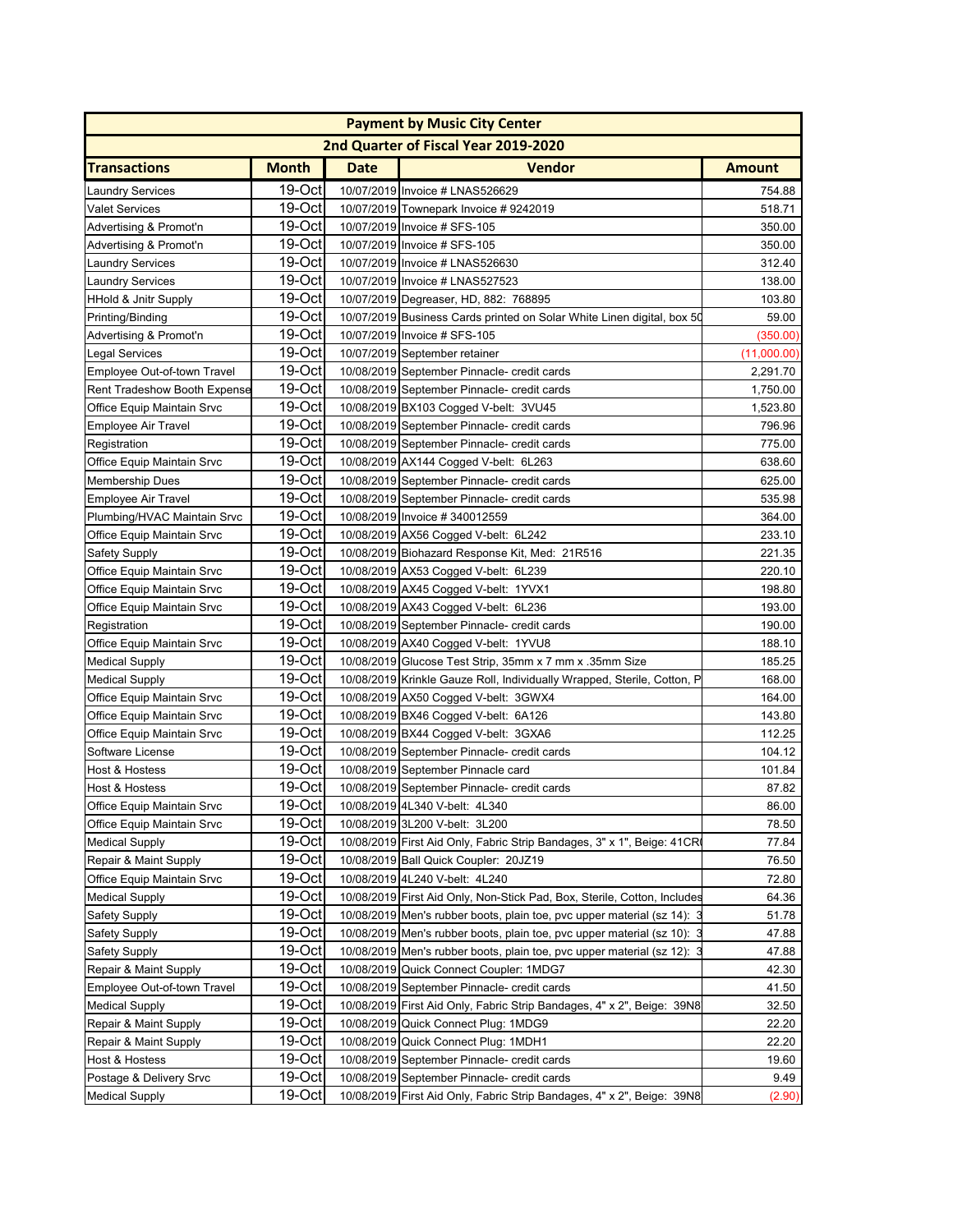| <b>Payment by Music City Center</b> |              |             |                                                                          |               |
|-------------------------------------|--------------|-------------|--------------------------------------------------------------------------|---------------|
|                                     |              |             | 2nd Quarter of Fiscal Year 2019-2020                                     |               |
| <b>Transactions</b>                 | <b>Month</b> | <b>Date</b> | <b>Vendor</b>                                                            | <b>Amount</b> |
| <b>Medical Supply</b>               | 19-Oct       |             | 10/08/2019 First Aid Only, Non-Stick Pad, Box, Sterile, Cotton, Includes | (6.80)        |
| <b>Medical Supply</b>               | 19-Oct       |             | 10/08/2019 First Aid Only, Fabric Strip Bandages, 3" x 1", Beige: 41CR   | (6.80)        |
| <b>Medical Supply</b>               | 19-Oct       |             | 10/08/2019 Krinkle Gauze Roll, Individually Wrapped, Sterile, Cotton, P  | (14.88)       |
| <b>Medical Supply</b>               | 19-Oct       |             | 10/08/2019 Glucose Test Strip, 35mm x 7 mm x .35mm Size                  | (31.62)       |
| <b>Security Services</b>            | 19-Oct       |             | 10/09/2019 Elite Services- Tank Truck Week                               | 9,433.26      |
| <b>Security Services</b>            | 19-Oct       |             | 10/09/2019 Elite Services- Inv # 253166                                  | 8,327.22      |
| <b>Building Maintenance Srvc</b>    | 19-Oct       |             | 10/09/2019 Invoice # 0074727-IN                                          | 5,200.00      |
| <b>Security Services</b>            | 19-Oct       |             | 10/09/2019 Elite Services- Southern Automotive                           | 1,481.01      |
| <b>Security Services</b>            | 19-Oct       |             | 10/09/2019 Elite Services- Ferry International                           | 1,232.74      |
| <b>Medical Services</b>             | 19-Oct       |             | 10/09/2019 Invoice #19-145                                               | 637.50        |
| <b>Building Maintenance Srvc</b>    | 19-Oct       |             | 10/09/2019 Invoice # 0075382-IN                                          | 445.00        |
| <b>Security Services</b>            | 19-Oct       |             | 10/09/2019 Elite Services- BCBS Power of We                              | 404.60        |
| Other Rpr & Maint Srvc              | 19-Oct       |             | 10/09/2019 Invoice #35936                                                | 354.70        |
| <b>Security Services</b>            | 19-Oct       |             | 10/09/2019 Elite Services- HCA Transportation Officer                    | 333.20        |
| Host & Hostess                      | 19-Oct       |             | 10/09/2019 Taylor Farewell Lunch- Finance Team                           | 330.78        |
| <b>Security Services</b>            | 19-Oct       |             | 10/09/2019 Elite Services- St. Thomas Health Awards                      | 190.40        |
| <b>Management Consultant</b>        | 19-Oct       |             | 10/09/2019 September- background checks                                  | 122.50        |
| <b>Management Consultant</b>        | 19-Oct       |             | 10/09/2019 September- substance abuse testing                            | 95.00         |
| Electric                            | 19-Oct       |             | 10/11/2019 September- NES                                                | 140,897.95    |
| Janitorial Srvc                     | $19-Oct$     |             | 10/11/2019 Invoice # 0000038737                                          | 12,321.60     |
| <b>Temporary Service</b>            | 19-Oct       |             | 10/11/2019 Invoice # 0000038736                                          | 10,868.59     |
| Refuse Disposal-Reimb               | 19-Oct       |             | 10/11/2019 Invoice # 0840-001542688                                      | 9,991.75      |
| Janitorial Srvc                     | 19-Oct       |             | 10/11/2019 Invoice # 0000038809                                          | 9,402.09      |
| Gas                                 | 19-Oct       |             | 10/11/2019 September- Piedmont NG                                        | 2,370.73      |
| Refuse Disposal-Reimb               | 19-Oct       |             | 10/11/2019 September- Compost Company                                    | 2,140.00      |
| <b>Building Maintenance Srvc</b>    | 19-Oct       |             | 10/11/2019 Repair reclaim water pumps                                    | 2,120.00      |
| <b>Rent Equipment</b>               | 19-Oct       |             | 10/11/2019 September- AT&T DAS                                           | 2,000.00      |
| <b>Computer Software</b>            | 19-Oct       |             | 10/11/2019 Invoice # INV-02290-Z4Y2Z0                                    | 1,944.00      |
| Uniform Cleaning Service            | 19-Oct       |             | 10/11/2019 Invoice #4032237599                                           | 1,678.76      |
| <b>Building Maintenance Srvc</b>    | 19-Oct       |             | 10/11/2019 Invoice #950                                                  | 1,382.55      |
| <b>Medical Services</b>             | 19-Oct       |             | 10/11/2019 Invoice #19-144                                               | 1,275.00      |
| <b>Building Maintenance Srvc</b>    | 19-Oct       |             | 10/11/2019 Invoice #755692                                               | 750.00        |
| <b>HHold &amp; Jnitr Supply</b>     | 19-Oct       |             | 10/11/2019 Mop Head, Lg, Shrinkless, 6/CS: 390114                        | 491.04        |
| <b>Auto Fuel</b>                    | 19-Oct       |             | 10/11/2019 Invoice # 61736528                                            | 196.96        |
| <b>Building Maintenance Srvc</b>    | $19$ -Octl   |             | 10/11/2019 Invoice #8029                                                 | 195.00        |
| HHold & Jnitr Supply                | 19-Oct       |             | 10/11/2019 Sanisac waxed liners                                          | 180.90        |
| Other Rpr & Maint Srvc              | 19-Oct       |             | 10/11/2019 Blower tune-up kit pb-500: 43yw95                             | 107.52        |
| <b>HHold &amp; Jnitr Supply</b>     | 19-Octl      |             | 10/11/2019 Pumice scouring stick 12/bx                                   | 69.42         |
| <b>Merchant Fees</b>                | 19-Oct       |             | 10/15/2019 September- card processing fees                               | 39,432.95     |
| <b>Computer Software</b>            | 19-Oct       |             | 10/15/2019 ConCentRICs Quarterly maintenance                             | 2,322.76      |
| Other Rpr & Maint Srvc              | 19-Oct       |             | 10/15/2019 Invoice # 646580                                              | 1,549.67      |
| Other Special Pay                   | 19-Oct       |             | 10/17/2019 2019 Incentive Pay                                            | 262,623.77    |
| District Energy System              | 19-Oct       |             | 10/17/2019 September- DES                                                | 241,989.69    |
| <b>Temporary Service</b>            | 19-Oct       |             | 10/17/2019 Invoice # 0000038808                                          | 12,480.90     |
| <b>Security Services</b>            | 19-Oct       |             | 10/17/2019 Elite Services- Firehouse Expo                                | 10,531.82     |
| Plumbing/HVAC Maintain Srvc         | 19-Oct       |             | 10/17/2019 Invoice #134728                                               | 4,529.42      |
| <b>Security Services</b>            | 19-Oct       |             | 10/17/2019 Elite Services-NCTM                                           | 3,444.78      |
| <b>Security Services</b>            | 19-Oct       |             | 10/17/2019 Elite Services- Etch Family Ministry                          | 3,148.39      |
| <b>Security Services</b>            | 19-Oct       |             | 10/17/2019 Elite Services- Preds v Red Wings                             | 3,091.82      |
| <b>Temporary Service</b>            | 19-Oct       |             | 10/17/2019 Elite Services- Preds v Red Wings                             | 3,091.82      |
| Landscaping Srvc                    | 19-Oct       |             | 10/17/2019 October- Landscaping                                          | 2,560.00      |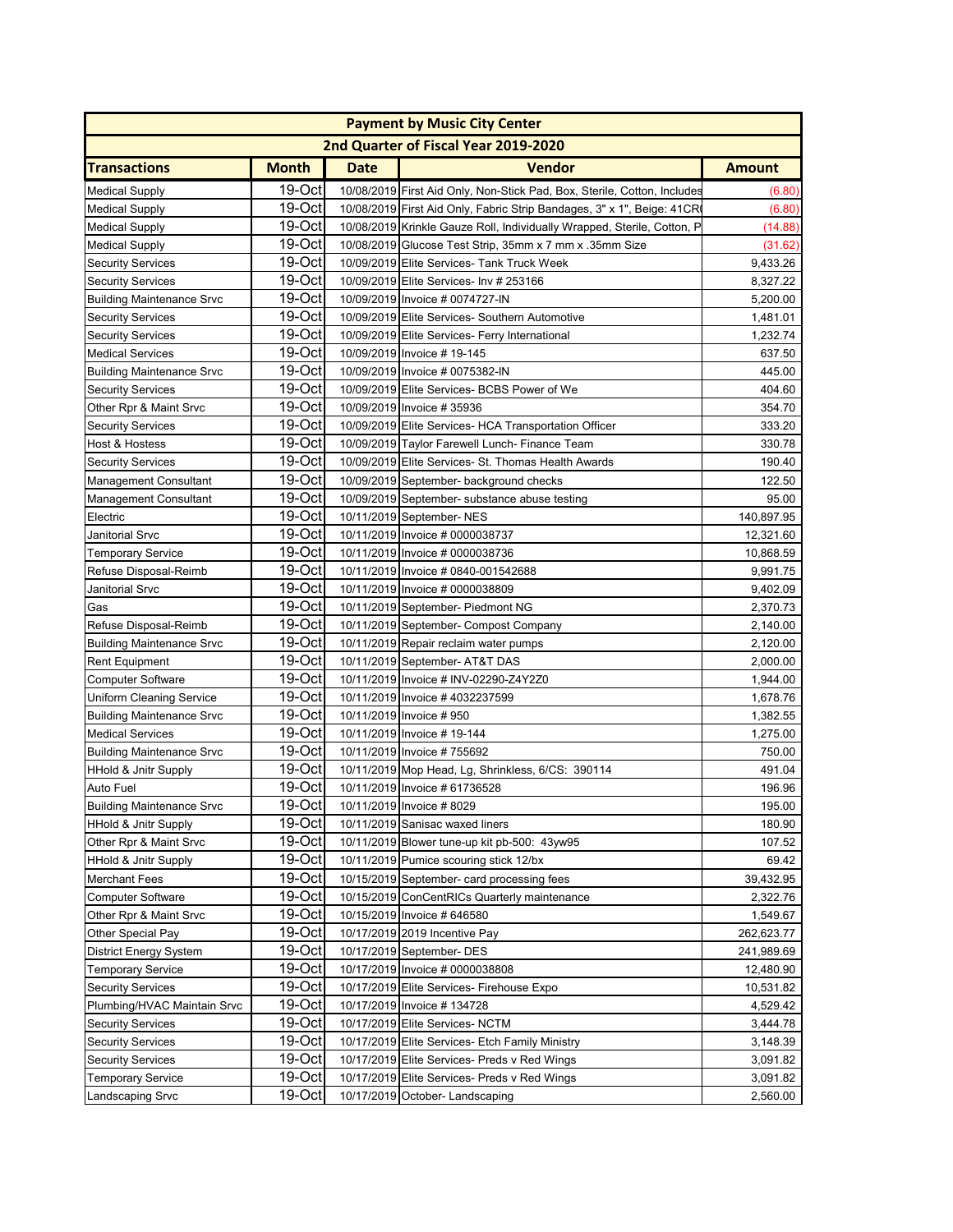| <b>Payment by Music City Center</b> |              |             |                                                         |               |
|-------------------------------------|--------------|-------------|---------------------------------------------------------|---------------|
|                                     |              |             | 2nd Quarter of Fiscal Year 2019-2020                    |               |
| <b>Transactions</b>                 | <b>Month</b> | <b>Date</b> | <b>Vendor</b>                                           | <b>Amount</b> |
| Other Rpr & Maint Srvc              | 19-Oct       |             | 10/17/2019 October- Camfil Filters                      | 2,428.80      |
| <b>Temporary Service</b>            | 19-Oct       |             | 10/17/2019 Elite Services- Preds v Sharks               | 2,225.62      |
| Temporary Service                   | 19-Oct       |             | 10/17/2019 Elite Services- Preds v Wild                 | 2,187.14      |
| <b>Security Services</b>            | 19-Oct       |             | 10/17/2019 Elite Services- Dollar General Day of Beauty | 2,167.34      |
| <b>Temporary Service</b>            | 19-Oct       |             | 10/17/2019 Elite Services- Carrie Underwood             | 2,075.09      |
| <b>Medical Services</b>             | 19-Oct       |             | 10/17/2019 Med Star- Firehouse Expo                     | 1,708.50      |
| <b>Temporary Service</b>            | 19-Oct       |             | 10/17/2019 Elite Services- Black Keys                   | 1,658.54      |
| <b>Medical Services</b>             | 19-Oct       |             | 10/17/2019 Med-Star - Living Product Expo               | 1,479.00      |
| <b>Temporary Service</b>            | 19-Oct       |             | 10/17/2019 Elite Services- Nashville Public Ed Luncheon | 1,057.71      |
| <b>Security Services</b>            | 19-Oct       |             | 10/17/2019 Elite Services- Living Product Expo          | 1,039.48      |
| <b>Laundry Services</b>             | 19-Oct       |             | 10/17/2019 Invoice # LNAS528642                         | 762.16        |
| <b>Temporary Service</b>            | 19-Oct       |             | 10/17/2019 Elite Services- HCA IT&S All Hands           | 495.75        |
| <b>Laundry Services</b>             | 19-Oct       |             | 10/17/2019 Invoice # LNAS528843                         | 466.03        |
| Other Rpr & Maint Srvc              | 19-Oct       |             | 10/17/2019 Invoice # H35445                             | 360.00        |
| <b>Laundry Services</b>             | 19-Oct       |             | 10/17/2019 Invoice # LNAS528645                         | 299.40        |
| <b>Laundry Services</b>             | 19-Oct       |             | 10/17/2019 Invoice # LNAS528636                         | 138.00        |
| <b>Temporary Service</b>            | 19-Oct       |             | 10/17/2019 Invoice # 110-22070                          | 46.88         |
| <b>Security Services</b>            | 19-Oct       |             | 10/17/2019 Elite Services- Preds v Red Wings            | (3,091.82)    |
| Regular Pay                         | 19-Oct       |             | 10/18/2019 Journal Import Created                       | 39,764.98     |
| Regular Pay                         | $19-Oct$     |             | 10/18/2019 Journal Import Created                       | 39,038.45     |
| Regular Pay                         | $19-Oct$     |             | 10/18/2019 Journal Import Created                       | 29,044.93     |
| Regular Pay                         | 19-Oct       |             | 10/18/2019 Journal Import Created                       | 27,403.75     |
| Regular Pay                         | 19-Oct       |             | 10/18/2019 Journal Import Created                       | 18,820.34     |
| Regular Pay                         | 19-Oct       |             | 10/18/2019 Journal Import Created                       | 16,118.60     |
| Regular Pay                         | 19-Oct       |             | 10/18/2019 Journal Import Created                       | 15,211.50     |
| Regular Pay                         | 19-Oct       |             | 10/18/2019 Journal Import Created                       | 11,504.62     |
| Janitorial Srvc                     | 19-Oct       |             | 10/18/2019 Invoice # 0000038946                         | 10,344.02     |
| Regular Pay                         | 19-Oct       |             | 10/18/2019 Journal Import Created                       | 10,120.17     |
| <b>Employer Group Health</b>        | 19-Oct       |             | 10/18/2019 Journal Import Created                       | 9,411.00      |
| <b>Employer Group Health</b>        | 19-Oct       |             | 10/18/2019 Journal Import Created                       | 9,111.00      |
| Regular Pay                         | 19-Oct       |             | 10/18/2019 Journal Import Created                       | 8,595.20      |
| Regular Pay                         | 19-Oct       |             | 10/18/2019 Journal Import Created                       | 8,538.04      |
| <b>Regular Pay</b>                  | 19-Oct       |             | 10/18/2019 Journal Import Created                       | 7,912.55      |
| <b>Regular Pay</b>                  | 19-Oct       |             | 10/18/2019 Journal Import Created                       | 7,673.36      |
| Employer Group Health               | $19$ -Octl   |             | 10/18/2019 Journal Import Created                       | 7,476.00      |
| Regular Pay                         | 19-Oct       |             | 10/18/2019 Journal Import Created                       | 6,888.11      |
| Regular Pay                         | 19-Oct       |             | 10/18/2019 Journal Import Created                       | 6,688.54      |
| Regular Pay                         | $19-Oct$     |             | 10/18/2019 Journal Import Created                       | 6,062.40      |
| Leave Pay                           | 19-Oct       |             | 10/18/2019 Journal Import Created                       | 5,765.74      |
| Overtime Pay                        | 19-Oct       |             | 10/18/2019 Journal Import Created                       | 5,129.18      |
| <b>Employer Group Health</b>        | 19-Oct       |             | 10/18/2019 Journal Import Created                       | 4,956.00      |
| Regular Pay                         | 19-Oct       |             | 10/18/2019 Journal Import Created                       | 4,807.03      |
| <b>Building Maintenance Srvc</b>    | 19-Oct       |             | 10/18/2019 Invoice # 0075427-IN                         | 3,945.00      |
| Leave Pay                           | 19-Oct       |             | 10/18/2019 Journal Import Created                       | 3,867.24      |
| Overtime Pay                        | 19-Oct       |             | 10/18/2019 Journal Import Created                       | 3,786.92      |
| Leave Pay                           | 19-Oct       |             | 10/18/2019 Journal Import Created                       | 3,558.11      |
| <b>Employer Pension</b>             | 19-Oct       |             | 10/18/2019 Journal Import Created                       | 2,822.09      |
| Regular Pay                         | 19-Oct       |             | 10/18/2019 Journal Import Created                       | 2,808.90      |
| Leave Pay                           | 19-Oct       |             | 10/18/2019 Journal Import Created                       | 2,776.03      |
| <b>Employer OASDI</b>               | 19-Oct       |             | 10/18/2019 Journal Import Created                       | 2,747.76      |
| <b>Employer OASDI</b>               | 19-Oct       |             | 10/18/2019 Journal Import Created                       | 2,551.92      |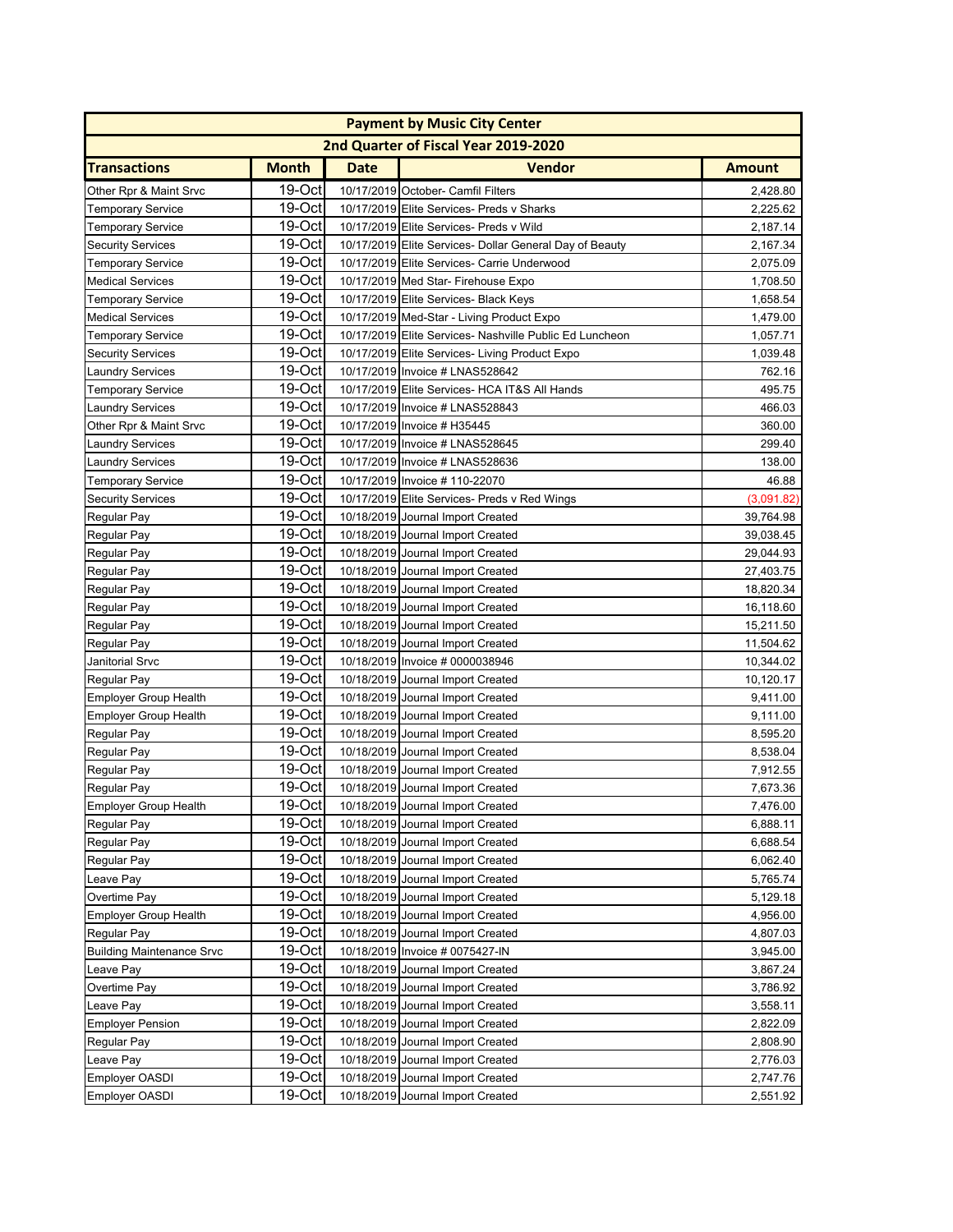| <b>Payment by Music City Center</b> |              |             |                                      |               |
|-------------------------------------|--------------|-------------|--------------------------------------|---------------|
|                                     |              |             | 2nd Quarter of Fiscal Year 2019-2020 |               |
| <b>Transactions</b>                 | <b>Month</b> | <b>Date</b> | <b>Vendor</b>                        | <b>Amount</b> |
| <b>Employer Group Health</b>        | 19-Oct       |             | 10/18/2019 Journal Import Created    | 2.496.00      |
| Overtime Pay                        | 19-Oct       |             | 10/18/2019 Journal Import Created    | 2,362.14      |
| Leave Pay                           | $19-Oct$     |             | 10/18/2019 Journal Import Created    | 2,261.21      |
| <b>Employer OASDI</b>               | 19-Oct       |             | 10/18/2019 Journal Import Created    | 2,153.69      |
| Leave Pay                           | $19-Oct$     |             | 10/18/2019 Journal Import Created    | 2,049.13      |
| <b>Employer Pension</b>             | 19-Oct       |             | 10/18/2019 Journal Import Created    | 2,031.86      |
| <b>Employer Group Health</b>        | 19-Oct       |             | 10/18/2019 Journal Import Created    | 1,962.00      |
| <b>Employer OASDI</b>               | 19-Oct       |             | 10/18/2019 Journal Import Created    | 1,959.65      |
| <b>Employer Group Health</b>        | 19-Oct       |             | 10/18/2019 Journal Import Created    | 1,863.00      |
| Overtime Pay                        | 19-Oct       |             | 10/18/2019 Journal Import Created    | 1,816.17      |
| <b>Employer Group Health</b>        | 19-Oct       |             | 10/18/2019 Journal Import Created    | 1,801.80      |
| Leave Pay                           | 19-Oct       |             | 10/18/2019 Journal Import Created    | 1,590.56      |
| Leave Pay                           | $19-Oct$     |             | 10/18/2019 Journal Import Created    | 1,553.04      |
| Uniform Cleaning Service            | 19-Oct       |             | 10/18/2019 Invoice #4032786679       | 1,452.69      |
| Overtime Pay                        | $19$ -Oct    |             | 10/18/2019 Journal Import Created    | 1,382.86      |
| <b>Employer Group Health</b>        | 19-Oct       |             | 10/18/2019 Journal Import Created    | 1,359.00      |
| Overtime Pay                        | 19-Oct       |             | 10/18/2019 Journal Import Created    | 1,259.39      |
| Leave Pay                           | $19-Oct$     |             | 10/18/2019 Journal Import Created    | 1,254.11      |
| <b>Employer Group Health</b>        | 19-Oct       |             | 10/18/2019 Journal Import Created    | 1,234.20      |
| CCA Employer 401K Plan              | $19-Oct$     |             | 10/18/2019 Journal Import Created    | 1,232.97      |
| Leave Pay                           | $19-Oct$     |             | 10/18/2019 Journal Import Created    | 1,161.60      |
| <b>Employer Group Health</b>        | $19-Oct$     |             | 10/18/2019 Journal Import Created    | 1,155.00      |
| <b>Employer Group Health</b>        | $19-Oct$     |             | 10/18/2019 Journal Import Created    | 1,140.00      |
| <b>Employer OASDI</b>               | 19-Oct       |             | 10/18/2019 Journal Import Created    | 1,092.05      |
| CCA Employer 401K Plan              | 19-Oct       |             | 10/18/2019 Journal Import Created    | 1,080.78      |
| CCA Employer 401K Plan              | 19-Oct       |             | 10/18/2019 Journal Import Created    | 1,064.06      |
| <b>Employer Pension</b>             | 19-Oct       |             | 10/18/2019 Journal Import Created    | 1,038.82      |
| <b>Employer Group Health</b>        | $19-Oct$     |             | 10/18/2019 Journal Import Created    | 906.00        |
| <b>Employer Group Health</b>        | $19-Oct$     |             | 10/18/2019 Journal Import Created    | 906.00        |
| CCA Employer 401K Plan              | $19-Oct$     |             | 10/18/2019 Journal Import Created    | 874.02        |
| Rent Storage/Safety Box             | $19$ -Oct    |             | 10/18/2019 Invoice #118039           | 795.00        |
| Rent Storage/Safety Box             | 19-Oct       |             | 10/18/2019 Invoice #118038           | 795.00        |
| Rent Storage/Safety Box             | $19-Oct$     |             | 10/18/2019 Invoice # 118037          | 795.00        |
| Rent Storage/Safety Box             | 19-Oct       |             | 10/18/2019 Invoice #118040           | 795.00        |
| Leave Pay                           | $19$ -Octl   |             | 10/18/2019 Journal Import Created    | 793.28        |
| <b>Employer Pension</b>             | 19-Oct       |             | 10/18/2019 Journal Import Created    | 788.76        |
| <b>Employer Pension</b>             | 19-Oct       |             | 10/18/2019 Journal Import Created    | 748.10        |
| <b>Employer Group Health</b>        | 19-Octl      |             | 10/18/2019 Journal Import Created    | 726.00        |
| <b>Employer OASDI</b>               | 19-Octl      |             | 10/18/2019 Journal Import Created    | 711.48        |
| <b>Employer OASDI</b>               | $19-Oct$     |             | 10/18/2019 Journal Import Created    | 660.51        |
| <b>Employer SSN Medical</b>         | 19-Oct       |             | 10/18/2019 Journal Import Created    | 642.58        |
| <b>Employer SSN Medical</b>         | 19-Oct       |             | 10/18/2019 Journal Import Created    | 596.80        |
| <b>Employer OASDI</b>               | 19-Oct       |             | 10/18/2019 Journal Import Created    | 596.73        |
| <b>Employer OASDI</b>               | 19-Oct       |             | 10/18/2019 Journal Import Created    | 594.45        |
| CCA Employer 401K Plan              | 19-Oct       |             | 10/18/2019 Journal Import Created    | 590.43        |
| <b>Employer OASDI</b>               | 19-Oct       |             | 10/18/2019 Journal Import Created    | 570.83        |
| <b>Employer Pension</b>             | $19-Oct$     |             | 10/18/2019 Journal Import Created    | 560.94        |
| <b>Employer Pension</b>             | 19-Oct       |             | 10/18/2019 Journal Import Created    | 545.99        |
| Regular Pay                         | 19-Oct       |             | 10/18/2019 Journal Import Created    | 540.00        |
| <b>Employer Group Health</b>        | 19-Oct       |             | 10/18/2019 Journal Import Created    | 528.00        |
| <b>Employer Group Health</b>        | 19-Oct       |             | 10/18/2019 Journal Import Created    | 528.00        |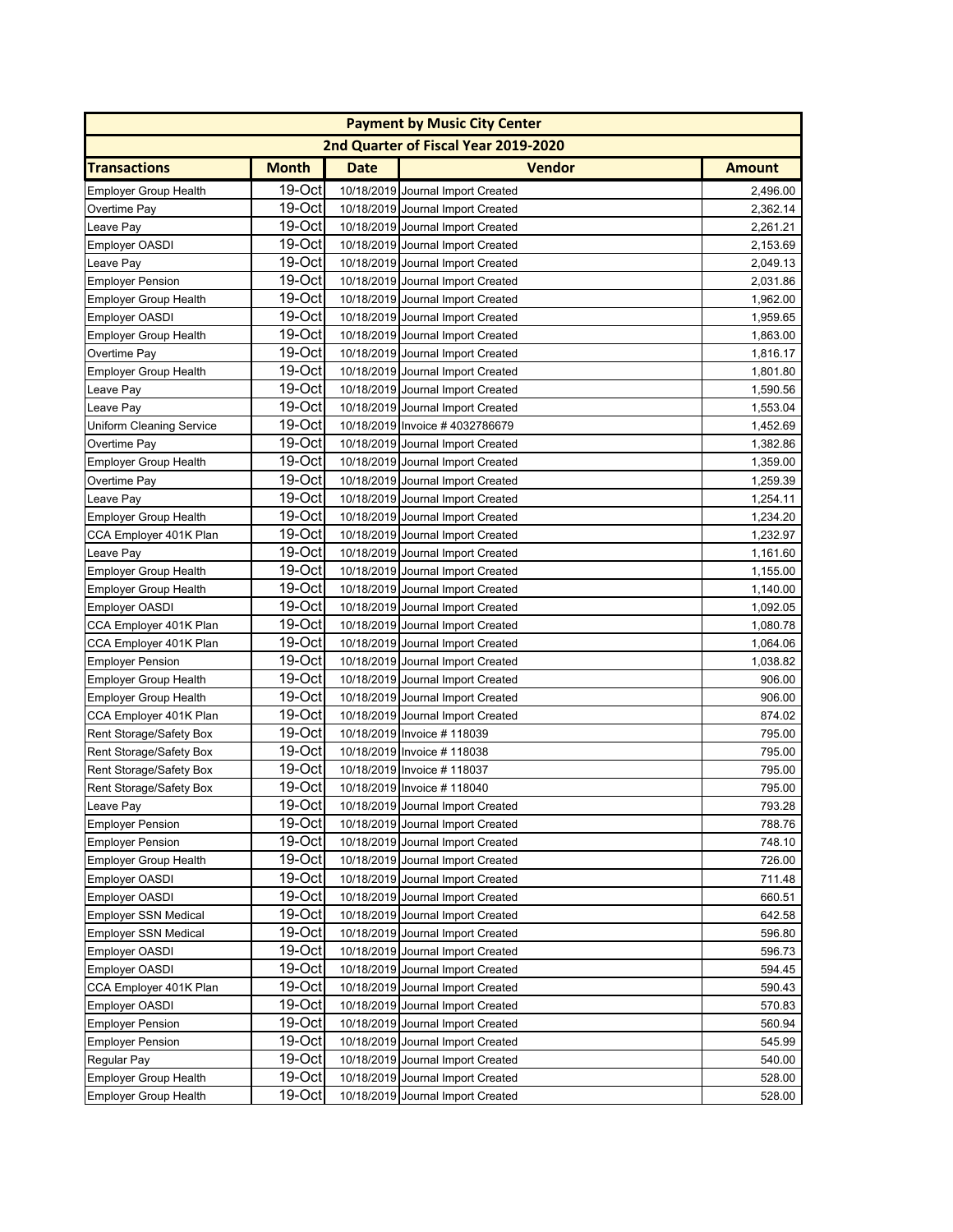| <b>Payment by Music City Center</b> |              |             |                                         |               |
|-------------------------------------|--------------|-------------|-----------------------------------------|---------------|
|                                     |              |             | 2nd Quarter of Fiscal Year 2019-2020    |               |
| <b>Transactions</b>                 | <b>Month</b> | <b>Date</b> | <b>Vendor</b>                           | <b>Amount</b> |
| <b>Employer OASDI</b>               | 19-Oct       |             | 10/18/2019 Journal Import Created       | 521.22        |
| <b>Employer Group Health</b>        | 19-Oct       |             | 10/18/2019 Journal Import Created       | 513.00        |
| <b>Employer SSN Medical</b>         | 19-Oct       |             | 10/18/2019 Journal Import Created       | 503.69        |
| <b>Employer OASDI</b>               | 19-Octl      |             | 10/18/2019 Journal Import Created       | 493.76        |
| <b>Employer OASDI</b>               | 19-Oct       |             | 10/18/2019 Journal Import Created       | 486.13        |
| <b>Holiday Pay</b>                  | 19-Oct       |             | 10/18/2019 Journal Import Created       | 478.32        |
| Leave Pay                           | 19-Oct       |             | 10/18/2019 Journal Import Created       | 477.38        |
| CCA Employer 401K Plan              | 19-Oct       |             | 10/18/2019 Journal Import Created       | 472.36        |
| <b>Employer Dental Group</b>        | 19-Oct       |             | 10/18/2019 Journal Import Created       | 470.04        |
| <b>Employer SSN Medical</b>         | 19-Oct       |             | 10/18/2019 Journal Import Created       | 458.33        |
| CCA Employer 401K Plan              | 19-Oct       |             | 10/18/2019 Journal Import Created       | 443.52        |
| <b>Employer OASDI</b>               | 19-Oct       |             | 10/18/2019 Journal Import Created       | 413.31        |
| Overtime Pay                        | 19-Oct       |             | 10/18/2019 Journal Import Created       | 408.05        |
| <b>Employer Dental Group</b>        | 19-Oct       |             | 10/18/2019 Journal Import Created       | 402.33        |
| Overtime Pay                        | 19-Oct       |             | 10/18/2019 Journal Import Created       | 372.35        |
| <b>Employer OASDI</b>               | 19-Oct       |             | 10/18/2019 Journal Import Created       | 355.53        |
| <b>Employer OASDI</b>               | 19-Oct       |             | 10/18/2019 Journal Import Created       | 354.78        |
| <b>Employer SSN Medical</b>         | 19-Oct       |             | 10/18/2019 Journal Import Created       | 325.81        |
| Leave Pay                           | $19-Oct$     |             | 10/18/2019 Journal Import Created       | 304.48        |
| Telephone & Telegraph               | 19-Oct       |             | 10/18/2019 September- AT&T club service | 300.00        |
| <b>Employer OASDI</b>               | 19-Oct       |             | 10/18/2019 Journal Import Created       | 263.96        |
| Cafe Plan Pre-Tax Savings           | $19-Oct$     |             | 10/18/2019 Journal Import Created       | 261.35        |
| <b>Employer Dental Group</b>        | 19-Oct       |             | 10/18/2019 Journal Import Created       | 261.12        |
| Cafe Plan Pre-Tax Savings           | 19-Oct       |             | 10/18/2019 Journal Import Created       | 256.40        |
| <b>Employer SSN Medical</b>         | 19-Oct       |             | 10/18/2019 Journal Import Created       | 255.38        |
| CCA Employer 401K Plan              | 19-Oct       |             | 10/18/2019 Journal Import Created       | 252.02        |
| CCA Employer 401K Plan              | 19-Oct       |             | 10/18/2019 Journal Import Created       | 247.16        |
| <b>Holiday Pay</b>                  | 19-Oct       |             | 10/18/2019 Journal Import Created       | 245.36        |
| <b>Employer SSN Medical</b>         | 19-Oct       |             | 10/18/2019 Journal Import Created       | 232.53        |
| Cafe Plan Pre-Tax Savings           | 19-Oct       |             | 10/18/2019 Journal Import Created       | 205.09        |
| <b>Employer Dental Group</b>        | 19-Oct       |             | 10/18/2019 Journal Import Created       | 204.12        |
| <b>Employer Group Life</b>          | 19-Oct       |             | 10/18/2019 Journal Import Created       | 203.05        |
| Leave Pay                           | $19-Oct$     |             | 10/18/2019 Journal Import Created       | 202.10        |
| CCA Employer 401K Plan              | 19-Oct       |             | 10/18/2019 Journal Import Created       | 190.85        |
| Leave Pay                           | 19-Oct       |             | 10/18/2019 Journal Import Created       | 182.66        |
| Overtime Pay                        | 19-Oct       |             | 10/18/2019 Journal Import Created       | 181.84        |
| CCA Employer 401K Plan              | 19-Oct       |             | 10/18/2019 Journal Import Created       | 180.62        |
| Overtime Pay                        | $19-Oct$     |             | 10/18/2019 Journal Import Created       | 174.99        |
| <b>Employer Group Life</b>          | 19-Octl      |             | 10/18/2019 Journal Import Created       | 169.98        |
| <b>Employer SSN Medical</b>         | 19-Oct       |             | 10/18/2019 Journal Import Created       | 166.41        |
| Holiday Pay                         | 19-Oct       |             | 10/18/2019 Journal Import Created       | 164.00        |
| Overtime Pay                        | 19-Oct       |             | 10/18/2019 Journal Import Created       | 155.76        |
| <b>Employer SSN Medical</b>         | 19-Oct       |             | 10/18/2019 Journal Import Created       | 154.48        |
| <b>Employer OASDI</b>               | 19-Oct       |             | 10/18/2019 Journal Import Created       | 140.51        |
| <b>Employer SSN Medical</b>         | 19-Oct       |             | 10/18/2019 Journal Import Created       | 139.56        |
| <b>Employer SSN Medical</b>         | 19-Oct       |             | 10/18/2019 Journal Import Created       | 133.49        |
| Cafe Plan Pre-Tax Savings           | 19-Oct       |             | 10/18/2019 Journal Import Created       | 129.21        |
| <b>Employer Dental Group</b>        | $19-Oct$     |             | 10/18/2019 Journal Import Created       | 122.25        |
| <b>Employer SSN Medical</b>         | 19-Oct       |             | 10/18/2019 Journal Import Created       | 121.89        |
| <b>Employer Group Life</b>          | 19-Oct       |             | 10/18/2019 Journal Import Created       | 115.61        |
| <b>Employer SSN Medical</b>         | 19-Oct       |             | 10/18/2019 Journal Import Created       | 115.47        |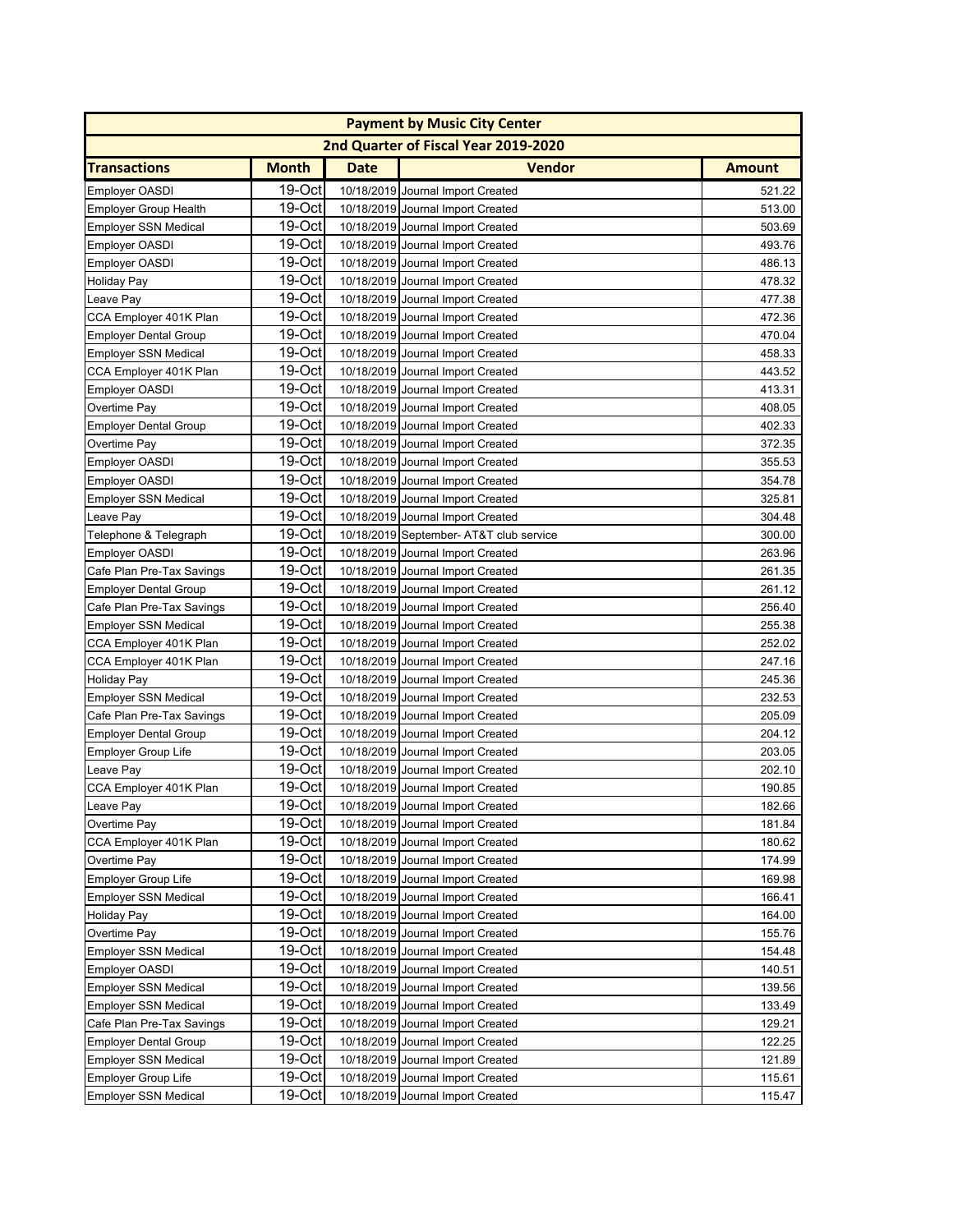| <b>Payment by Music City Center</b> |              |             |                                             |               |
|-------------------------------------|--------------|-------------|---------------------------------------------|---------------|
|                                     |              |             | 2nd Quarter of Fiscal Year 2019-2020        |               |
| <b>Transactions</b>                 | <b>Month</b> | <b>Date</b> | <b>Vendor</b>                               | <b>Amount</b> |
| <b>Employer Group Life</b>          | 19-Oct       |             | 10/18/2019 Journal Import Created           | 114.42        |
| <b>Employer SSN Medical</b>         | 19-Oct       |             | 10/18/2019 Journal Import Created           | 113.70        |
| Overtime Pay                        | 19-Oct       |             | 10/18/2019 Journal Import Created           | 101.44        |
| <b>Employer SSN Medical</b>         | 19-Oct       |             | 10/18/2019 Journal Import Created           | 96.67         |
| <b>Employer Dental Group</b>        | 19-Oct       |             | 10/18/2019 Journal Import Created           | 89.01         |
| <b>Employer SSN Medical</b>         | 19-Oct       |             | 10/18/2019 Journal Import Created           | 83.15         |
| <b>Employer SSN Medical</b>         | 19-Oct       |             | 10/18/2019 Journal Import Created           | 82.99         |
| Cafe Plan Pre-Tax Savings           | 19-Oct       |             | 10/18/2019 Journal Import Created           | 70.87         |
| Small Equipment Supply              | 19-Oct       |             | 10/18/2019 HD02S Universal Cell Phone Stand | 70.00         |
| <b>Employer Dental Group</b>        | 19-Oct       |             | 10/18/2019 Journal Import Created           | 65.25         |
| <b>Employer Dental Group</b>        | 19-Oct       |             | 10/18/2019 Journal Import Created           | 62.91         |
| <b>Employer SSN Medical</b>         | 19-Oct       |             | 10/18/2019 Journal Import Created           | 61.73         |
| <b>Employer Dental Group</b>        | 19-Oct       |             | 10/18/2019 Journal Import Created           | 59.34         |
| <b>Employer Group Life</b>          | 19-Oct       |             | 10/18/2019 Journal Import Created           | 58.95         |
| Overtime Pay                        | 19-Oct       |             | 10/18/2019 Journal Import Created           | 57.31         |
| Cafe Plan Pre-Tax Savings           | 19-Oct       |             | 10/18/2019 Journal Import Created           | 56.55         |
| Cafe Plan Pre-Tax Savings           | 19-Oct       |             | 10/18/2019 Journal Import Created           | 51.23         |
| <b>Employer Dental Group</b>        | 19-Oct       |             | 10/18/2019 Journal Import Created           | 49.86         |
| <b>Employer Dental Group</b>        | 19-Oct       |             | 10/18/2019 Journal Import Created           | 49.86         |
| <b>Employer Dental Group</b>        | 19-Oct       |             | 10/18/2019 Journal Import Created           | 43.22         |
| <b>Employer Dental Group</b>        | 19-Oct       |             | 10/18/2019 Journal Import Created           | 42.72         |
| <b>Employer Dental Group</b>        | 19-Oct       |             | 10/18/2019 Journal Import Created           | 39.88         |
| <b>Employer Group Life</b>          | 19-Oct       |             | 10/18/2019 Journal Import Created           | 39.30         |
| <b>Employer Group Life</b>          | 19-Oct       |             | 10/18/2019 Journal Import Created           | 39.30         |
| Employer OASDI                      | 19-Oct       |             | 10/18/2019 Journal Import Created           | 37.03         |
| Cafe Plan Pre-Tax Savings           | 19-Oct       |             | 10/18/2019 Journal Import Created           | 36.96         |
| Cafe Plan Pre-Tax Savings           | 19-Oct       |             | 10/18/2019 Journal Import Created           | 34.77         |
| Cafe Plan Pre-Tax Savings           | 19-Oct       |             | 10/18/2019 Journal Import Created           | 33.30         |
| Cafe Plan Pre-Tax Savings           | 19-Oct       |             | 10/18/2019 Journal Import Created           | 32.82         |
| Cafe Plan Pre-Tax Savings           | 19-Oct       |             | 10/18/2019 Journal Import Created           | 30.57         |
| <b>Employer Dental Group</b>        | 19-Oct       |             | 10/18/2019 Journal Import Created           | 29.67         |
| <b>Employer Dental Group</b>        | 19-Oct       |             | 10/18/2019 Journal Import Created           | 29.67         |
| <b>Employer Group Life</b>          | 19-Oct       |             | 10/18/2019 Journal Import Created           | 26.20         |
| <b>Employer Group Life</b>          | 19-Oct       |             | 10/18/2019 Journal Import Created           | 26.20         |
| Employer Group Life                 | $19$ -Oct    |             | 10/18/2019 Journal Import Created           | 26.20         |
| <b>Employer Dental Group</b>        | 19-Oct       |             | 10/18/2019 Journal Import Created           | 26.10         |
| <b>Employer Dental Group</b>        | 19-Oct       |             | 10/18/2019 Journal Import Created           | 26.10         |
| Cafe Plan Pre-Tax Savings           | 19-Octl      |             | 10/18/2019 Journal Import Created           | 25.51         |
| Cafe Plan Pre-Tax Savings           | 19-Octl      |             | 10/18/2019 Journal Import Created           | 25.08         |
| Cafe Plan Pre-Tax Savings           | 19-Oct       |             | 10/18/2019 Journal Import Created           | 22.04         |
| Overtime Pay                        | 19-Oct       |             | 10/18/2019 Journal Import Created           | 21.39         |
| Employer Group Life                 | 19-Oct       |             | 10/18/2019 Journal Import Created           | 19.65         |
| Employer Group Life                 | $19-Oct$     |             | 10/18/2019 Journal Import Created           | 19.65         |
| Employer Group Life                 | 19-Oct       |             | 10/18/2019 Journal Import Created           | 19.65         |
| <b>Employer Group Life</b>          | 19-Oct       |             | 10/18/2019 Journal Import Created           | 19.65         |
| Employer Group Life                 | 19-Oct       |             | 10/18/2019 Journal Import Created           | 17.03         |
| Cafe Plan Pre-Tax Savings           | 19-Oct       |             | 10/18/2019 Journal Import Created           | 16.04         |
| Employer Group Life                 | 19-Oct       |             | 10/18/2019 Journal Import Created           | 15.72         |
| Cafe Plan Pre-Tax Savings           | 19-Oct       |             | 10/18/2019 Journal Import Created           | 15.67         |
| Leave Pay                           | 19-Oct       |             | 10/18/2019 Journal Import Created           | 13.67         |
| Overtime Pay                        | 19-Oct       |             | 10/18/2019 Journal Import Created           | 13.67         |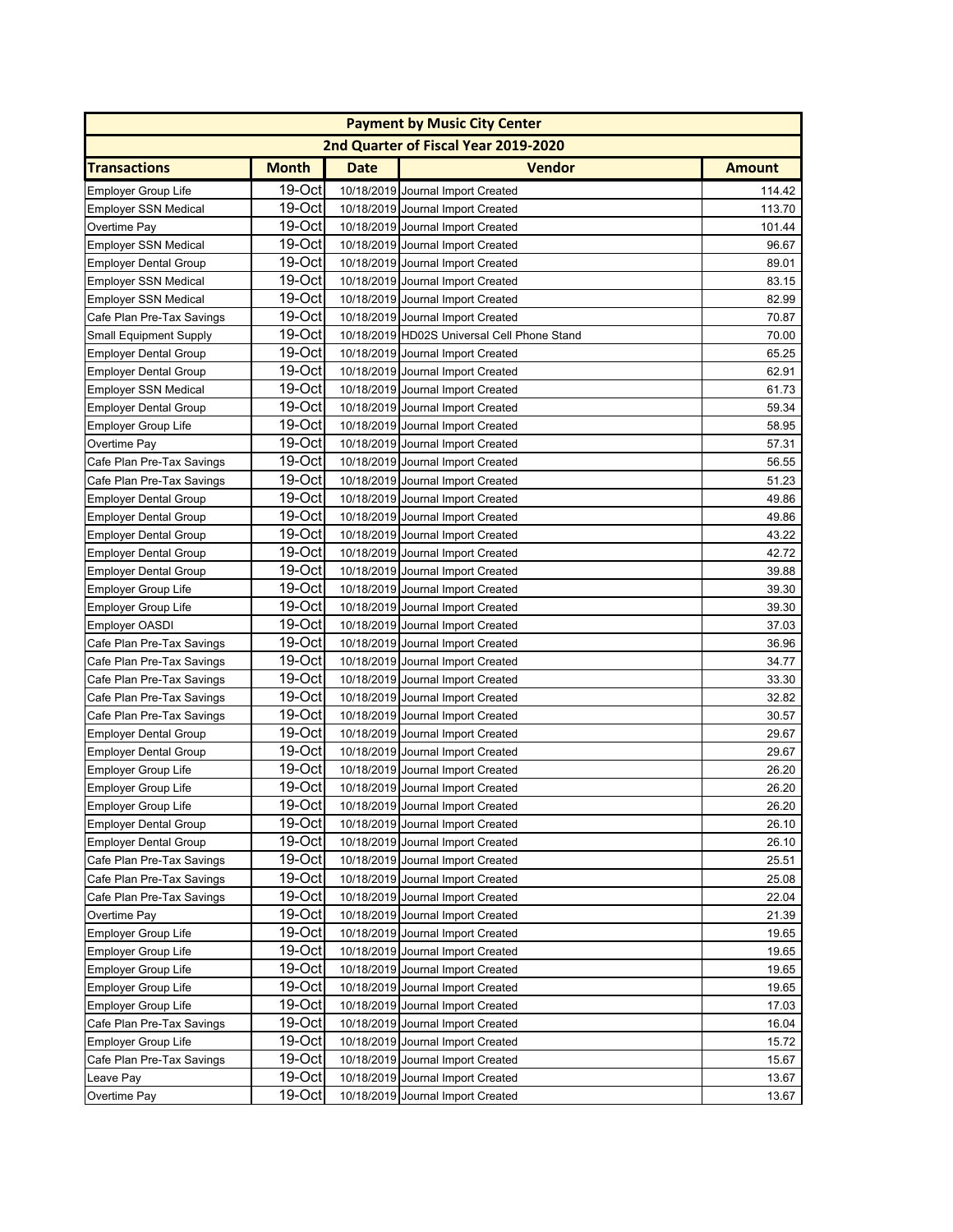| <b>Payment by Music City Center</b> |              |             |                                                                   |               |
|-------------------------------------|--------------|-------------|-------------------------------------------------------------------|---------------|
|                                     |              |             | 2nd Quarter of Fiscal Year 2019-2020                              |               |
| <b>Transactions</b>                 | <b>Month</b> | <b>Date</b> | <b>Vendor</b>                                                     | <b>Amount</b> |
| Cafe Plan Pre-Tax Savings           | 19-Oct       |             | 10/18/2019 Journal Import Created                                 | 13.42         |
| <b>Employer Group Life</b>          | 19-Oct       |             | 10/18/2019 Journal Import Created                                 | 13.10         |
| <b>Employer Group Life</b>          | 19-Oct       |             | 10/18/2019 Journal Import Created                                 | 13.10         |
| <b>Employer SSN Medical</b>         | 19-Octl      |             | 10/18/2019 Journal Import Created                                 | 8.66          |
| Regular Pay                         | 19-Oct       |             | 10/18/2019 Journal Import Created                                 | (0.01)        |
| Regular Pay                         | 19-Oct       |             | 10/18/2019 Journal Import Created                                 | (0.01)        |
| <b>Employer Group Life</b>          | 19-Oct       |             | 10/18/2019 Journal Import Created                                 | (5.68)        |
| <b>Employer SSN Medical</b>         | 19-Oct       |             | 10/18/2019 Journal Import Created                                 | (8.35)        |
| <b>Employer OASDI</b>               | 19-Oct       |             | 10/18/2019 Journal Import Created                                 | (35.71)       |
| Regular Pay                         | 19-Oct       |             | 10/18/2019 Journal Import Created                                 | (731.68)      |
| Food & Ice                          | 19-Oct       |             | 10/21/2019 Invoice #7813100004983                                 | 230.74        |
| Food & Ice                          | 19-Oct       |             | 10/21/2019 Invoice #7813100004959                                 | 228.80        |
| Food & Ice                          | 19-Oct       |             | 10/21/2019 Invoice #7813100004955                                 | 179.40        |
| Food & Ice                          | 19-Oct       |             | 10/21/2019 Invoice #7813100004960                                 | 57.93         |
| Food & Ice                          | 19-Oct       |             | 10/21/2019 Invoice #7813100004954                                 | 56.25         |
| Food & Ice                          | 19-Oct       |             | 10/21/2019 Invoice #7813100004968                                 | 53.77         |
| Food & Ice                          | 19-Oct       |             | 10/21/2019 Invoice #7813100004956                                 | 53.29         |
| <b>Internet Services</b>            | 19-Oct       |             | 10/22/2019 Comcast- October internet                              | 3,160.10      |
| <b>Medical Services</b>             | $19-Oct$     |             | 10/22/2019 Invoice #19-152                                        | 1,644.75      |
| <b>Medical Services</b>             | $19-Oct$     |             | 10/22/2019 Invoice #19-155                                        | 1,377.00      |
| Laundry Services                    | $19-Oct$     |             | 10/22/2019 Invoice #916626984                                     | 1,347.82      |
| Other Rpr & Maint Srvc              | 19-Oct       |             | 10/22/2019 Invoice #916626982                                     | 869.23        |
| Auto Oil/Lubricants                 | 19-Oct       |             | 10/22/2019 Fuel for East and West generators                      | 383.60        |
| Telephone & Telegraph               | 19-Oct       |             | 10/22/2019 AT&T- October Telephones                               | 373.97        |
| <b>Medical Services</b>             | 19-Oct       |             | 10/22/2019 Invoice # 19-153                                       | 331.50        |
| Employee Out-of-town Travel         | 19-Oct       |             | 10/22/2019 Jones, Cynthia- CJ090919                               | 241.00        |
| <b>Small Equipment Supply</b>       | 19-Oct       |             | 10/22/2019 Invoice # 00000018305                                  | 173.40        |
| <b>Small Equipment Supply</b>       | 19-Oct       |             | 10/22/2019 705 4th Ave South- Duplicate keys                      | 173.40        |
| <b>Small Equipment Supply</b>       | 19-Oct       |             | 10/22/2019 Invoice # 00000018305                                  | (173.40)      |
| <b>Building Maintenance Srvc</b>    | 19-Oct       |             | 10/24/2019 Davidson Hall C West Side- damaged frame repair        | 2,729.98      |
| Food & Ice                          | 19-Oct       |             | 10/24/2019 MCC Birthday Lunch                                     | 460.60        |
| <b>Laundry Services</b>             | 19-Oct       |             | 10/24/2019 Invoice # LNAS529931                                   | 312.40        |
| <b>Laundry Services</b>             | 19-Oct       |             | 10/24/2019 Invoice # LNAS529069                                   | 312.40        |
| <b>Laundry Services</b>             | 19-Oct       |             | 10/24/2019 Invoice # LNAS530149                                   | 299.40        |
| Food & Ice                          | $19$ -Octl   |             | 10/24/2019 Hunter's Lane Job Shadow                               | 250.09        |
| <b>Laundry Services</b>             | 19-Oct       |             | 10/24/2019 Invoice # LNAS529936                                   | 138.00        |
| <b>Management Consultant</b>        | 19-Oct       |             | 10/24/2019 Daniel Rodriguez- Concentra- 091219                    | 129.30        |
| Food & Ice                          | $19-Oct$     |             | 10/24/2019 ICCMA Pre-Con                                          | 60.93         |
| Other Rpr & Maint Srvc              | 19-Oct       |             | 10/25/2019 Annual Roof Inspection                                 | 2,500.00      |
| Uniform Cleaning Service            | 19-Oct       |             | 10/25/2019 Invoice #4033328428                                    | 1,681.98      |
| <b>Security Services</b>            | 19-Oct       |             | 10/28/2019 Security- Nashville Auto Show                          | 13,811.24     |
| <b>Security Services</b>            | 19-Oct       |             | 10/28/2019 Security- Best Practices Expo                          | 7,202.40      |
| <b>Temporary Service</b>            | 19-Oct       |             | 10/28/2019 Security-Parking Garage- Fire House Expo               | 7,129.27      |
| <b>Security Services</b>            | 19-Oct       |             | 10/28/2019 Security- NHCAA                                        | 3,122.94      |
| <b>Membership Dues</b>              | 19-Oct       |             | 10/28/2019 Nashville Downtown Partnership- 2019 Annual Membership | 2,500.00      |
| <b>Security Services</b>            | 19-Oct       |             | 10/28/2019 Security- Song Writers Hall of Fame                    | 1,443.07      |
| Other Rpr & Maint Srvc              | 19-Oct       |             | 10/28/2019 Cleveland Steamer repair- October                      | 1,241.73      |
| Other Rpr & Maint Srvc              | 19-Oct       |             | 10/28/2019 Repair security radios                                 | 1,180.07      |
| <b>Temporary Service</b>            | 19-Oct       |             | 10/28/2019 Parking Garage- Songwriters Hall of Fame               | 469.61        |
| <b>Temporary Service</b>            | 19-Oct       |             | 10/28/2019 Parking Garage- Songwriters Hall of Fame               | 469.41        |
| <b>Building Maintenance Srvc</b>    | 19-Oct       |             | 10/28/2019 2E706: Plastic universal thermostat guard              | 291.24        |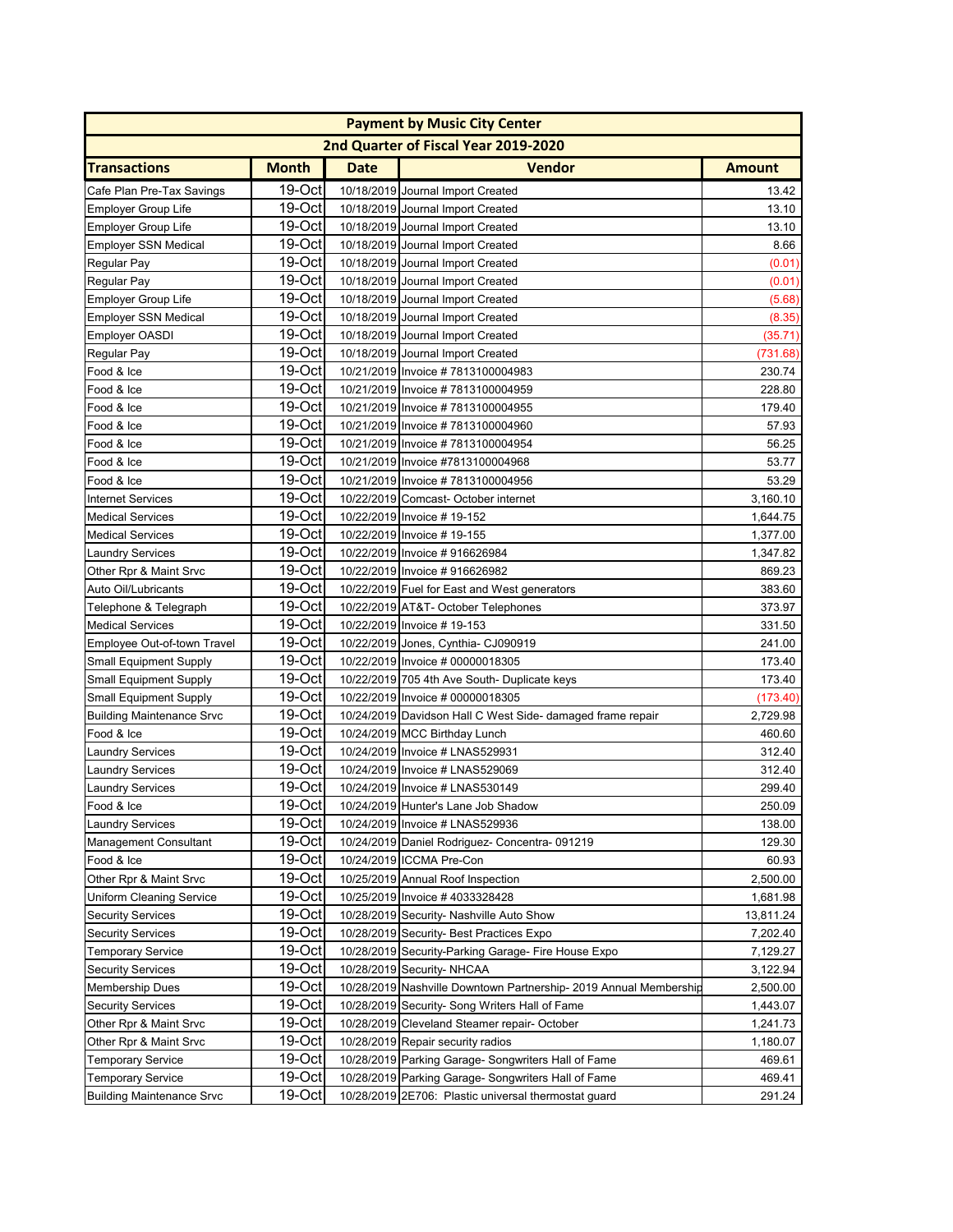| <b>Payment by Music City Center</b> |              |             |                                                            |               |  |  |
|-------------------------------------|--------------|-------------|------------------------------------------------------------|---------------|--|--|
|                                     |              |             | 2nd Quarter of Fiscal Year 2019-2020                       |               |  |  |
| <b>Transactions</b>                 | <b>Month</b> | <b>Date</b> | Vendor                                                     | <b>Amount</b> |  |  |
| <b>Building Maintenance Srvc</b>    | 19-Oct       |             | 10/28/2019 2E706: Plastic universal thermostat guard       | 0.00          |  |  |
| <b>Building Maintenance Srvc</b>    | 19-Oct       |             | 10/28/2019 2E706: Plastic universal thermostat guard       | 0.00          |  |  |
| <b>Temporary Service</b>            | 19-Oct       |             | 10/28/2019 Parking Garage- Songwriters Hall of Fame        | (469.61)      |  |  |
| Other Rpr & Maint Srvc              | 19-Oct       |             | 10/29/2019 Motor Gearbox 2810-3454 LH                      | 3,341.00      |  |  |
| <b>Internet Services</b>            | 19-Oct       |             | 10/29/2019 Internet- Oct/Nov                               | 2,751.39      |  |  |
| Management Consultant               | 19-Oct       |             | 10/29/2019 Survey/Exit Interview- October                  | 1,267.00      |  |  |
| <b>Building Maintenance Srvc</b>    | 19-Oct       |             | 10/29/2019 5th and Omni- door repair                       | 405.00        |  |  |
| Telephone & Telegraph               | 19-Oct       |             | 10/29/2019 October- Phone/internet                         | 300.00        |  |  |
| Other Rpr & Maint Srvc              | 19-Oct       |             | 10/29/2019 Motor Gearbox 2810-3454 LH                      | 0.00          |  |  |
| Other Rpr & Maint Srvc              | 19-Oct       |             | 10/29/2019 Motor Gearbox 2810-3454 LH                      | 0.00          |  |  |
| Temporary Service                   | 19-Oct       |             | 10/30/2019 Facilities- temp labor                          | 12,258.00     |  |  |
| Temporary Service                   | 19-Oct       |             | 10/30/2019 Facilities- temp labor                          | 11,812.50     |  |  |
| Janitorial Srvc                     | 19-Oct       |             | 10/30/2019 Housekeeping- temp labor                        | 8,833.20      |  |  |
| Plumbing/HVAC Maintain Srvc         | 19-Oct       |             | 10/30/2019 Flags for HVAC                                  | 4,096.02      |  |  |
| Valet Services                      | 19-Oct       |             | 10/30/2019 TSU Alumni Gala- Valet                          | 1,119.32      |  |  |
| <b>Valet Services</b>               | 19-Oct       |             | 10/30/2019 Songwriters Hall of Fame Gala- valet            | 858.75        |  |  |
| Other Rpr & Maint Srvc              | 19-Oct       |             | 10/30/2019 Frymaster Fryer- Controller rebuilt             | 813.37        |  |  |
| Other Rpr & Maint Srvc              | 19-Oct       |             | 10/30/2019 Kolpak Cooler repair- July                      | 734.13        |  |  |
| Other Rpr & Maint Srvc              | 19-Oct       |             | 10/30/2019 Frymaster Fryer- rebuild control board- October | 702.21        |  |  |
| <b>Building Maintenance Srvc</b>    | 19-Oct       |             | 10/30/2019 Roof repair- Hall A- October                    | 674.64        |  |  |
| Other Rpr & Maint Srvc              | $19-Oct$     |             | 10/30/2019 Service all garbage disposals-April             | 632.60        |  |  |
| Other Rpr & Maint Srvc              | $19-Oct$     |             | 10/30/2019 Salvajor disposal- replaced missing leg         | 333.93        |  |  |
| Other Rpr & Maint Srvc              | 19-Oct       |             | 10/30/2019 Garland Range- replaced burner- June            | 281.30        |  |  |
| Other Rpr & Maint Srvc              | 19-Oct       |             | 10/30/2019 Salvajor disposal- replace stop button          | 275.25        |  |  |
| Other Rpr & Maint Srvc              | 19-Oct       |             | 10/30/2019 Salvajor disposal- replace missing leg          | 242.38        |  |  |
| Other Rpr & Maint Srvc              | 19-Oct       |             | 10/30/2019 Garland oven door repair                        | 174.38        |  |  |
| Other Rpr & Maint Srvc              | 19-Oct       |             | 10/30/2019 Frymaster Fryer- diagnose control board issues  | 145.43        |  |  |
| Electric                            | 19-Oct       |             | 10/30/2019 Electric- 705 4th Ave S- October                | 111.05        |  |  |
| Other Rpr & Maint Srvc              | 19-Oct       |             | 10/30/2019 Garland range- valve stem repair                | 72.71         |  |  |
| Furniture/Fixtures<\$10K            | 19-Oct       |             | 10/31/2019 Journal Import Created                          | 65,888.75     |  |  |
| Repair & Maint Supply               | 19-Oct       |             | 10/31/2019 Journal Import Created                          | 18,588.88     |  |  |
| <b>Internet Services</b>            | 19-Oct       |             | 10/31/2019 Journal Import Created                          | 17,016.00     |  |  |
| <b>Temporary Service</b>            | 19-Oct       |             | 10/31/2019 Facilities- temp labor                          | 14,384.26     |  |  |
| Janitorial Srvc                     | 19-Oct       |             | 10/31/2019 Housekeeping- temp labor                        | 12,250.20     |  |  |
| <b>Security Services</b>            | 19-Oct       |             | 10/31/2019 Security- ICMA                                  | 10,662.91     |  |  |
| Postage & Delivery Srvc             | $19-Oct$     |             | 10/31/2019 Journal Import Created                          | 9,230.18      |  |  |
| <b>Small Equipment Supply</b>       | $19$ -Oct    |             | 10/31/2019 Journal Import Created                          | 7,618.40      |  |  |
| <b>Temporary Service</b>            | $19-Oct$     |             | 10/31/2019 Parking- Nashville Auto Show                    | 7,415.29      |  |  |
| <b>HHold &amp; Jnitr Supply</b>     | $19-Oct$     |             | 10/31/2019 Journal Import Created                          | 7,027.20      |  |  |
| Plumbing/HVAC Maintain Srvc         | 19-Octl      |             | 10/31/2019 Journal Import Created                          | 6,038.35      |  |  |
| <b>Temporary Service</b>            | $19-Oct$     |             | 10/31/2019 Parking- Politicon                              | 5,785.71      |  |  |
| <b>Management Consultant</b>        | 19-Oct       |             | 10/31/2019 Journal Import Created                          | 5,600.00      |  |  |
| Water                               | $19-Oct$     |             | 10/31/2019 Journal Import Created                          | 5,508.99      |  |  |
| Other Rpr & Maint Srvc              | 19-Oct       |             | 10/31/2019 CRAWFORD DOOR - OCT                             | 3,550.00      |  |  |
| <b>Building Maintenance Srvc</b>    | 19-Oct       |             | 10/31/2019 Journal Import Created                          | 3,387.28      |  |  |
| Water                               | 19-Oct       |             | 10/31/2019 Journal Import Created                          | 3,280.93      |  |  |
| Water                               | 19-Oct       |             | 10/31/2019 Journal Import Created                          | 3,280.93      |  |  |
| <b>Medical Services</b>             | $19-Oct$     |             | 10/31/2019 EMT- Nashville Auto Show                        | 3,098.25      |  |  |
| Other Rpr & Maint Srvc              | 19-Oct       |             | 10/31/2019 SIMPLEX-FIRE ALARM OCT                          | 3,000.00      |  |  |
| <b>Medical Services</b>             | 19-Oct       |             | 10/31/2019 EMT- Politicon                                  | 2,766.75      |  |  |
| Other Rpr & Maint Srvc              | 19-Oct       |             | 10/31/2019 Journal Import Created                          | 2,399.59      |  |  |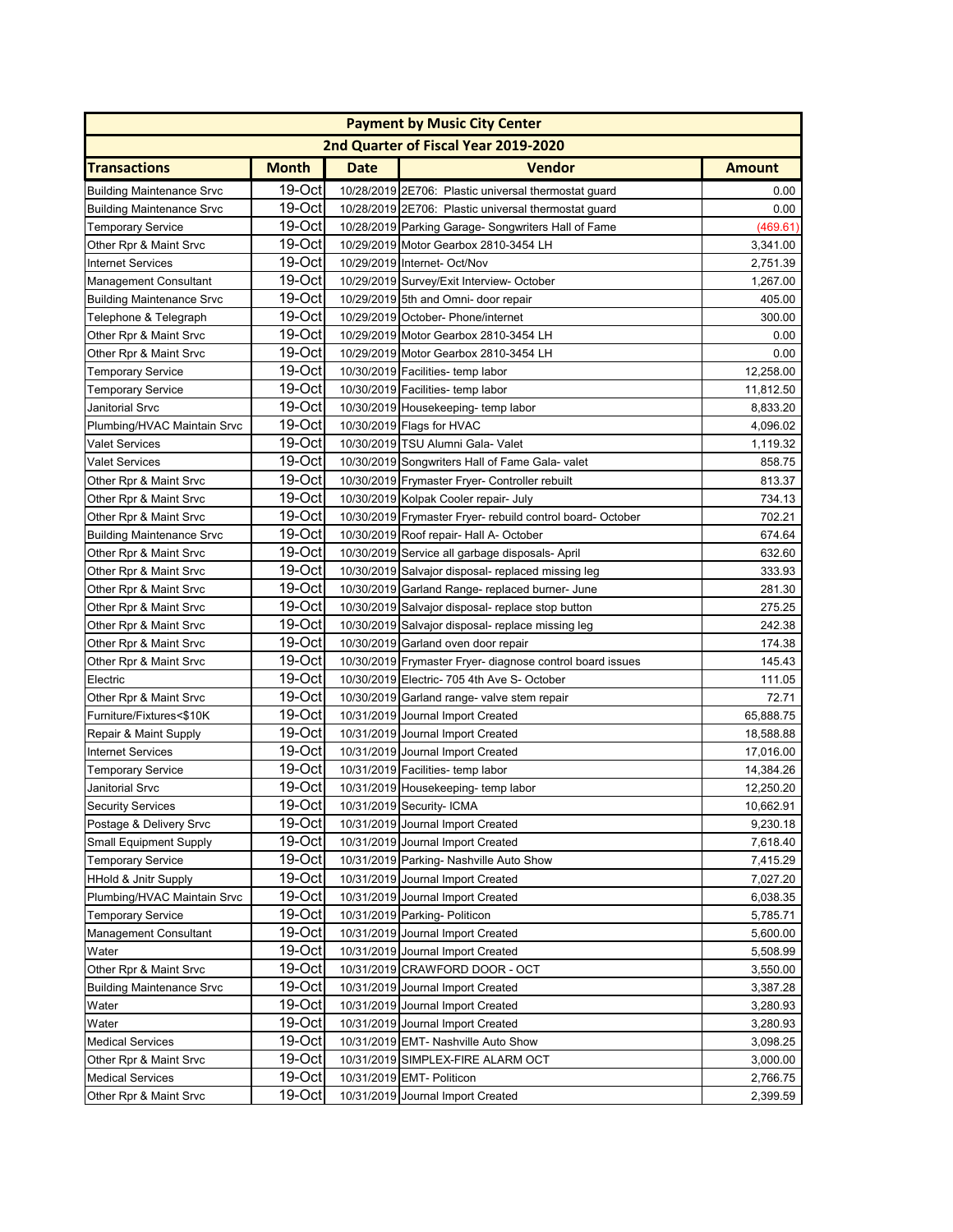| <b>Payment by Music City Center</b> |              |             |                                                              |               |  |  |
|-------------------------------------|--------------|-------------|--------------------------------------------------------------|---------------|--|--|
|                                     |              |             | 2nd Quarter of Fiscal Year 2019-2020                         |               |  |  |
| <b>Transactions</b>                 | <b>Month</b> | <b>Date</b> | Vendor                                                       | <b>Amount</b> |  |  |
| Stormwater                          | 19-Oct       |             | 10/31/2019 Journal Import Created                            | 2,390.00      |  |  |
| Other Rpr & Maint Srvc              | 19-Oct       |             | 10/31/2019 Journal Import Created                            | 2,369.55      |  |  |
| <b>Temporary Service</b>            | 19-Oct       |             | 10/31/2019 Parking- Preds v Ducks                            | 2,202.76      |  |  |
| Temporary Service                   | 19-Oct       |             | 10/31/2019 Parking- Preds v Wild                             | 2,150.16      |  |  |
| <b>Temporary Service</b>            | 19-Oct       |             | 10/31/2019 Parking- Elton John                               | 2,112.20      |  |  |
| Other Rpr & Maint Srvc              | 19-Oct       |             | 10/31/2019 PIERREMONT MEDIA - OCT                            | 2,066.66      |  |  |
| <b>Temporary Service</b>            | 19-Oct       |             | 10/31/2019 Parking- Kacey Musgraves                          | 2,038.23      |  |  |
| Other Rpr & Maint Srvc              | 19-Oct       |             | 10/31/2019 LMG MARQUEE - OCT                                 | 2,017.25      |  |  |
| Temporary Service                   | 19-Oct       |             | 10/31/2019 Parking- Preds v Blackhawks                       | 1,995.47      |  |  |
| <b>HVAC Supply</b>                  | 19-Oct       |             | 10/31/2019 Journal Import Created                            | 1,928.00      |  |  |
| <b>Medical Services</b>             | 19-Oct       |             | 10/31/2019 EMT- ICMA                                         | 1,593.75      |  |  |
| <b>Building Maintenance Srvc</b>    | 19-Oct       |             | 10/31/2019 Journal Import Created                            | 1,390.80      |  |  |
| Furniture/Fixtures<\$10K            | 19-Oct       |             | 10/31/2019 Journal Import Created                            | 1,309.34      |  |  |
| Offc & Admin Supply                 | 19-Oct       |             | 10/31/2019 Journal Import Created                            | 1,252.50      |  |  |
| Uniform Cleaning Service            | 19-Oct       |             | 10/31/2019 Uniform cleaning- October                         | 1,214.58      |  |  |
| Offc & Admin Supply                 | 19-Oct       |             | 10/31/2019 Journal Import Created                            | 851.02        |  |  |
| <b>Temporary Service</b>            | 19-Oct       |             | 10/31/2019 Parking- Joe Kraft Luncheon                       | 706.91        |  |  |
| Other Rpr & Maint Srvc              | 19-Oct       |             | 10/31/2019 MISSION CRITICAL - OCT                            | 688.33        |  |  |
| <b>Small Equipment Supply</b>       | 19-Oct       |             | 10/31/2019 Journal Import Created                            | 633.00        |  |  |
| <b>Laundry Services</b>             | 19-Oct       |             | 10/31/2019 Linens- October                                   | 606.82        |  |  |
| Office Equip Maintain Srvc          | $19-Oct$     |             | 10/31/2019 AX81 Cogged V-belt: 485D36                        | 551.80        |  |  |
| Subscriptions                       | $19-Oct$     |             | 10/31/2019 Tennessean annual subscription                    | 546.45        |  |  |
| Postage & Delivery Srvc             | 19-Oct       |             | 10/31/2019 Journal Import Created                            | 488.50        |  |  |
| Other Rpr & Maint Srvc              | 19-Oct       |             | 10/31/2019 Warehouse electric pallet jack repair             | 465.53        |  |  |
| <b>Paint Supply</b>                 | 19-Oct       |             | 10/31/2019 Journal Import Created                            | 453.00        |  |  |
| Other Rpr & Maint Srvc              | 19-Oct       |             | 10/31/2019 LIGHTWAVE SOLAR - OCT                             | 450.00        |  |  |
| Safety Supply                       | 19-Oct       |             | 10/31/2019 Journal Import Created                            | 442.70        |  |  |
| Auto Oil/Lubricants                 | 19-Oct       |             | 10/31/2019 Journal Import Created                            | 417.34        |  |  |
| Offc & Admin Supply                 | 19-Oct       |             | 10/31/2019 Journal Import Created                            | 362.28        |  |  |
| <b>HVAC Supply</b>                  | 19-Oct       |             | 10/31/2019 Journal Import Created                            | 314.50        |  |  |
| <b>Laundry Services</b>             | 19-Oct       |             | 10/31/2019 Linens- October                                   | 312.40        |  |  |
| <b>Laundry Services</b>             | 19-Oct       |             | 10/31/2019 Linens- October                                   | 312.40        |  |  |
| <b>Temporary Service-Reimb</b>      | 19-Oct       |             | 10/31/2019 MONTHLY RECLASS TEMP LABOR                        | 301.69        |  |  |
| Other Rpr & Maint Srvc              | 19-Oct       |             | 10/31/2019 Kolpak walk in cooler- evaporator coil fan locked | 297.33        |  |  |
| Cable Television                    | 19-Oct       |             | 10/31/2019 U-verse TV- October                               | 152.13        |  |  |
| <b>Laundry Services</b>             | 19-Oct       |             | 10/31/2019 Linens- October                                   | 138.00        |  |  |
| Host & Hostess                      | 19-Oct       |             | 10/31/2019 Strategic Planning Lunch- Event Services          | 91.65         |  |  |
| Host & Hostess                      | 19-Oct       |             | 10/31/2019 Dinner with Kirsten Olean 10/29/19                | 65.71         |  |  |
| Postage & Delivery Srvc             | $19-Oct$     |             | 10/31/2019 Journal Import Created                            | 55.75         |  |  |
| <b>Internet Services</b>            | 19-Oct       |             | 10/31/2019 Charles Starks ipad data-October                  | 55.53         |  |  |
| Offc & Admin Supply                 | $19-Oct$     |             | 10/31/2019 Journal Import Created                            | 53.16         |  |  |
| Offc & Admin Supply                 | 19-Oct       |             | 10/31/2019 Journal Import Created                            | 52.00         |  |  |
| Offc & Admin Supply                 | 19-Oct       |             | 10/31/2019 Journal Import Created                            | 25.88         |  |  |
| Printing/Binding                    | 19-Oct       |             | 10/31/2019 Journal Import Created                            | 10.00         |  |  |
| Postage & Delivery Srvc             | 19-Oct       |             | 10/31/2019 Journal Import Created                            | 5.05          |  |  |
| Other Rpr & Maint Srvc              | 19-Oct       |             | 10/31/2019 MCC INV 3480 CORRECTION                           | 0.02          |  |  |
| Printing/Binding                    | 19-Oct       |             | 10/31/2019 Journal Import Created                            | 0.00          |  |  |
| <b>Temporary Service</b>            | 19-Oct       |             | 10/31/2019 MONTHLY RECLASS TEMP LABOR                        | (301.69)      |  |  |
| Other Rpr & Maint Srvc              | 19-Oct       |             | 10/31/2019 3546 - Centerplate Sept                           | (1,885.40)    |  |  |
| Management Consultant               | 19-Oct       |             | 10/31/2019 3573 - Oliver McMillan Oct                        | (3, 187.50)   |  |  |
| Merchant Fees                       | 19-Oct       |             | 10/31/2019 3572 - Centerplate Oct                            | (3,728.96)    |  |  |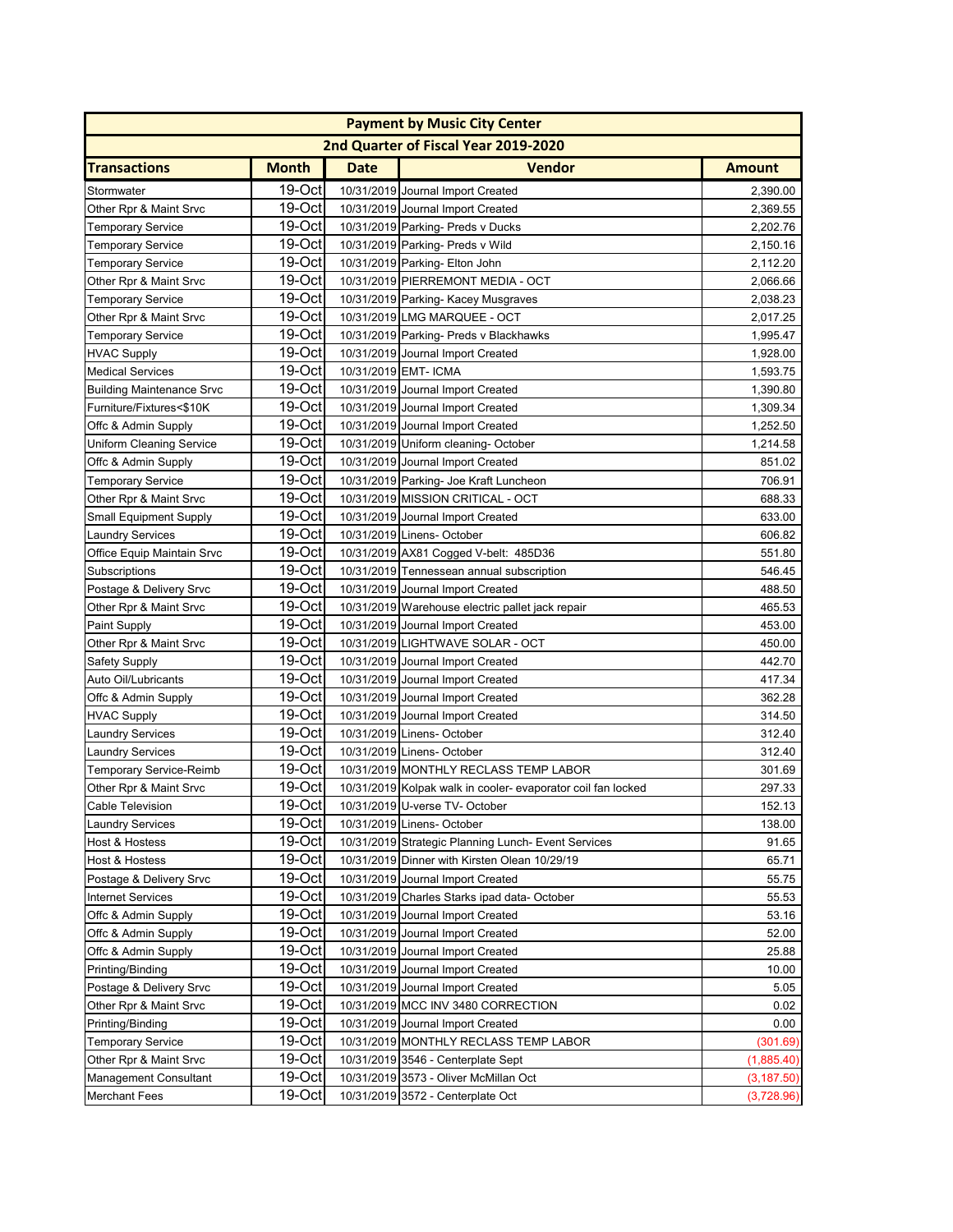|                                    |              |                    | <b>Payment by Music City Center</b>          |               |
|------------------------------------|--------------|--------------------|----------------------------------------------|---------------|
|                                    |              |                    | 2nd Quarter of Fiscal Year 2019-2020         |               |
| <b>Transactions</b>                | <b>Month</b> | <b>Date</b>        | <b>Vendor</b>                                | <b>Amount</b> |
| <b>Oct Total</b>                   | 19-Oct       |                    |                                              | 2,074,846.99  |
| Regular Pay                        | 19-Nov       |                    | 11/01/2019 Journal Import Created            | 40,930.19     |
| Regular Pay                        | 19-Nov       |                    | 11/01/2019 Journal Import Created            | 39,720.27     |
| <b>Convention Center Authority</b> | 19-Nov       |                    | 11/01/2019 11/19 LOCAP BILLING               | 36,800.00     |
| Regular Pay                        | 19-Nov       |                    | 11/01/2019 Journal Import Created            | 32,663.12     |
| Info Systems Charge                | 19-Nov       |                    | 11/01/2019 NOV2019 ITS ISF ENTRY             | 27,150.00     |
| Regular Pay                        | 19-Nov       |                    | 11/01/2019 Journal Import Created            | 25,505.47     |
| Regular Pay                        | 19-Nov       |                    | 11/01/2019 Journal Import Created            | 23,037.57     |
| Regular Pay                        | 19-Nov       |                    | 11/01/2019 Journal Import Created            | 16,735.92     |
| Regular Pay                        | 19-Nov       |                    | 11/01/2019 Journal Import Created            | 13,836.56     |
| Insurance-Liability/PropDmg        | 19-Nov       | 11/01/2019 AFM NOV |                                              | 12,950.25     |
| Regular Pay                        | 19-Nov       |                    | 11/01/2019 Journal Import Created            | 11,762.26     |
| Regular Pay                        | 19-Nov       |                    | 11/01/2019 Journal Import Created            | 11,081.60     |
| Insurance-Liability/PropDmg        | 19-Nov       |                    | 11/01/2019 Distinguished Programs NOV        | 10,978.58     |
| <b>Employer Group Health</b>       | 19-Nov       |                    | 11/01/2019 Journal Import Created            | 9,411.00      |
| Regular Pay                        | 19-Nov       |                    | 11/01/2019 Journal Import Created            | 9,348.03      |
| Regular Pay                        | 19-Nov       |                    | 11/01/2019 Journal Import Created            | 8,947.60      |
| Regular Pay                        | 19-Nov       |                    | 11/01/2019 Journal Import Created            | 8,309.77      |
| Regular Pay                        | 19-Nov       |                    | 11/01/2019 Journal Import Created            | 8,185.13      |
| <b>Employer Group Health</b>       | 19-Nov       |                    | 11/01/2019 Journal Import Created            | 8,154.00      |
| Regular Pay                        | 19-Nov       |                    | 11/01/2019 Journal Import Created            | 7,897.76      |
| <b>Employer Group Health</b>       | 19-Nov       |                    | 11/01/2019 Journal Import Created            | 7,476.00      |
| Regular Pay                        | 19-Nov       |                    | 11/01/2019 Journal Import Created            | 6,062.40      |
| Regular Pay                        | 19-Nov       |                    | 11/01/2019 Journal Import Created            | 5,939.12      |
| Insurance-Liability/PropDmg        | 19-Nov       |                    | 11/01/2019 Selective Ins. NOV                | 4,881.50      |
| Overtime Pay                       | 19-Nov       |                    | 11/01/2019 Journal Import Created            | 4,694.72      |
| <b>Employer Group Health</b>       | 19-Nov       |                    | 11/01/2019 Journal Import Created            | 4,692.00      |
| Regular Pay                        | 19-Nov       |                    | 11/01/2019 Journal Import Created            | 4,690.61      |
| Overtime Pay                       | 19-Nov       |                    | 11/01/2019 Journal Import Created            | 4,263.38      |
| Insurance-Workman's Comp           | 19-Nov       |                    | 11/01/2019 Selective Ins. NOV                | 3,764.92      |
| Insurance-Liability/PropDmg        | 19-Nov       |                    | 11/01/2019 Greenwich NOV                     | 3,688.58      |
| Other Rpr & Maint Srvc             | 19-Nov       |                    | 11/01/2019 CRAWFORD DOOR - NOV               | 3,550.00      |
| Overtime Pay                       | 19-Nov       |                    | 11/01/2019 Journal Import Created            | 3,547.42      |
| Regular Pay                        | 19-Nov       |                    | 11/01/2019 Journal Import Created            | 3,271.20      |
| Other Rpr & Maint Srvc             | 19-Nov       |                    | 11/01/2019 SIMPLEX-FIRE ALARM NOV            | 3,000.00      |
| <b>HHold &amp; Jnitr Supply</b>    | 19-Nov       |                    | 11/01/2019 Gloves, Latex, Nitrel, XL: 960727 | 2,880.00      |
| <b>Employer Pension</b>            | 19-Nov       |                    | 11/01/2019 Journal Import Created            | 2,865.53      |
| Employer OASDI                     | 19-Nov       |                    | 11/01/2019 Journal Import Created            | 2,782.19      |
| Employer OASDI                     | 19-Nov       |                    | 11/01/2019 Journal Import Created            | 2,635.02      |
| Leave Pay                          | 19-Nov       |                    | 11/01/2019 Journal Import Created            | 2,629.04      |
| Leave Pay                          | 19-Nov       |                    | 11/01/2019 Journal Import Created            | 2,565.96      |
| Leave Pay                          | 19-Nov       |                    | 11/01/2019 Journal Import Created            | 2,342.77      |
| Employer Group Health              | 19-Nov       |                    | 11/01/2019 Journal Import Created            | 2,247.00      |
| Insurance-Liability/PropDmg        | 19-Nov       |                    | 11/01/2019 Chubb NOV                         | 2,183.25      |
| Employer OASDI                     | 19-Nov       |                    | 11/01/2019 Journal Import Created            | 2,091.11      |
| Other Rpr & Maint Srvc             | 19-Nov       |                    | 11/01/2019 PIERREMONT MEDIA - NOV            | 2,066.66      |
| <b>Employer Pension</b>            | 19-Nov       |                    | 11/01/2019 Journal Import Created            | 2,031.86      |
| Other Rpr & Maint Srvc             | 19-Nov       |                    | 11/01/2019 LMG MARQUEE - NOV                 | 2,017.25      |
| <b>Employer Group Health</b>       | 19-Nov       |                    | 11/01/2019 Journal Import Created            | 1,962.00      |
| <b>Employer Group Health</b>       | 19-Nov       |                    | 11/01/2019 Journal Import Created            | 1,863.00      |
| Leave Pay                          | 19-Nov       |                    | 11/01/2019 Journal Import Created            | 1,860.63      |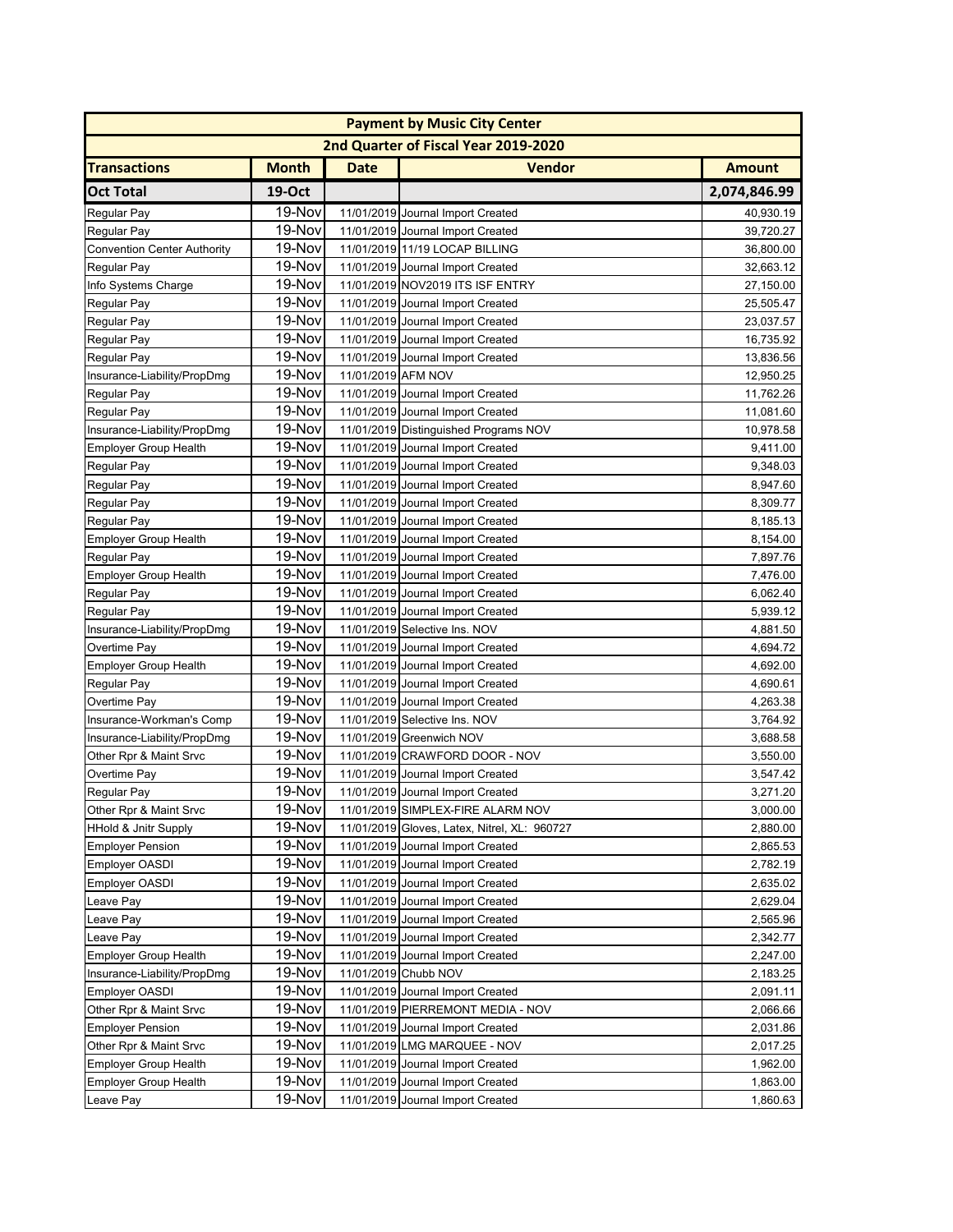|                                  |              |             | <b>Payment by Music City Center</b>     |               |
|----------------------------------|--------------|-------------|-----------------------------------------|---------------|
|                                  |              |             | 2nd Quarter of Fiscal Year 2019-2020    |               |
| <b>Transactions</b>              | <b>Month</b> | <b>Date</b> | <b>Vendor</b>                           | <b>Amount</b> |
| <b>Employer OASDI</b>            | 19-Nov       |             | 11/01/2019 Journal Import Created       | 1,822.86      |
| <b>MIS Tech Revolving Charge</b> | 19-Nov       |             | 11/01/2019 Nov2019 PC Replac Fd         | 1,818.15      |
| <b>Employer Group Health</b>     | 19-Nov       |             | 11/01/2019 Journal Import Created       | 1,801.80      |
| <b>HHold &amp; Jnitr Supply</b>  | 19-Nov       |             | 11/01/2019 Gloves, Medium: 973148       | 1,728.00      |
| Insurance-Liability/PropDmg      | 19-Nov       |             | 11/01/2019 Ironshore NOV                | 1,681.08      |
| Overtime Pay                     | 19-Nov       |             | 11/01/2019 Journal Import Created       | 1,320.29      |
| CCA Employer 401K Plan           | 19-Nov       |             | 11/01/2019 Journal Import Created       | 1,257.16      |
| <b>Employer Group Health</b>     | 19-Nov       |             | 11/01/2019 Journal Import Created       | 1,234.20      |
| <b>Employer Group Health</b>     | 19-Nov       |             | 11/01/2019 Journal Import Created       | 1,155.00      |
| <b>Employer Group Health</b>     | 19-Nov       |             | 11/01/2019 Journal Import Created       | 1,140.00      |
| CCA Employer 401K Plan           | 19-Nov       |             | 11/01/2019 Journal Import Created       | 1,128.37      |
| <b>Employer Group Health</b>     | 19-Nov       |             | 11/01/2019 Journal Import Created       | 1,110.00      |
| <b>Employer Pension</b>          | 19-Nov       |             | 11/01/2019 Journal Import Created       | 1,037.24      |
| Employer OASDI                   | 19-Nov       |             | 11/01/2019 Journal Import Created       | 1,030.83      |
| CCA Employer 401K Plan           | 19-Nov       |             | 11/01/2019 Journal Import Created       | 1,001.34      |
| Leave Pay                        | 19-Nov       |             | 11/01/2019 Journal Import Created       | 932.08        |
| <b>Employer Group Health</b>     | 19-Nov       |             | 11/01/2019 Journal Import Created       | 906.00        |
| <b>Employer Group Health</b>     | 19-Nov       |             | 11/01/2019 Journal Import Created       | 906.00        |
| CCA Employer 401K Plan           | 19-Nov       |             | 11/01/2019 Journal Import Created       | 865.77        |
| Insurance-Vehicles               | 19-Nov       |             | 11/01/2019 Selective Ins. NOV           | 855.17        |
| Insurance-Liability/PropDmg      | 19-Nov       |             | 11/01/2019 Beazley NOV                  | 806.67        |
| <b>Building Maintenance Srvc</b> | 19-Nov       |             | 11/01/2019 Fire Extinguisher Bracket5LB | 800.00        |
| <b>Employer Pension</b>          | 19-Nov       |             | 11/01/2019 Journal Import Created       | 748.10        |
| <b>Employer Group Health</b>     | 19-Nov       |             | 11/01/2019 Journal Import Created       | 726.00        |
| <b>Employer OASDI</b>            | 19-Nov       |             | 11/01/2019 Journal Import Created       | 719.72        |
| Leave Pay                        | 19-Nov       |             | 11/01/2019 Journal Import Created       | 694.80        |
| Other Rpr & Maint Srvc           | 19-Nov       |             | 11/01/2019 MISSION CRITICAL - NOV       | 688.33        |
| <b>Employer Pension</b>          | 19-Nov       |             | 11/01/2019 Journal Import Created       | 687.69        |
| <b>Employer OASDI</b>            | 19-Nov       |             | 11/01/2019 Journal Import Created       | 679.22        |
| Overtime Pay                     | 19-Nov       |             | 11/01/2019 Journal Import Created       | 668.67        |
| <b>Employer SSN Medical</b>      | 19-Nov       |             | 11/01/2019 Journal Import Created       | 650.70        |
| Overtime Pay                     | 19-Nov       |             | 11/01/2019 Journal Import Created       | 650.22        |
| <b>Employer OASDI</b>            | 19-Nov       |             | 11/01/2019 Journal Import Created       | 625.37        |
| Insurance-Liability/PropDmg      | 19-Nov       |             | 11/01/2019 Selective Ins. NOV           | 620.42        |
| Employer SSN Medical             | 19-Nov       |             | 11/01/2019 Journal Import Created       | 616.26        |
| CCA Employer 401K Plan           | 19-Nov       |             | 11/01/2019 Journal Import Created       | 607.59        |
| <b>Employer OASDI</b>            | 19-Nov       |             | 11/01/2019 Journal Import Created       | 597.79        |
| Leave Pay                        | 19-Nov       |             | 11/01/2019 Journal Import Created       | 594.72        |
| <b>Holiday Pay</b>               | 19-Nov       |             | 11/01/2019 Journal Import Created       | 583.68        |
| Overtime Pay                     | 19-Nov       |             | 11/01/2019 Journal Import Created       | 557.17        |
| <b>Employer OASDI</b>            | 19-Nov       |             | 11/01/2019 Journal Import Created       | 548.61        |
| <b>Employer Group Health</b>     | 19-Nov       |             | 11/01/2019 Journal Import Created       | 528.00        |
| <b>Employer Group Health</b>     | 19-Nov       |             | 11/01/2019 Journal Import Created       | 528.00        |
| <b>Employer Pension</b>          | 19-Nov       |             | 11/01/2019 Journal Import Created       | 527.73        |
| <b>Employer OASDI</b>            | 19-Nov       |             | 11/01/2019 Journal Import Created       | 525.62        |
| <b>Employer Group Health</b>     | 19-Nov       |             | 11/01/2019 Journal Import Created       | 513.00        |
| <b>Employer OASDI</b>            | 19-Nov       |             | 11/01/2019 Journal Import Created       | 498.03        |
| <b>Employer Pension</b>          | 19-Nov       |             | 11/01/2019 Journal Import Created       | 493.63        |
| <b>Employer SSN Medical</b>      | 19-Nov       |             | 11/01/2019 Journal Import Created       | 489.05        |
| <b>Employer OASDI</b>            | 19-Nov       |             | 11/01/2019 Journal Import Created       | 487.17        |
| CCA Employer 401K Plan           | 19-Nov       |             | 11/01/2019 Journal Import Created       | 472.75        |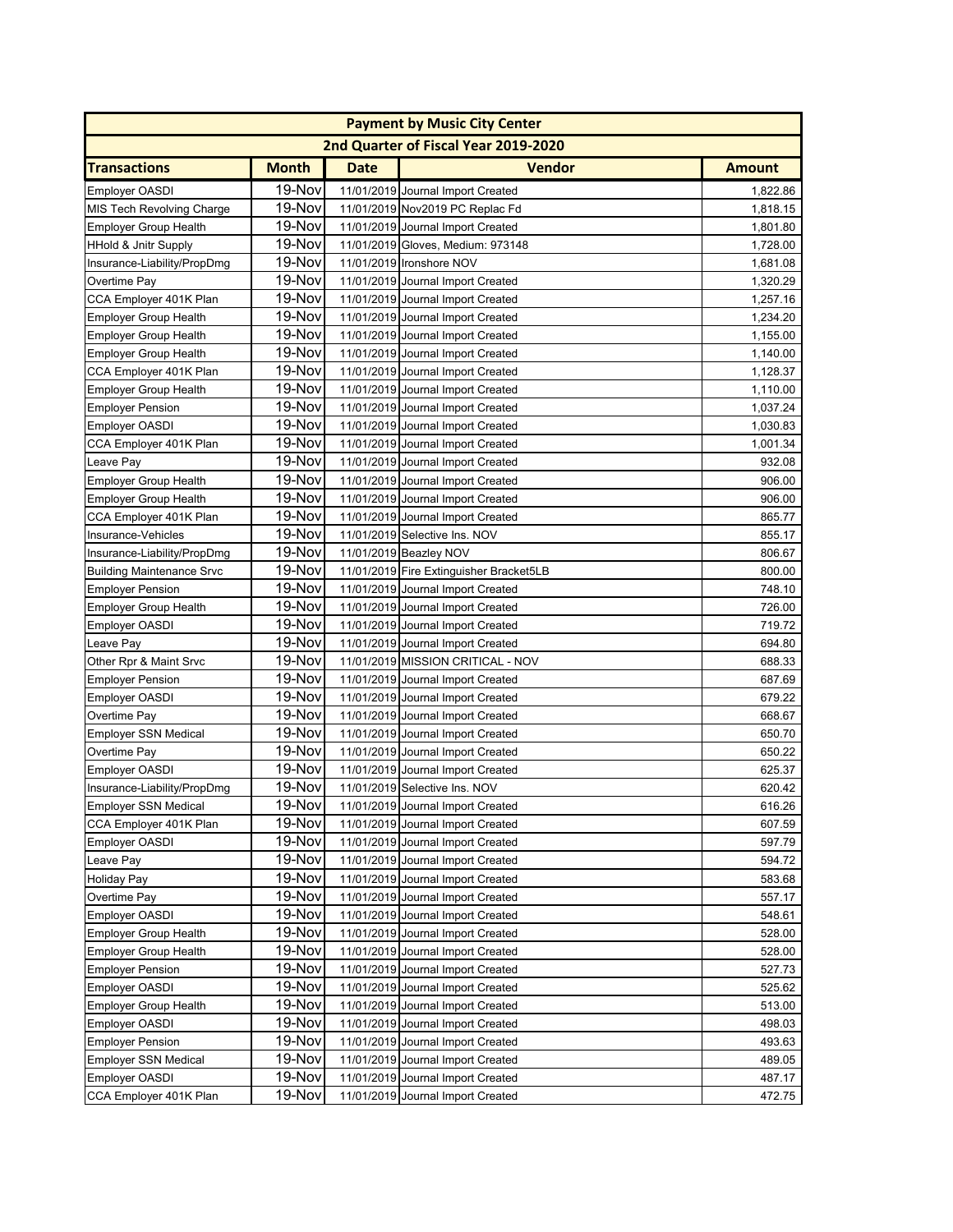|                                  | <b>Payment by Music City Center</b> |                     |                                               |               |  |  |  |
|----------------------------------|-------------------------------------|---------------------|-----------------------------------------------|---------------|--|--|--|
|                                  |                                     |                     | 2nd Quarter of Fiscal Year 2019-2020          |               |  |  |  |
| <b>Transactions</b>              | <b>Month</b>                        | <b>Date</b>         | <b>Vendor</b>                                 | <b>Amount</b> |  |  |  |
| Cable Television                 | 19-Nov                              |                     | 11/01/2019 Comcast cable- November            | 454.97        |  |  |  |
| CCA Employer 401K Plan           | 19-Nov                              |                     | 11/01/2019 Journal Import Created             | 452.34        |  |  |  |
| Other Rpr & Maint Srvc           | 19-Nov                              |                     | 11/01/2019 LIGHTWAVE SOLAR - NOV              | 450.00        |  |  |  |
| <b>Safety Supply</b>             | 19-Nov                              |                     | 11/01/2019 Biohazard Response Kit, LG: 51R517 | 442.70        |  |  |  |
| <b>Employer SSN Medical</b>      | 19-Nov                              |                     | 11/01/2019 Journal Import Created             | 426.31        |  |  |  |
| <b>Employer Dental Group</b>     | 19-Nov                              |                     | 11/01/2019 Journal Import Created             | 423.75        |  |  |  |
| <b>Employer OASDI</b>            | 19-Nov                              |                     | 11/01/2019 Journal Import Created             | 420.95        |  |  |  |
| <b>Employer Dental Group</b>     | 19-Nov                              |                     | 11/01/2019 Journal Import Created             | 402.33        |  |  |  |
| Auto Oil/Lubricants              | 19-Nov                              |                     | 11/01/2019 33lb cylinder refills              | 399.36        |  |  |  |
| Insurance-Liability/PropDmg      | 19-Nov                              |                     | 11/01/2019 Travelers NOV                      | 392.25        |  |  |  |
| <b>Employer OASDI</b>            | 19-Nov                              |                     | 11/01/2019 Journal Import Created             | 360.63        |  |  |  |
| Leave Pay                        | 19-Nov                              |                     | 11/01/2019 Journal Import Created             | 340.40        |  |  |  |
| Leave Pay                        | 19-Nov                              |                     | 11/01/2019 Journal Import Created             | 333.24        |  |  |  |
| Employer SSN Medical             | 19-Nov                              |                     | 11/01/2019 Journal Import Created             | 330.66        |  |  |  |
| Insurance-Liability/PropDmg      | 19-Nov                              | 11/01/2019 AXA NOV  |                                               | 312.00        |  |  |  |
| Overtime Pay                     | 19-Nov                              |                     | 11/01/2019 Journal Import Created             | 309.84        |  |  |  |
| <b>Employer OASDI</b>            | 19-Nov                              |                     | 11/01/2019 Journal Import Created             | 304.00        |  |  |  |
| <b>Building Maintenance Srvc</b> | 19-Nov                              | 11/01/2019 10ABC    |                                               | 300.00        |  |  |  |
| Leave Pay                        | 19-Nov                              |                     | 11/01/2019 Journal Import Created             | 284.48        |  |  |  |
| Leave Pay                        | 19-Nov                              |                     | 11/01/2019 Journal Import Created             | 283.52        |  |  |  |
| Insurance-Liability/PropDmg      | 19-Nov                              |                     | 11/01/2019 Hartford NOV                       | 276.67        |  |  |  |
| <b>Building Maintenance Srvc</b> | 19-Nov                              | 11/01/2019 20LB Co2 |                                               | 275.00        |  |  |  |
| Cafe Plan Pre-Tax Savings        | 19-Nov                              |                     | 11/01/2019 Journal Import Created             | 261.35        |  |  |  |
| <b>Employer Dental Group</b>     | 19-Nov                              |                     | 11/01/2019 Journal Import Created             | 261.12        |  |  |  |
| CCA Employer 401K Plan           | 19-Nov                              |                     | 11/01/2019 Journal Import Created             | 251.57        |  |  |  |
| Offc & Admin Supply              | 19-Nov                              |                     | 11/01/2019 Finance- office supplies           | 250.99        |  |  |  |
| CCA Employer 401K Plan           | 19-Nov                              |                     | 11/01/2019 Journal Import Created             | 247.16        |  |  |  |
| <b>Employer SSN Medical</b>      | 19-Nov                              |                     | 11/01/2019 Journal Import Created             | 241.08        |  |  |  |
| <b>Employer SSN Medical</b>      | 19-Nov                              |                     | 11/01/2019 Journal Import Created             | 233.90        |  |  |  |
| <b>Employer OASDI</b>            | 19-Nov                              |                     | 11/01/2019 Journal Import Created             | 230.15        |  |  |  |
| Cafe Plan Pre-Tax Savings        | 19-Nov                              |                     | 11/01/2019 Journal Import Created             | 230.13        |  |  |  |
| Overtime Pay                     | 19-Nov                              |                     | 11/01/2019 Journal Import Created             | 227.27        |  |  |  |
| Cafe Plan Pre-Tax Savings        | 19-Nov                              |                     | 11/01/2019 Journal Import Created             | 205.09        |  |  |  |
| Allowance-Cell/Mobile Devices    | 19-Nov                              |                     | 11/01/2019 Journal Import Created             | 205.00        |  |  |  |
| Allowance-Cell/Mobile Devices    | <b>19-Nov</b>                       |                     | 11/01/2019 Journal Import Created             | 205.00        |  |  |  |
| <b>Building Maintenance Srvc</b> | 19-Nov                              |                     | 11/01/2019 Class K for Kitchen area           | 195.00        |  |  |  |
| <b>Building Maintenance Srvc</b> | 19-Nov                              |                     | 11/01/2019 Labor Delivery                     | 190.00        |  |  |  |
| CCA Employer 401K Plan           | 19-Nov                              |                     | 11/01/2019 Journal Import Created             | 188.51        |  |  |  |
| <b>Employer Dental Group</b>     | 19-Nov                              |                     | 11/01/2019 Journal Import Created             | 187.50        |  |  |  |
| Overtime Pay                     | 19-Nov                              |                     | 11/01/2019 Journal Import Created             | 183.88        |  |  |  |
| <b>Employer Group Life</b>       | 19-Nov                              |                     | 11/01/2019 Journal Import Created             | 183.40        |  |  |  |
| CCA Employer 401K Plan           | 19-Nov                              |                     | 11/01/2019 Journal Import Created             | 182.88        |  |  |  |
| Injured on Duty Pay              | 19-Nov                              |                     | 11/01/2019 Journal Import Created             | 181.60        |  |  |  |
| <b>Employer Group Life</b>       | 19-Nov                              |                     | 11/01/2019 Journal Import Created             | 169.98        |  |  |  |
| <b>Employer SSN Medical</b>      | 19-Nov                              |                     | 11/01/2019 Journal Import Created             | 168.33        |  |  |  |
| Allowance-Cell/Mobile Devices    | 19-Nov                              |                     | 11/01/2019 Journal Import Created             | 164.00        |  |  |  |
| <b>Employer SSN Medical</b>      | 19-Nov                              |                     | 11/01/2019 Journal Import Created             | 158.85        |  |  |  |
| <b>Employer SSN Medical</b>      | 19-Nov                              |                     | 11/01/2019 Journal Import Created             | 146.25        |  |  |  |
| Leave Pay                        | 19-Nov                              |                     | 11/01/2019 Journal Import Created             | 143.51        |  |  |  |
| <b>Employer OASDI</b>            | 19-Nov                              |                     | 11/01/2019 Journal Import Created             | 140.63        |  |  |  |
| <b>Employer SSN Medical</b>      | 19-Nov                              |                     | 11/01/2019 Journal Import Created             | 128.31        |  |  |  |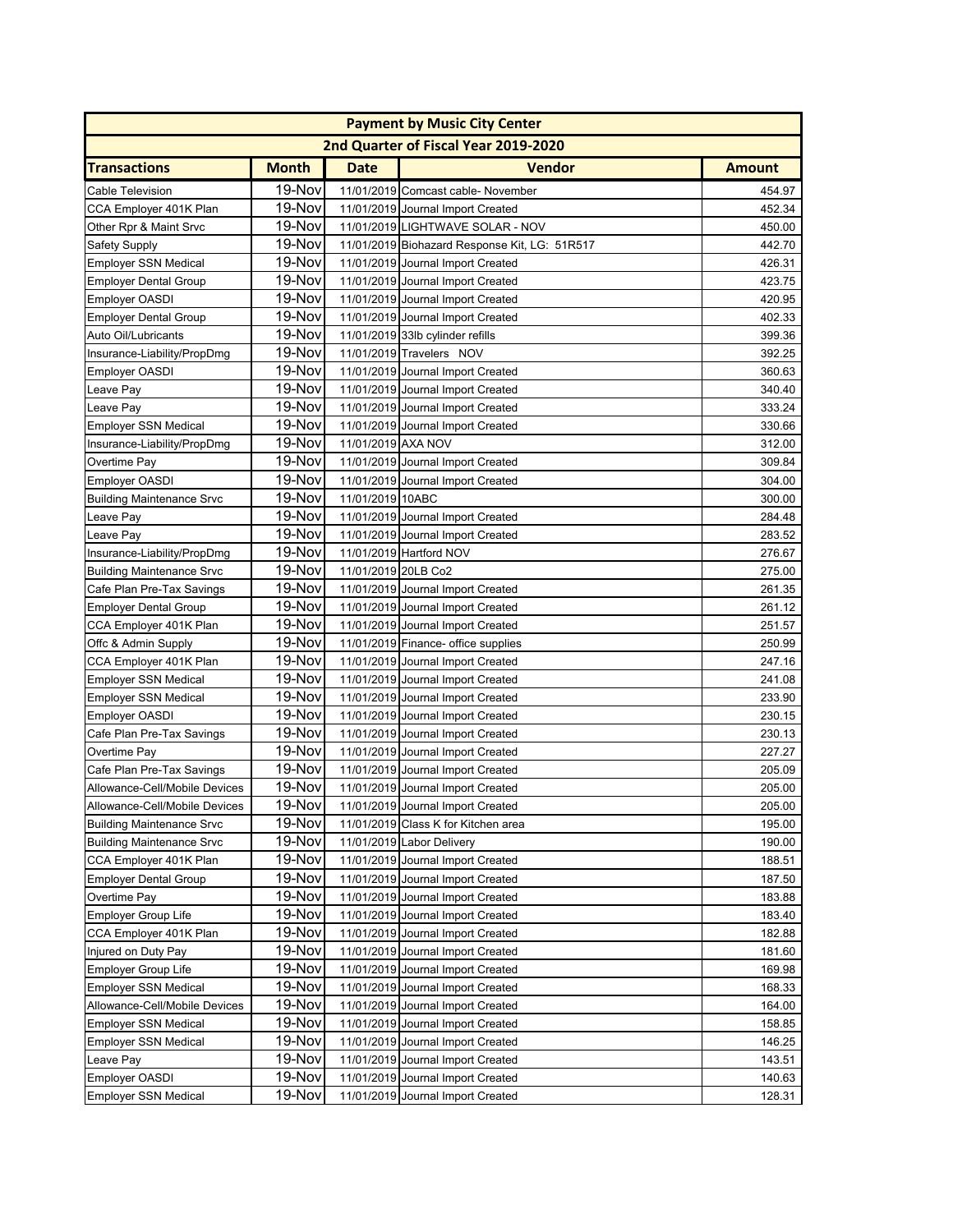| <b>Payment by Music City Center</b> |              |                     |                                                         |               |  |  |
|-------------------------------------|--------------|---------------------|---------------------------------------------------------|---------------|--|--|
|                                     |              |                     | 2nd Quarter of Fiscal Year 2019-2020                    |               |  |  |
| <b>Transactions</b>                 | <b>Month</b> | <b>Date</b>         | <b>Vendor</b>                                           | <b>Amount</b> |  |  |
| Allowance-Cell/Mobile Devices       | 19-Nov       |                     | 11/01/2019 Journal Import Created                       | 123.00        |  |  |
| Allowance-Cell/Mobile Devices       | 19-Nov       |                     | 11/01/2019 Journal Import Created                       | 123.00        |  |  |
| Allowance-Cell/Mobile Devices       | 19-Nov       |                     | 11/01/2019 Journal Import Created                       | 123.00        |  |  |
| <b>Employer SSN Medical</b>         | 19-Nov       |                     | 11/01/2019 Journal Import Created                       | 122.93        |  |  |
| Cafe Plan Pre-Tax Savings           | 19-Nov       |                     | 11/01/2019 Journal Import Created                       | 122.31        |  |  |
| <b>Employer SSN Medical</b>         | 19-Nov       |                     | 11/01/2019 Journal Import Created                       | 116.48        |  |  |
| <b>Employer Group Life</b>          | 19-Nov       |                     | 11/01/2019 Journal Import Created                       | 115.61        |  |  |
| <b>HHold &amp; Jnitr Supply</b>     | 19-Nov       |                     | 11/01/2019 Gloves, Latex, Nitrel, Sm: 1109442           | 115.20        |  |  |
| <b>Holiday Pay</b>                  | 19-Nov       |                     | 11/01/2019 Journal Import Created                       | 114.56        |  |  |
| <b>Employer SSN Medical</b>         | 19-Nov       |                     | 11/01/2019 Journal Import Created                       | 113.94        |  |  |
| <b>Employer Dental Group</b>        | 19-Nov       |                     | 11/01/2019 Journal Import Created                       | 109.20        |  |  |
| <b>Building Maintenance Srvc</b>    | 19-Nov       |                     | 11/01/2019 10LB Purple K                                | 100.00        |  |  |
| <b>Building Maintenance Srvc</b>    | 19-Nov       |                     | 11/01/2019 21/2 Water                                   | 100.00        |  |  |
| Offc & Admin Supply                 | 19-Nov       |                     | 11/01/2019 PO # 6461895 Event Services- Office supplies | 99.83         |  |  |
| <b>Employer SSN Medical</b>         | 19-Nov       |                     | 11/01/2019 Journal Import Created                       | 98.44         |  |  |
| Leave Pay                           | 19-Nov       |                     | 11/01/2019 Journal Import Created                       | 95.68         |  |  |
| <b>Employer Group Life</b>          | 19-Nov       |                     | 11/01/2019 Journal Import Created                       | 95.64         |  |  |
| <b>Employer SSN Medical</b>         | 19-Nov       |                     | 11/01/2019 Journal Import Created                       | 84.34         |  |  |
| Allowance-Cell/Mobile Devices       | 19-Nov       |                     | 11/01/2019 Journal Import Created                       | 82.00         |  |  |
| Allowance-Cell/Mobile Devices       | 19-Nov       |                     | 11/01/2019 Journal Import Created                       | 82.00         |  |  |
| Allowance-Cell/Mobile Devices       | 19-Nov       |                     | 11/01/2019 Journal Import Created                       | 82.00         |  |  |
| Allowance-Cell/Mobile Devices       | 19-Nov       |                     | 11/01/2019 Journal Import Created                       | 82.00         |  |  |
| Allowance-Cell/Mobile Devices       | 19-Nov       |                     | 11/01/2019 Journal Import Created                       | 82.00         |  |  |
| Allowance-Cell/Mobile Devices       | 19-Nov       |                     | 11/01/2019 Journal Import Created                       | 82.00         |  |  |
| Allowance-Cell/Mobile Devices       | 19-Nov       |                     | 11/01/2019 Journal Import Created                       | 82.00         |  |  |
| Allowance-Cell/Mobile Devices       | 19-Nov       |                     | 11/01/2019 Journal Import Created                       | 82.00         |  |  |
| Allowance-Cell/Mobile Devices       | 19-Nov       |                     | 11/01/2019 Journal Import Created                       | 82.00         |  |  |
| Postage & Delivery Srvc             | 19-Nov       | 11/01/2019 Shipping |                                                         | 80.00         |  |  |
| <b>Employer Dental Group</b>        | 19-Nov       |                     | 11/01/2019 Journal Import Created                       | 75.96         |  |  |
| <b>Employer SSN Medical</b>         | 19-Nov       |                     | 11/01/2019 Journal Import Created                       | 71.09         |  |  |
| <b>Employer Dental Group</b>        | 19-Nov       |                     | 11/01/2019 Journal Import Created                       | 65.25         |  |  |
| Cafe Plan Pre-Tax Savings           | 19-Nov       |                     | 11/01/2019 Journal Import Created                       | 64.41         |  |  |
| <b>Employer Dental Group</b>        | 19-Nov       |                     | 11/01/2019 Journal Import Created                       | 62.91         |  |  |
| Leave Pay                           | 19-Nov       |                     | 11/01/2019 Journal Import Created                       | 60.35         |  |  |
| <b>Employer Dental Group</b>        | 19-Nov       |                     | 11/01/2019 Journal Import Created                       | 59.34         |  |  |
| Cafe Plan Pre-Tax Savings           | 19-Nov       |                     | 11/01/2019 Journal Import Created                       | 56.55         |  |  |
| <b>Employer SSN Medical</b>         | 19-Nov       |                     | 11/01/2019 Journal Import Created                       | 53.83         |  |  |
| <b>Employer Group Life</b>          | 19-Nov       |                     | 11/01/2019 Journal Import Created                       | 52.40         |  |  |
| Offc & Admin Supply                 | 19-Nov       |                     | 11/01/2019 5MM82: Stencil Paint, Black                  | 52.00         |  |  |
| Cafe Plan Pre-Tax Savings           | 19-Nov       |                     | 11/01/2019 Journal Import Created                       | 51.23         |  |  |
| <b>Employer Dental Group</b>        | 19-Nov       |                     | 11/01/2019 Journal Import Created                       | 49.86         |  |  |
| <b>Employer Dental Group</b>        | 19-Nov       |                     | 11/01/2019 Journal Import Created                       | 49.86         |  |  |
| Offc & Admin Supply                 | 19-Nov       |                     | 11/01/2019 PO # 6461895 Event Services- Office supplies | 47.35         |  |  |
| Overtime Pay                        | 19-Nov       |                     | 11/01/2019 Journal Import Created                       | 45.07         |  |  |
| <b>Employer Dental Group</b>        | 19-Nov       |                     | 11/01/2019 Journal Import Created                       | 43.21         |  |  |
| <b>Employer Dental Group</b>        | 19-Nov       |                     | 11/01/2019 Journal Import Created                       | 42.72         |  |  |
| Allowance-Cell/Mobile Devices       | 19-Nov       |                     | 11/01/2019 Journal Import Created                       | 41.00         |  |  |
| <b>Employer Dental Group</b>        | 19-Nov       |                     | 11/01/2019 Journal Import Created                       | 39.89         |  |  |
| <b>Employer Group Life</b>          | 19-Nov       |                     | 11/01/2019 Journal Import Created                       | 39.30         |  |  |
| Cafe Plan Pre-Tax Savings           | 19-Nov       |                     | 11/01/2019 Journal Import Created                       | 34.77         |  |  |
| Cafe Plan Pre-Tax Savings           | 19-Nov       |                     | 11/01/2019 Journal Import Created                       | 33.30         |  |  |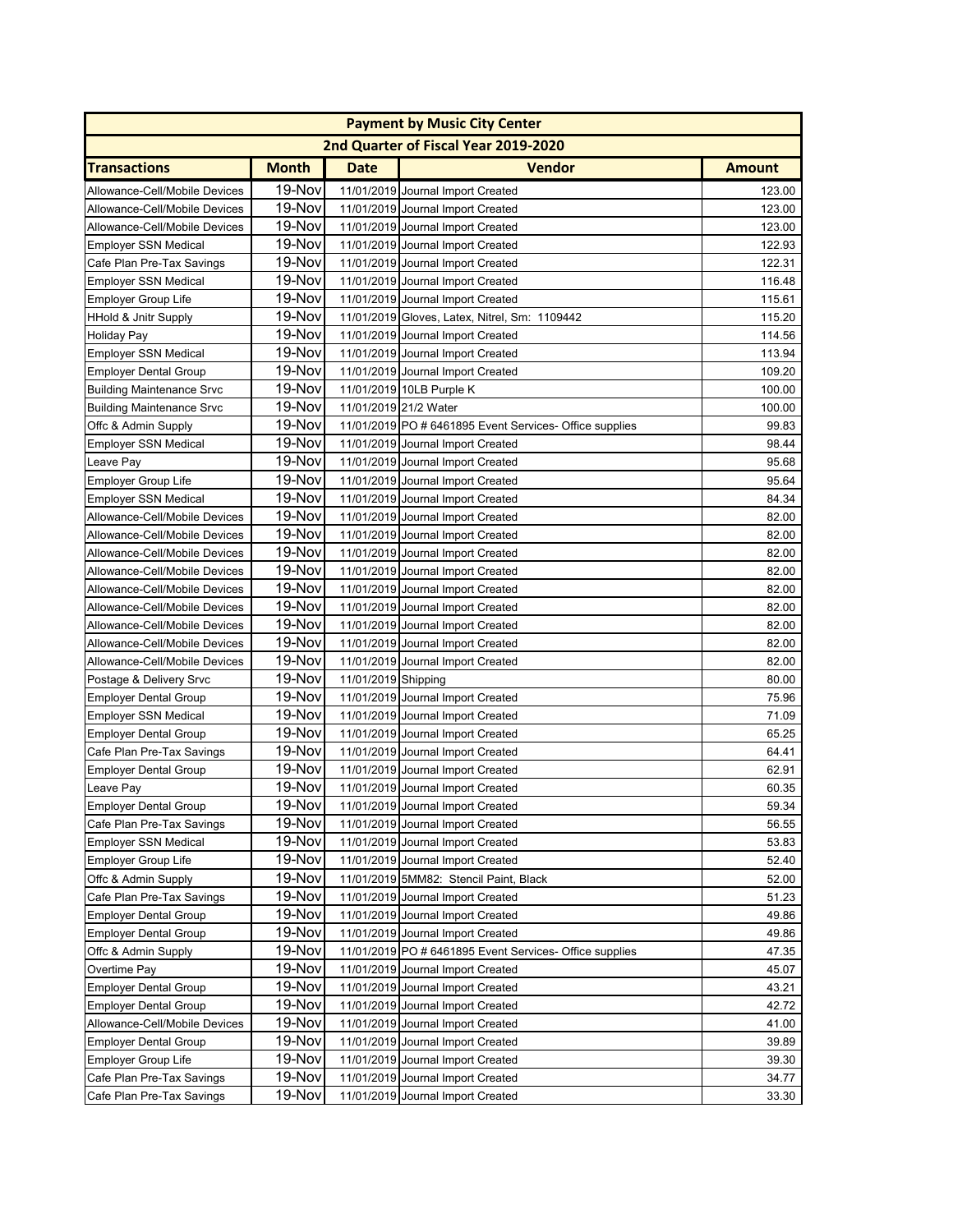|                                  | <b>Payment by Music City Center</b> |             |                                         |               |  |  |  |
|----------------------------------|-------------------------------------|-------------|-----------------------------------------|---------------|--|--|--|
|                                  |                                     |             | 2nd Quarter of Fiscal Year 2019-2020    |               |  |  |  |
| <b>Transactions</b>              | <b>Month</b>                        | <b>Date</b> | <b>Vendor</b>                           | <b>Amount</b> |  |  |  |
| Cafe Plan Pre-Tax Savings        | 19-Nov                              |             | 11/01/2019 Journal Import Created       | 32.82         |  |  |  |
| <b>Employer Group Life</b>       | 19-Nov                              |             | 11/01/2019 Journal Import Created       | 32.75         |  |  |  |
| Leave Pay                        | 19-Nov                              |             | 11/01/2019 Journal Import Created       | 32.64         |  |  |  |
| Cafe Plan Pre-Tax Savings        | 19-Nov                              |             | 11/01/2019 Journal Import Created       | 30.61         |  |  |  |
| Cafe Plan Pre-Tax Savings        | 19-Nov                              |             | 11/01/2019 Journal Import Created       | 30.57         |  |  |  |
| <b>Employer Dental Group</b>     | 19-Nov                              |             | 11/01/2019 Journal Import Created       | 29.67         |  |  |  |
| <b>Employer Dental Group</b>     | 19-Nov                              |             | 11/01/2019 Journal Import Created       | 29.67         |  |  |  |
| <b>Employer Group Life</b>       | 19-Nov                              |             | 11/01/2019 Journal Import Created       | 26.20         |  |  |  |
| <b>Employer Group Life</b>       | 19-Nov                              |             | 11/01/2019 Journal Import Created       | 26.20         |  |  |  |
| Employer Group Life              | 19-Nov                              |             | 11/01/2019 Journal Import Created       | 26.20         |  |  |  |
| <b>Employer Dental Group</b>     | 19-Nov                              |             | 11/01/2019 Journal Import Created       | 26.10         |  |  |  |
| <b>Employer Dental Group</b>     | 19-Nov                              |             | 11/01/2019 Journal Import Created       | 26.10         |  |  |  |
| Cafe Plan Pre-Tax Savings        | 19-Nov                              |             | 11/01/2019 Journal Import Created       | 25.51         |  |  |  |
| Cafe Plan Pre-Tax Savings        | 19-Nov                              |             | 11/01/2019 Journal Import Created       | 25.08         |  |  |  |
| Overtime Pay                     | 19-Nov                              |             | 11/01/2019 Journal Import Created       | 24.00         |  |  |  |
| FSA Pre-Tax Savings              | 19-Nov                              |             | 11/01/2019 Journal Import Created       | 22.36         |  |  |  |
| Cafe Plan Pre-Tax Savings        | 19-Nov                              |             | 11/01/2019 Journal Import Created       | 22.04         |  |  |  |
| <b>Employer Group Life</b>       | 19-Nov                              |             | 11/01/2019 Journal Import Created       | 19.65         |  |  |  |
| <b>Employer Group Life</b>       | 19-Nov                              |             | 11/01/2019 Journal Import Created       | 19.65         |  |  |  |
| <b>Employer Group Life</b>       | 19-Nov                              |             | 11/01/2019 Journal Import Created       | 19.65         |  |  |  |
| <b>Employer Group Life</b>       | 19-Nov                              |             | 11/01/2019 Journal Import Created       | 19.65         |  |  |  |
| <b>Employer Group Life</b>       | 19-Nov                              |             | 11/01/2019 Journal Import Created       | 17.03         |  |  |  |
| Cafe Plan Pre-Tax Savings        | 19-Nov                              |             | 11/01/2019 Journal Import Created       | 16.04         |  |  |  |
| Employer Group Life              | 19-Nov                              |             | 11/01/2019 Journal Import Created       | 15.72         |  |  |  |
| Cafe Plan Pre-Tax Savings        | 19-Nov                              |             | 11/01/2019 Journal Import Created       | 15.67         |  |  |  |
| Cafe Plan Pre-Tax Savings        | 19-Nov                              |             | 11/01/2019 Journal Import Created       | 13.42         |  |  |  |
| <b>Employer Group Life</b>       | 19-Nov                              |             | 11/01/2019 Journal Import Created       | 13.10         |  |  |  |
| Employer Group Life              | 19-Nov                              |             | 11/01/2019 Journal Import Created       | 13.10         |  |  |  |
| Overtime Pay                     | 19-Nov                              |             | 11/01/2019 Journal Import Created       | 12.84         |  |  |  |
| Auto Oil/Lubricants              | 19-Nov                              |             | 11/01/2019 Hazmat fee                   | 8.99          |  |  |  |
| FSA Pre-Tax Savings              | 19-Nov                              |             | 11/01/2019 Journal Import Created       | 7.65          |  |  |  |
| FSA Pre-Tax Savings              | 19-Nov                              |             | 11/01/2019 Journal Import Created       | 5.29          |  |  |  |
| Overtime Pay                     | 19-Nov                              |             | 11/01/2019 Journal Import Created       | 3.08          |  |  |  |
| <b>Building Maintenance Srvc</b> | 19-Nov                              |             | 11/01/2019 Fire Extinguisher Bracket5LB | 0.00          |  |  |  |
| <b>Building Maintenance Srvc</b> | 19-Nov                              |             | 11/01/2019 Fire Extinguisher Bracket5LB | 0.00          |  |  |  |
| Auto Oil/Lubricants              | 19-Nov                              |             | 11/01/2019 Hazmat fee                   | 0.00          |  |  |  |
| Auto Oil/Lubricants              | 19-Nov                              |             | 11/01/2019 Hazmat fee                   | 0.00          |  |  |  |
| Auto Oil/Lubricants              | 19-Nov                              |             | 11/01/2019 33lb cylinder refills        | (4.72)        |  |  |  |
| Postage & Delivery Srvc          | 19-Nov                              |             | 11/01/2019 Journal Import Created       | (5.05)        |  |  |  |
| Printing/Binding                 | 19-Novl                             |             | 11/01/2019 Journal Import Created       | (10.00)       |  |  |  |
| <b>Laundry Services</b>          | 19-Nov                              |             | 11/01/2019 Invoice # LNAS492590         | (15.00)       |  |  |  |
| <b>Laundry Services</b>          | 19-Nov                              |             | 11/01/2019 Invoice # LNAS479026         | (15.00)       |  |  |  |
| Offc & Admin Supply              | 19-Nov                              |             | 11/01/2019 Journal Import Created       | (25.88)       |  |  |  |
| <b>Laundry Services</b>          | 19-Nov                              |             | 11/01/2019 Invoice # LNAS494718         | (35.00)       |  |  |  |
| Offc & Admin Supply              | 19-Nov                              |             | 11/01/2019 Journal Import Created       | (52.00)       |  |  |  |
| Offc & Admin Supply              | 19-Nov                              |             | 11/01/2019 Journal Import Created       | (53.16)       |  |  |  |
| Postage & Delivery Srvc          | 19-Nov                              |             | 11/01/2019 Journal Import Created       | (55.75)       |  |  |  |
| <b>Laundry Services</b>          | 19-Nov                              |             | 11/01/2019 Invoice # LNAS505743         | (138.00)      |  |  |  |
| <b>HVAC Supply</b>               | 19-Nov                              |             | 11/01/2019 Journal Import Created       | (314.50)      |  |  |  |
| Offc & Admin Supply              | 19-Nov                              |             | 11/01/2019 Journal Import Created       | (362.28)      |  |  |  |
| Auto Oil/Lubricants              | 19-Nov                              |             | 11/01/2019 Journal Import Created       | (417.34)      |  |  |  |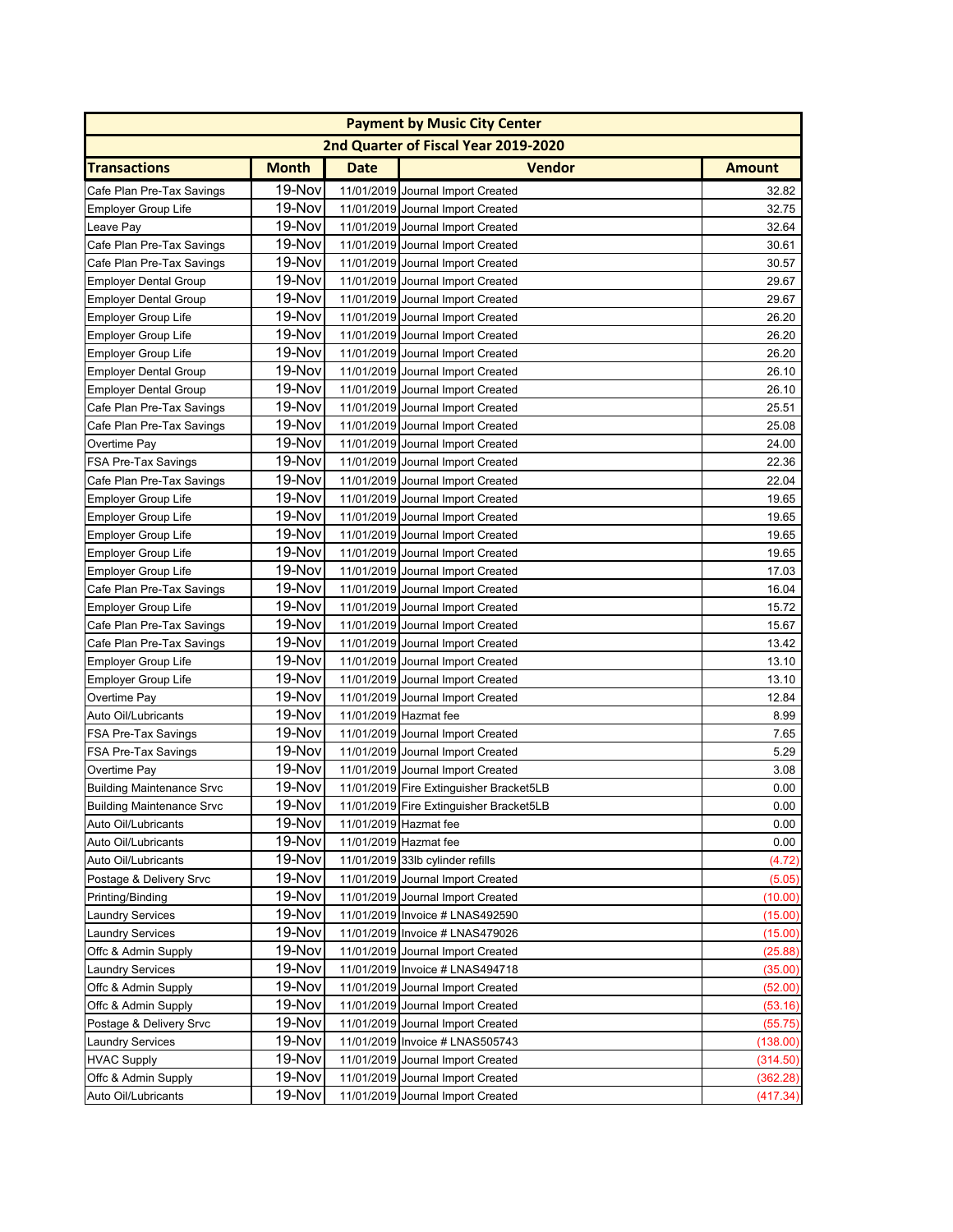| <b>Payment by Music City Center</b> |              |             |                                                         |               |  |  |
|-------------------------------------|--------------|-------------|---------------------------------------------------------|---------------|--|--|
|                                     |              |             | 2nd Quarter of Fiscal Year 2019-2020                    |               |  |  |
| <b>Transactions</b>                 | <b>Month</b> | <b>Date</b> | <b>Vendor</b>                                           | <b>Amount</b> |  |  |
| Safety Supply                       | 19-Nov       |             | 11/01/2019 Journal Import Created                       | (442.70)      |  |  |
| <b>Paint Supply</b>                 | 19-Nov       |             | 11/01/2019 Journal Import Created                       | (453.00)      |  |  |
| Postage & Delivery Srvc             | 19-Nov       |             | 11/01/2019 Journal Import Created                       | (488.50)      |  |  |
| <b>Small Equipment Supply</b>       | 19-Nov       |             | 11/01/2019 Journal Import Created                       | (633.00)      |  |  |
| Other Rpr & Maint Srvc              | 19-Nov       |             | 11/01/2019 Invoice #1806-058                            | (795.00)      |  |  |
| Offc & Admin Supply                 | 19-Nov       |             | 11/01/2019 Journal Import Created                       | (851.02)      |  |  |
| Offc & Admin Supply                 | 19-Nov       |             | 11/01/2019 Journal Import Created                       | (1,252.50)    |  |  |
| Furniture/Fixtures<\$10K            | 19-Nov       |             | 11/01/2019 Journal Import Created                       | (1,309.34)    |  |  |
| <b>Building Maintenance Srvc</b>    | 19-Nov       |             | 11/01/2019 Journal Import Created                       | (1,390.80)    |  |  |
| <b>HVAC Supply</b>                  | 19-Nov       |             | 11/01/2019 Journal Import Created                       | (1,928.00)    |  |  |
| Other Rpr & Maint Srvc              | 19-Nov       |             | 11/01/2019 Journal Import Created                       | (2,369.55)    |  |  |
| Other Rpr & Maint Srvc              | 19-Nov       |             | 11/01/2019 Journal Import Created                       | (2,399.59)    |  |  |
| <b>Building Maintenance Srvc</b>    | 19-Nov       |             | 11/01/2019 Journal Import Created                       | (3,387.28)    |  |  |
| <b>Management Consultant</b>        | 19-Nov       |             | 11/01/2019 Journal Import Created                       | (5,600.00)    |  |  |
| Plumbing/HVAC Maintain Srvc         | 19-Nov       |             | 11/01/2019 Journal Import Created                       | (6,038.35)    |  |  |
| <b>HHold &amp; Jnitr Supply</b>     | 19-Nov       |             | 11/01/2019 Journal Import Created                       | (7,027.20)    |  |  |
| <b>Small Equipment Supply</b>       | 19-Nov       |             | 11/01/2019 Journal Import Created                       | (7,618.40)    |  |  |
| Postage & Delivery Srvc             | 19-Nov       |             | 11/01/2019 Journal Import Created                       | (9,230.18)    |  |  |
| Refuse Disposal-Reimb               | 19-Nov       |             | 11/01/2019 Invoice # 0840-001542688                     | (9,991.75)    |  |  |
| Other Rpr & Maint Srvc              | 19-Nov       |             | 11/01/2019 Invoice #86200661                            | (10, 153.50)  |  |  |
| <b>Internet Services</b>            | 19-Nov       |             | 11/01/2019 Journal Import Created                       | (17,016.00)   |  |  |
| Repair & Maint Supply               | 19-Nov       |             | 11/01/2019 Journal Import Created                       | (18, 588.88)  |  |  |
| Furniture/Fixtures<\$10K            | 19-Nov       |             | 11/01/2019 Journal Import Created                       | (65,888.75)   |  |  |
| <b>Membership Dues</b>              | 19-Nov       |             | 11/04/2019 Annual Membership dues- Charles Starks       | 3,150.00      |  |  |
| Other Rpr & Maint Srvc              | 19-Nov       |             | 11/04/2019 Cushman brake system repair                  | 424.00        |  |  |
| Office Equip Maintain Srvc          | 19-Nov       |             | 11/04/2019 AX144 Cogged V-belt: 6L263                   | 0.00          |  |  |
| Office Equip Maintain Srvc          | 19-Nov       |             | 11/04/2019 AX144 Cogged V-belt: 6L263                   | 0.00          |  |  |
| Other Rpr & Maint Srvc              | 19-Nov       |             | 11/05/2019 October- Elevator/Escalator service contract | 14,489.19     |  |  |
| Legal Services                      | 19-Nov       |             | 11/05/2019 November- legal services retainer            | 11,000.00     |  |  |
| Other Rpr & Maint Srvc              | 19-Nov       |             | 11/05/2019 October- copiers                             | 2,098.70      |  |  |
| <b>Building Maintenance Srvc</b>    | 19-Nov       |             | 11/05/2019 Escalator # 24- out of order                 | 710.00        |  |  |
| Other Rpr & Maint Srvc              | 19-Nov       |             | 11/05/2019 October-copiers                              | 638.29        |  |  |
| Other Rpr & Maint Srvc              | 19-Nov       |             | 11/05/2019 October- copiers                             | 596.88        |  |  |
| Landscaping Srvc                    | 19-Nov       |             | 11/05/2019 October- Interior plant maintenance          | 475.00        |  |  |
| Other Rpr & Maint Srvc              | 19-Nov       |             | 11/05/2019 October- copiers                             | 459.54        |  |  |
| <b>Computer Software</b>            | 19-Nov       |             | 11/05/2019 October- website maintenance                 | 450.00        |  |  |
| Other Rpr & Maint Srvc              | 19-Nov       |             | 11/05/2019 October- copiers                             | 410.92        |  |  |
| Other Rpr & Maint Srvc              | 19-Nov       |             | 11/05/2019 October- copiers                             | 324.33        |  |  |
| <b>Building Maintenance Srvc</b>    | 19-Nov       |             | 11/05/2019 July- Market tile cleaning                   | 240.00        |  |  |
| Other Rpr & Maint Srvc              | 19-Nov       |             | 11/05/2019 October- copiers                             | 233.55        |  |  |
| Other Rpr & Maint Srvc              | 19-Nov       |             | 11/05/2019 October- copiers                             | 206.16        |  |  |
| Other Rpr & Maint Srvc              | 19-Nov       |             | 11/05/2019 October- copiers                             | 206.16        |  |  |
| Other Rpr & Maint Srvc              | 19-Nov       |             | 11/05/2019 October- copiers                             | 164.89        |  |  |
| Employee Out-of-town Travel         | 19-Nov       |             | 11/05/2019 Sales- Washington, DC 10/02/19               | 95.00         |  |  |
| Other Rpr & Maint Srvc              | 19-Nov       |             | 11/05/2019 October- copiers                             | 25.95         |  |  |
| <b>Management Consultant</b>        | 19-Nov       |             | 11/06/2019 October- MCC Planning Study                  | 7,487.50      |  |  |
| Management Consultant               | 19-Nov       |             | 11/06/2019 October- CCA Parking Garage: 5th + Broadway  | 3,187.50      |  |  |
| <b>Small Equipment Supply</b>       | 19-Nov       |             | 11/06/2019 MC39-1-F-277X HATCH                          | 1,470.00      |  |  |
| Registration                        | 19-Nov       |             | 11/06/2019 October- Pinnacle card                       | 1,424.00      |  |  |
| <b>Small Equipment Supply</b>       | 19-Nov       |             | 11/06/2019 LAMPS AND BALLAST CMH70/TD/830/RX7S 92587 GE | 1,416.00      |  |  |
| <b>Small Equipment Supply</b>       | 19-Nov       |             | 11/06/2019 G20153: CMH 39                               | 1,248.00      |  |  |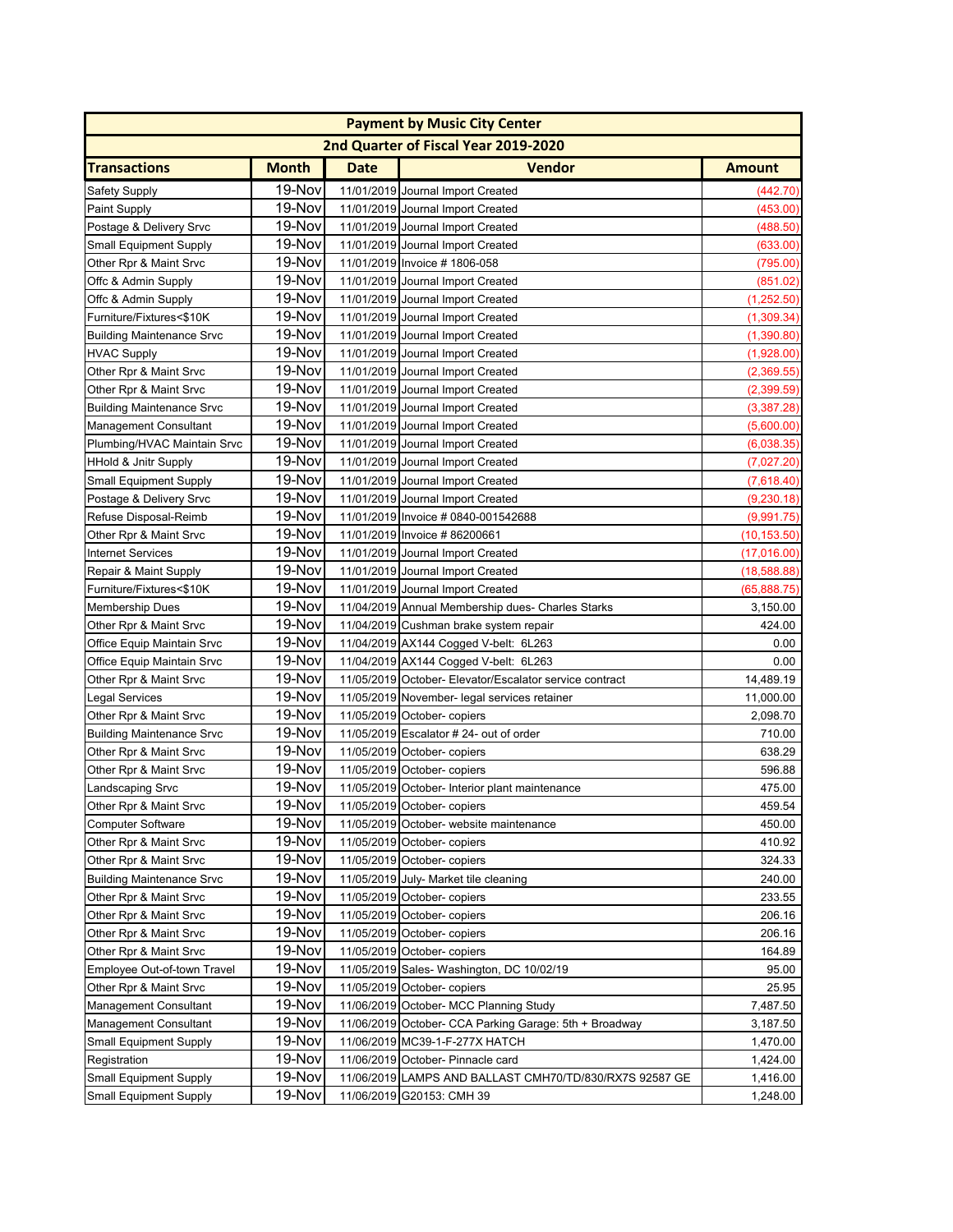| <b>Payment by Music City Center</b> |              |             |                                                                  |               |  |
|-------------------------------------|--------------|-------------|------------------------------------------------------------------|---------------|--|
|                                     |              |             | 2nd Quarter of Fiscal Year 2019-2020                             |               |  |
| <b>Transactions</b>                 | <b>Month</b> | <b>Date</b> | <b>Vendor</b>                                                    | <b>Amount</b> |  |
| <b>Small Equipment Supply</b>       | 19-Nov       |             | 11/06/2019 S4289: CDM 70                                         | 1,220.40      |  |
| <b>Small Equipment Supply</b>       | 19-Nov       |             | 11/06/2019 MC70-1-F-UNNSL BALLAST                                | 1,080.00      |  |
| Employee Out-of-town Travel         | 19-Nov       |             | 11/06/2019 October- Pinnacle card                                | 1,066.35      |  |
| <b>Membership Dues</b>              | 19-Nov       |             | 11/06/2019 October- Pinnacle card                                | 710.00        |  |
| <b>Laundry Services</b>             | 19-Nov       |             | 11/06/2019 November- Linens                                      | 606.82        |  |
| <b>Small Equipment Supply</b>       | 19-Nov       |             | 11/06/2019 T-HP-SC-A14: REPLACEMENT FIXTURE FOR 4TH FLOO         | 594.00        |  |
| <b>Employee Air Travel</b>          | 19-Nov       |             | 11/06/2019 October- Pinnacle card                                | 505.92        |  |
| <b>Host &amp; Hostess</b>           | 19-Nov       |             | 11/06/2019 October- Pinnacle card                                | 492.27        |  |
| <b>Host &amp; Hostess</b>           | 19-Nov       |             | 11/06/2019 October- Pinnacle card                                | 485.99        |  |
| Host & Hostess                      | 19-Nov       |             | 11/06/2019 October- Pinnacle card                                | 369.86        |  |
| Advertising & Promot'n              | 19-Nov       |             | 11/06/2019 October- Pinnacle card                                | 319.96        |  |
| <b>Laundry Services</b>             | 19-Nov       |             | 11/06/2019 November- Linens                                      | 312.40        |  |
| <b>Small Equipment Supply</b>       | 19-Nov       |             | 11/06/2019 S2258: 80 PAR                                         | 270.00        |  |
| Employee Air Travel                 | 19-Nov       |             | 11/06/2019 October- Pinnacle card                                | 207.96        |  |
| <b>Small Equipment Supply</b>       | 19-Nov       |             | 11/06/2019 S8131: F28T5                                          | 160.00        |  |
| <b>Small Equipment Supply</b>       | 19-Nov       |             | 11/06/2019 S8134: F35T5                                          | 160.00        |  |
| <b>Laundry Services</b>             | 19-Nov       |             | 11/06/2019 November- Linens                                      | 138.00        |  |
| <b>Laundry Services</b>             | 19-Nov       |             | 11/06/2019 November- Linens                                      | 110.96        |  |
| Software License                    | 19-Nov       |             | 11/06/2019 October- Pinnacle card                                | 106.12        |  |
| Registration                        | 19-Nov       |             | 11/06/2019 October- Pinnacle card                                | 92.00         |  |
| Registration                        | 19-Nov       |             | 11/06/2019 Petty cash- HFTP Meeting                              | 60.00         |  |
| <b>Employee Award/Gift</b>          | 19-Nov       |             | 11/06/2019 October Petty Cash- TMoM Gift Card Purchase           | 50.00         |  |
| <b>Paint Supply</b>                 | 19-Nov       |             | 11/06/2019 October Petty Cash-Stain markers                      | 41.66         |  |
| Employee Local Travel/Park          | 19-Nov       |             | 11/06/2019 October- Pinnacle card                                | 37.00         |  |
| Employee Local Travel/Park          | 19-Nov       |             | 11/06/2019 October Petty Cash- Mileage Reimbursement             | 27.84         |  |
| Employee Local Travel/Park          | 19-Nov       |             | 11/06/2019 October Petty Cash- Mileage Reimbursement             | 11.60         |  |
| Devlop/Framing/Artwork              | 19-Nov       |             | 11/06/2019 October Petty Cash- Photo developing                  | 3.27          |  |
| <b>Imprest Shortages</b>            | 19-Nov       |             | 11/06/2019 October Petty Cash- Cashier Overage/(Shortage)        | 0.02          |  |
| <b>Small Equipment Supply</b>       | 19-Nov       |             | 11/06/2019 T-HP-SC-A14: REPLACEMENT FIXTURE FOR 4TH FLOC         | 0.00          |  |
| <b>Small Equipment Supply</b>       | 19-Nov       |             | 11/06/2019 T-HP-SC-A14: REPLACEMENT FIXTURE FOR 4TH FLOO         | 0.00          |  |
| <b>Temporary Service</b>            | 19-Nov       |             | 11/07/2019 Facilities- temp labor                                | 13,743.00     |  |
| Janitorial Srvc                     | 19-Nov       |             | 11/07/2019 Housekeeping- temp labor                              | 13,235.11     |  |
| Refuse Disposal-Reimb               | 19-Nov       |             | 11/07/2019 October- Disposal/Recycling services                  | 7,186.86      |  |
| Food & Ice                          | 19-Nov       |             | 11/07/2019 MESA Luncheon 10/24/19                                | 2,739.80      |  |
| <b>Medical Services</b>             | $19-Nov$     |             | 11/07/2019 EMT- Cystic Fibrosis                                  | 2,658.38      |  |
| Uniform Cleaning Service            | 19-Nov       |             | 11/07/2019 November- Uniform cleaning                            | 2,157.13      |  |
| Telephone & Telegraph               | 19-Nov       |             | 11/07/2019 Phones- October                                       | 2,008.21      |  |
| Other Rpr & Maint Srvc              | 19-Nov       |             | 11/07/2019 Turbo Chef oven repair                                | 1,944.61      |  |
| Food & Ice                          | 19-Nov       |             | 11/07/2019 THe 2019 Liver Foundation 10/27/19                    | 1,730.97      |  |
| <b>Management Consultant</b>        | 19-Nov       |             | 11/07/2019 October- background checks                            | 1,721.00      |  |
| Food & Ice                          | 19-Nov       |             | 11/07/2019 BHHS SC20 Planning Site 10/23-24/19                   | 1,536.16      |  |
| Food & Ice                          | 19-Nov       |             | 11/07/2019 BHHS SC20 Planning Site 10/23-24/19                   | 1,536.16      |  |
| Food & Ice                          | 19-Nov       |             | 11/07/2019 Dassault 3D Experience Tasting/Planning Site 10/24/19 | 955.36        |  |
| Food & Ice                          | 19-Nov       |             | 11/07/2019 MCC Stagehands- 10/30/19                              | 730.38        |  |
| Food & Ice                          | 19-Nov       |             | 11/07/2019 GameStop Post Event Meeting 10/29/19                  | 597.55        |  |
| Food & Ice                          | 19-Nov       |             | 11/07/2019 GameStop Post Event Meeting 10/29/19                  | 597.55        |  |
| Food & Ice                          | 19-Nov       |             | 11/07/2019 MCC Staff Meeting 10/24/19                            | 474.40        |  |
| Other Rpr & Maint Srvc              | 19-Nov       |             | 11/07/2019 Triple sink repair                                    | 334.97        |  |
| Food & Ice                          | 19-Nov       |             | 11/07/2019 MCC Security Industry Professionals 10/23/19          | 69.47         |  |
| Food & Ice                          | 19-Nov       |             | 11/07/2019 MCC Security Industry Professionals 10/23/19          | 69.47         |  |
| Food & Ice                          | 19-Nov       |             | 11/07/2019 Cystic Fibrosis Pre-Con 10/28/19                      | 61.92         |  |
|                                     |              |             |                                                                  |               |  |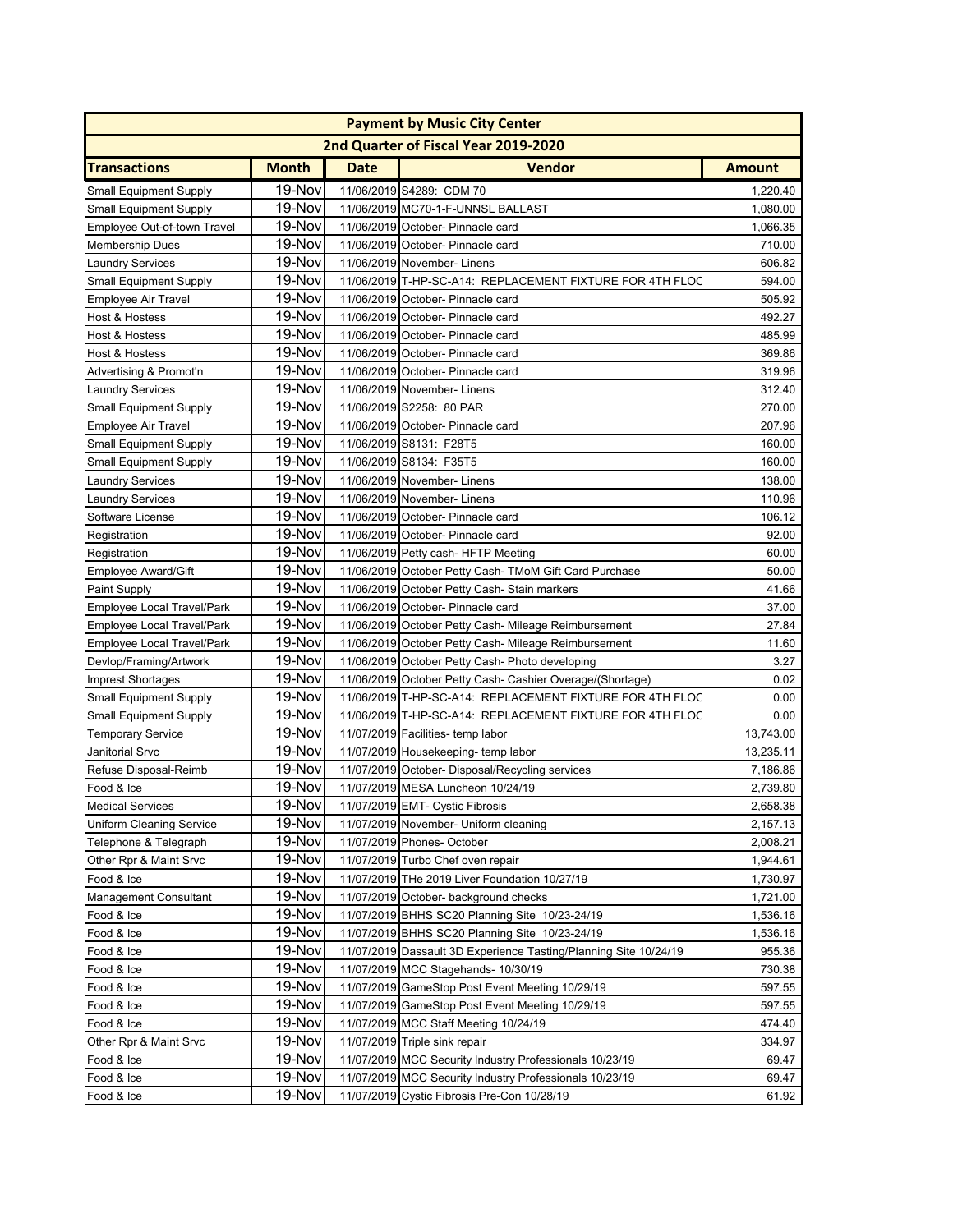| <b>Payment by Music City Center</b>  |              |      |                                                                         |               |  |  |  |
|--------------------------------------|--------------|------|-------------------------------------------------------------------------|---------------|--|--|--|
| 2nd Quarter of Fiscal Year 2019-2020 |              |      |                                                                         |               |  |  |  |
| <b>Transactions</b>                  | <b>Month</b> | Date | <b>Vendor</b>                                                           | <b>Amount</b> |  |  |  |
| Offc & Admin Supply                  | 19-Nov       |      | 11/07/2019 OXF 5062558: Oxford Contour 2-Pocket Presentation Fold       | 39.40         |  |  |  |
| Offc & Admin Supply                  | 19-Nov       |      | 11/07/2019 OXF 5062558: Oxford Contour 2-Pocket Presentation Fold       | 0.00          |  |  |  |
| Offc & Admin Supply                  | 19-Nov       |      | 11/07/2019 OXF 5062558: Oxford Contour 2-Pocket Presentation Fold       | 0.00          |  |  |  |
| Food & Ice                           | 19-Nov       |      | 11/07/2019 MCC Security Industry Professionals 10/23/19                 | (69.47)       |  |  |  |
| Food & Ice                           | 19-Nov       |      | 11/07/2019 GameStop Post Event Meeting 10/29/19                         | (597.55)      |  |  |  |
| Food & Ice                           | 19-Nov       |      | 11/07/2019 BHHS SC20 Planning Site 10/23-24/19                          | (1,536.16)    |  |  |  |
| <b>Security Services</b>             | 19-Nov       |      | 11/08/2019 Security- Politicon                                          | 76,724.05     |  |  |  |
| Furniture/Fixtures<\$10K             | 19-Nov       |      | 11/08/2019 OFS BRANDS, INC.- 203041-H3E-PAL-6-P363-3054813:             | 43,964.40     |  |  |  |
| Other Rpr & Maint Srvc               | 19-Nov       |      | 11/08/2019 November- CCTV service contract                              | 4,250.00      |  |  |  |
| Other Rpr & Maint Srvc               | 19-Nov       |      | 11/08/2019 November- Access Control service contract                    | 3,166.67      |  |  |  |
| Gas                                  | 19-Nov       |      | 11/08/2019 October- Piedmont gas                                        | 2,667.75      |  |  |  |
| Pest Control Srvc                    | 19-Nov       |      | 11/08/2019 October- pest control service                                | 1,407.00      |  |  |  |
|                                      | 19-Nov       |      |                                                                         | 993.59        |  |  |  |
| Furniture/Fixtures<\$10K             | 19-Nov       |      | 11/08/2019 SCHARDON ENTERPRISESReceive, Deliver, Install norm           | 251.52        |  |  |  |
| Other Rpr & Maint Srvc               | 19-Nov       |      | 11/08/2019 October- Electric lift repair                                |               |  |  |  |
| Offc & Admin Supply                  |              |      | 11/08/2019 IVRF403X- Magenta                                            | 242.00        |  |  |  |
| Offc & Admin Supply                  | 19-Nov       |      | 11/08/2019 IVRF402X- Yellow                                             | 242.00        |  |  |  |
| Offc & Admin Supply                  | 19-Nov       |      | 11/08/2019 IVRF401X- Cyan                                               | 242.00        |  |  |  |
| Auto Fuel                            | 19-Nov       |      | 11/08/2019 October- Gas card                                            | 239.66        |  |  |  |
| Offc & Admin Supply                  | 19-Nov       |      | 11/08/2019 Item #446580 9" x 12" TripLOK Tamper Evident Bags, Opa       | 225.20        |  |  |  |
| Employee Out-of-town Travel          | 19-Nov       |      | 11/08/2019 ASAE Summit Awards- Washington, D.C.                         | 194.27        |  |  |  |
| Offc & Admin Supply                  | 19-Nov       |      | 11/08/2019 IVRF226X- Toner for 402n (Market)- High yield                | 170.00        |  |  |  |
| Offc & Admin Supply                  | 19-Nov       |      | 11/08/2019 IVRF400X: Toner for M227DW - (Admin Reception Desk) I        | 108.00        |  |  |  |
| Offc & Admin Supply                  | 19-Nov       |      | 11/08/2019 766521: Tablet stand, foldable, adjustable, metal cradle for | 76.00         |  |  |  |
| <b>Membership Dues</b>               | 19-Nov       |      | 11/08/2019 Membership- Music City Concierge                             | 75.00         |  |  |  |
| Offc & Admin Supply                  | 19-Nov       |      | 11/08/2019 TOP63384: TOPS Double Docket Notepad, 8.5"x11.75", C         | 39.72         |  |  |  |
| Offc & Admin Supply                  | 19-Nov       |      | 11/08/2019 W385-50B: Wilson Jones 385 Heavy Duty 5" 3-Ring View         | 10.06         |  |  |  |
| Offc & Admin Supply                  | 19-Nov       |      | 11/08/2019 Item #501155 Sharpie Flip Chart Water Based Markers, Bu      | 4.29          |  |  |  |
| Offc & Admin Supply                  | 19-Nov       |      | 11/08/2019 IVRF226X- Toner for 402n (Market)- High yield                | 0.00          |  |  |  |
| Offc & Admin Supply                  | 19-Nov       |      | 11/08/2019 IVRF226X- Toner for 402n (Market)- High yield                | 0.00          |  |  |  |
| Offc & Admin Supply                  | 19-Nov       |      | 11/08/2019 766521: Tablet stand, foldable, adjustable, metal cradle for | 0.00          |  |  |  |
| Offc & Admin Supply                  | 19-Nov       |      | 11/08/2019 766521: Tablet stand, foldable, adjustable, metal cradle fo  | 0.00          |  |  |  |
| Offc & Admin Supply                  | 19-Nov       |      | 11/08/2019 Item #501155 Sharpie Flip Chart Water Based Markers, Bu      | 0.00          |  |  |  |
| Offc & Admin Supply                  | 19-Nov       |      | 11/08/2019 Item #501155 Sharpie Flip Chart Water Based Markers, Bu      | 0.00          |  |  |  |
| Offc & Admin Supply                  | 19-Nov       |      | 11/08/2019 Item #501155 Sharpie Flip Chart Water Based Markers, Bu      | 0.00          |  |  |  |
| Offc & Admin Supply                  | 19-Nov       |      | 11/08/2019 Item #501155 Sharpie Flip Chart Water Based Markers, Bu      | 0.00          |  |  |  |
| Offc & Admin Supply                  | 19-Nov       |      | 11/08/2019 OXF 5062558: Oxford Contour 2-Pocket Presentation Fold       | 0.00          |  |  |  |
| Offc & Admin Supply                  | 19-Nov       |      | 11/08/2019 OXF 5062558: Oxford Contour 2-Pocket Presentation Fold       | 0.00          |  |  |  |
| Offc & Admin Supply                  | 19-Nov       |      | 11/08/2019 OXF 5062558: Oxford Contour 2-Pocket Presentation Fold       | 0.00          |  |  |  |
| Offc & Admin Supply                  | 19-Nov       |      | 11/08/2019 OXF 5062558: Oxford Contour 2-Pocket Presentation Fold       | 0.00          |  |  |  |
| Furniture/Fixtures<\$10K             | 19-Nov       |      | 11/08/2019 SCHARDON ENTERPRISESReceive, Deliver, Install norm           | 0.00          |  |  |  |
| Furniture/Fixtures<\$10K             | 19-Nov       |      | 11/08/2019 SCHARDON ENTERPRISESReceive, Deliver, Install norm           | 0.00          |  |  |  |
| Offc & Admin Supply                  | 19-Nov       |      | 11/08/2019 IVRF403X- Magenta                                            | (242.00)      |  |  |  |
| Refuse Disposal-Reimb                | 19-Nov       |      | 11/12/2019 August- Disposal/Recycling services                          | 12,112.96     |  |  |  |
| Refuse Disposal-Reimb                | 19-Nov       |      | 11/12/2019 September- Disposal/Recycling services                       | 9,552.85      |  |  |  |
| Other Rpr & Maint Srvc               | 19-Nov       |      | 11/12/2019 Green roof maintenance- September                            | 6,224.89      |  |  |  |
| Other Rpr & Maint Srvc               | 19-Nov       |      | 11/12/2019 Green roof maintenance- October                              | 6,224.89      |  |  |  |
| Plumbing/HVAC Maintain Srvc          | 19-Nov       |      | 11/12/2019 Bathroom plumbing repair- October                            | 3,313.76      |  |  |  |
|                                      | 19-Nov       |      | 11/12/2019 Parking- Preds v Flames                                      | 2,021.32      |  |  |  |
| <b>Temporary Service</b>             | 19-Nov       |      |                                                                         |               |  |  |  |
| <b>Temporary Service</b>             |              |      | 11/12/2019 Parking- Avett Brothers                                      | 1,776.80      |  |  |  |
| <b>Temporary Service</b>             | 19-Nov       |      | 11/12/2019 Parking- Preds v Rangers                                     | 1,632.42      |  |  |  |
| Other Rpr & Maint Srvc               | 19-Nov       |      | 11/12/2019 Cushman brake repair- August                                 | 1,373.69      |  |  |  |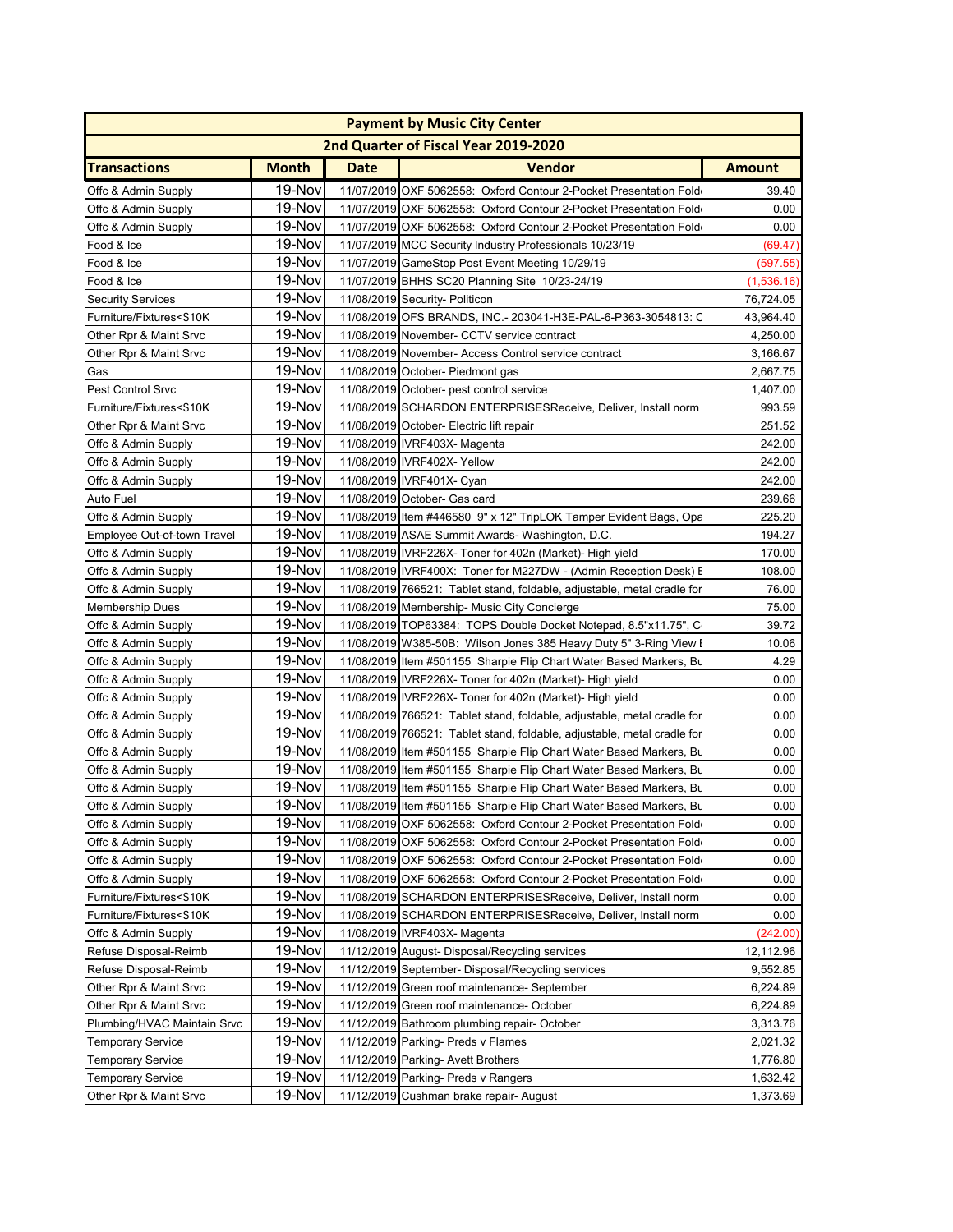| <b>Payment by Music City Center</b> |              |      |                                                             |               |  |  |
|-------------------------------------|--------------|------|-------------------------------------------------------------|---------------|--|--|
|                                     |              |      | 2nd Quarter of Fiscal Year 2019-2020                        |               |  |  |
| <b>Transactions</b>                 | <b>Month</b> | Date | <b>Vendor</b>                                               | <b>Amount</b> |  |  |
| Offc & Admin Supply                 | 19-Nov       |      | 11/12/2019 561650: Copy paper, 8 1/2" x 11"                 | 1,282.71      |  |  |
| <b>Management Consultant</b>        | 19-Nov       |      | 11/12/2019 October- Substance abuse testing                 | 714.00        |  |  |
| <b>Medical Services</b>             | 19-Nov       |      | 11/12/2019 EMT- TN Dept of ED                               | 669.38        |  |  |
| Offc & Admin Supply                 | 19-Nov       |      | 11/12/2019 Finance- Office supplies                         | 572.17        |  |  |
| <b>HHold &amp; Jnitr Supply</b>     | 19-Nov       |      | 11/12/2019 401000: Dustpan, Lobby, Rubbermaid               | 497.50        |  |  |
| <b>Building Maintenance Srvc</b>    | 19-Nov       |      | 11/12/2019 October- Check heat at 705 4th Ave building      | 379.91        |  |  |
| Other Rpr & Maint Srvc              | 19-Nov       |      | 11/12/2019 Repair leaking 3 compartment sink-October        | 364.00        |  |  |
| Offc & Admin Supply                 | 19-Nov       |      | 11/12/2019 561650: Copy paper, 8 1/2" x 11"                 | 352.82        |  |  |
| <b>Temporary Service</b>            | 19-Nov       |      | 11/12/2019 Parking- Customer Service- 10/31/19              | 319.84        |  |  |
| HHold & Jnitr Supply                | 19-Nov       |      | 11/12/2019 172669: Lobby Broom, Rubbermaid                  | 255.50        |  |  |
| Offc & Admin Supply                 | 19-Nov       |      | 11/12/2019 561650: Copy paper, 8 1/2" x 11"                 | 242.19        |  |  |
| Offc & Admin Supply                 | 19-Nov       |      | 11/12/2019 Technology- canned air                           | 149.92        |  |  |
| Offc & Admin Supply                 | 19-Nov       |      | 11/12/2019 561650: Copy paper, 8 1/2" x 11"                 | 134.55        |  |  |
| Offc & Admin Supply                 | 19-Nov       |      | 11/12/2019 561650: Copy paper, 8 1/2" x 11"                 | 134.55        |  |  |
| Offc & Admin Supply                 | 19-Nov       |      | 11/12/2019 561650: Copy paper, 8 1/2" x 11"                 | 104.65        |  |  |
| Offc & Admin Supply                 | 19-Nov       |      | 11/12/2019 Technology- Canned air                           | 89.95         |  |  |
| Offc & Admin Supply                 | 19-Nov       |      | 11/12/2019 561650: Copy paper, 8 1/2" x 11"                 | 74.75         |  |  |
| Offc & Admin Supply                 | 19-Nov       |      | 11/12/2019 561650: Copy paper, 8 1/2" x 11"                 | 74.75         |  |  |
| Offc & Admin Supply                 | 19-Nov       |      | 11/12/2019 Security- Canned air                             | 59.97         |  |  |
| Offc & Admin Supply                 | 19-Nov       |      | 11/12/2019 561650: Copy paper, 8 1/2" x 11"                 | 53.82         |  |  |
| Gas                                 | 19-Nov       |      | 11/12/2019 October- 705 4th Ave- Gas                        | 50.74         |  |  |
| Offc & Admin Supply                 | 19-Nov       |      | 11/12/2019 561650: Copy paper, 8 1/2" x 11"                 | 26.91         |  |  |
| Offc & Admin Supply                 | 19-Nov       |      | 11/12/2019 561650: Copy paper, 8 1/2" x 11"                 | 0.00          |  |  |
| Offc & Admin Supply                 | 19-Nov       |      | 11/12/2019 561650: Copy paper, 8 1/2" x 11"                 | 0.00          |  |  |
| Offc & Admin Supply                 | 19-Nov       |      | 11/12/2019 561650: Copy paper, 8 1/2" x 11"                 | 0.00          |  |  |
| Offc & Admin Supply                 | 19-Nov       |      | 11/12/2019 561650: Copy paper, 8 1/2" x 11"                 | 0.00          |  |  |
| Offc & Admin Supply                 | 19-Nov       |      | 11/12/2019 561650: Copy paper, 8 1/2" x 11"                 | 0.00          |  |  |
| Offc & Admin Supply                 | 19-Nov       |      | 11/12/2019 561650: Copy paper, 8 1/2" x 11"                 | 0.00          |  |  |
| Offc & Admin Supply                 | 19-Nov       |      | 11/12/2019 561650: Copy paper, 8 1/2" x 11"                 | 0.00          |  |  |
| Offc & Admin Supply                 | 19-Nov       |      | 11/12/2019 561650: Copy paper, 8 1/2" x 11"                 | 0.00          |  |  |
| Offc & Admin Supply                 | 19-Nov       |      | 11/12/2019 561650: Copy paper, 8 1/2" x 11"                 | 0.00          |  |  |
| Offc & Admin Supply                 | 19-Nov       |      | 11/12/2019 561650: Copy paper, 8 1/2" x 11"                 | 0.00          |  |  |
| Offc & Admin Supply                 | 19-Nov       |      | 11/12/2019 561650: Copy paper, 8 1/2" x 11"                 | 0.00          |  |  |
| Offc & Admin Supply                 | 19-Nov       |      | 11/12/2019 561650: Copy paper, 8 1/2" x 11"                 | 0.00          |  |  |
| Offc & Admin Supply                 | 19-Nov       |      | 11/12/2019 561650: Copy paper, 8 1/2" x 11"                 | 0.00          |  |  |
| Offc & Admin Supply                 | 19-Nov       |      | 11/12/2019 561650: Copy paper, 8 1/2" x 11"                 | 0.00          |  |  |
| Offc & Admin Supply                 | 19-Nov       |      | 11/12/2019 561650: Copy paper, 8 1/2" x 11"                 | 0.00          |  |  |
| Offc & Admin Supply                 | 19-Nov       |      | 11/12/2019 561650: Copy paper, 8 1/2" x 11"                 | 0.00          |  |  |
| Offc & Admin Supply                 | 19-Nov       |      | 11/12/2019 561650: Copy paper, 8 1/2" x 11"                 | 0.00          |  |  |
| Offc & Admin Supply                 | 19-Nov       |      | 11/12/2019 561650: Copy paper, 8 1/2" x 11"                 | 0.00          |  |  |
| Offc & Admin Supply                 | 19-Nov       |      | 11/12/2019 561650: Copy paper, 8 1/2" x 11"                 | 0.00          |  |  |
| Offc & Admin Supply                 | 19-Nov       |      | 11/12/2019 561650: Copy paper, 8 1/2" x 11"                 | 0.00          |  |  |
| HHold & Jnitr Supply                | 19-Nov       |      | 11/12/2019 401000: Dustpan, Lobby, Rubbermaid               | 0.00          |  |  |
| <b>HHold &amp; Jnitr Supply</b>     | 19-Nov       |      | 11/12/2019 401000: Dustpan, Lobby, Rubbermaid               | 0.00          |  |  |
| Offc & Admin Supply                 | 19-Nov       |      | 11/12/2019 Technology- canned air                           | (149.92)      |  |  |
| Regular Pay                         | 19-Nov       |      | 11/15/2019 Journal Import Created                           | 44,302.75     |  |  |
| Regular Pay                         | 19-Nov       |      | 11/15/2019 Journal Import Created                           | 40,245.94     |  |  |
| <b>Security Services</b>            | 19-Nov       |      | 11/15/2019 Security- Cystic Fibrosis Conf- 10/28/19-11/3/19 | 35,936.27     |  |  |
| Regular Pay                         | 19-Nov       |      | 11/15/2019 Journal Import Created                           | 30,376.09     |  |  |
| Regular Pay                         | 19-Nov       |      | 11/15/2019 Journal Import Created                           | 26,899.14     |  |  |
| Regular Pay                         | 19-Nov       |      | 11/15/2019 Journal Import Created                           | 22,687.57     |  |  |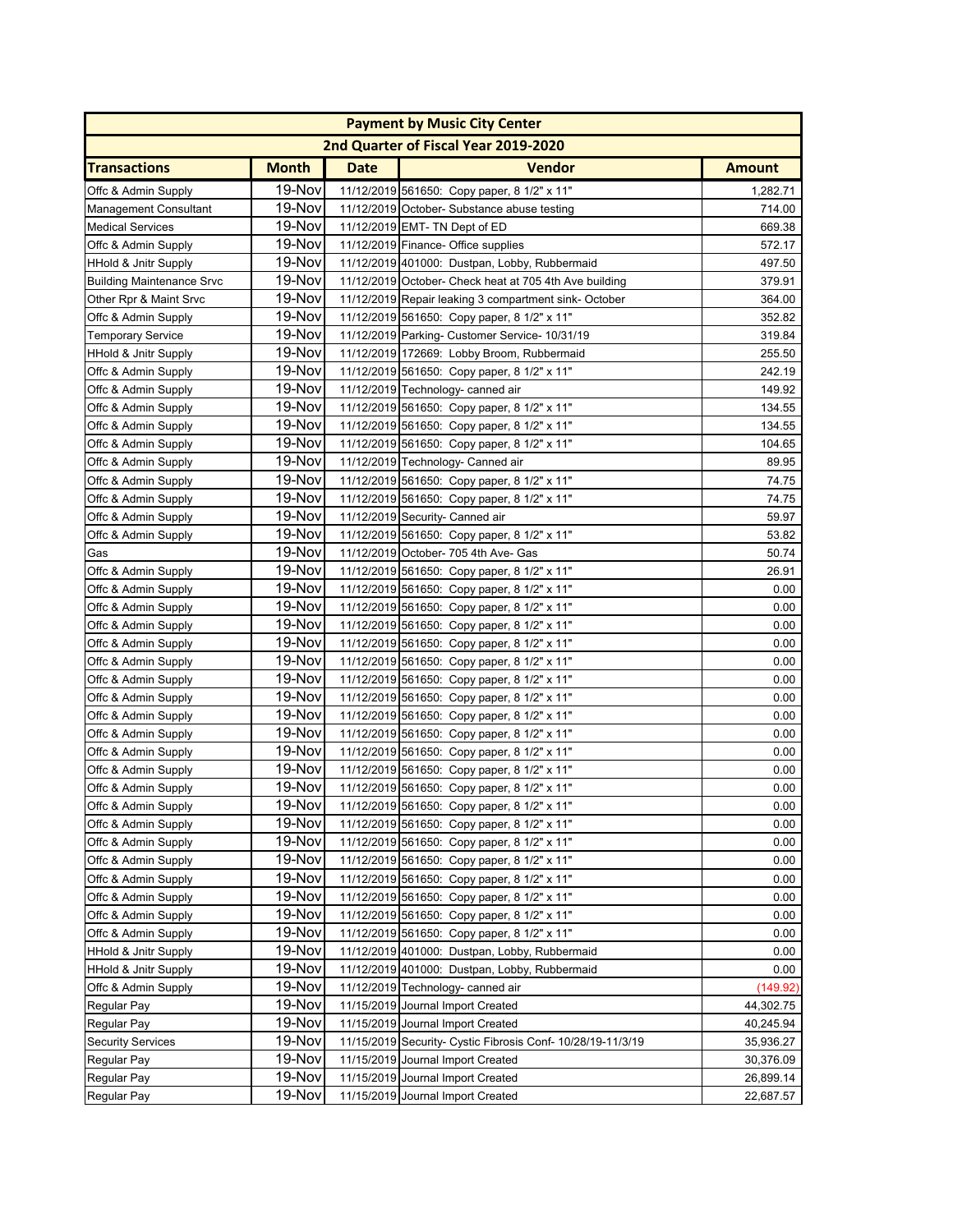| <b>Payment by Music City Center</b> |              |             |                                                          |               |  |  |
|-------------------------------------|--------------|-------------|----------------------------------------------------------|---------------|--|--|
|                                     |              |             | 2nd Quarter of Fiscal Year 2019-2020                     |               |  |  |
| <b>Transactions</b>                 | <b>Month</b> | <b>Date</b> | <b>Vendor</b>                                            | <b>Amount</b> |  |  |
| Regular Pay                         | 19-Nov       |             | 11/15/2019 Journal Import Created                        | 16,054.82     |  |  |
| Regular Pay                         | 19-Nov       |             | 11/15/2019 Journal Import Created                        | 14.995.21     |  |  |
| <b>Accounting Service</b>           | 19-Nov       |             | 11/15/2019 Finance- Audit services                       | 14,800.00     |  |  |
| Regular Pay                         | 19-Nov       |             | 11/15/2019 Journal Import Created                        | 11,640.35     |  |  |
| <b>Regular Pay</b>                  | 19-Nov       |             | 11/15/2019 Journal Import Created                        | 11,427.54     |  |  |
| <b>Employer Group Health</b>        | 19-Nov       |             | 11/15/2019 Journal Import Created                        | 9,147.00      |  |  |
| <b>Employer Group Health</b>        | 19-Nov       |             | 11/15/2019 Journal Import Created                        | 8,847.00      |  |  |
| Regular Pay                         | 19-Nov       |             | 11/15/2019 Journal Import Created                        | 8,720.40      |  |  |
| Regular Pay                         | 19-Nov       |             | 11/15/2019 Journal Import Created                        | 8,636.83      |  |  |
| Regular Pay                         | 19-Nov       |             | 11/15/2019 Journal Import Created                        | 8,536.24      |  |  |
| Regular Pay                         | 19-Nov       |             | 11/15/2019 Journal Import Created                        | 8,289.27      |  |  |
| <b>Employer Group Health</b>        | 19-Nov       |             | 11/15/2019 Journal Import Created                        | 7,476.00      |  |  |
| Regular Pay                         | 19-Nov       |             | 11/15/2019 Journal Import Created                        | 7,462.65      |  |  |
| Regular Pay                         | 19-Nov       |             | 11/15/2019 Journal Import Created                        | 6,853.90      |  |  |
| Regular Pay                         | 19-Nov       |             | 11/15/2019 Journal Import Created                        | 6,062.40      |  |  |
| Overtime Pay                        | 19-Nov       |             | 11/15/2019 Journal Import Created                        | 4,989.26      |  |  |
| <b>Employer Group Health</b>        | 19-Nov       |             | 11/15/2019 Journal Import Created                        | 4,692.00      |  |  |
| Leave Pay                           | 19-Nov       |             | 11/15/2019 Journal Import Created                        | 4,591.92      |  |  |
| Overtime Pay                        | 19-Nov       |             | 11/15/2019 Journal Import Created                        | 4,188.81      |  |  |
| Regular Pay                         | 19-Nov       |             | 11/15/2019 Journal Import Created                        | 3,033.43      |  |  |
| Regular Pay                         | 19-Nov       |             | 11/15/2019 Journal Import Created                        | 3,017.50      |  |  |
| <b>Employer OASDI</b>               | 19-Nov       |             | 11/15/2019 Journal Import Created                        | 2,925.96      |  |  |
| Overtime Pay                        | 19-Nov       |             | 11/15/2019 Journal Import Created                        | 2,866.89      |  |  |
| <b>Employer Pension</b>             | 19-Nov       |             | 11/15/2019 Journal Import Created                        | 2,819.23      |  |  |
| <b>Building Maintenance Srvc</b>    | 19-Nov       |             | 11/15/2019 Roof- Repair to hole/cut in existing membrane | 2,787.00      |  |  |
| <b>Employer OASDI</b>               | 19-Nov       |             | 11/15/2019 Journal Import Created                        | 2,709.56      |  |  |
| Employer Group Health               | 19-Nov       |             | 11/15/2019 Journal Import Created                        | 2,247.00      |  |  |
| Leave Pay                           | 19-Nov       |             | 11/15/2019 Journal Import Created                        | 2,246.72      |  |  |
| <b>Employer OASDI</b>               | 19-Nov       |             | 11/15/2019 Journal Import Created                        | 2,076.11      |  |  |
| Leave Pay                           | 19-Nov       |             | 11/15/2019 Journal Import Created                        | 2,064.22      |  |  |
| <b>Employer Pension</b>             | 19-Nov       |             | 11/15/2019 Journal Import Created                        | 2,031.86      |  |  |
| <b>Rent Equipment</b>               | 19-Nov       |             | 11/15/2019 October- DAS (monitoring and maintenance)     | 2,000.00      |  |  |
| <b>Employer Group Health</b>        | 19-Nov       |             | 11/15/2019 Journal Import Created                        | 1,962.00      |  |  |
| <b>Employer Group Health</b>        | 19-Nov       |             | 11/15/2019 Journal Import Created                        | 1,863.00      |  |  |
| Injured on Duty Pay                 | 19-Nov       |             | 11/15/2019 Journal Import Created                        | 1,816.00      |  |  |
| <b>Employer Group Health</b>        | 19-Nov       |             | 11/15/2019 Journal Import Created                        | 1,801.80      |  |  |
| <b>Employer OASDI</b>               | 19-Nov       |             | 11/15/2019 Journal Import Created                        | 1,772.85      |  |  |
| Leave Pay                           | 19-Nov       |             | 11/15/2019 Journal Import Created                        | 1,615.72      |  |  |
| Leave Pay                           | 19-Nov       |             | 11/15/2019 Journal Import Created                        | 1,420.00      |  |  |
| CCA Employer 401K Plan              | 19-Nov       |             | 11/15/2019 Journal Import Created                        | 1,334.52      |  |  |
| Overtime Pay                        | 19-Nov       |             | 11/15/2019 Journal Import Created                        | 1,294.81      |  |  |
| <b>Temporary Service</b>            | 19-Nov       |             | 11/15/2019 November- Armored car pick up                 | 1,293.76      |  |  |
| <b>Employer Group Health</b>        | 19-Nov       |             | 11/15/2019 Journal Import Created                        | 1,234.20      |  |  |
| <b>Accounting Service</b>           | 19-Nov       |             | 11/15/2019 FY19 Financial Statement Audit                | 1,200.00      |  |  |
| Overtime Pay                        | 19-Nov       |             | 11/15/2019 Journal Import Created                        | 1,199.35      |  |  |
| <b>Employer Group Health</b>        | 19-Nov       |             | 11/15/2019 Journal Import Created                        | 1,155.00      |  |  |
| <b>Employer Pension</b>             | 19-Nov       |             | 11/15/2019 Journal Import Created                        | 1,146.45      |  |  |
| <b>Employer Group Health</b>        | 19-Nov       |             | 11/15/2019 Journal Import Created                        | 1,140.00      |  |  |
| <b>Employer Group Health</b>        | 19-Nov       |             | 11/15/2019 Journal Import Created                        | 1,110.00      |  |  |
| CCA Employer 401K Plan              | 19-Nov       |             | 11/15/2019 Journal Import Created                        | 1,079.31      |  |  |
| <b>Employer Pension</b>             | 19-Nov       |             | 11/15/2019 Journal Import Created                        | 1,037.52      |  |  |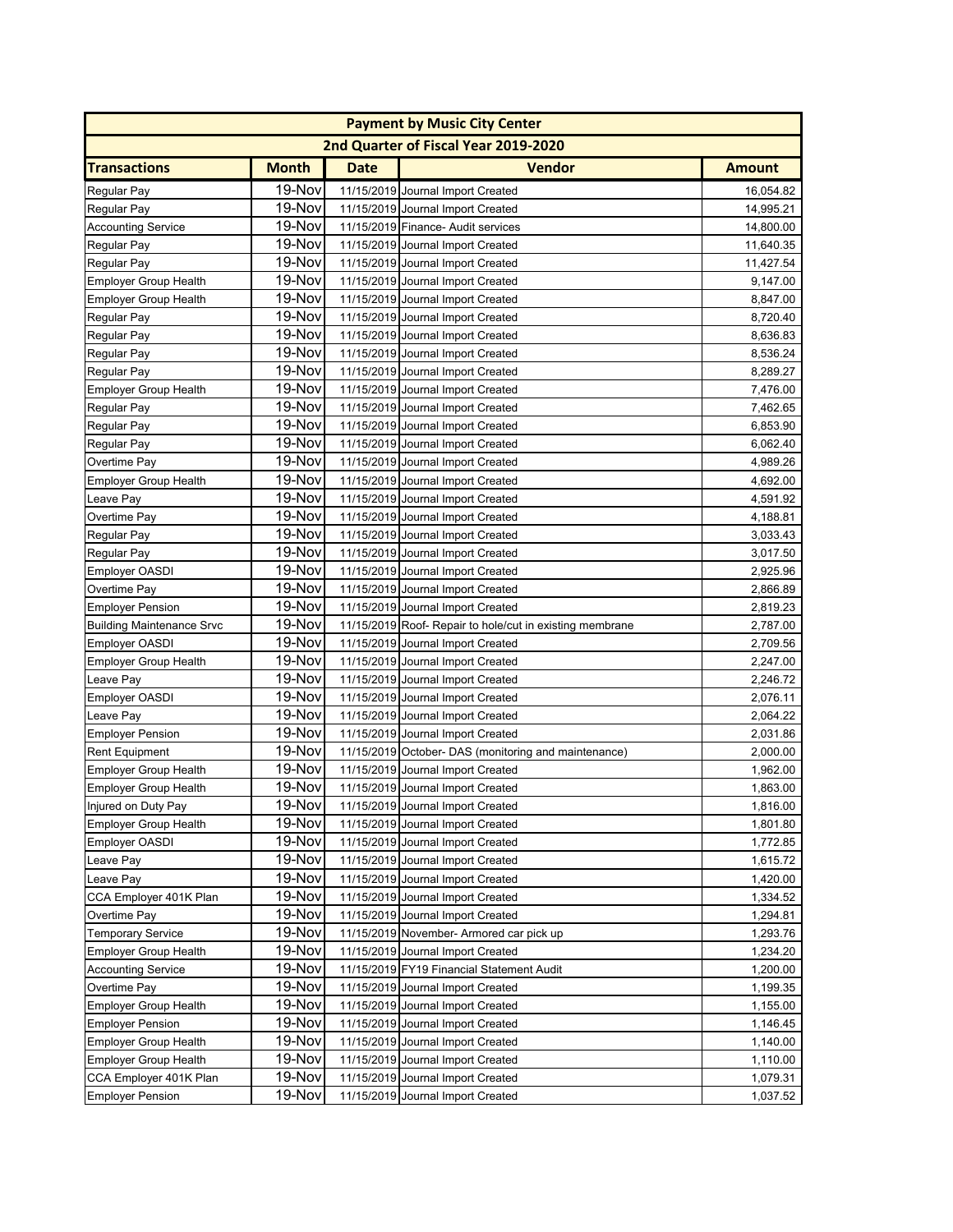|                                  |              |      | <b>Payment by Music City Center</b>                |               |
|----------------------------------|--------------|------|----------------------------------------------------|---------------|
|                                  |              |      | 2nd Quarter of Fiscal Year 2019-2020               |               |
| <b>Transactions</b>              | <b>Month</b> | Date | <b>Vendor</b>                                      | <b>Amount</b> |
| <b>Employer OASDI</b>            | 19-Nov       |      | 11/15/2019 Journal Import Created                  | 1,012.43      |
| CCA Employer 401K Plan           | 19-Nov       |      | 11/15/2019 Journal Import Created                  | 1,010.63      |
| Leave Pay                        | 19-Nov       |      | 11/15/2019 Journal Import Created                  | 980.14        |
| CCA Employer 401K Plan           | 19-Nov       |      | 11/15/2019 Journal Import Created                  | 951.79        |
| Overtime Pay                     | 19-Nov       |      | 11/15/2019 Journal Import Created                  | 909.33        |
| <b>Employer Group Health</b>     | 19-Nov       |      | 11/15/2019 Journal Import Created                  | 906.00        |
| <b>Employer Group Health</b>     | 19-Nov       |      | 11/15/2019 Journal Import Created                  | 906.00        |
| Leave Pay                        | 19-Nov       |      | 11/15/2019 Journal Import Created                  | 893.48        |
| <b>Employer Pension</b>          | 19-Nov       |      | 11/15/2019 Journal Import Created                  | 748.10        |
| <b>Employer OASDI</b>            | 19-Nov       |      | 11/15/2019 Journal Import Created                  | 731.27        |
| <b>Employer Pension</b>          | 19-Nov       |      | 11/15/2019 Journal Import Created                  | 730.59        |
| <b>Employer Group Health</b>     | 19-Nov       |      | 11/15/2019 Journal Import Created                  | 726.00        |
| <b>Employer OASDI</b>            | 19-Nov       |      | 11/15/2019 Journal Import Created                  | 709.63        |
| <b>Employer SSN Medical</b>      | 19-Nov       |      | 11/15/2019 Journal Import Created                  | 684.28        |
| <b>Employer SSN Medical</b>      | 19-Nov       |      | 11/15/2019 Journal Import Created                  | 633.69        |
| CCA Employer 401K Plan           | 19-Nov       |      | 11/15/2019 Journal Import Created                  | 605.54        |
| <b>Employer OASDI</b>            | 19-Nov       |      | 11/15/2019 Journal Import Created                  | 590.17        |
| <b>Employer OASDI</b>            | 19-Nov       |      | 11/15/2019 Journal Import Created                  | 573.65        |
| <b>Employer Pension</b>          | 19-Nov       |      | 11/15/2019 Journal Import Created                  | 565.39        |
| <b>Employer Group Health</b>     | 19-Nov       |      | 11/15/2019 Journal Import Created                  | 542.14        |
| <b>Employer Group Health</b>     | 19-Nov       |      | 11/15/2019 Journal Import Created                  | 528.00        |
| <b>Employer OASDI</b>            | 19-Nov       |      | 11/15/2019 Journal Import Created                  | 522.84        |
| Employer OASDI                   | 19-Nov       |      | 11/15/2019 Journal Import Created                  | 522.52        |
| <b>Employer Group Health</b>     | 19-Nov       |      | 11/15/2019 Journal Import Created                  | 513.00        |
| <b>Employer OASDI</b>            | 19-Nov       |      | 11/15/2019 Journal Import Created                  | 512.11        |
| Leave Pay                        | 19-Nov       |      | 11/15/2019 Journal Import Created                  | 495.76        |
| Leave Pay                        | 19-Nov       |      | 11/15/2019 Journal Import Created                  | 494.96        |
| <b>Employer SSN Medical</b>      | 19-Nov       |      | 11/15/2019 Journal Import Created                  | 485.55        |
| CCA Employer 401K Plan           | 19-Nov       |      | 11/15/2019 Journal Import Created                  | 481.79        |
| <b>Employer OASDI</b>            | 19-Nov       |      | 11/15/2019 Journal Import Created                  | 478.70        |
| <b>Employer OASDI</b>            | 19-Nov       |      | 11/15/2019 Journal Import Created                  | 476.56        |
| CCA Employer 401K Plan           | 19-Nov       |      | 11/15/2019 Journal Import Created                  | 471.16        |
| <b>Building Maintenance Srvc</b> | 19-Nov       |      | 11/15/2019 Replace parts on Dry System Compressor  | 468.00        |
| <b>Employer Dental Group</b>     | 19-Nov       |      | 11/15/2019 Journal Import Created                  | 436.80        |
| <b>Security Services</b>         | 19-Nov       |      | 11/15/2019 Security- NACFC Transportation Officers | 428.40        |
| Leave Pay                        | 19-Nov       |      | 11/15/2019 Journal Import Created                  | 427.33        |
| <b>Employer SSN Medical</b>      | 19-Nov       |      | 11/15/2019 Journal Import Created                  | 414.63        |
| Leave Pay                        | 19-Nov       |      | 11/15/2019 Journal Import Created                  | 410.78        |
| <b>Employer Dental Group</b>     | 19-Nov       |      | 11/15/2019 Journal Import Created                  | 385.71        |
| Repair & Maint Supply            | 19-Nov       |      | 11/15/2019 631343: self leveler                    | 364.80        |
| <b>Employer OASDI</b>            | 19-Nov       |      | 11/15/2019 Journal Import Created                  | 351.72        |
| Holiday Pay                      | 19-Nov       |      | 11/15/2019 Journal Import Created                  | 347.36        |
| <b>Employer OASDI</b>            | 19-Nov       |      | 11/15/2019 Journal Import Created                  | 325.56        |
| <b>Employer SSN Medical</b>      | 19-Nov       |      | 11/15/2019 Journal Import Created                  | 322.10        |
| Overtime Pay                     | 19-Nov       |      | 11/15/2019 Journal Import Created                  | 307.41        |
| CCA Employer 401K Plan           | 19-Nov       |      | 11/15/2019 Journal Import Created                  | 304.49        |
| Cafe Plan Pre-Tax Savings        | 19-Nov       |      | 11/15/2019 Journal Import Created                  | 269.22        |
| <b>Employer OASDI</b>            | 19-Nov       |      | 11/15/2019 Journal Import Created                  | 266.20        |
| <b>Employer Dental Group</b>     | 19-Nov       |      | 11/15/2019 Journal Import Created                  | 261.12        |
| Cafe Plan Pre-Tax Savings        | 19-Nov       |      | 11/15/2019 Journal Import Created                  | 254.45        |
| Leave Pay                        | 19-Nov       |      | 11/15/2019 Journal Import Created                  | 253.47        |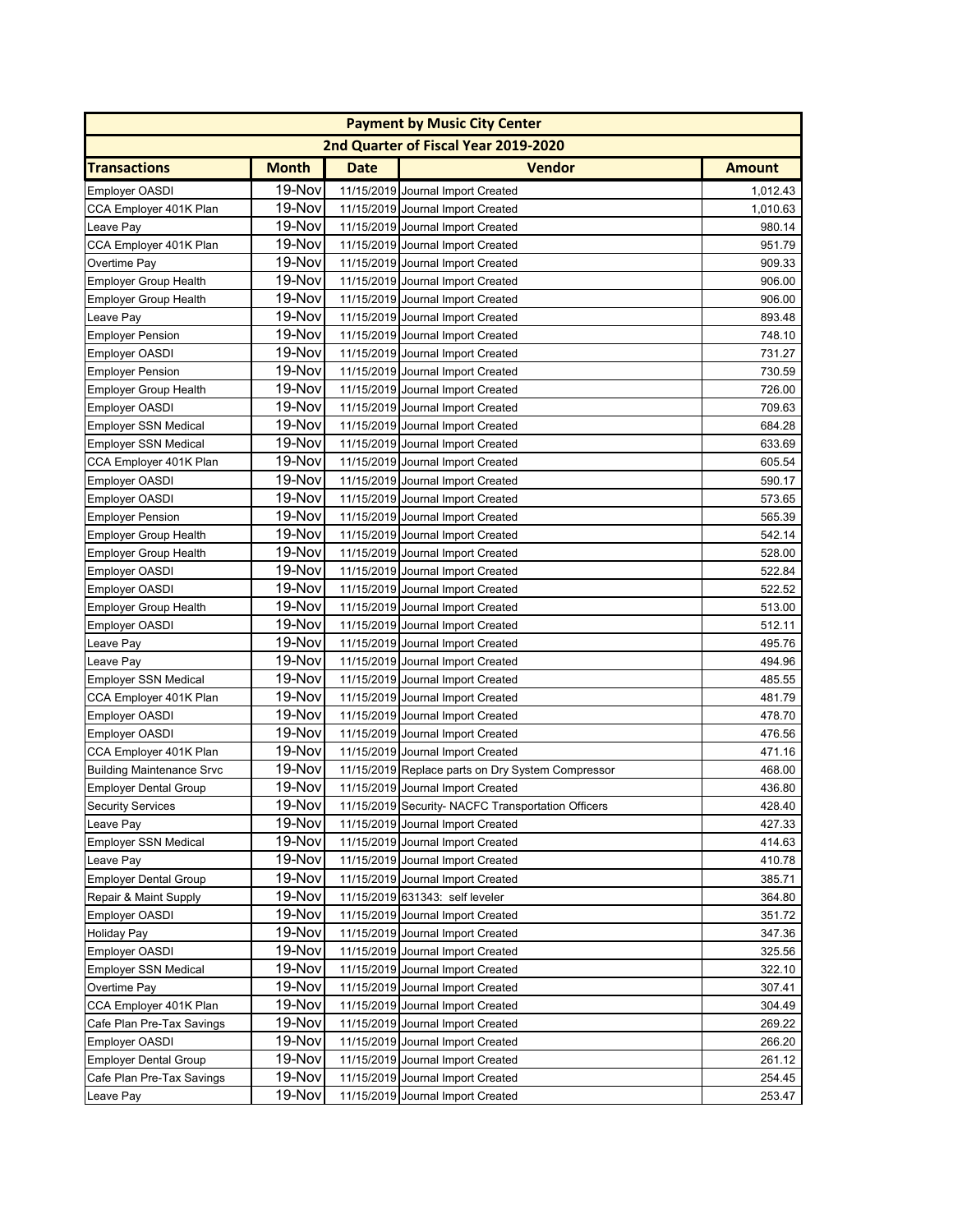|                              |              |      | <b>Payment by Music City Center</b>            |               |
|------------------------------|--------------|------|------------------------------------------------|---------------|
|                              |              |      | 2nd Quarter of Fiscal Year 2019-2020           |               |
| <b>Transactions</b>          | <b>Month</b> | Date | <b>Vendor</b>                                  | <b>Amount</b> |
| CCA Employer 401K Plan       | 19-Nov       |      | 11/15/2019 Journal Import Created              | 252.85        |
| <b>Employer SSN Medical</b>  | 19-Nov       |      | 11/15/2019 Journal Import Created              | 236.78        |
| <b>Employer SSN Medical</b>  | 19-Nov       |      | 11/15/2019 Journal Import Created              | 228.56        |
| Cafe Plan Pre-Tax Savings    | 19-Nov       |      | 11/15/2019 Journal Import Created              | 205.09        |
| <b>Employer Group Life</b>   | 19-Nov       |      | 11/15/2019 Journal Import Created              | 189.95        |
| <b>Employer Dental Group</b> | 19-Nov       |      | 11/15/2019 Journal Import Created              | 187.50        |
| CCA Employer 401K Plan       | 19-Nov       |      | 11/15/2019 Journal Import Created              | 186.42        |
| Food & Ice                   | 19-Nov       |      | 11/15/2019 CCA Meeting 11/7/19                 | 184.99        |
| CCA Employer 401K Plan       | 19-Nov       |      | 11/15/2019 Journal Import Created              | 180.75        |
| Leave Pay                    | 19-Nov       |      | 11/15/2019 Journal Import Created              | 177.68        |
| <b>Employer SSN Medical</b>  | 19-Nov       |      | 11/15/2019 Journal Import Created              | 171.02        |
| <b>Employer SSN Medical</b>  | 19-Nov       |      | 11/15/2019 Journal Import Created              | 165.96        |
| <b>Employer Group Life</b>   | 19-Nov       |      | 11/15/2019 Journal Import Created              | 163.43        |
| Overtime Pay                 | 19-Nov       |      | 11/15/2019 Journal Import Created              | 158.66        |
| Repair & Maint Supply        | 19-Nov       |      | 11/15/2019 13666: Rapid setting thinset mortar | 149.90        |
| <b>Employer OASDI</b>        | 19-Nov       |      | 11/15/2019 Journal Import Created              | 139.07        |
| Leave Pay                    | 19-Nov       |      | 11/15/2019 Journal Import Created              | 138.72        |
| Plumbing/HVAC Maintain Srvc  | 19-Nov       |      | 11/15/2019 SLO3323192: V551A VB Repair Kit     | 135.50        |
| <b>Employer SSN Medical</b>  | 19-Nov       |      | 11/15/2019 Journal Import Created              | 134.16        |
| Cafe Plan Pre-Tax Savings    | 19-Nov       |      | 11/15/2019 Journal Import Created              | 122.31        |
| <b>Employer SSN Medical</b>  | 19-Nov       |      | 11/15/2019 Journal Import Created              | 122.28        |
| <b>Employer SSN Medical</b>  | 19-Nov       |      | 11/15/2019 Journal Import Created              | 122.20        |
| <b>Employer SSN Medical</b>  | 19-Nov       |      | 11/15/2019 Journal Import Created              | 119.77        |
| Leave Pay                    | 19-Nov       |      | 11/15/2019 Journal Import Created              | 118.46        |
| <b>Employer Group Life</b>   | 19-Nov       |      | 11/15/2019 Journal Import Created              | 115.61        |
| Holiday Pay                  | 19-Nov       |      | 11/15/2019 Journal Import Created              | 114.56        |
| Overtime Pay                 | 19-Nov       |      | 11/15/2019 Journal Import Created              | 112.04        |
| <b>Employer SSN Medical</b>  | 19-Nov       |      | 11/15/2019 Journal Import Created              | 111.96        |
| <b>Employer SSN Medical</b>  | 19-Nov       |      | 11/15/2019 Journal Import Created              | 111.46        |
| <b>Employer Dental Group</b> | 19-Nov       |      | 11/15/2019 Journal Import Created              | 109.20        |
| Overtime Pay                 | 19-Nov       |      | 11/15/2019 Journal Import Created              | 108.08        |
| Repair & Maint Supply        | 19-Nov       |      | 11/15/2019 12639: Thinset mortar               | 104.70        |
| <b>Employer Group Life</b>   | 19-Nov       |      | 11/15/2019 Journal Import Created              | 95.64         |
| <b>Employer SSN Medical</b>  | 19-Nov       |      | 11/15/2019 Journal Import Created              | 82.26         |
| Employer SSN Medical         | 19-Nov       |      | 11/15/2019 Journal Import Created              | 76.15         |
| <b>Employer Dental Group</b> | 19-Nov       |      | 11/15/2019 Journal Import Created              | 75.96         |
| Overtime Pay                 | 19-Nov       |      | 11/15/2019 Journal Import Created              | 74.35         |
| <b>Employer Dental Group</b> | 19-Nov       |      | 11/15/2019 Journal Import Created              | 65.25         |
| Cafe Plan Pre-Tax Savings    | 19-Nov       |      | 11/15/2019 Journal Import Created              | 64.41         |
| <b>Employer Dental Group</b> | 19-Nov       |      | 11/15/2019 Journal Import Created              | 62.91         |
| <b>Employer SSN Medical</b>  | 19-Nov       |      | 11/15/2019 Journal Import Created              | 62.25         |
| <b>Employer Dental Group</b> | 19-Nov       |      | 11/15/2019 Journal Import Created              | 59.34         |
| Cafe Plan Pre-Tax Savings    | 19-Nov       |      | 11/15/2019 Journal Import Created              | 56.55         |
| <b>Employer Group Life</b>   | 19-Nov       |      | 11/15/2019 Journal Import Created              | 52.40         |
| FSA Pre-Tax Savings          | 19-Nov       |      | 11/15/2019 Journal Import Created              | 52.18         |
| Cafe Plan Pre-Tax Savings    | 19-Nov       |      | 11/15/2019 Journal Import Created              | 51.23         |
| <b>Employer Dental Group</b> | 19-Nov       |      | 11/15/2019 Journal Import Created              | 50.75         |
| <b>Employer Dental Group</b> | 19-Nov       |      | 11/15/2019 Journal Import Created              | 49.86         |
| <b>Employer Dental Group</b> | 19-Nov       |      | 11/15/2019 Journal Import Created              | 43.21         |
| <b>Employer Dental Group</b> | 19-Nov       |      | 11/15/2019 Journal Import Created              | 42.72         |
| Repair & Maint Supply        | 19-Nov       |      | 11/15/2019 845171: Grout float                 | 40.96         |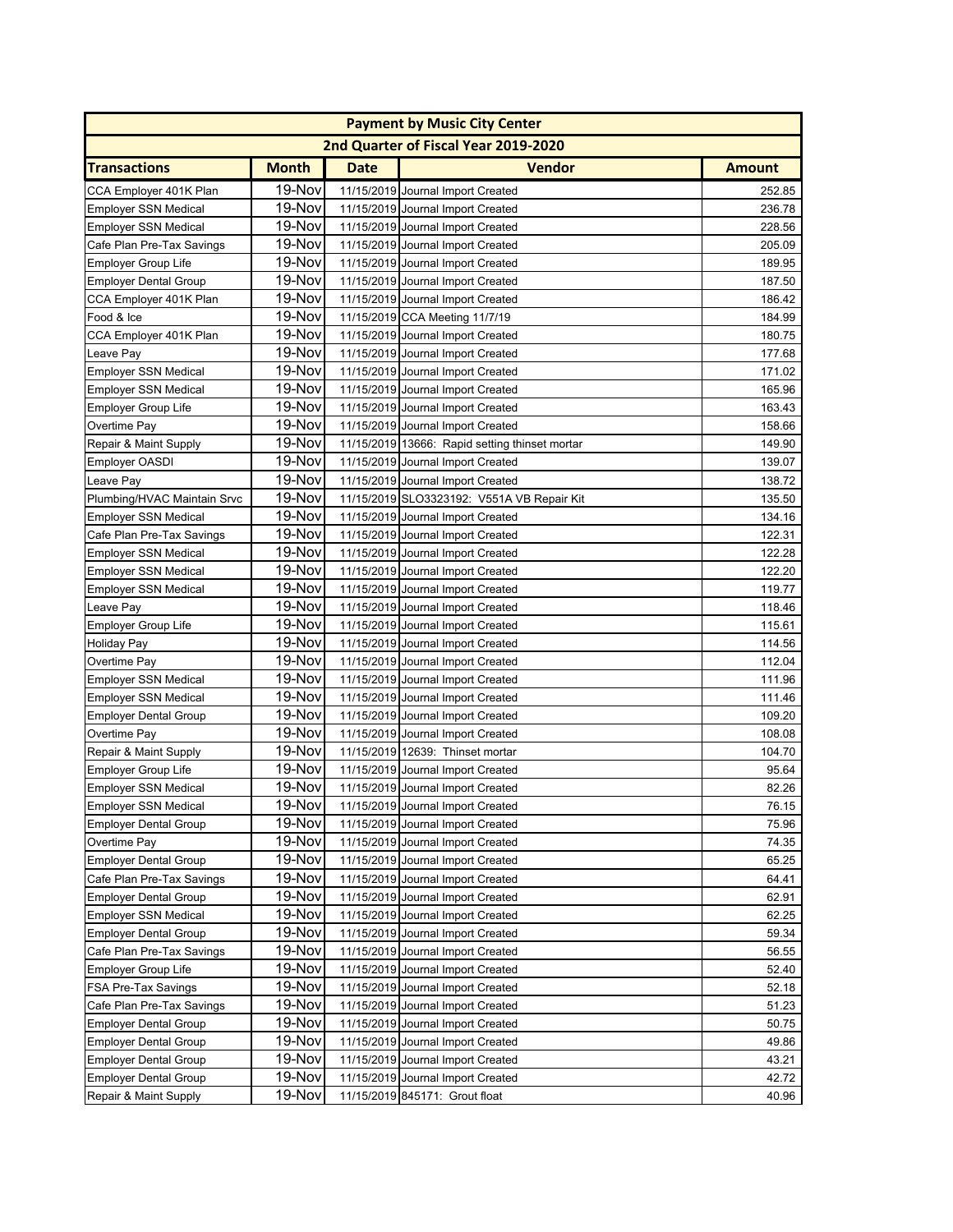|                              |              |             | <b>Payment by Music City Center</b>             |               |
|------------------------------|--------------|-------------|-------------------------------------------------|---------------|
|                              |              |             | 2nd Quarter of Fiscal Year 2019-2020            |               |
| <b>Transactions</b>          | <b>Month</b> | <b>Date</b> | <b>Vendor</b>                                   | <b>Amount</b> |
| <b>Employer Dental Group</b> | 19-Nov       |             | 11/15/2019 Journal Import Created               | 39.89         |
| <b>Employer Group Life</b>   | 19-Nov       |             | 11/15/2019 Journal Import Created               | 39.30         |
| Cafe Plan Pre-Tax Savings    | 19-Nov       |             | 11/15/2019 Journal Import Created               | 34.77         |
| Cafe Plan Pre-Tax Savings    | 19-Nov       |             | 11/15/2019 Journal Import Created               | 33.30         |
| Cafe Plan Pre-Tax Savings    | 19-Nov       |             | 11/15/2019 Journal Import Created               | 32.82         |
| Employer Group Life          | 19-Nov       |             | 11/15/2019 Journal Import Created               | 32.75         |
| Cafe Plan Pre-Tax Savings    | 19-Nov       |             | 11/15/2019 Journal Import Created               | 30.61         |
| Cafe Plan Pre-Tax Savings    | 19-Nov       |             | 11/15/2019 Journal Import Created               | 30.57         |
| Repair & Maint Supply        | 19-Nov       |             | 11/15/2019 1080935: Flooring chisel             | 29.96         |
| <b>Employer Dental Group</b> | 19-Nov       |             | 11/15/2019 Journal Import Created               | 29.67         |
| <b>Employer Dental Group</b> | 19-Nov       |             | 11/15/2019 Journal Import Created               | 29.67         |
| <b>Employer Group Life</b>   | 19-Nov       |             | 11/15/2019 Journal Import Created               | 26.20         |
| <b>Employer Group Life</b>   | 19-Nov       |             | 11/15/2019 Journal Import Created               | 26.20         |
| <b>Employer Group Life</b>   | 19-Nov       |             | 11/15/2019 Journal Import Created               | 26.20         |
| <b>Employer Dental Group</b> | 19-Nov       |             | 11/15/2019 Journal Import Created               | 26.10         |
| <b>Employer Dental Group</b> | 19-Nov       |             | 11/15/2019 Journal Import Created               | 26.10         |
| Repair & Maint Supply        | 19-Nov       |             | 11/15/2019 845209: Aluminum mixing arm          | 25.96         |
| Cafe Plan Pre-Tax Savings    | 19-Nov       |             | 11/15/2019 Journal Import Created               | 25.51         |
| Cafe Plan Pre-Tax Savings    | 19-Nov       |             | 11/15/2019 Journal Import Created               | 25.08         |
| Cafe Plan Pre-Tax Savings    | 19-Nov       |             | 11/15/2019 Journal Import Created               | 22.04         |
| Repair & Maint Supply        | 19-Nov       |             | 11/15/2019 845165: 1/4 in notch flooring trowel | 21.96         |
| Repair & Maint Supply        | 19-Nov       |             | 11/15/2019 845166: 1/2 in notch flooring trowel | 21.76         |
| FSA Pre-Tax Savings          | 19-Nov       |             | 11/15/2019 Journal Import Created               | 20.98         |
| FSA Pre-Tax Savings          | 19-Nov       |             | 11/15/2019 Journal Import Created               | 20.40         |
| <b>Employer Group Life</b>   | 19-Nov       |             | 11/15/2019 Journal Import Created               | 20.00         |
| Employer Group Life          | 19-Nov       |             | 11/15/2019 Journal Import Created               | 19.65         |
| Employer Group Life          | 19-Nov       |             | 11/15/2019 Journal Import Created               | 19.65         |
| Employer Group Life          | 19-Nov       |             | 11/15/2019 Journal Import Created               | 19.65         |
| FSA Pre-Tax Savings          | 19-Nov       |             | 11/15/2019 Journal Import Created               | 17.85         |
| Overtime Pay                 | 19-Nov       |             | 11/15/2019 Journal Import Created               | 17.55         |
| Employer Group Life          | 19-Nov       |             | 11/15/2019 Journal Import Created               | 17.03         |
| Cafe Plan Pre-Tax Savings    | 19-Nov       |             | 11/15/2019 Journal Import Created               | 16.04         |
| <b>Employer Group Life</b>   | 19-Nov       |             | 11/15/2019 Journal Import Created               | 15.72         |
| Cafe Plan Pre-Tax Savings    | 19-Nov       |             | 11/15/2019 Journal Import Created               | 15.67         |
| Cafe Plan Pre-Tax Savings    | 19-Nov       |             | 11/15/2019 Journal Import Created               | 13.42         |
| Employer Group Life          | 19-Nov       |             | 11/15/2019 Journal Import Created               | 13.10         |
| Employer Group Life          | 19-Nov       |             | 11/15/2019 Journal Import Created               | 13.10         |
| FSA Pre-Tax Savings          | 19-Nov       |             | 11/15/2019 Journal Import Created               | 4.71          |
| Repair & Maint Supply        | 19-Nov       |             | 11/15/2019 631343: self leveler                 | 1.80          |
| Overtime Pay                 | 19-Nov       |             | 11/15/2019 Journal Import Created               | 0.64          |
| Plumbing/HVAC Maintain Srvc  | 19-Nov       |             | 11/15/2019 MAVEA C500 Purity                    | 0.00          |
| Plumbing/HVAC Maintain Srvc  | 19-Nov       |             | 11/15/2019 MAVEA C500 Purity                    | 0.00          |
| Employer Group Life          | 19-Nov       |             | 11/15/2019 Journal Import Created               | (0.35)        |
| <b>Employer Dental Group</b> | 19-Nov       |             | 11/15/2019 Journal Import Created               | (0.89)        |
| Repair & Maint Supply        | 19-Nov       |             | 11/15/2019 845165: 1/4 in notch flooring trowel | (1.10)        |
| Repair & Maint Supply        | 19-Nov       |             | 11/15/2019 845166: 1/2 in notch flooring trowel | (1.10)        |
| Repair & Maint Supply        | 19-Nov       |             | 11/15/2019 845209: Aluminum mixing arm          | (1.30)        |
| Repair & Maint Supply        | 19-Nov       |             | 11/15/2019 1080935: Flooring chisel             | (1.50)        |
| Repair & Maint Supply        | 19-Nov       |             | 11/15/2019 845171: Grout float                  | (2.06)        |
| <b>Employer SSN Medical</b>  | 19-Nov       |             | 11/15/2019 Journal Import Created               | (2.33)        |
| Repair & Maint Supply        | 19-Nov       |             | 11/15/2019 12639: Thinset mortar                | (5.25)        |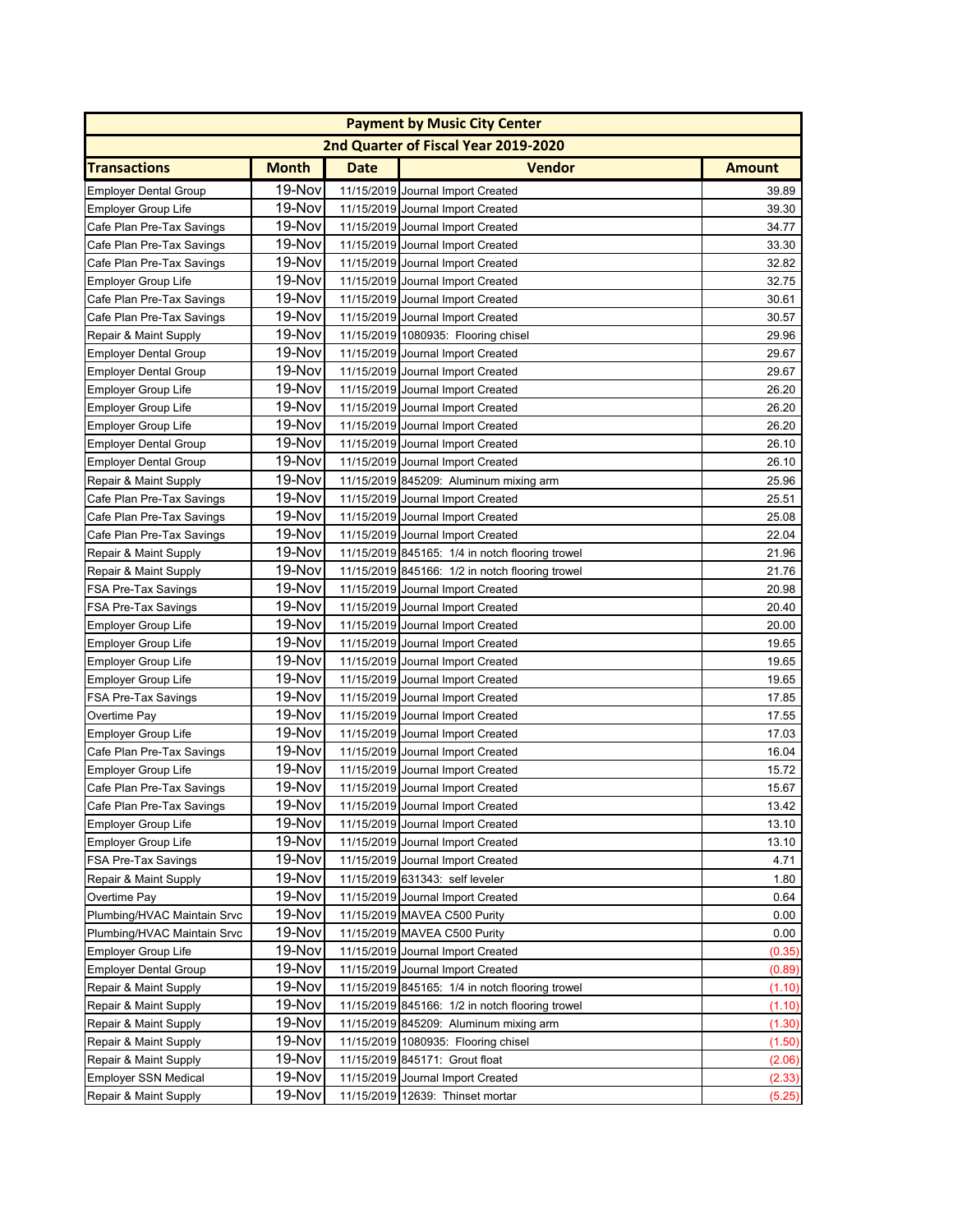|                                  |              |                       | <b>Payment by Music City Center</b>                                     |                      |
|----------------------------------|--------------|-----------------------|-------------------------------------------------------------------------|----------------------|
|                                  |              |                       | 2nd Quarter of Fiscal Year 2019-2020                                    |                      |
| <b>Transactions</b>              | <b>Month</b> | Date                  | <b>Vendor</b>                                                           | <b>Amount</b>        |
| Repair & Maint Supply            | 19-Nov       |                       | 11/15/2019 13666: Rapid setting thinset mortar                          | (7.50)               |
| Employer OASDI                   | 19-Nov       |                       | 11/15/2019 Journal Import Created                                       | (9.95)               |
| <b>Employer Group Health</b>     | 19-Nov       |                       | 11/15/2019 Journal Import Created                                       | (14.14)              |
| Regular Pay                      | 19-Nov       |                       | 11/15/2019 Journal Import Created                                       | (165.36)             |
| <b>Merchant Fees</b>             | 19-Nov       |                       | 11/18/2019 October- Credit card fees                                    | 29,204.67            |
| Other Rpr & Maint Srvc           | 19-Nov       |                       | 11/18/2019 Locate and correct ground fault/Replaced annunciator         | 10,894.19            |
| Other Rpr & Maint Srvc           | 19-Nov       |                       | 11/18/2019 Repairs to small fan coil unit/blower assembly               | 3,054.00             |
| Refuse Disposal-Reimb            | 19-Nov       |                       | 11/18/2019 October-composting                                           | 2,575.00             |
| Landscaping Srvc                 | 19-Nov       |                       | 11/18/2019 November-landscaping services                                | 2,560.00             |
| Other Rpr & Maint Srvc           | 19-Nov       |                       | 11/18/2019 November- filters                                            | 2,428.80             |
| Uniform Cleaning Service         | 19-Nov       |                       | 11/18/2019 November- uniform cleaning                                   | 1,239.77             |
| Other Rpr & Maint Srvc           | 19-Nov       |                       | 11/18/2019 Replace defrost terminator- main kitchen freezer             | 660.40               |
| <b>Medical Services</b>          | 19-Nov       |                       | 11/18/2019 EMT- CMA Red Carpet- 11/13/19                                | 165.75               |
| Host & Hostess                   | 19-Nov       |                       | 11/18/2019 Marketing- Renee's going away lunch                          | 92.84                |
| Host & Hostess                   | 19-Nov       |                       | 11/18/2019 8.5" Optic Crystal with fused blue accent. Vendor of Excelle | 89.95                |
| Host & Hostess                   | 19-Nov       | 11/18/2019 Job Set-up |                                                                         | 10.00                |
| District Energy System           | 19-Nov       |                       | 11/20/2019 October- DES                                                 | 242,969.86           |
| Electric                         | 19-Nov       |                       | 11/20/2019 October- Electric service                                    | 120,408.48           |
| <b>Security Services</b>         | 19-Nov       |                       | 11/20/2019 Security- STAFDA- 11/7-13/19                                 | 19,851.14            |
| <b>Temporary Service</b>         | 19-Nov       |                       | 11/20/2019 Facilities- Temp labor                                       | 13,289.68            |
| Janitorial Srvc                  | 19-Nov       |                       | 11/20/2019 Housekeeping- Temp labor                                     | 10,459.49            |
| <b>Security Services</b>         | 19-Nov       |                       |                                                                         |                      |
|                                  | 19-Nov       |                       | 11/20/2019 Security- CMA Remote Radio Broadcasting-11/6-13/19           | 6,794.82<br>3,680.00 |
| Other Rpr & Maint Srvc           | 19-Nov       |                       | 11/20/2019 Pike Panel- New control panel for Fire suppression system-   |                      |
| <b>Security Services</b>         | 19-Nov       |                       | 11/20/2019 Parking- TN Dept of Education- 11/6-7/19                     | 3,453.41             |
| Plumbing/HVAC Maintain Srvc      | 19-Nov       |                       | 11/20/2019 SLO3325450: EBV129A                                          | 1,958.25             |
| <b>Building Maintenance Srvc</b> | 19-Nov       |                       | 11/20/2019 Labor & materials to repair wall covering                    | 1,830.00             |
| <b>Medical Services</b>          |              |                       | 11/20/2019 EMT- STAFDA 11/9-13/19                                       | 1,644.75             |
| <b>Security Services</b>         | 19-Nov       |                       | 11/20/2019 Security- CMA RC Chevy- 11/13/19                             | 1,351.90             |
| <b>HHold &amp; Jnitr Supply</b>  | 19-Nov       |                       | 11/20/2019 900003: Squeegee Handle                                      | 1,132.00             |
| <b>Security Services</b>         | 19-Nov       |                       | 11/20/2019 Security- Chervon/Skilsaw ICW/STAFDA 11/9-11/19              | 1,003.74             |
| Plumbing/HVAC Maintain Srvc      | 19-Nov       |                       | 11/20/2019 Toilets and Urinal Valves SLO3325001: EBV-1020-A             | 872.75               |
| <b>Security Services</b>         | 19-Nov       |                       | 11/20/2019 Security- TN Dept of Education Lead-11/4-6/19                | 779.61               |
| <b>Security Services</b>         | 19-Nov       |                       | 11/20/2019 Security- Robert Bosch ICW/STAFDA 11/10-11/19                | 691.90               |
| <b>Security Services</b>         | 19-Nov       |                       | 11/20/2019 Security- STAFDA Transportation Officers- 11/10/19           | 642.60               |
| Plumbing/HVAC Maintain Srvc      | 19-Nov       |                       | 11/20/2019 SLO3325090: EBV1025A                                         | 523.65               |
| <b>Security Services</b>         | 19-Nov       |                       | 11/20/2019 Security- CMA Red Carpet NW Mutual- 11/13/19                 | 508.76               |
| Food & Ice                       | 19-Nov       |                       | 11/20/2019 MCC Staff Meeting- 11/14/19                                  | 501.00               |
| Food & Ice                       | 19-Nov       |                       | 11/20/2019 MCC Birthday Lunch- 11/12/19                                 | 461.94               |
| Offc & Admin Supply              | 19-Nov       |                       | 11/20/2019 Gold Magnet Name Badges with Back - 90BGDDL21                | 387.00               |
| <b>Security Services</b>         | 19-Nov       |                       | 11/20/2019 Security- Makita USA ICW/STAFDA 11/11/19                     | 321.59               |
| <b>HHold &amp; Jnitr Supply</b>  | 19-Nov       |                       | 11/20/2019 900001: Squeegee 10", 10/CS                                  | 314.95               |
| <b>Medical Services</b>          | 19-Nov       |                       | 11/20/2019 EMT- Bliss Dom- 11/14-15/19                                  | 280.50               |
| <b>Medical Services</b>          | 19-Nov       |                       | 11/20/2019 EMT- My Way 11/15/19                                         | 204.00               |
| <b>Security Services</b>         | 19-Nov       |                       | 11/20/2019 Security- Big Brothers Big Sisters- 11/14/19                 | 190.40               |
| Food & Ice                       | 19-Nov       |                       | 11/20/2019 MCC Blood Drive- 11/11/19                                    | 180.20               |
| Food & Ice                       | 19-Nov       |                       | 11/20/2019 STAFDA Pre-Con 11/8/19                                       | 52.67                |
| Postage & Delivery Srvc          | 19-Nov       |                       | 11/20/2019 Shipping estimate                                            | 10.49                |
| HHold & Jnitr Supply             | 19-Nov       |                       | 11/20/2019 900001: Squeegee 10", 10/CS                                  | 0.05                 |
| Postage & Delivery Srvc          | 19-Nov       |                       | 11/20/2019 Shipping estimate                                            | 0.00                 |
| Postage & Delivery Srvc          | 19-Nov       |                       | 11/20/2019 Shipping estimate                                            | 0.00                 |
| Plumbing/HVAC Maintain Srvc      | 19-Nov       |                       | 11/20/2019 MAVEA C500 Purity                                            | 0.00                 |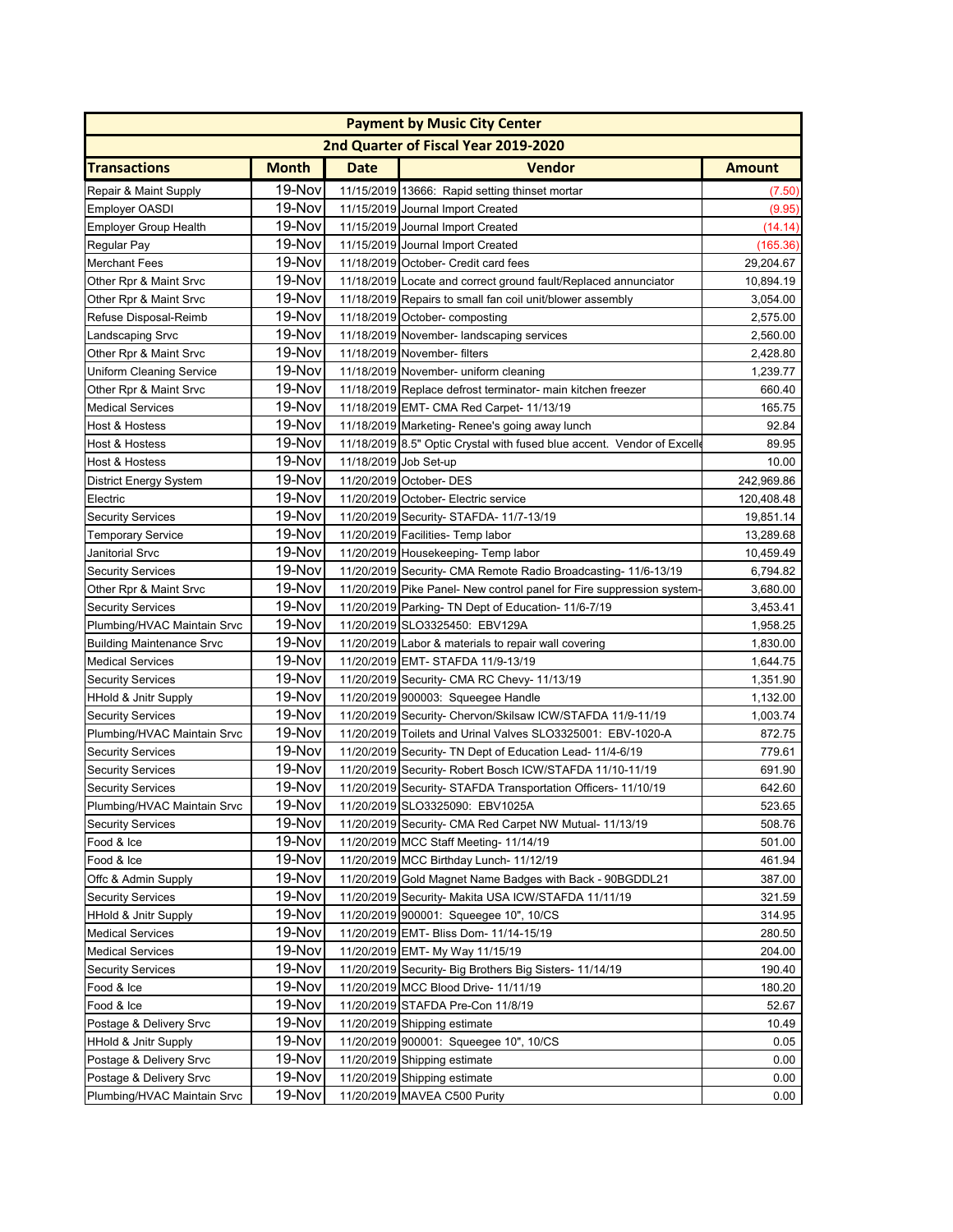|                                  |              |             | <b>Payment by Music City Center</b>                                      |               |
|----------------------------------|--------------|-------------|--------------------------------------------------------------------------|---------------|
|                                  |              |             | 2nd Quarter of Fiscal Year 2019-2020                                     |               |
| <b>Transactions</b>              | <b>Month</b> | <b>Date</b> | <b>Vendor</b>                                                            | <b>Amount</b> |
| Plumbing/HVAC Maintain Srvc      | 19-Nov       |             | 11/20/2019 MAVEA C500 Purity                                             | 0.00          |
| Other Rpr & Maint Srvc           | 19-Nov       |             | 11/20/2019 Pike Panel- New control panel for Fire suppression system     | 0.00          |
| Other Rpr & Maint Srvc           | 19-Nov       |             | 11/20/2019 Pike Panel- New control panel for Fire suppression system     | 0.00          |
| <b>HHold &amp; Jnitr Supply</b>  | 19-Nov       |             | 11/20/2019 401000: Dustpan, Lobby, Rubbermaid                            | 0.00          |
| <b>HHold &amp; Jnitr Supply</b>  | 19-Nov       |             | 11/20/2019 401000: Dustpan, Lobby, Rubbermaid                            | 0.00          |
| <b>Temporary Service</b>         | 19-Nov       |             | 11/21/2019 Parking- Preds v Blackhawks 11/16/19                          | 2,017.98      |
| <b>Temporary Service</b>         | 19-Nov       |             | 11/21/2019 Parking- Casting Crowns & Hillsong 11/17/19                   | 1,510.12      |
| <b>Security Services</b>         | 19-Nov       |             | 11/21/2019 Security- Blissdom 11/14-16/19                                | 799.60        |
| Rent Storage/Safety Box          | 19-Nov       |             | 11/21/2019 November- carpet storage                                      | 795.00        |
| Other Rpr & Maint Srvc           | 19-Nov       |             | 11/21/2019 F&B- Replace market cooler gaskets 11/11/19                   | 591.08        |
| <b>Temporary Service</b>         | 19-Nov       |             | 11/21/2019 Parking- Big Brothers & Sisters Luncheon 11/14/19             | 571.20        |
| Other Rpr & Maint Srvc           | 19-Nov       |             | 11/21/2019 F&B- Replace temp probe on Garland oven 11/7/19               | 451.63        |
| <b>Security Services</b>         | 19-Nov       |             | 11/21/2019 Security- My Way Career Exploration 11/14-15/19               | 311.84        |
| Other Rpr & Maint Srvc           | 19-Nov       |             | 11/21/2019 F&B- Repair door sweep gasket on Bally Walk-In cooler 11      | 215.49        |
| <b>Security Services</b>         | 19-Nov       |             | 11/22/2019 Security- CMA Red Carpet Event 11/12-13/19                    | 9,306.69      |
| <b>Internet Services</b>         | 19-Nov       |             | 11/22/2019 TA8ST0500TFR: Armored TFSDuraTAC Fiber Reel/SM/8 F            | 5,945.00      |
| <b>Internet Services</b>         | 19-Nov       |             | 11/22/2019 TA12ST1000TF: Armored TFSDuraTAC Fiber Reel/SM/12             | 3,998.00      |
| <b>Internet Services</b>         | 19-Nov       |             | 11/22/2019 TA12ST0500TF: Armored TFSDuraTAC Fiber Reel/SM/12             | 2,796.00      |
| <b>Internet Services</b>         | 19-Nov       |             | 11/22/2019 TA8LC0500TFR: Armored TFSDuraTAC Fiber Reel/SM/8 F            | 2,378.00      |
| <b>Uniform Cleaning Service</b>  | 19-Nov       |             | 11/22/2019 November- uniform cleaning                                    | 2,049.68      |
| <b>Internet Services</b>         | 19-Nov       |             | 11/22/2019 TA8ST1000TFR: Armored TFSDuraTAC Fiber Reel/SM/8 F            | 1,899.00      |
| <b>Building Maintenance Srvc</b> | 19-Nov       |             | 11/22/2019 Pressure washing floor/block wall- 705 4th Ave                | 1,800.00      |
| <b>Temporary Service</b>         | 19-Nov       |             | 11/22/2019 Parking- Nashville Civic Design 11/15/19                      | 1,087.71      |
| <b>Security Services</b>         | 19-Nov       |             | 11/22/2019 Security- Career Fair Transportation 11/15/19                 | 618.80        |
| Other Rpr & Maint Srvc           | 19-Nov       |             | 11/22/2019 Facilities- Orbio Solution Transport Cart- bad batteries      | 381.05        |
| <b>Temporary Service</b>         | 19-Nov       |             | 11/25/2019 Facilities- temp labor                                        | 10,995.75     |
| Janitorial Srvc                  | 19-Nov       |             | 11/25/2019 Housekeeping-temp labor                                       | 9,654.37      |
| Other Rpr & Maint Srvc           | 19-Nov       |             | 11/25/2019 Engineering- West Generator service- November                 | 2,494.49      |
| Other Rpr & Maint Srvc           | 19-Nov       |             | 11/25/2019 November- East generator service                              | 2,494.49      |
| <b>Temporary Service</b>         | 19-Nov       |             | 11/25/2019 September- armored car safepoint service                      | 1,293.76      |
| <b>Building Maintenance Srvc</b> | 19-Nov       |             | 11/25/2019 Engineering- Labor to drain drum drips on fire sprinkler syst | 760.00        |
| <b>Laundry Services</b>          | 19-Nov       |             | 11/25/2019 November- clean Linens                                        | 758.52        |
| <b>Laundry Services</b>          | 19-Nov       |             | 11/25/2019 November- clean Linens                                        | 606.82        |
| <b>Laundry Services</b>          | 19-Nov       |             | 11/25/2019 November- clean Linens                                        | 606.82        |
| Small Equipment Supply           | 19-Nov       |             | 11/25/2019 111803: FA Stair Gripper Assembly *** FOR PAYMENT PL          | 480.00        |
| Telephone & Telegraph            | 19-Nov       |             | 11/25/2019 November- telephones                                          | 385.50        |
| <b>Laundry Services</b>          | 19-Nov       |             | 11/25/2019 November- clean linens                                        | 370.16        |
| <b>Laundry Services</b>          | 19-Nov       |             | 11/25/2019 November- clean linens                                        | 312.40        |
| <b>Laundry Services</b>          | 19-Nov       |             | 11/25/2019 November- clean linens                                        | 312.40        |
| <b>Laundry Services</b>          | 19-Nov       |             | 11/25/2019 November- clean Linens                                        | 138.00        |
| <b>Laundry Services</b>          | 19-Nov       |             | 11/25/2019 November- clean linens                                        | 138.00        |
| Employee Out-of-town Travel      | 19-Nov       |             | 11/25/2019 Sales- Atlanta, GA 11/04/19                                   | 49.50         |
| Offc & Admin Supply              | 19-Nov       |             | 11/25/2019 PO # 6461895 Event Services- office supplies                  | 34.40         |
| Postage & Delivery Srvc          | 19-Nov       |             | 11/25/2019 Shipping (3 Day)                                              | 19.00         |
| <b>Laundry Services</b>          | 19-Nov       |             | 11/25/2019 November- clean linens (credit)                               | (208.05)      |
| Landscaping Srvc                 | 19-Nov       |             | 11/26/2019 November- Landscaping contract                                | 9,290.01      |
| <b>Temporary Service</b>         | 19-Nov       |             | 11/26/2019 EMT- NAEYC 11/18-23/19                                        | 3,098.25      |
| <b>Internet Services</b>         | 19-Nov       |             | 11/26/2019 November- Internet                                            | 2,924.79      |
| <b>Management Consultant</b>     | 19-Nov       |             | 11/26/2019 November- HR Consulting/Exit survey                           | 2,534.00      |
| <b>Temporary Service</b>         | 19-Nov       |             | 11/26/2019 Parking- Preds v Jets 11/19/19                                | 1,970.38      |
| <b>HHold &amp; Jnitr Supply</b>  | 19-Nov       |             | 11/26/2019 900002: Squeegee 12", 10/CS                                   | 476.56        |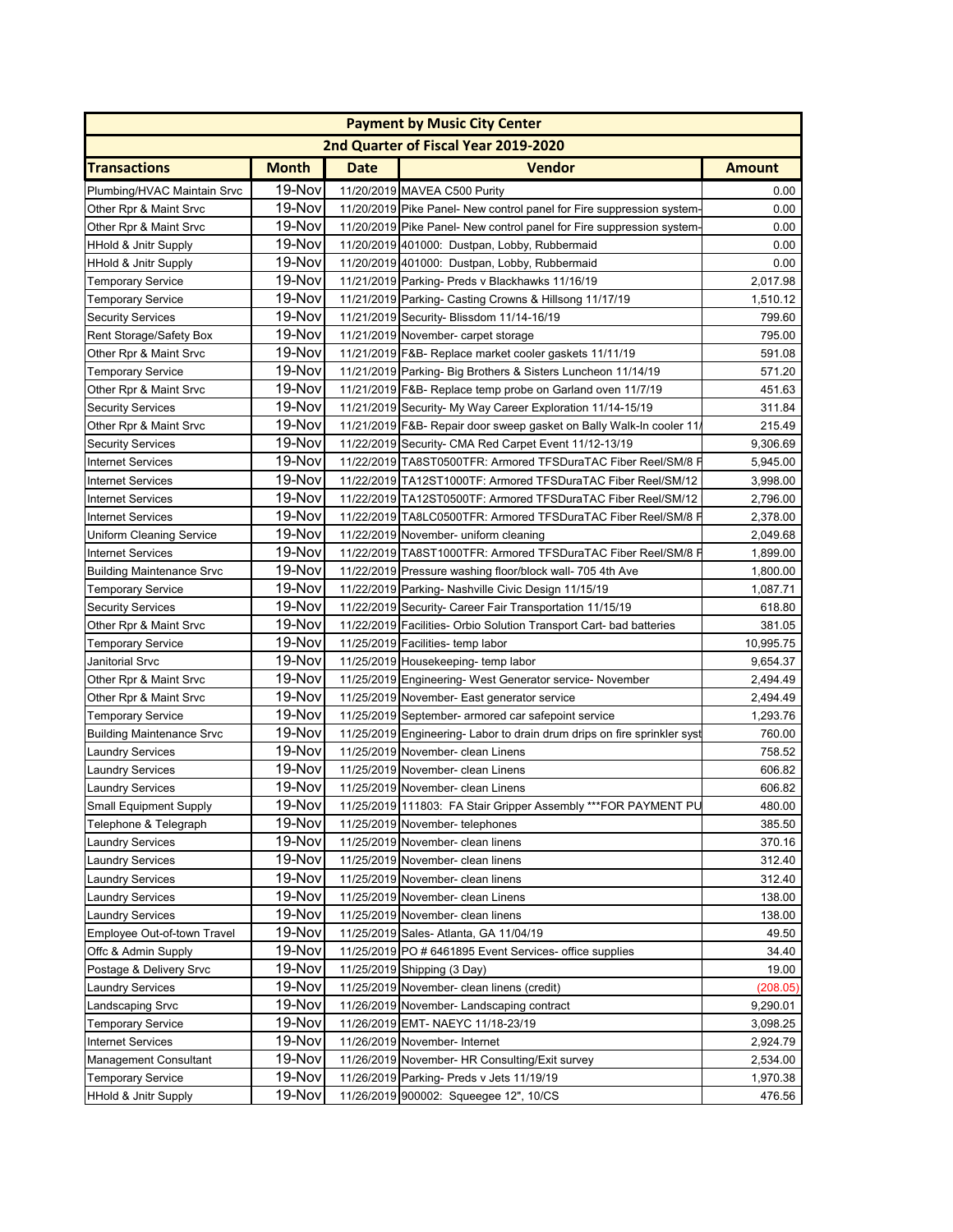|                                  |              |             | <b>Payment by Music City Center</b>                          |               |
|----------------------------------|--------------|-------------|--------------------------------------------------------------|---------------|
|                                  |              |             | 2nd Quarter of Fiscal Year 2019-2020                         |               |
| <b>Transactions</b>              | <b>Month</b> | <b>Date</b> | <b>Vendor</b>                                                | <b>Amount</b> |
| <b>HHold &amp; Jnitr Supply</b>  | 19-Nov       |             | 11/26/2019 900002: Squeegee 12", 10/CS                       | 0.14          |
| <b>Uniform Cleaning Service</b>  | 19-Nov       |             | 11/27/2019 November- uniform cleaning                        | 1,494.03      |
| Other Rpr & Maint Srvc           | 19-Nov       |             | 11/27/2019 November- Copiers                                 | 999.01        |
| <b>Building Maintenance Srvc</b> | 19-Nov       |             | 11/27/2019 Repair- operable partitions in the Grand Ballroom | 625.00        |
| Offc & Admin Supply              | 19-Nov       |             | 11/27/2019 Safe rental fee- 1911021                          | 500.00        |
| <b>Rent Equipment</b>            | 19-Nov       |             | 11/27/2019 Safe rental fee- 1911021                          | 500.00        |
| Other Rpr & Maint Srvc           | 19-Nov       |             | 11/27/2019 November- Copiers                                 | 305.15        |
| Other Rpr & Maint Srvc           | 19-Nov       |             | 11/27/2019 November- Copiers                                 | 269.69        |
| Other Rpr & Maint Srvc           | 19-Nov       |             | 11/27/2019 November- Copiers                                 | 245.99        |
| Other Rpr & Maint Srvc           | 19-Nov       |             | 11/27/2019 November- Copiers                                 | 220.24        |
| Other Rpr & Maint Srvc           | 19-Nov       |             | 11/27/2019 November- Copiers                                 | 188.55        |
| Other Rpr & Maint Srvc           | 19-Nov       |             | 11/27/2019 November- Copiers                                 | 162.00        |
| <b>Laundry Services</b>          | 19-Nov       |             | 11/27/2019 August- clean linens                              | 138.00        |
| <b>Laundry Services</b>          | 19-Nov       |             | 11/27/2019 May- clean Linens                                 | 138.00        |
| Other Rpr & Maint Srvc           | 19-Nov       |             | 11/27/2019 November- Copiers                                 | 113.19        |
| Other Rpr & Maint Srvc           | 19-Nov       |             | 11/27/2019 November- Copiers                                 | 94.04         |
| Other Rpr & Maint Srvc           | 19-Nov       |             | 11/27/2019 November- Copiers                                 | 94.04         |
| Other Rpr & Maint Srvc           | 19-Nov       |             | 11/27/2019 November- Copiers                                 | 18.00         |
| <b>Rent Equipment</b>            | 19-Nov       |             | 11/27/2019 Safe rental fee- 1911021                          | (500.00)      |
| Regular Pay                      | 19-Nov       |             | 11/29/2019 Journal Import Created                            | 36,920.38     |
| Regular Pay                      | 19-Nov       |             | 11/29/2019 Journal Import Created                            | 34,486.01     |
| Regular Pay                      | 19-Nov       |             | 11/29/2019 Journal Import Created                            | 24,113.84     |
| Regular Pay                      | 19-Nov       |             | 11/29/2019 Journal Import Created                            | 20,707.48     |
| Regular Pay                      | 19-Nov       |             | 11/29/2019 Journal Import Created                            | 18,402.98     |
| Regular Pay                      | 19-Nov       |             | 11/29/2019 Journal Import Created                            | 12,275.42     |
| Regular Pay                      | 19-Nov       |             | 11/29/2019 Journal Import Created                            | 10,993.97     |
| Regular Pay                      | 19-Nov       |             | 11/29/2019 Journal Import Created                            | 10,453.47     |
| <b>Employer Group Health</b>     | 19-Nov       |             | 11/29/2019 Journal Import Created                            | 9,111.00      |
| <b>Employer Group Health</b>     | 19-Nov       |             | 11/29/2019 Journal Import Created                            | 8,883.00      |
| Regular Pay                      | 19-Nov       |             | 11/29/2019 Journal Import Created                            | 8,721.57      |
| <b>Holiday Pay</b>               | 19-Nov       |             | 11/29/2019 Journal Import Created                            | 8,677.44      |
| Regular Pay                      | 19-Nov       |             | 11/29/2019 Journal Import Created                            | 8,137.58      |
| <b>Employer Group Health</b>     | 19-Nov       |             | 11/29/2019 Journal Import Created                            | 7,476.00      |
| <b>Holiday Pay</b>               | 19-Nov       |             | 11/29/2019 Journal Import Created                            | 7,276.16      |
| Regular Pay                      | 19-Nov       |             | 11/29/2019 Journal Import Created                            | 6,469.88      |
| Regular Pay                      | 19-Nov       |             | 11/29/2019 Journal Import Created                            | 6,212.64      |
| <b>Regular Pay</b>               | 19-Nov       |             | 11/29/2019 Journal Import Created                            | 5,937.78      |
| <b>Holiday Pay</b>               | 19-Nov       |             | 11/29/2019 Journal Import Created                            | 5,426.68      |
| <b>Employer Group Health</b>     | 19-Nov       |             | 11/29/2019 Journal Import Created                            | 5,334.00      |
| Regular Pay                      | 19-Nov       |             | 11/29/2019 Journal Import Created                            | 5,139.90      |
| <b>Holiday Pay</b>               | 19-Nov       |             | 11/29/2019 Journal Import Created                            | 5,126.32      |
| Leave Pay                        | 19-Nov       |             | 11/29/2019 Journal Import Created                            | 5,033.34      |
| <b>Holiday Pay</b>               | 19-Nov       |             | 11/29/2019 Journal Import Created                            | 4,537.52      |
| Regular Pay                      | 19-Nov       |             | 11/29/2019 Journal Import Created                            | 4,401.88      |
| Regular Pay                      | 19-Nov       |             | 11/29/2019 Journal Import Created                            | 4,001.08      |
| <b>Holiday Pay</b>               | 19-Nov       |             | 11/29/2019 Journal Import Created                            | 3,416.64      |
| <b>Holiday Pay</b>               | 19-Nov       |             | 11/29/2019 Journal Import Created                            | 3,293.12      |
| <b>Employer Pension</b>          | 19-Nov       |             | 11/29/2019 Journal Import Created                            | 2,862.97      |
| <b>Employer OASDI</b>            | 19-Nov       |             | 11/29/2019 Journal Import Created                            | 2,721.31      |
| Regular Pay                      | 19-Nov       |             | 11/29/2019 Journal Import Created                            | 2,683.08      |
| Employer OASDI                   | 19-Nov       |             | 11/29/2019 Journal Import Created                            | 2,595.18      |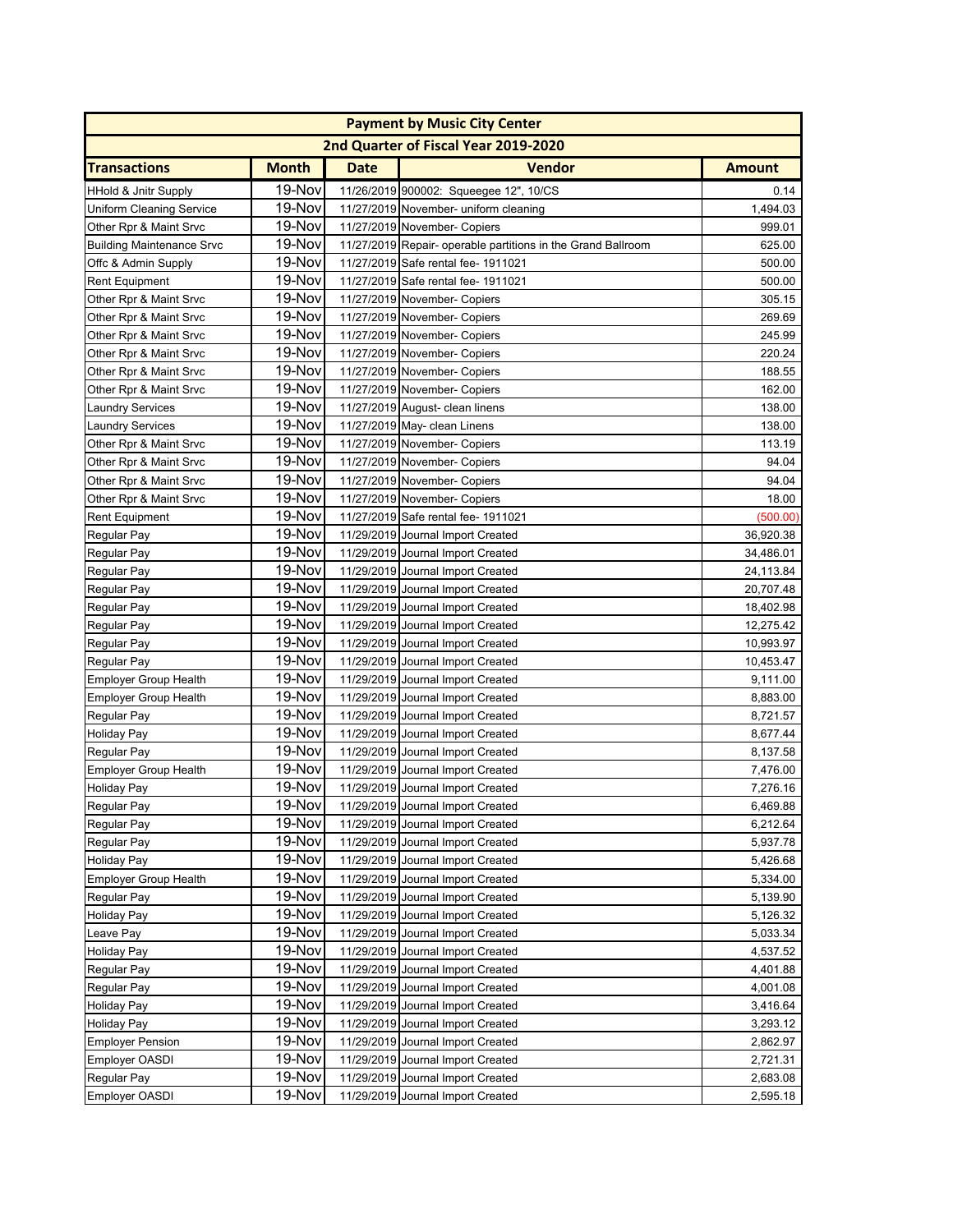|                              |              |             | <b>Payment by Music City Center</b>  |               |
|------------------------------|--------------|-------------|--------------------------------------|---------------|
|                              |              |             | 2nd Quarter of Fiscal Year 2019-2020 |               |
| <b>Transactions</b>          | <b>Month</b> | <b>Date</b> | <b>Vendor</b>                        | <b>Amount</b> |
| <b>Holiday Pay</b>           | 19-Nov       |             | 11/29/2019 Journal Import Created    | 2,358.98      |
| <b>Employer Group Health</b> | 19-Nov       |             | 11/29/2019 Journal Import Created    | 2,247.00      |
| Leave Pay                    | 19-Nov       |             | 11/29/2019 Journal Import Created    | 2,241.84      |
| Leave Pay                    | 19-Nov       |             | 11/29/2019 Journal Import Created    | 2,178.51      |
| <b>Employer OASDI</b>        | 19-Nov       |             | 11/29/2019 Journal Import Created    | 2,150.74      |
| Leave Pay                    | 19-Nov       |             | 11/29/2019 Journal Import Created    | 2,144.99      |
| <b>Employer Pension</b>      | 19-Nov       |             | 11/29/2019 Journal Import Created    | 2,031.86      |
| <b>Employer Group Health</b> | 19-Nov       |             | 11/29/2019 Journal Import Created    | 1,962.00      |
| <b>Employer Group Health</b> | 19-Nov       |             | 11/29/2019 Journal Import Created    | 1,863.00      |
| <b>Holiday Pay</b>           | 19-Nov       |             | 11/29/2019 Journal Import Created    | 1,845.28      |
| Overtime Pay                 | 19-Nov       |             | 11/29/2019 Journal Import Created    | 1,813.41      |
| <b>Holiday Pay</b>           | 19-Nov       |             | 11/29/2019 Journal Import Created    | 1,806.24      |
| <b>Employer Group Health</b> | 19-Nov       |             | 11/29/2019 Journal Import Created    | 1,801.79      |
| Leave Pay                    | 19-Nov       |             | 11/29/2019 Journal Import Created    | 1,752.72      |
| <b>Holiday Pay</b>           | 19-Nov       |             | 11/29/2019 Journal Import Created    | 1,730.40      |
| <b>Holiday Pay</b>           | 19-Nov       |             | 11/29/2019 Journal Import Created    | 1,691.36      |
| Holiday Pay                  | 19-Nov       |             | 11/29/2019 Journal Import Created    | 1,680.04      |
| <b>Employer OASDI</b>        | 19-Nov       |             | 11/29/2019 Journal Import Created    | 1,634.10      |
| Regular Pay                  | 19-Nov       |             | 11/29/2019 Journal Import Created    | 1,591.92      |
| Overtime Pay                 | 19-Nov       |             | 11/29/2019 Journal Import Created    | 1,521.47      |
| Injured on Duty Pay          | 19-Nov       |             | 11/29/2019 Journal Import Created    | 1,452.80      |
| Leave Pay                    | 19-Nov       |             | 11/29/2019 Journal Import Created    | 1,323.42      |
| CCA Employer 401K Plan       | 19-Nov       |             | 11/29/2019 Journal Import Created    | 1,309.07      |
| <b>Employer Group Health</b> | 19-Nov       |             | 11/29/2019 Journal Import Created    | 1,234.21      |
| Leave Pay                    | 19-Nov       |             | 11/29/2019 Journal Import Created    | 1,223.21      |
| <b>Holiday Pay</b>           | 19-Nov       |             | 11/29/2019 Journal Import Created    | 1,212.48      |
| <b>Holiday Pay</b>           | 19-Nov       |             | 11/29/2019 Journal Import Created    | 1,181.92      |
| <b>Employer Group Health</b> | 19-Nov       |             | 11/29/2019 Journal Import Created    | 1,155.00      |
| <b>Holiday Pay</b>           | 19-Nov       |             | 11/29/2019 Journal Import Created    | 1,152.72      |
| <b>Employer Group Health</b> | 19-Nov       |             | 11/29/2019 Journal Import Created    | 1,140.00      |
| <b>Employer Pension</b>      | 19-Nov       |             | 11/29/2019 Journal Import Created    | 1,138.62      |
| <b>Employer Group Health</b> | 19-Nov       |             | 11/29/2019 Journal Import Created    | 1,110.00      |
| CCA Employer 401K Plan       | 19-Nov       |             | 11/29/2019 Journal Import Created    | 1,063.44      |
| <b>Employer Pension</b>      | 19-Nov       |             | 11/29/2019 Journal Import Created    | 1,040.94      |
| Employer OASDI               | 19-Nov       |             | 11/29/2019 Journal Import Created    | 1,008.78      |
| Holiday Pay                  | 19-Nov       |             | 11/29/2019 Journal Import Created    | 999.96        |
| CCA Employer 401K Plan       | 19-Nov       |             | 11/29/2019 Journal Import Created    | 974.86        |
| Leave Pay                    | 19-Nov       |             | 11/29/2019 Journal Import Created    | 955.15        |
| <b>Employer Group Health</b> | 19-Nov       |             | 11/29/2019 Journal Import Created    | 906.00        |
| <b>Employer Group Health</b> | 19-Nov       |             | 11/29/2019 Journal Import Created    | 906.00        |
| Overtime Pay                 | 19-Nov       |             | 11/29/2019 Journal Import Created    | 864.80        |
| CCA Employer 401K Plan       | 19-Nov       |             | 11/29/2019 Journal Import Created    | 859.29        |
| <b>Employer OASDI</b>        | 19-Nov       |             | 11/29/2019 Journal Import Created    | 759.84        |
| <b>Employer Pension</b>      | 19-Nov       |             | 11/29/2019 Journal Import Created    | 748.10        |
| Leave Pay                    | 19-Nov       |             | 11/29/2019 Journal Import Created    | 741.44        |
| <b>Employer Group Health</b> | 19-Nov       |             | 11/29/2019 Journal Import Created    | 726.00        |
| Overtime Pay                 | 19-Nov       |             | 11/29/2019 Journal Import Created    | 708.43        |
| <b>Employer Pension</b>      | 19-Nov       |             | 11/29/2019 Journal Import Created    | 704.37        |
| Leave Pay                    | 19-Nov       |             | 11/29/2019 Journal Import Created    | 682.53        |
| <b>Employer SSN Medical</b>  | 19-Nov       |             | 11/29/2019 Journal Import Created    | 636.45        |
| <b>Employer SSN Medical</b>  | 19-Nov       |             | 11/29/2019 Journal Import Created    | 606.93        |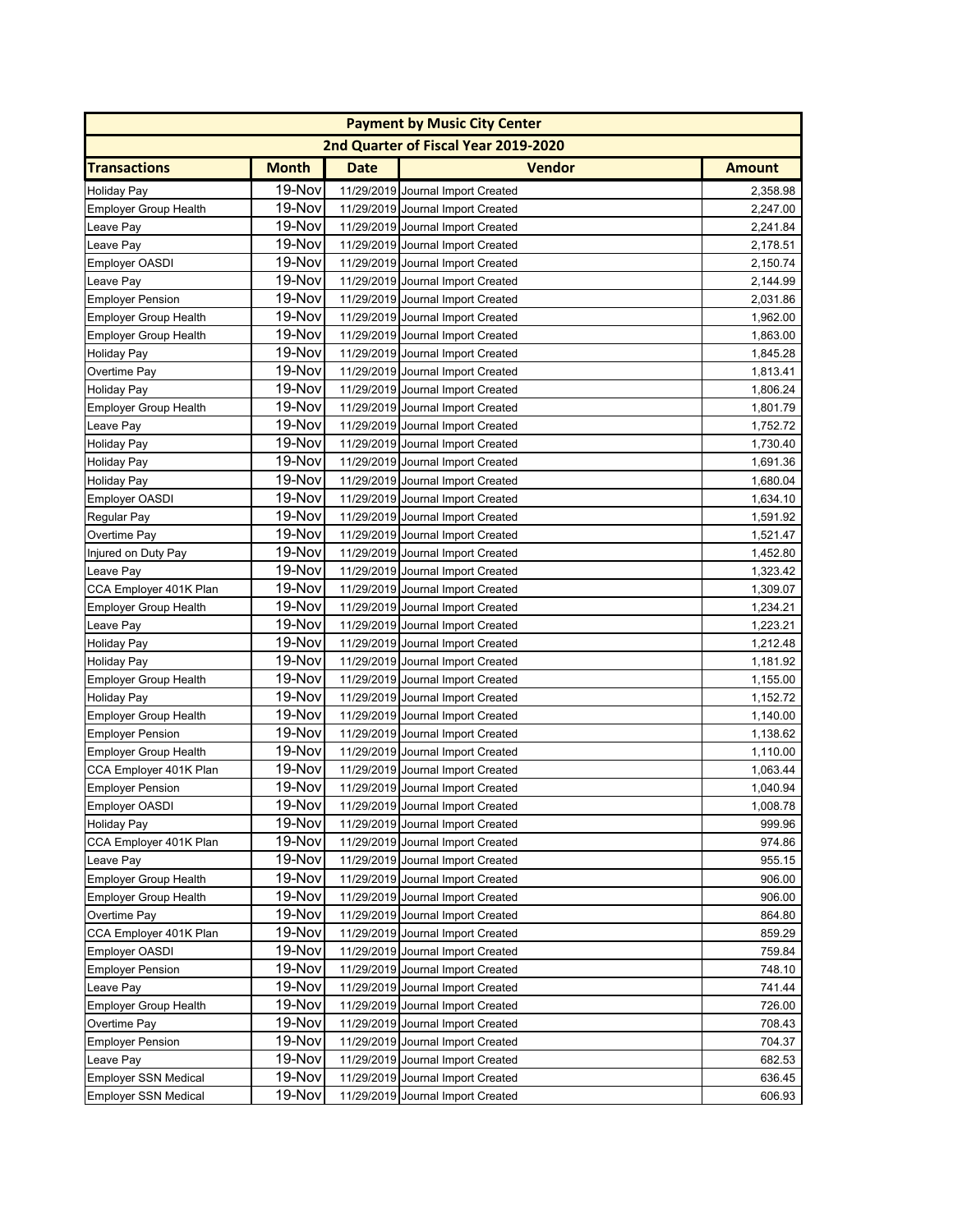|                               |              |             | <b>Payment by Music City Center</b>  |               |
|-------------------------------|--------------|-------------|--------------------------------------|---------------|
|                               |              |             | 2nd Quarter of Fiscal Year 2019-2020 |               |
| <b>Transactions</b>           | <b>Month</b> | <b>Date</b> | <b>Vendor</b>                        | <b>Amount</b> |
| CCA Employer 401K Plan        | 19-Nov       |             | 11/29/2019 Journal Import Created    | 599.40        |
| <b>Employer OASDI</b>         | 19-Nov       |             | 11/29/2019 Journal Import Created    | 597.79        |
| <b>Employer OASDI</b>         | 19-Nov       |             | 11/29/2019 Journal Import Created    | 576.61        |
| <b>Employer Group Health</b>  | 19-Nov       |             | 11/29/2019 Journal Import Created    | 528.00        |
| <b>Employer OASDI</b>         | 19-Nov       |             | 11/29/2019 Journal Import Created    | 525.95        |
| <b>Employer OASDI</b>         | 19-Nov       |             | 11/29/2019 Journal Import Created    | 524.00        |
| <b>Employer Group Health</b>  | 19-Nov       |             | 11/29/2019 Journal Import Created    | 513.00        |
| <b>Employer OASDI</b>         | 19-Nov       |             | 11/29/2019 Journal Import Created    | 508.48        |
| Leave Pay                     | 19-Nov       |             | 11/29/2019 Journal Import Created    | 507.49        |
| <b>Employer SSN Medical</b>   | 19-Nov       |             | 11/29/2019 Journal Import Created    | 502.98        |
| CCA Employer 401K Plan        | 19-Nov       |             | 11/29/2019 Journal Import Created    | 490.16        |
| <b>Employer OASDI</b>         | 19-Nov       |             | 11/29/2019 Journal Import Created    | 484.31        |
| <b>Employer OASDI</b>         | 19-Nov       |             | 11/29/2019 Journal Import Created    | 483.35        |
| CCA Employer 401K Plan        | 19-Nov       |             | 11/29/2019 Journal Import Created    | 471.01        |
| <b>Employer Dental Group</b>  | 19-Nov       |             | 11/29/2019 Journal Import Created    | 470.04        |
| <b>Holiday Pay</b>            | 19-Nov       |             | 11/29/2019 Journal Import Created    | 461.12        |
| Leave Pay                     | 19-Nov       |             | 11/29/2019 Journal Import Created    | 448.04        |
| <b>Employer Pension</b>       | 19-Nov       |             | 11/29/2019 Journal Import Created    | 430.13        |
| Leave Pay                     | 19-Nov       |             | 11/29/2019 Journal Import Created    | 410.21        |
| <b>Employer Dental Group</b>  | 19-Nov       |             | 11/29/2019 Journal Import Created    | 385.71        |
| <b>Employer SSN Medical</b>   | 19-Nov       |             | 11/29/2019 Journal Import Created    | 382.16        |
| <b>Employer OASDI</b>         | 19-Nov       |             | 11/29/2019 Journal Import Created    | 356.81        |
| Leave Pay                     | 19-Nov       |             | 11/29/2019 Journal Import Created    | 340.42        |
| <b>Employer SSN Medical</b>   | 19-Nov       |             | 11/29/2019 Journal Import Created    | 328.42        |
| <b>Employer OASDI</b>         | 19-Nov       |             | 11/29/2019 Journal Import Created    | 321.47        |
| <b>Employer OASDI</b>         | 19-Nov       |             | 11/29/2019 Journal Import Created    | 312.40        |
| <b>Employer Group Health</b>  | 19-Nov       |             | 11/29/2019 Journal Import Created    | 264.00        |
| <b>Employer Dental Group</b>  | 19-Nov       |             | 11/29/2019 Journal Import Created    | 261.12        |
| Cafe Plan Pre-Tax Savings     | 19-Nov       |             | 11/29/2019 Journal Import Created    | 256.51        |
| CCA Employer 401K Plan        | 19-Nov       |             | 11/29/2019 Journal Import Created    | 251.78        |
| Cafe Plan Pre-Tax Savings     | 19-Nov       |             | 11/29/2019 Journal Import Created    | 247.78        |
| Allowance-Cell/Mobile Devices | 19-Nov       |             | 11/29/2019 Journal Import Created    | 246.00        |
| <b>Employer SSN Medical</b>   | 19-Nov       |             | 11/29/2019 Journal Import Created    | 235.93        |
| Leave Pay                     | 19-Nov       |             | 11/29/2019 Journal Import Created    | 234.32        |
| Employer SSN Medical          | 19-Nov       |             | 11/29/2019 Journal Import Created    | 230.92        |
| Leave Pay                     | 19-Nov       |             | 11/29/2019 Journal Import Created    | 224.09        |
| Cafe Plan Pre-Tax Savings     | 19-Nov       |             | 11/29/2019 Journal Import Created    | 205.09        |
| Allowance-Cell/Mobile Devices | 19-Nov       |             | 11/29/2019 Journal Import Created    | 205.00        |
| <b>Employer Group Life</b>    | 19-Nov       |             | 11/29/2019 Journal Import Created    | 203.05        |
| <b>Employer Dental Group</b>  | 19-Nov       |             | 11/29/2019 Journal Import Created    | 200.55        |
| <b>Employer OASDI</b>         | 19-Nov       |             | 11/29/2019 Journal Import Created    | 198.24        |
| CCA Employer 401K Plan        | 19-Nov       |             | 11/29/2019 Journal Import Created    | 186.61        |
| CCA Employer 401K Plan        | 19-Nov       |             | 11/29/2019 Journal Import Created    | 181.99        |
| CCA Employer 401K Plan        | 19-Nov       |             | 11/29/2019 Journal Import Created    | 181.02        |
| <b>Employer SSN Medical</b>   | 19-Nov       |             | 11/29/2019 Journal Import Created    | 177.70        |
| <b>Employer SSN Medical</b>   | 19-Nov       |             | 11/29/2019 Journal Import Created    | 167.69        |
| Allowance-Cell/Mobile Devices | 19-Nov       |             | 11/29/2019 Journal Import Created    | 164.00        |
| <b>Employer Group Life</b>    | 19-Nov       |             | 11/29/2019 Journal Import Created    | 163.43        |
| Overtime Pay                  | 19-Nov       |             | 11/29/2019 Journal Import Created    | 151.74        |
| Cafe Plan Pre-Tax Savings     | 19-Nov       |             | 11/29/2019 Journal Import Created    | 140.55        |
| <b>Employer OASDI</b>         | 19-Nov       |             | 11/29/2019 Journal Import Created    | 139.34        |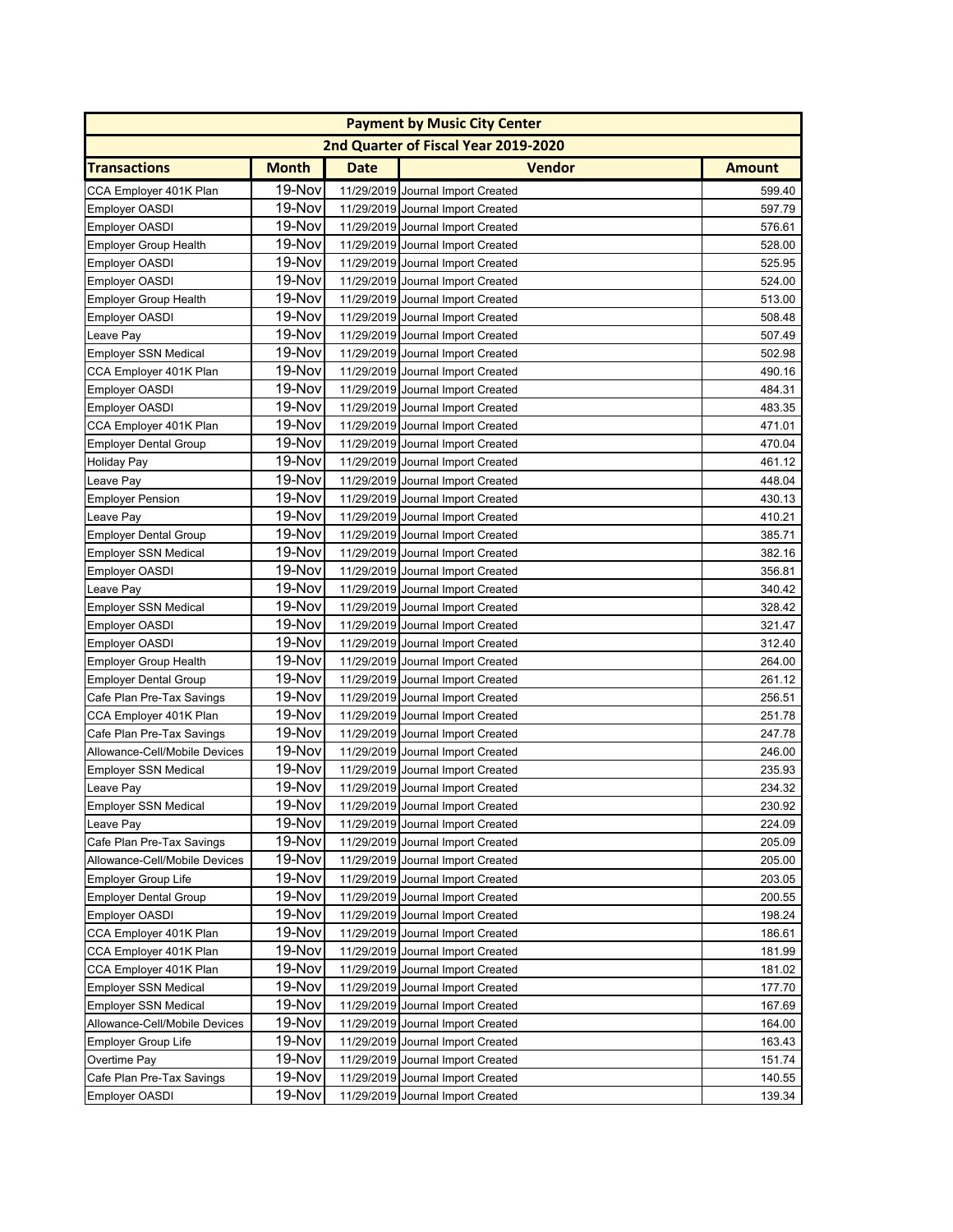|                               |              |             | <b>Payment by Music City Center</b>  |               |
|-------------------------------|--------------|-------------|--------------------------------------|---------------|
|                               |              |             | 2nd Quarter of Fiscal Year 2019-2020 |               |
| <b>Transactions</b>           | <b>Month</b> | <b>Date</b> | <b>Vendor</b>                        | <b>Amount</b> |
| <b>Employer SSN Medical</b>   | 19-Nov       |             | 11/29/2019 Journal Import Created    | 134.85        |
| Overtime Pay                  | 19-Nov       |             | 11/29/2019 Journal Import Created    | 134.68        |
| Overtime Pay                  | 19-Nov       |             | 11/29/2019 Journal Import Created    | 125.07        |
| <b>Employer SSN Medical</b>   | 19-Nov       |             | 11/29/2019 Journal Import Created    | 123.00        |
| Allowance-Cell/Mobile Devices | 19-Nov       |             | 11/29/2019 Journal Import Created    | 123.00        |
| Allowance-Cell/Mobile Devices | 19-Nov       |             | 11/29/2019 Journal Import Created    | 123.00        |
| <b>Employer SSN Medical</b>   | 19-Nov       |             | 11/29/2019 Journal Import Created    | 122.55        |
| <b>Employer Group Life</b>    | 19-Nov       |             | 11/29/2019 Journal Import Created    | 115.61        |
| Overtime Pay                  | 19-Nov       |             | 11/29/2019 Journal Import Created    | 115.43        |
| <b>Employer SSN Medical</b>   | 19-Nov       |             | 11/29/2019 Journal Import Created    | 113.26        |
| <b>Employer SSN Medical</b>   | 19-Nov       |             | 11/29/2019 Journal Import Created    | 113.03        |
| <b>Employer Dental Group</b>  | 19-Nov       |             | 11/29/2019 Journal Import Created    | 109.20        |
| Leave Pay                     | 19-Nov       |             | 11/29/2019 Journal Import Created    | 108.48        |
| <b>Employer Group Life</b>    | 19-Nov       |             | 11/29/2019 Journal Import Created    | 102.19        |
| Overtime Pay                  | 19-Nov       |             | 11/29/2019 Journal Import Created    | 97.79         |
| <b>Employer SSN Medical</b>   | 19-Nov       |             | 11/29/2019 Journal Import Created    | 83.44         |
| Allowance-Cell/Mobile Devices | 19-Nov       |             | 11/29/2019 Journal Import Created    | 82.00         |
| Allowance-Cell/Mobile Devices | 19-Nov       |             | 11/29/2019 Journal Import Created    | 82.00         |
| Allowance-Cell/Mobile Devices | 19-Nov       |             | 11/29/2019 Journal Import Created    | 82.00         |
| Allowance-Cell/Mobile Devices | 19-Nov       |             | 11/29/2019 Journal Import Created    | 82.00         |
| Allowance-Cell/Mobile Devices | 19-Nov       |             | 11/29/2019 Journal Import Created    | 82.00         |
| Allowance-Cell/Mobile Devices | 19-Nov       |             | 11/29/2019 Journal Import Created    | 82.00         |
| Allowance-Cell/Mobile Devices | 19-Nov       |             | 11/29/2019 Journal Import Created    | 82.00         |
| Allowance-Cell/Mobile Devices | 19-Nov       |             | 11/29/2019 Journal Import Created    | 82.00         |
| Allowance-Cell/Mobile Devices | 19-Nov       |             | 11/29/2019 Journal Import Created    | 82.00         |
| Allowance-Cell/Mobile Devices | 19-Nov       |             | 11/29/2019 Journal Import Created    | 82.00         |
| <b>Employer Dental Group</b>  | 19-Nov       |             | 11/29/2019 Journal Import Created    | 75.96         |
| <b>Employer SSN Medical</b>   | 19-Nov       |             | 11/29/2019 Journal Import Created    | 75.19         |
| <b>Employer SSN Medical</b>   | 19-Nov       |             | 11/29/2019 Journal Import Created    | 73.07         |
| <b>Employer Dental Group</b>  | 19-Nov       |             | 11/29/2019 Journal Import Created    | 65.25         |
| Cafe Plan Pre-Tax Savings     | 19-Nov       |             | 11/29/2019 Journal Import Created    | 64.41         |
| <b>Employer Dental Group</b>  | 19-Nov       |             | 11/29/2019 Journal Import Created    | 62.91         |
| Overtime Pay                  | 19-Nov       |             | 11/29/2019 Journal Import Created    | 60.51         |
| <b>Employer Dental Group</b>  | 19-Nov       |             | 11/29/2019 Journal Import Created    | 59.34         |
| Cafe Plan Pre-Tax Savings     | 19-Nov       |             | 11/29/2019 Journal Import Created    | 56.55         |
| <b>Employer Group Life</b>    | 19-Nov       |             | 11/29/2019 Journal Import Created    | 52.40         |
| <b>FSA Pre-Tax Savings</b>    | 19-Nov       |             | 11/29/2019 Journal Import Created    | 52.18         |
| Cafe Plan Pre-Tax Savings     | 19-Nov       |             | 11/29/2019 Journal Import Created    | 51.23         |
| <b>Employer Dental Group</b>  | 19-Nov       |             | 11/29/2019 Journal Import Created    | 49.86         |
| <b>Employer SSN Medical</b>   | 19-Nov       |             | 11/29/2019 Journal Import Created    | 46.37         |
| <b>Employer Dental Group</b>  | 19-Nov       |             | 11/29/2019 Journal Import Created    | 43.22         |
| <b>Employer Dental Group</b>  | 19-Nov       |             | 11/29/2019 Journal Import Created    | 42.72         |
| Allowance-Cell/Mobile Devices | 19-Nov       |             | 11/29/2019 Journal Import Created    | 41.00         |
| <b>Employer Dental Group</b>  | 19-Nov       |             | 11/29/2019 Journal Import Created    | 39.88         |
| <b>Employer Group Life</b>    | 19-Nov       |             | 11/29/2019 Journal Import Created    | 39.30         |
| Overtime Pay                  | 19-Nov       |             | 11/29/2019 Journal Import Created    | 35.13         |
| Cafe Plan Pre-Tax Savings     | 19-Nov       |             | 11/29/2019 Journal Import Created    | 34.77         |
| Leave Pay                     | 19-Nov       |             | 11/29/2019 Journal Import Created    | 34.60         |
| Cafe Plan Pre-Tax Savings     | 19-Nov       |             | 11/29/2019 Journal Import Created    | 33.30         |
| <b>Employer Dental Group</b>  | 19-Nov       |             | 11/29/2019 Journal Import Created    | 33.24         |
| Cafe Plan Pre-Tax Savings     | 19-Nov       |             | 11/29/2019 Journal Import Created    | 32.82         |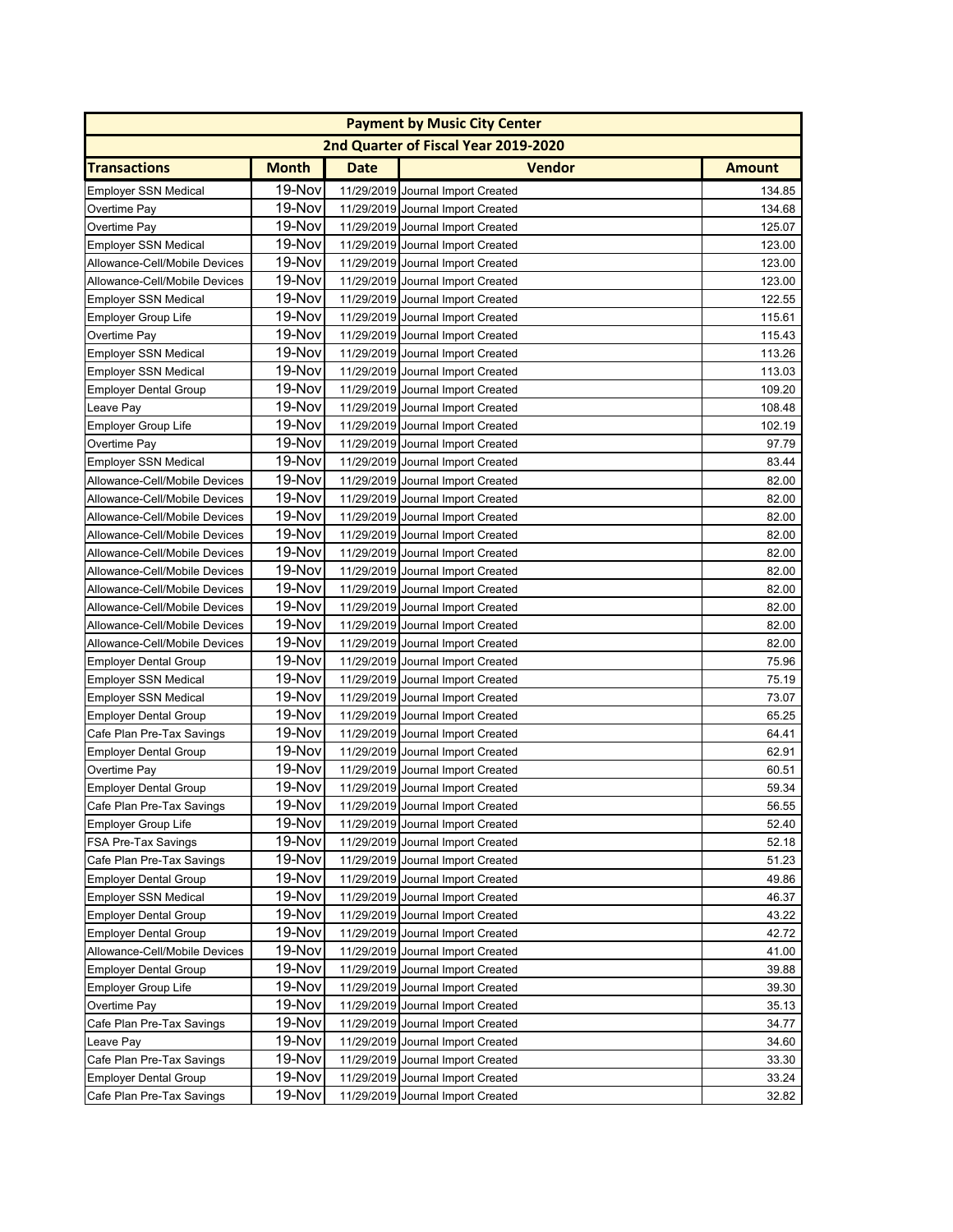|                                  |              |      | <b>Payment by Music City Center</b>                           |               |
|----------------------------------|--------------|------|---------------------------------------------------------------|---------------|
|                                  |              |      | 2nd Quarter of Fiscal Year 2019-2020                          |               |
| <b>Transactions</b>              | <b>Month</b> | Date | <b>Vendor</b>                                                 | <b>Amount</b> |
| <b>Employer Group Life</b>       | 19-Nov       |      | 11/29/2019 Journal Import Created                             | 32.75         |
| Cafe Plan Pre-Tax Savings        | 19-Nov       |      | 11/29/2019 Journal Import Created                             | 30.61         |
| Cafe Plan Pre-Tax Savings        | 19-Nov       |      | 11/29/2019 Journal Import Created                             | 30.57         |
| <b>Employer Dental Group</b>     | 19-Nov       |      | 11/29/2019 Journal Import Created                             | 29.67         |
| <b>Employer Dental Group</b>     | 19-Nov       |      | 11/29/2019 Journal Import Created                             | 29.67         |
| <b>Employer Group Life</b>       | 19-Nov       |      | 11/29/2019 Journal Import Created                             | 26.20         |
| <b>Employer Group Life</b>       | 19-Nov       |      | 11/29/2019 Journal Import Created                             | 26.20         |
| <b>Employer Group Life</b>       | 19-Nov       |      | 11/29/2019 Journal Import Created                             | 26.20         |
| <b>Employer Dental Group</b>     | 19-Nov       |      | 11/29/2019 Journal Import Created                             | 26.10         |
| <b>Employer Dental Group</b>     | 19-Nov       |      | 11/29/2019 Journal Import Created                             | 26.10         |
| Cafe Plan Pre-Tax Savings        | 19-Nov       |      | 11/29/2019 Journal Import Created                             | 25.51         |
| Cafe Plan Pre-Tax Savings        | 19-Nov       |      | 11/29/2019 Journal Import Created                             | 25.08         |
| Cafe Plan Pre-Tax Savings        | 19-Nov       |      | 11/29/2019 Journal Import Created                             | 22.04         |
| <b>FSA Pre-Tax Savings</b>       | 19-Nov       |      | 11/29/2019 Journal Import Created                             | 20.98         |
| <b>FSA Pre-Tax Savings</b>       | 19-Nov       |      | 11/29/2019 Journal Import Created                             | 20.40         |
| <b>Employer Group Life</b>       | 19-Nov       |      | 11/29/2019 Journal Import Created                             | 19.65         |
| <b>Employer Group Life</b>       | 19-Nov       |      | 11/29/2019 Journal Import Created                             | 19.65         |
| <b>Employer Group Life</b>       | 19-Nov       |      | 11/29/2019 Journal Import Created                             | 19.65         |
| <b>FSA Pre-Tax Savings</b>       | 19-Nov       |      | 11/29/2019 Journal Import Created                             | 17.85         |
| <b>Employer Group Life</b>       | 19-Nov       |      | 11/29/2019 Journal Import Created                             | 17.03         |
| Cafe Plan Pre-Tax Savings        | 19-Nov       |      | 11/29/2019 Journal Import Created                             | 16.04         |
| <b>Employer Group Life</b>       | 19-Nov       |      | 11/29/2019 Journal Import Created                             | 15.72         |
| Cafe Plan Pre-Tax Savings        | 19-Nov       |      | 11/29/2019 Journal Import Created                             | 13.42         |
| <b>Employer Group Life</b>       | 19-Nov       |      | 11/29/2019 Journal Import Created                             | 13.10         |
| <b>Employer Group Life</b>       | 19-Nov       |      | 11/29/2019 Journal Import Created                             | 13.10         |
| <b>Employer Group Life</b>       | 19-Nov       |      | 11/29/2019 Journal Import Created                             | 13.10         |
| Overtime Pay                     | 19-Nov       |      | 11/29/2019 Journal Import Created                             | 12.24         |
| Cafe Plan Pre-Tax Savings        | 19-Nov       |      | 11/29/2019 Journal Import Created                             | 8.77          |
| FSA Pre-Tax Savings              | 19-Nov       |      | 11/29/2019 Journal Import Created                             | 4.71          |
| Overtime Pay                     | 19-Nov       |      | 11/29/2019 Journal Import Created                             | 1.09          |
| Regular Pay                      | 19-Nov       |      | 11/29/2019 Journal Import Created                             | (0.01)        |
| Regular Pay                      | 19-Nov       |      | 11/29/2019 Journal Import Created                             | (0.01)        |
| Furniture/Fixtures<\$10K         | 19-Nov       |      | 11/30/2019 Journal Import Created                             | 40,010.76     |
| Repair & Maint Supply            | 19-Nov       |      | 11/30/2019 Journal Import Created                             | 17,828.88     |
| Other Rpr & Maint Srvc           | 19-Nov       |      | 11/30/2019 November- Elevator/Escalator service contract      | 14,489.19     |
| Postage & Delivery Srvc          | 19-Nov       |      | 11/30/2019 Journal Import Created                             | 9,230.18      |
| <b>HHold &amp; Jnitr Supply</b>  | 19-Nov       |      | 11/30/2019 Journal Import Created                             | 7,087.30      |
| Plumbing/HVAC Maintain Srvc      | 19-Nov       |      | 11/30/2019 Journal Import Created                             | 6,145.39      |
| <b>Management Consultant</b>     | 19-Nov       |      | 11/30/2019 Journal Import Created                             | 5,600.00      |
| Water                            | 19-Nov       |      | 11/30/2019 Journal Import Created                             | 4,886.48      |
| Water                            | 19-Nov       |      | 11/30/2019 Journal Import Created                             | 4,346.37      |
| <b>Building Maintenance Srvc</b> | 19-Nov       |      | 11/30/2019 Journal Import Created                             | 3,197.28      |
| <b>Temporary Service-Reimb</b>   | 19-Nov       |      | 11/30/2019 NOV 2019 TEMP LABOR RCLS                           | 3,196.32      |
| <b>Internet Services</b>         | 19-Nov       |      | 11/30/2019 November- Internet services                        | 2,751.39      |
| Other Rpr & Maint Srvc           | 19-Nov       |      | 11/30/2019 Journal Import Created                             | 2,399.59      |
| Other Rpr & Maint Srvc           | 19-Nov       |      | 11/30/2019 Journal Import Created                             | 2,369.55      |
| <b>HVAC Supply</b>               | 19-Nov       |      | 11/30/2019 Journal Import Created                             | 1,928.00      |
| Printing/Binding                 | 19-Nov       |      | 11/30/2019 Journal Import Created                             | 1,890.00      |
| Other Rpr & Maint Srvc           | 19-Nov       |      | 11/30/2019 Facilities- repair to Orbio main system 11/12/19   | 1,587.52      |
| Other Rpr & Maint Srvc           | 19-Nov       |      | 11/30/2019 Engineering- Annual CO2 System Inspection 11/18/19 | 1,500.00      |
| <b>Building Maintenance Srvc</b> | 19-Nov       |      | 11/30/2019 Journal Import Created                             | 1,390.80      |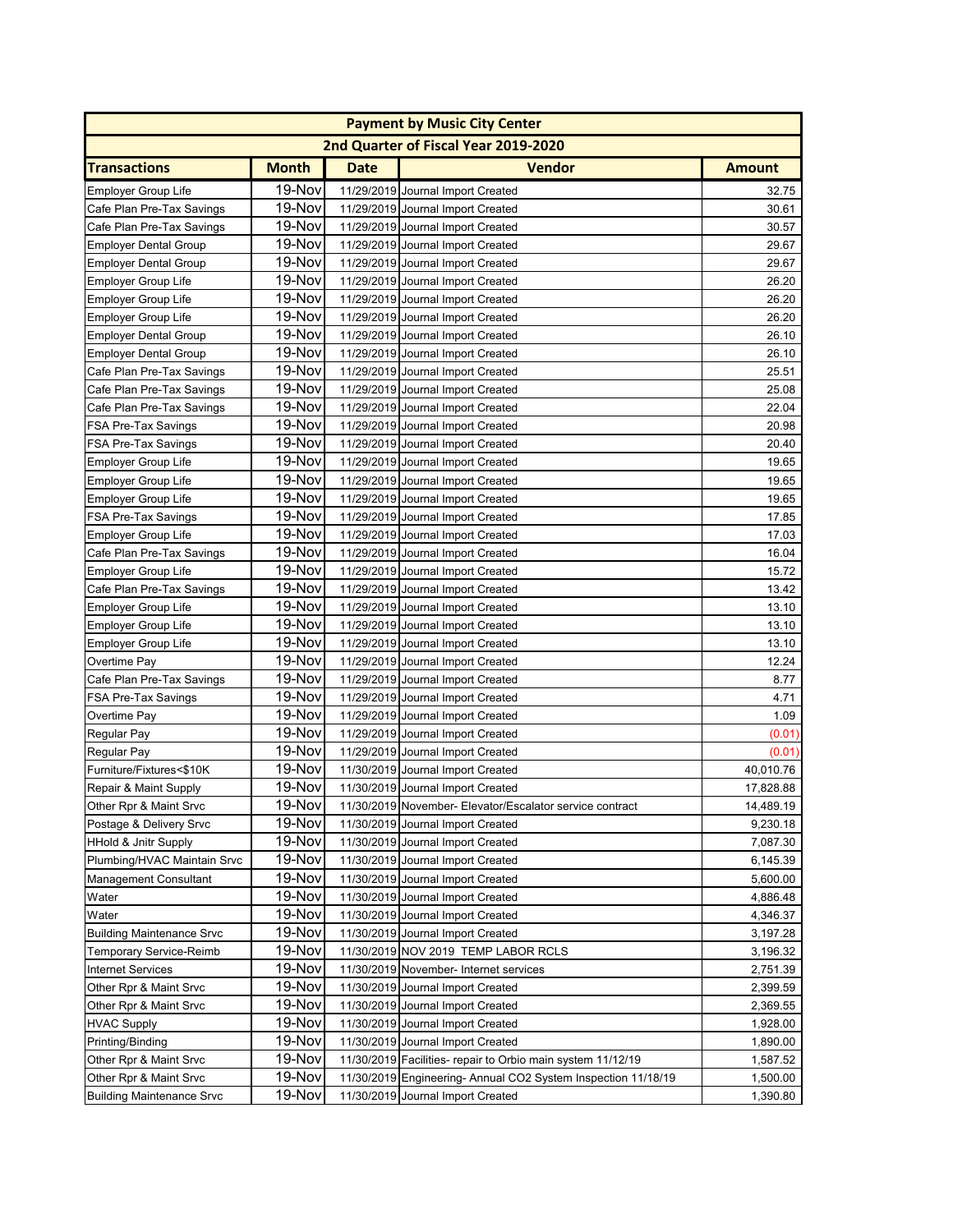|                                    |              |                    | <b>Payment by Music City Center</b>                        |               |
|------------------------------------|--------------|--------------------|------------------------------------------------------------|---------------|
|                                    |              |                    | 2nd Quarter of Fiscal Year 2019-2020                       |               |
| <b>Transactions</b>                | <b>Month</b> | <b>Date</b>        | <b>Vendor</b>                                              | <b>Amount</b> |
| Furniture/Fixtures<\$10K           | 19-Nov       |                    | 11/30/2019 Journal Import Created                          | 1,309.34      |
| <b>Computer Software</b>           | 19-Nov       |                    | 11/30/2019 November- website hosting/enhancements          | 950.00        |
| Offc & Admin Supply                | 19-Nov       |                    | 11/30/2019 Journal Import Created                          | 851.02        |
| <b>Small Equipment Supply</b>      | 19-Nov       |                    | 11/30/2019 Journal Import Created                          | 633.00        |
| Offc & Admin Supply                | 19-Nov       |                    | 11/30/2019 Journal Import Created                          | 602.16        |
| Offc & Admin Supply                | 19-Nov       |                    | 11/30/2019 Journal Import Created                          | 490.50        |
| Landscaping Srvc                   | 19-Nov       |                    | 11/30/2019 November- Interior plant maintenance            | 475.00        |
| Offc & Admin Supply                | 19-Nov       |                    | 11/30/2019 Journal Import Created                          | 473.25        |
| Computer Hardware <\$10K           | 19-Nov       |                    | 11/30/2019 Journal Import Created                          | 469.00        |
| Cable Television                   | 19-Nov       |                    | 11/30/2019 November- Comcast cable service                 | 454.97        |
| Paint Supply                       | 19-Nov       |                    | 11/30/2019 Journal Import Created                          | 453.00        |
| Postage & Delivery Srvc            | 19-Nov       |                    | 11/30/2019 Journal Import Created                          | 408.50        |
| <b>HVAC Supply</b>                 | 19-Nov       |                    | 11/30/2019 Journal Import Created                          | 314.50        |
| Telephone & Telegraph              | 19-Nov       |                    | 11/30/2019 November- Club service phone/internet           | 300.00        |
| <b>Cable Television</b>            | 19-Nov       |                    | 11/30/2019 November- Uverse TV                             | 119.23        |
| Postage & Delivery Srvc            | 19-Nov       |                    | 11/30/2019 Journal Import Created                          | 55.75         |
| Postage & Delivery Srvc            | 19-Nov       |                    | 11/30/2019 Journal Import Created                          | 50.00         |
| Offc & Admin Supply                | 19-Nov       |                    | 11/30/2019 Journal Import Created                          | 25.88         |
| Printing/Binding                   | 19-Nov       |                    | 11/30/2019 Journal Import Created                          | 10.00         |
| Auto Oil/Lubricants                | 19-Nov       |                    | 11/30/2019 Journal Import Created                          | 8.99          |
| Postage & Delivery Srvc            | 19-Nov       |                    | 11/30/2019 Journal Import Created                          | 5.05          |
| Printing/Binding                   | 19-Nov       |                    | 11/30/2019 Journal Import Created                          | 0.00          |
| Other Rpr & Maint Srvc             | 19-Nov       |                    | 11/30/2019 3587 - Centerplate Oct                          | (2,098.70)    |
| <b>Merchant Fees</b>               | 19-Nov       |                    | 11/30/2019 3615 - Centerplate Nov CC fees                  | (2,844.20)    |
| <b>Temporary Service</b>           | 19-Nov       |                    | 11/30/2019 NOV 2019 TEMP LABOR RCLS                        | (3, 196.32)   |
| <b>Management Consultant</b>       | 19-Nov       |                    | 11/30/2019 3618 - Oliver McMillan Nov                      | (3,502.50)    |
| <b>Nov Total</b>                   | 19-Nov       |                    |                                                            | 2,220,591.01  |
| <b>Convention Center Authority</b> | 19-Dec       |                    | 12/01/2019 12/19 LOCAP BILLING                             | 36,800.00     |
| Info Systems Charge                | 19-Dec       |                    | 12/01/2019 DEC2019 ITS ISF ENTRY                           | 27,150.00     |
| Insurance-Liability/PropDmg        | 19-Dec       | 12/01/2019 AFM DEC |                                                            | 12,950.25     |
| Insurance-Liability/PropDmg        | 19-Dec       |                    | 12/01/2019 Distinguished Programs DEC                      | 10,978.58     |
| Insurance-Liability/PropDmg        | 19-Dec       |                    | 12/01/2019 Selective Ins. DEC                              | 4,881.50      |
| Insurance-Workman's Comp           | 19-Dec       |                    | 12/01/2019 Selective Ins. DEC                              | 3,764.92      |
| Insurance-Liability/PropDmg        | 19-Dec       |                    | 12/01/2019 Greenwich DEC                                   | 3,688.58      |
| Other Rpr & Maint Srvc             | 19-Dec       |                    | 12/01/2019 CRAWFORD DOOR - DEC                             | 3,550.00      |
| Other Rpr & Maint Srvc             | 19-Dec       |                    | 12/01/2019 SIMPLEX-FIRE ALARM DEC                          | 3,000.00      |
| Other Rpr & Maint Srvc             | 19-Dec       |                    | 12/01/2019 Repair- Ice machine Exhibit Hall C              | 2,833.25      |
| <b>HHold &amp; Jnitr Supply</b>    | 19-Dec       |                    | 12/01/2019 452023: Toilet tissue                           | 2,706.00      |
| Insurance-Liability/PropDmg        | 19-Dec       |                    | 12/01/2019 Chubb DEC                                       | 2,183.25      |
| Other Rpr & Maint Srvc             | 19-Dec       |                    | 12/01/2019 PIERREMONT MEDIA - DEC                          | 2,066.66      |
| Other Rpr & Maint Srvc             | 19-Dec       |                    | 12/01/2019 LMG MARQUEE - DEC                               | 2,017.25      |
| MIS Tech Revolving Charge          | 19-Dec       |                    | 12/01/2019 Dec2019 PC Replac Fd                            | 1,818.15      |
| Insurance-Liability/PropDmg        | 19-Dec       |                    | 12/01/2019 Ironshore DEC                                   | 1,681.08      |
| <b>HHold &amp; Jnitr Supply</b>    | 19-Dec       |                    | 12/01/2019 46460: Oneshot Hand Soap                        | 1,135.60      |
| <b>HHold &amp; Jnitr Supply</b>    | 19-Dec       |                    | 12/01/2019 46460: Oneshot Hand Soap                        | 1,135.60      |
| <b>HHold &amp; Jnitr Supply</b>    | 19-Dec       |                    | 12/01/2019 40565: Toilet Seat Covers-Hospeco-Biodegradable | 1,057.40      |
| <b>HHold &amp; Jnitr Supply</b>    | 19-Dec       |                    | 12/01/2019 464076: Multi-fold towels                       | 1,034.40      |
| Insurance-Vehicles                 | 19-Dec       |                    | 12/01/2019 Selective Ins. DEC                              | 855.17        |
| Insurance-Liability/PropDmg        | 19-Dec       |                    | 12/01/2019 Beazley DEC                                     | 806.67        |
| Other Rpr & Maint Srvc             | 19-Dec       |                    | 12/01/2019 MISSION CRITICAL - DEC                          | 688.33        |
| Insurance-Liability/PropDmg        | 19-Dec       |                    | 12/01/2019 Selective Ins. DEC                              | 620.42        |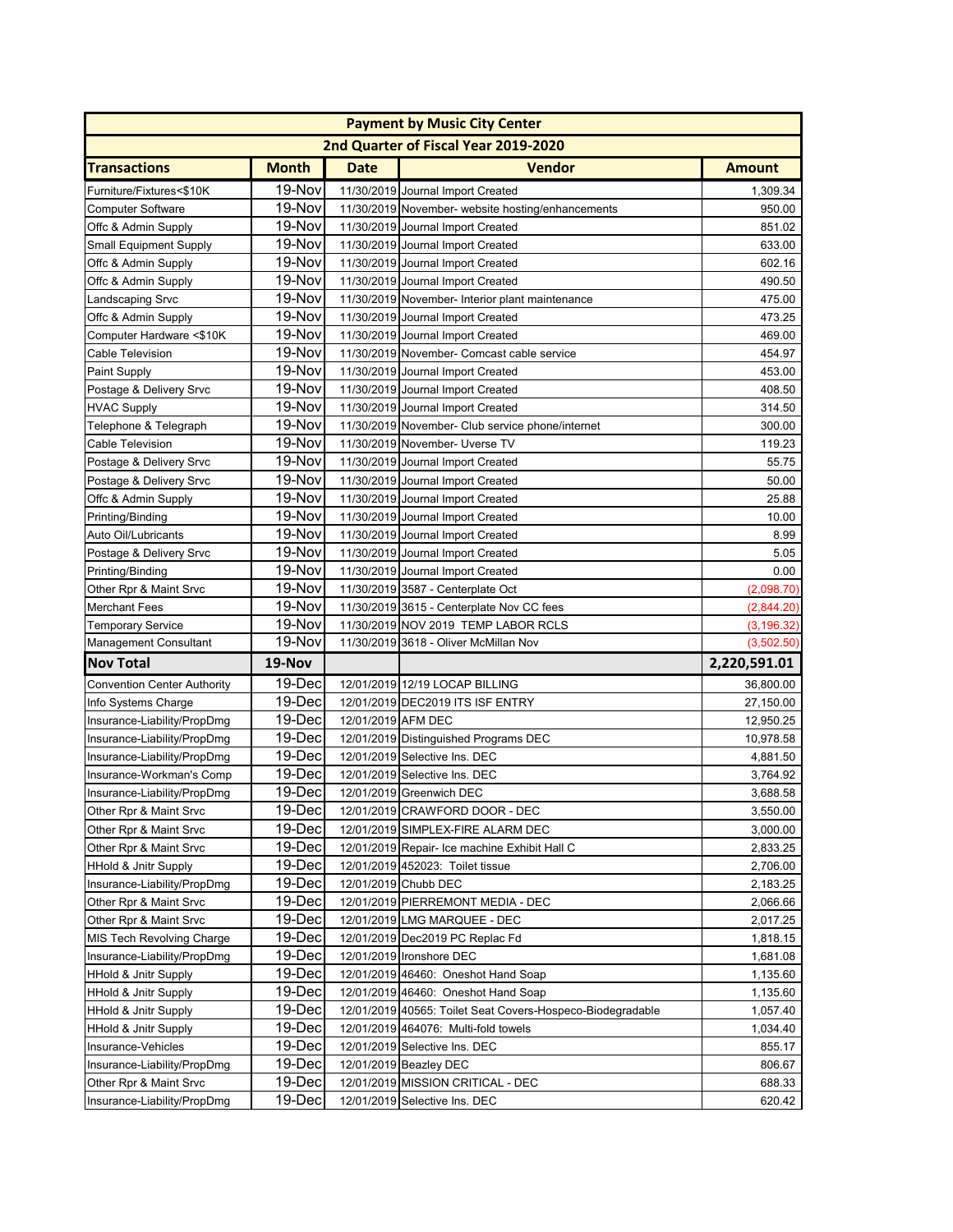| 2nd Quarter of Fiscal Year 2019-2020<br><b>Month</b><br><b>Date</b><br><b>Vendor</b><br><b>Amount</b><br>19-Dec<br>12/01/2019 MAVEA C500 Purity<br>558.76<br>19-Dec<br>12/01/2019 329314: Avery Heavy Duty 1 1/2", Framed View, 3 Ring Bir<br>549.00<br>19-Dec<br>12/01/2019 LIGHTWAVE SOLAR - DEC<br>450.00<br>19-Dec<br>12/01/2019 Travelers DEC<br>392.25<br>Insurance-Liability/PropDmg<br>19-Dec<br>12/01/2019 AXA DEC<br>312.00<br>Insurance-Liability/PropDmg<br>19-Dec<br>12/01/2019 Hartford DEC<br>276.67<br>Insurance-Liability/PropDmg<br>19-Dec<br>12/01/2019 3M-HF25-S: Al Taglio Filters for coffee maker<br>107.04<br>19-Dec<br>12/01/2019 107407587: Vacuum bags, VU500 Upright, 10/pk<br>83.10<br>19-Dec<br>12/01/2019 363094: Distilled Water (for batteries) 3/CS<br>18.30<br>19-Dec<br>12/01/2019 delivery<br>14.95<br><b>HHold &amp; Jnitr Supply</b><br>19-Dec<br>0.00<br>Plumbing/HVAC Maintain Srvc<br>12/01/2019 MAVEA C500 Purity<br>19-Dec<br>12/01/2019 MAVEA C500 Purity<br>0.00<br>Plumbing/HVAC Maintain Srvc<br>19-Dec<br>12/01/2019 MAVEA C500 Purity<br>0.00<br>Plumbing/HVAC Maintain Srvc<br>19-Dec<br>Plumbing/HVAC Maintain Srvc<br>0.00<br>12/01/2019 MAVEA C500 Purity<br>19-Dec<br>0.00<br>12/01/2019 329314: Avery Heavy Duty 1 1/2", Framed View, 3 Ring Bir<br>Offc & Admin Supply<br>19-Dec<br>0.00<br>Offc & Admin Supply<br>12/01/2019 329314: Avery Heavy Duty 1 1/2", Framed View, 3 Ring Bir<br>19-Dec<br>HHold & Jnitr Supply<br>12/01/2019 40565: Toilet Seat Covers-Hospeco-Biodegradable<br>0.00<br>19-Dec<br>HHold & Jnitr Supply<br>12/01/2019 40565: Toilet Seat Covers-Hospeco-Biodegradable<br>0.00<br>19-Dec<br>HHold & Jnitr Supply<br>12/01/2019 107407587: Vacuum bags, VU500 Upright, 10/pk<br>0.00<br>19-Dec<br><b>HHold &amp; Jnitr Supply</b><br>12/01/2019 107407587: Vacuum bags, VU500 Upright, 10/pk<br>0.00<br>19-Dec<br>0.00<br><b>HHold &amp; Jnitr Supply</b><br>12/01/2019 40565: Toilet Seat Covers-Hospeco-Biodegradable<br>19-Dec<br>0.00<br><b>HHold &amp; Jnitr Supply</b><br>12/01/2019 40565: Toilet Seat Covers-Hospeco-Biodegradable<br>19-Dec<br>Postage & Delivery Srvc<br>12/01/2019 Journal Import Created<br>(5.05)<br>19-Dec<br>Auto Oil/Lubricants<br>12/01/2019 Journal Import Created<br>(8.99)<br>19-Dec<br>Printing/Binding<br>12/01/2019 Journal Import Created<br>(10.00)<br>19-Dec<br>12/01/2019 Journal Import Created<br>(25.88)<br>Offc & Admin Supply<br>19-Dec<br>12/01/2019 Journal Import Created<br>Postage & Delivery Srvc<br>(50.00)<br>19-Dec<br>12/01/2019 Journal Import Created<br>Postage & Delivery Srvc<br>(55.75)<br>19-Dec<br>12/01/2019 Journal Import Created<br><b>HVAC Supply</b><br>(314.50<br>19-Dec<br>12/01/2019 Journal Import Created<br>(408.50)<br>Postage & Delivery Srvc<br>19-Dec<br>12/01/2019 Journal Import Created<br>(453.00)<br>Paint Supply<br>19-Dec<br>Computer Hardware <\$10K<br>12/01/2019 Journal Import Created<br>(469.00)<br>19-Dec<br>Offc & Admin Supply<br>12/01/2019 Journal Import Created<br>(473.25)<br>Offc & Admin Supply<br>19-Dec<br>12/01/2019 Journal Import Created<br>(490.50)<br>19-Dec<br>Offc & Admin Supply<br>12/01/2019 Journal Import Created<br>(602.16)<br>Small Equipment Supply<br>19-Dec<br>12/01/2019 Journal Import Created<br>(633.00)<br>19-Dec<br>Offc & Admin Supply<br>12/01/2019 Journal Import Created<br>(851.02)<br>Furniture/Fixtures<\$10K<br>19-Dec<br>12/01/2019 Journal Import Created<br>(1,309.34)<br>19-Dec<br><b>Building Maintenance Srvc</b><br>12/01/2019 Journal Import Created<br>(1,390.80)<br>19-Dec<br><b>Printing/Binding</b><br>12/01/2019 Journal Import Created<br>(1,890.00)<br>19-Dec<br><b>HVAC Supply</b><br>12/01/2019 Journal Import Created<br>(1,928.00)<br>19-Dec<br>Other Rpr & Maint Srvc<br>12/01/2019 Journal Import Created<br>(2,369.55)<br>19-Dec<br>(2, 399.59)<br>Other Rpr & Maint Srvc<br>12/01/2019 Journal Import Created<br>19-Dec<br>12/01/2019 Journal Import Created<br><b>Building Maintenance Srvc</b><br>(3, 197.28)<br>19-Dec<br><b>Management Consultant</b><br>12/01/2019 Journal Import Created<br>(5,600.00)<br>19-Dec<br>Plumbing/HVAC Maintain Srvc<br>12/01/2019 Journal Import Created<br>(6, 145.39)<br>19-Dec<br>12/01/2019 Journal Import Created<br><b>HHold &amp; Jnitr Supply</b><br>(7,087.30)<br>19-Dec<br>Postage & Delivery Srvc<br>12/01/2019 Journal Import Created<br>(9, 230.18)<br>19-Dec<br>Repair & Maint Supply<br>12/01/2019 Journal Import Created<br>(17, 828.88)<br>Furniture/Fixtures<\$10K<br>19-Dec<br>12/01/2019 Journal Import Created<br>(40,010.76)<br>12/01/2019 Synergy Inv 10578 PO 6457713 dated 11/8/19 reclass |                                 |        | <b>Payment by Music City Center</b> |              |
|----------------------------------------------------------------------------------------------------------------------------------------------------------------------------------------------------------------------------------------------------------------------------------------------------------------------------------------------------------------------------------------------------------------------------------------------------------------------------------------------------------------------------------------------------------------------------------------------------------------------------------------------------------------------------------------------------------------------------------------------------------------------------------------------------------------------------------------------------------------------------------------------------------------------------------------------------------------------------------------------------------------------------------------------------------------------------------------------------------------------------------------------------------------------------------------------------------------------------------------------------------------------------------------------------------------------------------------------------------------------------------------------------------------------------------------------------------------------------------------------------------------------------------------------------------------------------------------------------------------------------------------------------------------------------------------------------------------------------------------------------------------------------------------------------------------------------------------------------------------------------------------------------------------------------------------------------------------------------------------------------------------------------------------------------------------------------------------------------------------------------------------------------------------------------------------------------------------------------------------------------------------------------------------------------------------------------------------------------------------------------------------------------------------------------------------------------------------------------------------------------------------------------------------------------------------------------------------------------------------------------------------------------------------------------------------------------------------------------------------------------------------------------------------------------------------------------------------------------------------------------------------------------------------------------------------------------------------------------------------------------------------------------------------------------------------------------------------------------------------------------------------------------------------------------------------------------------------------------------------------------------------------------------------------------------------------------------------------------------------------------------------------------------------------------------------------------------------------------------------------------------------------------------------------------------------------------------------------------------------------------------------------------------------------------------------------------------------------------------------------------------------------------------------------------------------------------------------------------------------------------------------------------------------------------------------------------------------------------------------------------------------------------------------------------------------------------------------------------------------------------------------------------------------------------------------------------------------------------------------------------------------------------------------------------------------------------------------------------------------------------------------------------------------------------------------------------------------------------------------------------------------------------------------------------------------------------------------------------------------------------------------------------------------------------------------------------------|---------------------------------|--------|-------------------------------------|--------------|
|                                                                                                                                                                                                                                                                                                                                                                                                                                                                                                                                                                                                                                                                                                                                                                                                                                                                                                                                                                                                                                                                                                                                                                                                                                                                                                                                                                                                                                                                                                                                                                                                                                                                                                                                                                                                                                                                                                                                                                                                                                                                                                                                                                                                                                                                                                                                                                                                                                                                                                                                                                                                                                                                                                                                                                                                                                                                                                                                                                                                                                                                                                                                                                                                                                                                                                                                                                                                                                                                                                                                                                                                                                                                                                                                                                                                                                                                                                                                                                                                                                                                                                                                                                                                                                                                                                                                                                                                                                                                                                                                                                                                                                                                                                          |                                 |        |                                     |              |
|                                                                                                                                                                                                                                                                                                                                                                                                                                                                                                                                                                                                                                                                                                                                                                                                                                                                                                                                                                                                                                                                                                                                                                                                                                                                                                                                                                                                                                                                                                                                                                                                                                                                                                                                                                                                                                                                                                                                                                                                                                                                                                                                                                                                                                                                                                                                                                                                                                                                                                                                                                                                                                                                                                                                                                                                                                                                                                                                                                                                                                                                                                                                                                                                                                                                                                                                                                                                                                                                                                                                                                                                                                                                                                                                                                                                                                                                                                                                                                                                                                                                                                                                                                                                                                                                                                                                                                                                                                                                                                                                                                                                                                                                                                          | <b>Transactions</b>             |        |                                     |              |
|                                                                                                                                                                                                                                                                                                                                                                                                                                                                                                                                                                                                                                                                                                                                                                                                                                                                                                                                                                                                                                                                                                                                                                                                                                                                                                                                                                                                                                                                                                                                                                                                                                                                                                                                                                                                                                                                                                                                                                                                                                                                                                                                                                                                                                                                                                                                                                                                                                                                                                                                                                                                                                                                                                                                                                                                                                                                                                                                                                                                                                                                                                                                                                                                                                                                                                                                                                                                                                                                                                                                                                                                                                                                                                                                                                                                                                                                                                                                                                                                                                                                                                                                                                                                                                                                                                                                                                                                                                                                                                                                                                                                                                                                                                          | Plumbing/HVAC Maintain Srvc     |        |                                     |              |
|                                                                                                                                                                                                                                                                                                                                                                                                                                                                                                                                                                                                                                                                                                                                                                                                                                                                                                                                                                                                                                                                                                                                                                                                                                                                                                                                                                                                                                                                                                                                                                                                                                                                                                                                                                                                                                                                                                                                                                                                                                                                                                                                                                                                                                                                                                                                                                                                                                                                                                                                                                                                                                                                                                                                                                                                                                                                                                                                                                                                                                                                                                                                                                                                                                                                                                                                                                                                                                                                                                                                                                                                                                                                                                                                                                                                                                                                                                                                                                                                                                                                                                                                                                                                                                                                                                                                                                                                                                                                                                                                                                                                                                                                                                          | Offc & Admin Supply             |        |                                     |              |
|                                                                                                                                                                                                                                                                                                                                                                                                                                                                                                                                                                                                                                                                                                                                                                                                                                                                                                                                                                                                                                                                                                                                                                                                                                                                                                                                                                                                                                                                                                                                                                                                                                                                                                                                                                                                                                                                                                                                                                                                                                                                                                                                                                                                                                                                                                                                                                                                                                                                                                                                                                                                                                                                                                                                                                                                                                                                                                                                                                                                                                                                                                                                                                                                                                                                                                                                                                                                                                                                                                                                                                                                                                                                                                                                                                                                                                                                                                                                                                                                                                                                                                                                                                                                                                                                                                                                                                                                                                                                                                                                                                                                                                                                                                          | Other Rpr & Maint Srvc          |        |                                     |              |
|                                                                                                                                                                                                                                                                                                                                                                                                                                                                                                                                                                                                                                                                                                                                                                                                                                                                                                                                                                                                                                                                                                                                                                                                                                                                                                                                                                                                                                                                                                                                                                                                                                                                                                                                                                                                                                                                                                                                                                                                                                                                                                                                                                                                                                                                                                                                                                                                                                                                                                                                                                                                                                                                                                                                                                                                                                                                                                                                                                                                                                                                                                                                                                                                                                                                                                                                                                                                                                                                                                                                                                                                                                                                                                                                                                                                                                                                                                                                                                                                                                                                                                                                                                                                                                                                                                                                                                                                                                                                                                                                                                                                                                                                                                          |                                 |        |                                     |              |
|                                                                                                                                                                                                                                                                                                                                                                                                                                                                                                                                                                                                                                                                                                                                                                                                                                                                                                                                                                                                                                                                                                                                                                                                                                                                                                                                                                                                                                                                                                                                                                                                                                                                                                                                                                                                                                                                                                                                                                                                                                                                                                                                                                                                                                                                                                                                                                                                                                                                                                                                                                                                                                                                                                                                                                                                                                                                                                                                                                                                                                                                                                                                                                                                                                                                                                                                                                                                                                                                                                                                                                                                                                                                                                                                                                                                                                                                                                                                                                                                                                                                                                                                                                                                                                                                                                                                                                                                                                                                                                                                                                                                                                                                                                          |                                 |        |                                     |              |
|                                                                                                                                                                                                                                                                                                                                                                                                                                                                                                                                                                                                                                                                                                                                                                                                                                                                                                                                                                                                                                                                                                                                                                                                                                                                                                                                                                                                                                                                                                                                                                                                                                                                                                                                                                                                                                                                                                                                                                                                                                                                                                                                                                                                                                                                                                                                                                                                                                                                                                                                                                                                                                                                                                                                                                                                                                                                                                                                                                                                                                                                                                                                                                                                                                                                                                                                                                                                                                                                                                                                                                                                                                                                                                                                                                                                                                                                                                                                                                                                                                                                                                                                                                                                                                                                                                                                                                                                                                                                                                                                                                                                                                                                                                          |                                 |        |                                     |              |
|                                                                                                                                                                                                                                                                                                                                                                                                                                                                                                                                                                                                                                                                                                                                                                                                                                                                                                                                                                                                                                                                                                                                                                                                                                                                                                                                                                                                                                                                                                                                                                                                                                                                                                                                                                                                                                                                                                                                                                                                                                                                                                                                                                                                                                                                                                                                                                                                                                                                                                                                                                                                                                                                                                                                                                                                                                                                                                                                                                                                                                                                                                                                                                                                                                                                                                                                                                                                                                                                                                                                                                                                                                                                                                                                                                                                                                                                                                                                                                                                                                                                                                                                                                                                                                                                                                                                                                                                                                                                                                                                                                                                                                                                                                          | Plumbing/HVAC Maintain Srvc     |        |                                     |              |
|                                                                                                                                                                                                                                                                                                                                                                                                                                                                                                                                                                                                                                                                                                                                                                                                                                                                                                                                                                                                                                                                                                                                                                                                                                                                                                                                                                                                                                                                                                                                                                                                                                                                                                                                                                                                                                                                                                                                                                                                                                                                                                                                                                                                                                                                                                                                                                                                                                                                                                                                                                                                                                                                                                                                                                                                                                                                                                                                                                                                                                                                                                                                                                                                                                                                                                                                                                                                                                                                                                                                                                                                                                                                                                                                                                                                                                                                                                                                                                                                                                                                                                                                                                                                                                                                                                                                                                                                                                                                                                                                                                                                                                                                                                          | <b>HHold &amp; Jnitr Supply</b> |        |                                     |              |
|                                                                                                                                                                                                                                                                                                                                                                                                                                                                                                                                                                                                                                                                                                                                                                                                                                                                                                                                                                                                                                                                                                                                                                                                                                                                                                                                                                                                                                                                                                                                                                                                                                                                                                                                                                                                                                                                                                                                                                                                                                                                                                                                                                                                                                                                                                                                                                                                                                                                                                                                                                                                                                                                                                                                                                                                                                                                                                                                                                                                                                                                                                                                                                                                                                                                                                                                                                                                                                                                                                                                                                                                                                                                                                                                                                                                                                                                                                                                                                                                                                                                                                                                                                                                                                                                                                                                                                                                                                                                                                                                                                                                                                                                                                          | <b>HHold &amp; Jnitr Supply</b> |        |                                     |              |
|                                                                                                                                                                                                                                                                                                                                                                                                                                                                                                                                                                                                                                                                                                                                                                                                                                                                                                                                                                                                                                                                                                                                                                                                                                                                                                                                                                                                                                                                                                                                                                                                                                                                                                                                                                                                                                                                                                                                                                                                                                                                                                                                                                                                                                                                                                                                                                                                                                                                                                                                                                                                                                                                                                                                                                                                                                                                                                                                                                                                                                                                                                                                                                                                                                                                                                                                                                                                                                                                                                                                                                                                                                                                                                                                                                                                                                                                                                                                                                                                                                                                                                                                                                                                                                                                                                                                                                                                                                                                                                                                                                                                                                                                                                          |                                 |        |                                     |              |
|                                                                                                                                                                                                                                                                                                                                                                                                                                                                                                                                                                                                                                                                                                                                                                                                                                                                                                                                                                                                                                                                                                                                                                                                                                                                                                                                                                                                                                                                                                                                                                                                                                                                                                                                                                                                                                                                                                                                                                                                                                                                                                                                                                                                                                                                                                                                                                                                                                                                                                                                                                                                                                                                                                                                                                                                                                                                                                                                                                                                                                                                                                                                                                                                                                                                                                                                                                                                                                                                                                                                                                                                                                                                                                                                                                                                                                                                                                                                                                                                                                                                                                                                                                                                                                                                                                                                                                                                                                                                                                                                                                                                                                                                                                          |                                 |        |                                     |              |
|                                                                                                                                                                                                                                                                                                                                                                                                                                                                                                                                                                                                                                                                                                                                                                                                                                                                                                                                                                                                                                                                                                                                                                                                                                                                                                                                                                                                                                                                                                                                                                                                                                                                                                                                                                                                                                                                                                                                                                                                                                                                                                                                                                                                                                                                                                                                                                                                                                                                                                                                                                                                                                                                                                                                                                                                                                                                                                                                                                                                                                                                                                                                                                                                                                                                                                                                                                                                                                                                                                                                                                                                                                                                                                                                                                                                                                                                                                                                                                                                                                                                                                                                                                                                                                                                                                                                                                                                                                                                                                                                                                                                                                                                                                          |                                 |        |                                     |              |
|                                                                                                                                                                                                                                                                                                                                                                                                                                                                                                                                                                                                                                                                                                                                                                                                                                                                                                                                                                                                                                                                                                                                                                                                                                                                                                                                                                                                                                                                                                                                                                                                                                                                                                                                                                                                                                                                                                                                                                                                                                                                                                                                                                                                                                                                                                                                                                                                                                                                                                                                                                                                                                                                                                                                                                                                                                                                                                                                                                                                                                                                                                                                                                                                                                                                                                                                                                                                                                                                                                                                                                                                                                                                                                                                                                                                                                                                                                                                                                                                                                                                                                                                                                                                                                                                                                                                                                                                                                                                                                                                                                                                                                                                                                          |                                 |        |                                     |              |
|                                                                                                                                                                                                                                                                                                                                                                                                                                                                                                                                                                                                                                                                                                                                                                                                                                                                                                                                                                                                                                                                                                                                                                                                                                                                                                                                                                                                                                                                                                                                                                                                                                                                                                                                                                                                                                                                                                                                                                                                                                                                                                                                                                                                                                                                                                                                                                                                                                                                                                                                                                                                                                                                                                                                                                                                                                                                                                                                                                                                                                                                                                                                                                                                                                                                                                                                                                                                                                                                                                                                                                                                                                                                                                                                                                                                                                                                                                                                                                                                                                                                                                                                                                                                                                                                                                                                                                                                                                                                                                                                                                                                                                                                                                          |                                 |        |                                     |              |
|                                                                                                                                                                                                                                                                                                                                                                                                                                                                                                                                                                                                                                                                                                                                                                                                                                                                                                                                                                                                                                                                                                                                                                                                                                                                                                                                                                                                                                                                                                                                                                                                                                                                                                                                                                                                                                                                                                                                                                                                                                                                                                                                                                                                                                                                                                                                                                                                                                                                                                                                                                                                                                                                                                                                                                                                                                                                                                                                                                                                                                                                                                                                                                                                                                                                                                                                                                                                                                                                                                                                                                                                                                                                                                                                                                                                                                                                                                                                                                                                                                                                                                                                                                                                                                                                                                                                                                                                                                                                                                                                                                                                                                                                                                          |                                 |        |                                     |              |
|                                                                                                                                                                                                                                                                                                                                                                                                                                                                                                                                                                                                                                                                                                                                                                                                                                                                                                                                                                                                                                                                                                                                                                                                                                                                                                                                                                                                                                                                                                                                                                                                                                                                                                                                                                                                                                                                                                                                                                                                                                                                                                                                                                                                                                                                                                                                                                                                                                                                                                                                                                                                                                                                                                                                                                                                                                                                                                                                                                                                                                                                                                                                                                                                                                                                                                                                                                                                                                                                                                                                                                                                                                                                                                                                                                                                                                                                                                                                                                                                                                                                                                                                                                                                                                                                                                                                                                                                                                                                                                                                                                                                                                                                                                          |                                 |        |                                     |              |
|                                                                                                                                                                                                                                                                                                                                                                                                                                                                                                                                                                                                                                                                                                                                                                                                                                                                                                                                                                                                                                                                                                                                                                                                                                                                                                                                                                                                                                                                                                                                                                                                                                                                                                                                                                                                                                                                                                                                                                                                                                                                                                                                                                                                                                                                                                                                                                                                                                                                                                                                                                                                                                                                                                                                                                                                                                                                                                                                                                                                                                                                                                                                                                                                                                                                                                                                                                                                                                                                                                                                                                                                                                                                                                                                                                                                                                                                                                                                                                                                                                                                                                                                                                                                                                                                                                                                                                                                                                                                                                                                                                                                                                                                                                          |                                 |        |                                     |              |
|                                                                                                                                                                                                                                                                                                                                                                                                                                                                                                                                                                                                                                                                                                                                                                                                                                                                                                                                                                                                                                                                                                                                                                                                                                                                                                                                                                                                                                                                                                                                                                                                                                                                                                                                                                                                                                                                                                                                                                                                                                                                                                                                                                                                                                                                                                                                                                                                                                                                                                                                                                                                                                                                                                                                                                                                                                                                                                                                                                                                                                                                                                                                                                                                                                                                                                                                                                                                                                                                                                                                                                                                                                                                                                                                                                                                                                                                                                                                                                                                                                                                                                                                                                                                                                                                                                                                                                                                                                                                                                                                                                                                                                                                                                          |                                 |        |                                     |              |
|                                                                                                                                                                                                                                                                                                                                                                                                                                                                                                                                                                                                                                                                                                                                                                                                                                                                                                                                                                                                                                                                                                                                                                                                                                                                                                                                                                                                                                                                                                                                                                                                                                                                                                                                                                                                                                                                                                                                                                                                                                                                                                                                                                                                                                                                                                                                                                                                                                                                                                                                                                                                                                                                                                                                                                                                                                                                                                                                                                                                                                                                                                                                                                                                                                                                                                                                                                                                                                                                                                                                                                                                                                                                                                                                                                                                                                                                                                                                                                                                                                                                                                                                                                                                                                                                                                                                                                                                                                                                                                                                                                                                                                                                                                          |                                 |        |                                     |              |
|                                                                                                                                                                                                                                                                                                                                                                                                                                                                                                                                                                                                                                                                                                                                                                                                                                                                                                                                                                                                                                                                                                                                                                                                                                                                                                                                                                                                                                                                                                                                                                                                                                                                                                                                                                                                                                                                                                                                                                                                                                                                                                                                                                                                                                                                                                                                                                                                                                                                                                                                                                                                                                                                                                                                                                                                                                                                                                                                                                                                                                                                                                                                                                                                                                                                                                                                                                                                                                                                                                                                                                                                                                                                                                                                                                                                                                                                                                                                                                                                                                                                                                                                                                                                                                                                                                                                                                                                                                                                                                                                                                                                                                                                                                          |                                 |        |                                     |              |
|                                                                                                                                                                                                                                                                                                                                                                                                                                                                                                                                                                                                                                                                                                                                                                                                                                                                                                                                                                                                                                                                                                                                                                                                                                                                                                                                                                                                                                                                                                                                                                                                                                                                                                                                                                                                                                                                                                                                                                                                                                                                                                                                                                                                                                                                                                                                                                                                                                                                                                                                                                                                                                                                                                                                                                                                                                                                                                                                                                                                                                                                                                                                                                                                                                                                                                                                                                                                                                                                                                                                                                                                                                                                                                                                                                                                                                                                                                                                                                                                                                                                                                                                                                                                                                                                                                                                                                                                                                                                                                                                                                                                                                                                                                          |                                 |        |                                     |              |
|                                                                                                                                                                                                                                                                                                                                                                                                                                                                                                                                                                                                                                                                                                                                                                                                                                                                                                                                                                                                                                                                                                                                                                                                                                                                                                                                                                                                                                                                                                                                                                                                                                                                                                                                                                                                                                                                                                                                                                                                                                                                                                                                                                                                                                                                                                                                                                                                                                                                                                                                                                                                                                                                                                                                                                                                                                                                                                                                                                                                                                                                                                                                                                                                                                                                                                                                                                                                                                                                                                                                                                                                                                                                                                                                                                                                                                                                                                                                                                                                                                                                                                                                                                                                                                                                                                                                                                                                                                                                                                                                                                                                                                                                                                          |                                 |        |                                     |              |
|                                                                                                                                                                                                                                                                                                                                                                                                                                                                                                                                                                                                                                                                                                                                                                                                                                                                                                                                                                                                                                                                                                                                                                                                                                                                                                                                                                                                                                                                                                                                                                                                                                                                                                                                                                                                                                                                                                                                                                                                                                                                                                                                                                                                                                                                                                                                                                                                                                                                                                                                                                                                                                                                                                                                                                                                                                                                                                                                                                                                                                                                                                                                                                                                                                                                                                                                                                                                                                                                                                                                                                                                                                                                                                                                                                                                                                                                                                                                                                                                                                                                                                                                                                                                                                                                                                                                                                                                                                                                                                                                                                                                                                                                                                          |                                 |        |                                     |              |
|                                                                                                                                                                                                                                                                                                                                                                                                                                                                                                                                                                                                                                                                                                                                                                                                                                                                                                                                                                                                                                                                                                                                                                                                                                                                                                                                                                                                                                                                                                                                                                                                                                                                                                                                                                                                                                                                                                                                                                                                                                                                                                                                                                                                                                                                                                                                                                                                                                                                                                                                                                                                                                                                                                                                                                                                                                                                                                                                                                                                                                                                                                                                                                                                                                                                                                                                                                                                                                                                                                                                                                                                                                                                                                                                                                                                                                                                                                                                                                                                                                                                                                                                                                                                                                                                                                                                                                                                                                                                                                                                                                                                                                                                                                          |                                 |        |                                     |              |
|                                                                                                                                                                                                                                                                                                                                                                                                                                                                                                                                                                                                                                                                                                                                                                                                                                                                                                                                                                                                                                                                                                                                                                                                                                                                                                                                                                                                                                                                                                                                                                                                                                                                                                                                                                                                                                                                                                                                                                                                                                                                                                                                                                                                                                                                                                                                                                                                                                                                                                                                                                                                                                                                                                                                                                                                                                                                                                                                                                                                                                                                                                                                                                                                                                                                                                                                                                                                                                                                                                                                                                                                                                                                                                                                                                                                                                                                                                                                                                                                                                                                                                                                                                                                                                                                                                                                                                                                                                                                                                                                                                                                                                                                                                          |                                 |        |                                     |              |
|                                                                                                                                                                                                                                                                                                                                                                                                                                                                                                                                                                                                                                                                                                                                                                                                                                                                                                                                                                                                                                                                                                                                                                                                                                                                                                                                                                                                                                                                                                                                                                                                                                                                                                                                                                                                                                                                                                                                                                                                                                                                                                                                                                                                                                                                                                                                                                                                                                                                                                                                                                                                                                                                                                                                                                                                                                                                                                                                                                                                                                                                                                                                                                                                                                                                                                                                                                                                                                                                                                                                                                                                                                                                                                                                                                                                                                                                                                                                                                                                                                                                                                                                                                                                                                                                                                                                                                                                                                                                                                                                                                                                                                                                                                          |                                 |        |                                     |              |
|                                                                                                                                                                                                                                                                                                                                                                                                                                                                                                                                                                                                                                                                                                                                                                                                                                                                                                                                                                                                                                                                                                                                                                                                                                                                                                                                                                                                                                                                                                                                                                                                                                                                                                                                                                                                                                                                                                                                                                                                                                                                                                                                                                                                                                                                                                                                                                                                                                                                                                                                                                                                                                                                                                                                                                                                                                                                                                                                                                                                                                                                                                                                                                                                                                                                                                                                                                                                                                                                                                                                                                                                                                                                                                                                                                                                                                                                                                                                                                                                                                                                                                                                                                                                                                                                                                                                                                                                                                                                                                                                                                                                                                                                                                          |                                 |        |                                     |              |
|                                                                                                                                                                                                                                                                                                                                                                                                                                                                                                                                                                                                                                                                                                                                                                                                                                                                                                                                                                                                                                                                                                                                                                                                                                                                                                                                                                                                                                                                                                                                                                                                                                                                                                                                                                                                                                                                                                                                                                                                                                                                                                                                                                                                                                                                                                                                                                                                                                                                                                                                                                                                                                                                                                                                                                                                                                                                                                                                                                                                                                                                                                                                                                                                                                                                                                                                                                                                                                                                                                                                                                                                                                                                                                                                                                                                                                                                                                                                                                                                                                                                                                                                                                                                                                                                                                                                                                                                                                                                                                                                                                                                                                                                                                          |                                 |        |                                     |              |
|                                                                                                                                                                                                                                                                                                                                                                                                                                                                                                                                                                                                                                                                                                                                                                                                                                                                                                                                                                                                                                                                                                                                                                                                                                                                                                                                                                                                                                                                                                                                                                                                                                                                                                                                                                                                                                                                                                                                                                                                                                                                                                                                                                                                                                                                                                                                                                                                                                                                                                                                                                                                                                                                                                                                                                                                                                                                                                                                                                                                                                                                                                                                                                                                                                                                                                                                                                                                                                                                                                                                                                                                                                                                                                                                                                                                                                                                                                                                                                                                                                                                                                                                                                                                                                                                                                                                                                                                                                                                                                                                                                                                                                                                                                          |                                 |        |                                     |              |
|                                                                                                                                                                                                                                                                                                                                                                                                                                                                                                                                                                                                                                                                                                                                                                                                                                                                                                                                                                                                                                                                                                                                                                                                                                                                                                                                                                                                                                                                                                                                                                                                                                                                                                                                                                                                                                                                                                                                                                                                                                                                                                                                                                                                                                                                                                                                                                                                                                                                                                                                                                                                                                                                                                                                                                                                                                                                                                                                                                                                                                                                                                                                                                                                                                                                                                                                                                                                                                                                                                                                                                                                                                                                                                                                                                                                                                                                                                                                                                                                                                                                                                                                                                                                                                                                                                                                                                                                                                                                                                                                                                                                                                                                                                          |                                 |        |                                     |              |
|                                                                                                                                                                                                                                                                                                                                                                                                                                                                                                                                                                                                                                                                                                                                                                                                                                                                                                                                                                                                                                                                                                                                                                                                                                                                                                                                                                                                                                                                                                                                                                                                                                                                                                                                                                                                                                                                                                                                                                                                                                                                                                                                                                                                                                                                                                                                                                                                                                                                                                                                                                                                                                                                                                                                                                                                                                                                                                                                                                                                                                                                                                                                                                                                                                                                                                                                                                                                                                                                                                                                                                                                                                                                                                                                                                                                                                                                                                                                                                                                                                                                                                                                                                                                                                                                                                                                                                                                                                                                                                                                                                                                                                                                                                          |                                 |        |                                     |              |
|                                                                                                                                                                                                                                                                                                                                                                                                                                                                                                                                                                                                                                                                                                                                                                                                                                                                                                                                                                                                                                                                                                                                                                                                                                                                                                                                                                                                                                                                                                                                                                                                                                                                                                                                                                                                                                                                                                                                                                                                                                                                                                                                                                                                                                                                                                                                                                                                                                                                                                                                                                                                                                                                                                                                                                                                                                                                                                                                                                                                                                                                                                                                                                                                                                                                                                                                                                                                                                                                                                                                                                                                                                                                                                                                                                                                                                                                                                                                                                                                                                                                                                                                                                                                                                                                                                                                                                                                                                                                                                                                                                                                                                                                                                          |                                 |        |                                     |              |
|                                                                                                                                                                                                                                                                                                                                                                                                                                                                                                                                                                                                                                                                                                                                                                                                                                                                                                                                                                                                                                                                                                                                                                                                                                                                                                                                                                                                                                                                                                                                                                                                                                                                                                                                                                                                                                                                                                                                                                                                                                                                                                                                                                                                                                                                                                                                                                                                                                                                                                                                                                                                                                                                                                                                                                                                                                                                                                                                                                                                                                                                                                                                                                                                                                                                                                                                                                                                                                                                                                                                                                                                                                                                                                                                                                                                                                                                                                                                                                                                                                                                                                                                                                                                                                                                                                                                                                                                                                                                                                                                                                                                                                                                                                          |                                 |        |                                     |              |
|                                                                                                                                                                                                                                                                                                                                                                                                                                                                                                                                                                                                                                                                                                                                                                                                                                                                                                                                                                                                                                                                                                                                                                                                                                                                                                                                                                                                                                                                                                                                                                                                                                                                                                                                                                                                                                                                                                                                                                                                                                                                                                                                                                                                                                                                                                                                                                                                                                                                                                                                                                                                                                                                                                                                                                                                                                                                                                                                                                                                                                                                                                                                                                                                                                                                                                                                                                                                                                                                                                                                                                                                                                                                                                                                                                                                                                                                                                                                                                                                                                                                                                                                                                                                                                                                                                                                                                                                                                                                                                                                                                                                                                                                                                          |                                 |        |                                     |              |
|                                                                                                                                                                                                                                                                                                                                                                                                                                                                                                                                                                                                                                                                                                                                                                                                                                                                                                                                                                                                                                                                                                                                                                                                                                                                                                                                                                                                                                                                                                                                                                                                                                                                                                                                                                                                                                                                                                                                                                                                                                                                                                                                                                                                                                                                                                                                                                                                                                                                                                                                                                                                                                                                                                                                                                                                                                                                                                                                                                                                                                                                                                                                                                                                                                                                                                                                                                                                                                                                                                                                                                                                                                                                                                                                                                                                                                                                                                                                                                                                                                                                                                                                                                                                                                                                                                                                                                                                                                                                                                                                                                                                                                                                                                          |                                 |        |                                     |              |
|                                                                                                                                                                                                                                                                                                                                                                                                                                                                                                                                                                                                                                                                                                                                                                                                                                                                                                                                                                                                                                                                                                                                                                                                                                                                                                                                                                                                                                                                                                                                                                                                                                                                                                                                                                                                                                                                                                                                                                                                                                                                                                                                                                                                                                                                                                                                                                                                                                                                                                                                                                                                                                                                                                                                                                                                                                                                                                                                                                                                                                                                                                                                                                                                                                                                                                                                                                                                                                                                                                                                                                                                                                                                                                                                                                                                                                                                                                                                                                                                                                                                                                                                                                                                                                                                                                                                                                                                                                                                                                                                                                                                                                                                                                          |                                 |        |                                     |              |
|                                                                                                                                                                                                                                                                                                                                                                                                                                                                                                                                                                                                                                                                                                                                                                                                                                                                                                                                                                                                                                                                                                                                                                                                                                                                                                                                                                                                                                                                                                                                                                                                                                                                                                                                                                                                                                                                                                                                                                                                                                                                                                                                                                                                                                                                                                                                                                                                                                                                                                                                                                                                                                                                                                                                                                                                                                                                                                                                                                                                                                                                                                                                                                                                                                                                                                                                                                                                                                                                                                                                                                                                                                                                                                                                                                                                                                                                                                                                                                                                                                                                                                                                                                                                                                                                                                                                                                                                                                                                                                                                                                                                                                                                                                          |                                 |        |                                     |              |
|                                                                                                                                                                                                                                                                                                                                                                                                                                                                                                                                                                                                                                                                                                                                                                                                                                                                                                                                                                                                                                                                                                                                                                                                                                                                                                                                                                                                                                                                                                                                                                                                                                                                                                                                                                                                                                                                                                                                                                                                                                                                                                                                                                                                                                                                                                                                                                                                                                                                                                                                                                                                                                                                                                                                                                                                                                                                                                                                                                                                                                                                                                                                                                                                                                                                                                                                                                                                                                                                                                                                                                                                                                                                                                                                                                                                                                                                                                                                                                                                                                                                                                                                                                                                                                                                                                                                                                                                                                                                                                                                                                                                                                                                                                          |                                 |        |                                     |              |
|                                                                                                                                                                                                                                                                                                                                                                                                                                                                                                                                                                                                                                                                                                                                                                                                                                                                                                                                                                                                                                                                                                                                                                                                                                                                                                                                                                                                                                                                                                                                                                                                                                                                                                                                                                                                                                                                                                                                                                                                                                                                                                                                                                                                                                                                                                                                                                                                                                                                                                                                                                                                                                                                                                                                                                                                                                                                                                                                                                                                                                                                                                                                                                                                                                                                                                                                                                                                                                                                                                                                                                                                                                                                                                                                                                                                                                                                                                                                                                                                                                                                                                                                                                                                                                                                                                                                                                                                                                                                                                                                                                                                                                                                                                          |                                 |        |                                     |              |
|                                                                                                                                                                                                                                                                                                                                                                                                                                                                                                                                                                                                                                                                                                                                                                                                                                                                                                                                                                                                                                                                                                                                                                                                                                                                                                                                                                                                                                                                                                                                                                                                                                                                                                                                                                                                                                                                                                                                                                                                                                                                                                                                                                                                                                                                                                                                                                                                                                                                                                                                                                                                                                                                                                                                                                                                                                                                                                                                                                                                                                                                                                                                                                                                                                                                                                                                                                                                                                                                                                                                                                                                                                                                                                                                                                                                                                                                                                                                                                                                                                                                                                                                                                                                                                                                                                                                                                                                                                                                                                                                                                                                                                                                                                          |                                 |        |                                     |              |
|                                                                                                                                                                                                                                                                                                                                                                                                                                                                                                                                                                                                                                                                                                                                                                                                                                                                                                                                                                                                                                                                                                                                                                                                                                                                                                                                                                                                                                                                                                                                                                                                                                                                                                                                                                                                                                                                                                                                                                                                                                                                                                                                                                                                                                                                                                                                                                                                                                                                                                                                                                                                                                                                                                                                                                                                                                                                                                                                                                                                                                                                                                                                                                                                                                                                                                                                                                                                                                                                                                                                                                                                                                                                                                                                                                                                                                                                                                                                                                                                                                                                                                                                                                                                                                                                                                                                                                                                                                                                                                                                                                                                                                                                                                          |                                 |        |                                     |              |
|                                                                                                                                                                                                                                                                                                                                                                                                                                                                                                                                                                                                                                                                                                                                                                                                                                                                                                                                                                                                                                                                                                                                                                                                                                                                                                                                                                                                                                                                                                                                                                                                                                                                                                                                                                                                                                                                                                                                                                                                                                                                                                                                                                                                                                                                                                                                                                                                                                                                                                                                                                                                                                                                                                                                                                                                                                                                                                                                                                                                                                                                                                                                                                                                                                                                                                                                                                                                                                                                                                                                                                                                                                                                                                                                                                                                                                                                                                                                                                                                                                                                                                                                                                                                                                                                                                                                                                                                                                                                                                                                                                                                                                                                                                          |                                 |        |                                     |              |
|                                                                                                                                                                                                                                                                                                                                                                                                                                                                                                                                                                                                                                                                                                                                                                                                                                                                                                                                                                                                                                                                                                                                                                                                                                                                                                                                                                                                                                                                                                                                                                                                                                                                                                                                                                                                                                                                                                                                                                                                                                                                                                                                                                                                                                                                                                                                                                                                                                                                                                                                                                                                                                                                                                                                                                                                                                                                                                                                                                                                                                                                                                                                                                                                                                                                                                                                                                                                                                                                                                                                                                                                                                                                                                                                                                                                                                                                                                                                                                                                                                                                                                                                                                                                                                                                                                                                                                                                                                                                                                                                                                                                                                                                                                          |                                 |        |                                     |              |
|                                                                                                                                                                                                                                                                                                                                                                                                                                                                                                                                                                                                                                                                                                                                                                                                                                                                                                                                                                                                                                                                                                                                                                                                                                                                                                                                                                                                                                                                                                                                                                                                                                                                                                                                                                                                                                                                                                                                                                                                                                                                                                                                                                                                                                                                                                                                                                                                                                                                                                                                                                                                                                                                                                                                                                                                                                                                                                                                                                                                                                                                                                                                                                                                                                                                                                                                                                                                                                                                                                                                                                                                                                                                                                                                                                                                                                                                                                                                                                                                                                                                                                                                                                                                                                                                                                                                                                                                                                                                                                                                                                                                                                                                                                          |                                 |        |                                     |              |
|                                                                                                                                                                                                                                                                                                                                                                                                                                                                                                                                                                                                                                                                                                                                                                                                                                                                                                                                                                                                                                                                                                                                                                                                                                                                                                                                                                                                                                                                                                                                                                                                                                                                                                                                                                                                                                                                                                                                                                                                                                                                                                                                                                                                                                                                                                                                                                                                                                                                                                                                                                                                                                                                                                                                                                                                                                                                                                                                                                                                                                                                                                                                                                                                                                                                                                                                                                                                                                                                                                                                                                                                                                                                                                                                                                                                                                                                                                                                                                                                                                                                                                                                                                                                                                                                                                                                                                                                                                                                                                                                                                                                                                                                                                          |                                 |        |                                     |              |
|                                                                                                                                                                                                                                                                                                                                                                                                                                                                                                                                                                                                                                                                                                                                                                                                                                                                                                                                                                                                                                                                                                                                                                                                                                                                                                                                                                                                                                                                                                                                                                                                                                                                                                                                                                                                                                                                                                                                                                                                                                                                                                                                                                                                                                                                                                                                                                                                                                                                                                                                                                                                                                                                                                                                                                                                                                                                                                                                                                                                                                                                                                                                                                                                                                                                                                                                                                                                                                                                                                                                                                                                                                                                                                                                                                                                                                                                                                                                                                                                                                                                                                                                                                                                                                                                                                                                                                                                                                                                                                                                                                                                                                                                                                          |                                 |        |                                     |              |
|                                                                                                                                                                                                                                                                                                                                                                                                                                                                                                                                                                                                                                                                                                                                                                                                                                                                                                                                                                                                                                                                                                                                                                                                                                                                                                                                                                                                                                                                                                                                                                                                                                                                                                                                                                                                                                                                                                                                                                                                                                                                                                                                                                                                                                                                                                                                                                                                                                                                                                                                                                                                                                                                                                                                                                                                                                                                                                                                                                                                                                                                                                                                                                                                                                                                                                                                                                                                                                                                                                                                                                                                                                                                                                                                                                                                                                                                                                                                                                                                                                                                                                                                                                                                                                                                                                                                                                                                                                                                                                                                                                                                                                                                                                          |                                 |        |                                     |              |
|                                                                                                                                                                                                                                                                                                                                                                                                                                                                                                                                                                                                                                                                                                                                                                                                                                                                                                                                                                                                                                                                                                                                                                                                                                                                                                                                                                                                                                                                                                                                                                                                                                                                                                                                                                                                                                                                                                                                                                                                                                                                                                                                                                                                                                                                                                                                                                                                                                                                                                                                                                                                                                                                                                                                                                                                                                                                                                                                                                                                                                                                                                                                                                                                                                                                                                                                                                                                                                                                                                                                                                                                                                                                                                                                                                                                                                                                                                                                                                                                                                                                                                                                                                                                                                                                                                                                                                                                                                                                                                                                                                                                                                                                                                          |                                 |        |                                     |              |
|                                                                                                                                                                                                                                                                                                                                                                                                                                                                                                                                                                                                                                                                                                                                                                                                                                                                                                                                                                                                                                                                                                                                                                                                                                                                                                                                                                                                                                                                                                                                                                                                                                                                                                                                                                                                                                                                                                                                                                                                                                                                                                                                                                                                                                                                                                                                                                                                                                                                                                                                                                                                                                                                                                                                                                                                                                                                                                                                                                                                                                                                                                                                                                                                                                                                                                                                                                                                                                                                                                                                                                                                                                                                                                                                                                                                                                                                                                                                                                                                                                                                                                                                                                                                                                                                                                                                                                                                                                                                                                                                                                                                                                                                                                          |                                 |        |                                     |              |
|                                                                                                                                                                                                                                                                                                                                                                                                                                                                                                                                                                                                                                                                                                                                                                                                                                                                                                                                                                                                                                                                                                                                                                                                                                                                                                                                                                                                                                                                                                                                                                                                                                                                                                                                                                                                                                                                                                                                                                                                                                                                                                                                                                                                                                                                                                                                                                                                                                                                                                                                                                                                                                                                                                                                                                                                                                                                                                                                                                                                                                                                                                                                                                                                                                                                                                                                                                                                                                                                                                                                                                                                                                                                                                                                                                                                                                                                                                                                                                                                                                                                                                                                                                                                                                                                                                                                                                                                                                                                                                                                                                                                                                                                                                          |                                 |        |                                     |              |
|                                                                                                                                                                                                                                                                                                                                                                                                                                                                                                                                                                                                                                                                                                                                                                                                                                                                                                                                                                                                                                                                                                                                                                                                                                                                                                                                                                                                                                                                                                                                                                                                                                                                                                                                                                                                                                                                                                                                                                                                                                                                                                                                                                                                                                                                                                                                                                                                                                                                                                                                                                                                                                                                                                                                                                                                                                                                                                                                                                                                                                                                                                                                                                                                                                                                                                                                                                                                                                                                                                                                                                                                                                                                                                                                                                                                                                                                                                                                                                                                                                                                                                                                                                                                                                                                                                                                                                                                                                                                                                                                                                                                                                                                                                          | Furniture/Fixtures<\$10K        | 19-Dec |                                     | (44, 957.99) |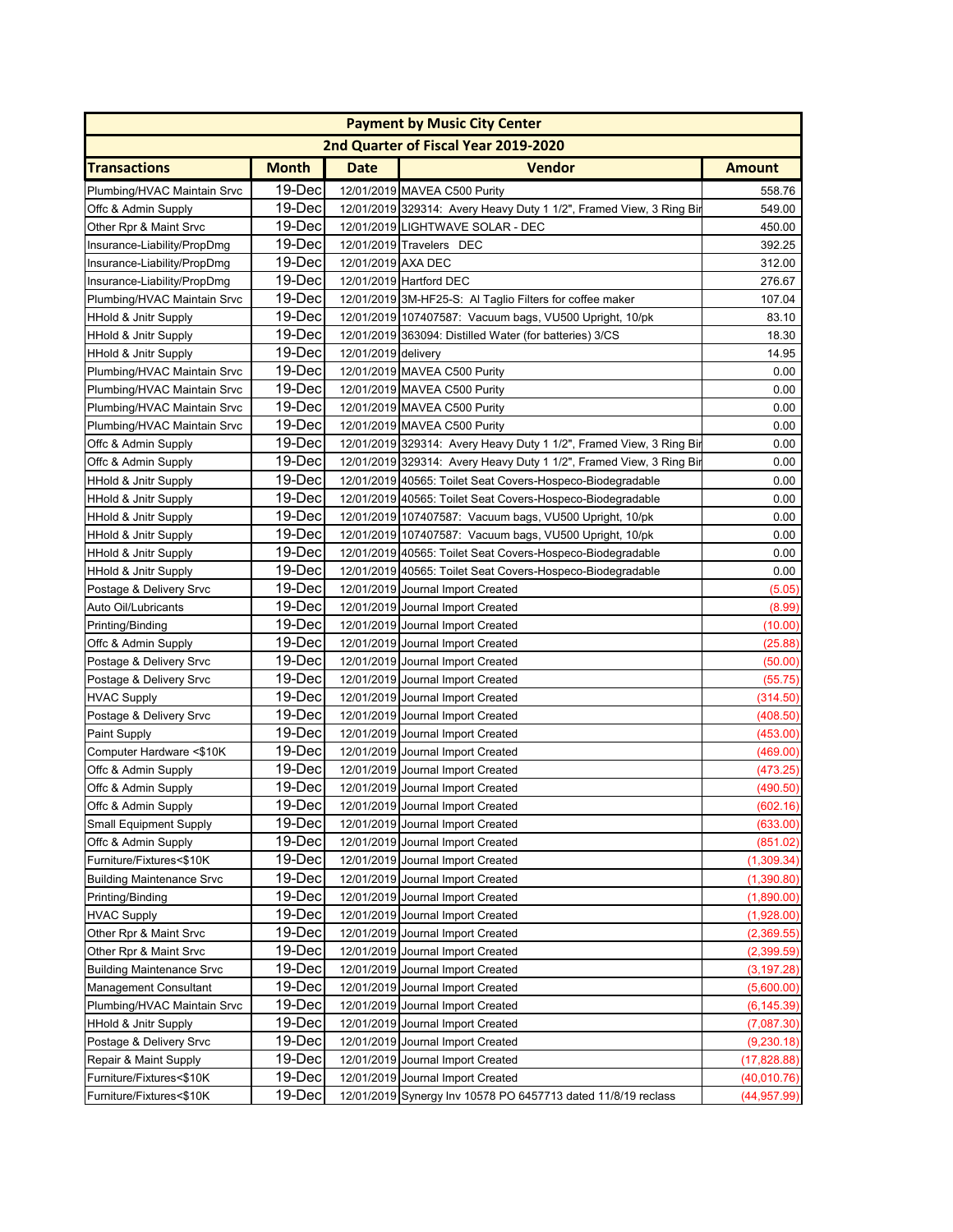| <b>Payment by Music City Center</b> |                  |                    |                                                                      |               |  |  |
|-------------------------------------|------------------|--------------------|----------------------------------------------------------------------|---------------|--|--|
|                                     |                  |                    | 2nd Quarter of Fiscal Year 2019-2020                                 |               |  |  |
| <b>Transactions</b>                 | <b>Month</b>     | <b>Date</b>        | <b>Vendor</b>                                                        | <b>Amount</b> |  |  |
| Other Rpr & Maint Srvc              | 19-Dec           |                    | 12/02/2019 December- CCTV service contract                           | 4,250.00      |  |  |
| Other Rpr & Maint Srvc              | 19-Dec           |                    | 12/02/2019 December- Access Control system service contract          | 3,166.67      |  |  |
| <b>Building Maintenance Srvc</b>    | 19-Dec           |                    | 12/02/2019 ClearVU Door Pannel                                       | 1,032.00      |  |  |
| <b>Building Maintenance Srvc</b>    | 19-Dec           |                    | 12/02/2019 6" x 84" 6601-USDA JHook Strips                           | 358.80        |  |  |
| Postage & Delivery Srvc             | 19-Dec           |                    | 12/02/2019 Freight for panel                                         | 68.00         |  |  |
| Employee Award/Gift                 | 19-Dec           |                    | 12/02/2019 Pin backs - Founders Club Pin                             | 59.80         |  |  |
| Postage & Delivery Srvc             | 19-Dec           | 12/02/2019 Freight |                                                                      | 55.75         |  |  |
| Postage & Delivery Srvc             | 19-Dec           |                    | 12/02/2019 Shipping estimate                                         | 15.00         |  |  |
| Postage & Delivery Srvc             | 19-Dec           |                    | 12/02/2019 Shipping estimate                                         | (4.02)        |  |  |
| Furniture/Fixtures<\$10K            | 19-Dec           |                    | 12/03/2019 ST-1: Janus Stools                                        | 19,080.00     |  |  |
| Landscaping Srvc                    | 19-Dec           |                    | 12/03/2019 Holiday Decoration- Annual fee                            | 15,500.00     |  |  |
| Postage & Delivery Srvc             | 19-Dec           | 12/03/2019 Freight |                                                                      | 8,687.50      |  |  |
| Furniture/Fixtures<\$10K            | 19-Dec           |                    | 12/03/2019 CH-1: Janus- Armchairs fordining height tables            | 7,998.84      |  |  |
| Furniture/Fixtures<\$10K            | 19-Dec           |                    | 12/03/2019 TB-1: Janus High Top tables                               | 7,339.52      |  |  |
| Other Rpr & Maint Srvc              | 19-Dec           |                    | 12/03/2019 Engineering- Extra brushes and inlets for escalators      | 6,314.00      |  |  |
| <b>Small Equipment Supply</b>       | 19-Dec           |                    | 12/03/2019 950 Commercial grade ornament balls (Blue, Light Blue, Gr | 4,127.00      |  |  |
| Other Rpr & Maint Srvc              | 19-Dec           |                    | 12/03/2019 December- HVAC service contract                           | 3,904.17      |  |  |
| Furniture/Fixtures<\$10K            | 19-Dec           |                    | 12/03/2019 TB-2: Janus- 36x72 Rectangular dining height tables       | 3,839.07      |  |  |
| Furniture/Fixtures<\$10K            | 19-Dec           |                    | 12/03/2019 Installation                                              | 1,753.33      |  |  |
| <b>Small Equipment Supply</b>       | 19-Dec           |                    | 12/03/2019 Christmas lights                                          | 500.00        |  |  |
|                                     | 19-Dec           |                    | 12/03/2019 Supplies - repair tree stands & platform                  | 400.00        |  |  |
| <b>Small Equipment Supply</b>       | 19-Dec           |                    | 12/03/2019 48" Tree Skirts                                           |               |  |  |
| <b>Small Equipment Supply</b>       | 19-Dec           |                    |                                                                      | 320.00        |  |  |
| Small Equipment Supply              | 19-Dec           |                    | 12/03/2019 Additional Ornaments                                      | 200.00        |  |  |
| Small Equipment Supply              |                  |                    | 12/03/2019 50 Guitar Ornaments                                       | 200.00        |  |  |
| <b>Small Equipment Supply</b>       | 19-Dec<br>19-Dec |                    | 12/03/2019 10-15 spools - Gold 4" Ribbon                             | 200.00        |  |  |
| <b>Small Equipment Supply</b>       | 19-Dec           |                    | 12/03/2019 Gold Lame Fabric                                          | 46.00         |  |  |
| Furniture/Fixtures<\$10K            | 19-Dec           |                    | 12/03/2019 TB-2: Janus- 36x72 Rectangular dining height tables       | (93.63)       |  |  |
| Furniture/Fixtures<\$10K            |                  |                    | 12/03/2019 TB-1: Janus High Top tables                               | (179.04)      |  |  |
| Furniture/Fixtures<\$10K            | 19-Dec<br>19-Dec |                    | 12/03/2019 CH-1: Janus- Armchairs fordining height tables            | (195.12)      |  |  |
| Furniture/Fixtures<\$10K            |                  |                    | 12/03/2019 Installation                                              | (226.66)      |  |  |
| Furniture/Fixtures<\$10K            | 19-Dec           |                    | 12/03/2019 ST-1: Janus Stools                                        | (465.28)      |  |  |
| Postage & Delivery Srvc             | 19-Dec           | 12/03/2019 Freight |                                                                      | (1, 220.83)   |  |  |
| Postage & Delivery Srvc             | 19-Dec           |                    | 12/03/2019 Synergy Inv 10940 PO 6455940 dated 12/3/19 reclass        | (7,466.67)    |  |  |
| Furniture/Fixtures<\$10K            | 19-Dec           |                    | 12/03/2019 Synergy Inv 10940 PO 6455940 dated 12/3/19 reclass        | (38, 851.03)  |  |  |
| <b>Building Maintenance Srvc</b>    | 19-Dec           |                    | 12/04/2019 Engineering- repairs to meeting room doors 11/15/19       | 675.00        |  |  |
| Other Rpr & Maint Srvc              | 19-Dec           |                    | 12/05/2019 November- HVAC contract                                   | 3,904.17      |  |  |
| <b>Security Services</b>            | 19-Dec           |                    | 12/05/2019 Security- NAEYC Traffic Officers- 11/19-23/19             | 2,415.70      |  |  |
| <b>Temporary Service</b>            | 19-Dec           |                    | 12/05/2019 Parking- Preds v Blues- 11/25/19                          | 2,076.08      |  |  |
| Temporary Service                   | 19-Dec           |                    | 12/05/2019 Parking- Preds v Canucks- 11/21/19                        | 2,028.48      |  |  |
| Valet Services                      | 19-Dec           |                    | 12/05/2019 November- Valet parking service- CMA Radio Awards         | 1,824.00      |  |  |
| Pest Control Srvc                   | 19-Dec           |                    | 12/05/2019 November- Pest control service                            | 1,407.00      |  |  |
| <b>Uniform Cleaning Service</b>     | 19-Dec           |                    | 12/05/2019 December- uniform cleaning- parking                       | 1,366.45      |  |  |
| Temporary Service                   | 19-Dec           |                    | 12/05/2019 Parking- The Last Waltz- 11/23/19                         | 1,331.29      |  |  |
| Furniture/Fixtures<\$10K            | 19-Dec           |                    | 12/05/2019 SA1061G: Sosa guest chairs (admin1) 1/2Uph lower bac      | 1,109.34      |  |  |
| Landscaping Srvc                    | 19-Dec           |                    | 12/05/2019 Admin- Poinsettias for decor                              | 820.00        |  |  |
| <b>Temporary Service</b>            | 19-Dec           |                    | 12/05/2019 Parking- Scott Hamilton parking-11/24/19                  | 691.41        |  |  |
| <b>Temporary Service</b>            | 19-Dec           |                    | 12/05/2019 Parking- Habitat for Humanity Luncheon- 11/25/19          | 571.20        |  |  |
| <b>HHold &amp; Jnitr Supply</b>     | 19-Dec           |                    | 12/05/2019 1VAB6: Straw Broom, wooden handle, 12" sweep face, 38"    | 350.88        |  |  |
| <b>Membership Dues</b>              | 19-Dec           |                    | 12/05/2019 HR- MT SHRM Membership- Erin Hampton                      | 129.00        |  |  |
| <b>HHold &amp; Jnitr Supply</b>     | 19-Dec           |                    | 12/05/2019 1105430: Finish-Powerball Max1, Dishwasher tabs, Fresh,   | 125.88        |  |  |
| Furniture/Fixtures<\$10K            | 19-Dec           |                    | 12/05/2019 Labor-RDI                                                 | 100.00        |  |  |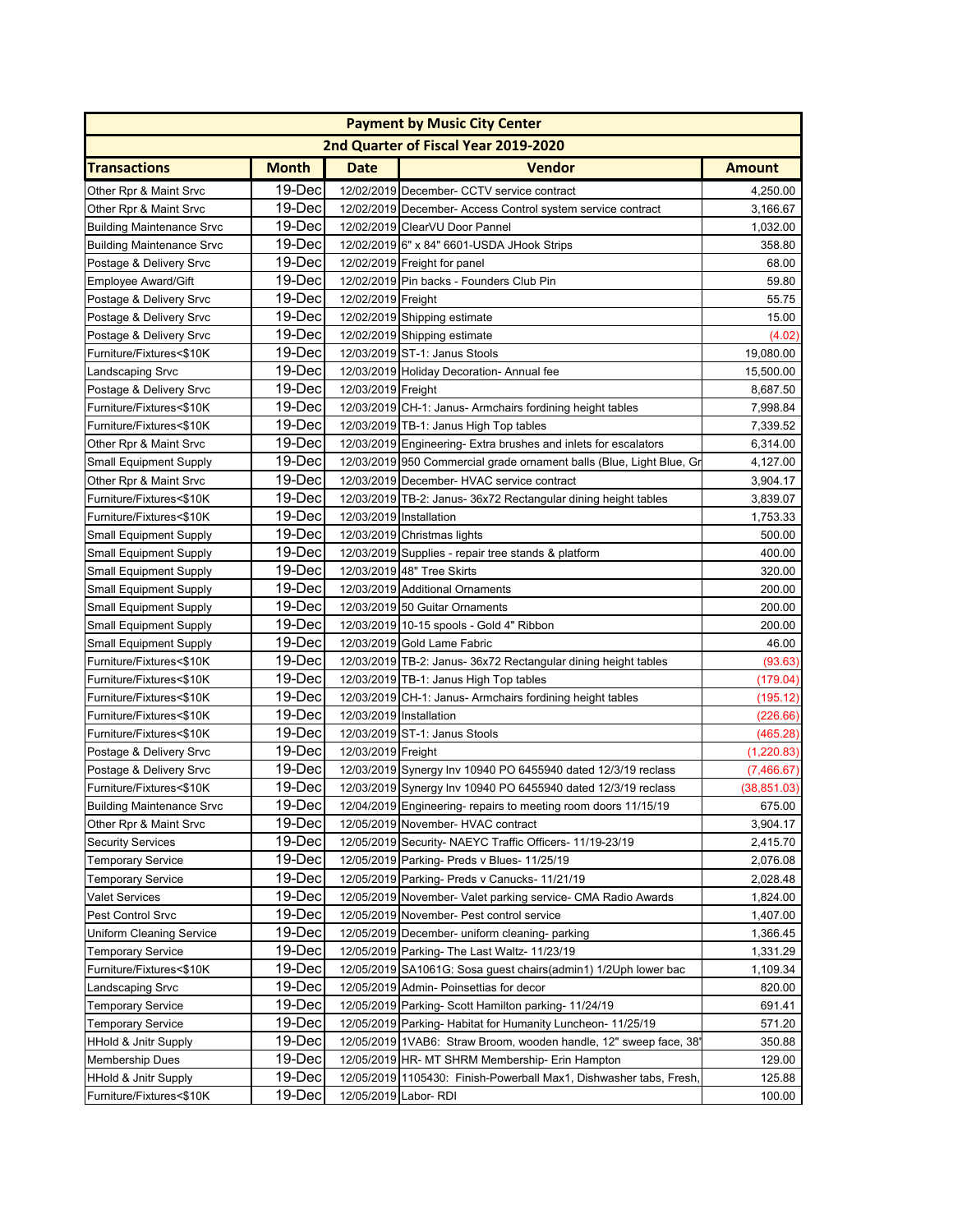| <b>Payment by Music City Center</b>               |              |             |                                                                           |                      |  |
|---------------------------------------------------|--------------|-------------|---------------------------------------------------------------------------|----------------------|--|
| 2nd Quarter of Fiscal Year 2019-2020              |              |             |                                                                           |                      |  |
| <b>Transactions</b>                               | <b>Month</b> | <b>Date</b> | <b>Vendor</b>                                                             | <b>Amount</b>        |  |
| Furniture/Fixtures<\$10K                          | 19-Dec       | 12/05/2019  | JSI- Small order fee                                                      | 100.00               |  |
| Printing/Binding                                  | 19-Dec       |             | 12/05/2019 Business Cards printed on Solar White Linen digital, box 50    | 59.00                |  |
| <b>Internet Services</b>                          | 19-Dec       |             | 12/05/2019 November- Charles' ipad internet service                       | 35.25                |  |
| Printing/Binding                                  | 19-Dec       |             | 12/05/2019 John Puckett Event Coordinator 201 Fifth Avenue South          | 0.00                 |  |
| Plumbing/HVAC Maintain Srvc                       | 19-Dec       |             | 12/09/2019 Credit memo- removal of fees from Inv # 340012478- Septe       | (1,480.00)           |  |
| <b>Security Services</b>                          | 19-Dec       |             | 12/11/2019 Security- NASCAR- 12/2-5/19                                    | 15,774.88            |  |
|                                                   | 19-Dec       |             | 12/11/2019 Security- NAEYC 11/18-23/19                                    | 14,902.79            |  |
| <b>Security Services</b><br><b>Legal Services</b> | 19-Dec       |             | 12/11/2019 December- Retainer legal services                              | 11,000.00            |  |
| <b>Building Maintenance Srvc</b>                  | 19-Dec       |             | 12/11/2019 Engineering- Painting projects                                 | 7,560.00             |  |
|                                                   | 19-Dec       |             |                                                                           |                      |  |
| Refuse Disposal-Reimb                             | 19-Dec       |             | 12/11/2019 November- refuse disposal services                             | 7,497.49<br>3,502.50 |  |
| Management Consultant                             |              |             | 12/11/2019 November- CCA Parking Garage: 5th + Broadway                   |                      |  |
| <b>Computer Software</b>                          | 19-Dec       |             | 12/11/2019 ConCentRICs Yearly Maintenance DEC '19-NOV '20                 | 2,814.00             |  |
| Other Rpr & Maint Srvc                            | 19-Dec       |             | 12/11/2019 F&B- Garbage disposal down- Fresh Pick 12/5/19                 | 2,476.80             |  |
| <b>Security Services</b>                          | 19-Dec       |             | 12/11/2019 Security- The Docks Expo- 12/2-5/19                            | 2,457.53             |  |
| Plumbing/HVAC Maintain Srvc                       | 19-Dec       |             | 12/11/2019 Engineering- Plumbing repair Exhibit hall C North Side-11/     | 2,409.00             |  |
| Other Rpr & Maint Srvc                            | 19-Dec       |             | 12/11/2019 F&B- clean steamers and broilers 11/21/19                      | 2,405.30             |  |
| <b>Temporary Service</b>                          | 19-Dec       |             | 12/11/2019 Parking- Preds v Lightening- 12/3/19                           | 2,244.61             |  |
| <b>Temporary Service</b>                          | 19-Dec       |             | 12/11/2019 Parking- Ariana Grande- 12/5/19                                | 2,190.21             |  |
| Refuse Disposal-Reimb                             | 19-Dec       |             | 12/11/2019 November- Composting service                                   | 2,140.00             |  |
| <b>Temporary Service</b>                          | 19-Dec       |             | 12/11/2019 Parking- Preds v Knights 11/27/19                              | 2,056.08             |  |
| Telephone & Telegraph                             | 19-Dec       |             | 12/11/2019 November- AT&T phones                                          | 2,008.21             |  |
| Other Rpr & Maint Srvc                            | 19-Dec       |             | 12/11/2019 F&B- Kolpak walk in freezer compressor repair- 11/15/19        | 2,000.64             |  |
| Rent Tradeshow Booth Expense                      | 19-Dec       |             | 12/11/2019 Sales- Rent tradeshow booth expenses                           | 1,972.65             |  |
| <b>Membership Dues</b>                            | 19-Dec       |             | 12/11/2019 Sales- Membership                                              | 1,685.00             |  |
| Employee Air Travel                               | 19-Dec       |             | 12/11/2019 Sales- Air travel                                              | 1,645.84             |  |
| Other Rpr & Maint Srvc                            | 19-Dec       |             | 12/11/2019 Kolpak walk in cooler- condenser replacement- 11/19/19         | 1,553.03             |  |
| <b>Temporary Service</b>                          | 19-Dec       |             | 12/11/2019 Parking- WWE Raw- 12/2/19                                      | 1,515.87             |  |
| Plumbing/HVAC Maintain Srvc                       | 19-Dec       |             | 12/11/2019 Engineering- Replace heat strips in Command Center- 11/2       | 1,397.00             |  |
| <b>Building Maintenance Srvc</b>                  | 19-Dec       |             | 12/11/2019 CLOSURE 4040 XP HCUSH TBSRT AL                                 | 933.81               |  |
| <b>Medical Services</b>                           | 19-Dec       |             | 12/11/2019 EMT- Dock Expo- 12/2-5/19                                      | 918.00               |  |
| Other Rpr & Maint Srvc                            | 19-Dec       |             | 12/11/2019 F&B- Warehouse walk in cooler-11/19/19                         | 910.08               |  |
| <b>Management Consultant</b>                      | 19-Dec       |             | 12/11/2019 November- background check services                            | 825.00               |  |
| <b>Medical Services</b>                           | 19-Dec       |             | 12/11/2019 EMT- NASCAR 12/5/19                                            | 816.00               |  |
| Other Rpr & Maint Srvc                            | 19-Dec       |             | 12/11/2019 F&B- Product probe replacement on Cleveland Combi # 1          | 656.42               |  |
| Other Rpr & Maint Srvc                            | 19-Dec       |             | 12/11/2019 F&B- Cleveland steamer- over filling and will not light- 12/5/ | 655.43               |  |
| <b>Temporary Service</b>                          | 19-Dec       |             | 12/11/2019 Parking-WKU v Louisville Basketball-11/29/19                   | 611.71               |  |
| Other Rpr & Maint Srvc                            | $19-Dec$     |             | 12/11/2019 F&B- Replace probe on Cleveland Combi # 2 12/2/19              | 602.89               |  |
|                                                   | 19-Dec       |             |                                                                           |                      |  |
| Employee Air Travel                               |              |             | 12/11/2019 Admin- Air Travel                                              | 587.92               |  |
| Employee Out-of-town Travel                       | 19-Dec       |             | 12/11/2019 Sales- Employee Out of town                                    | 574.47               |  |
| <b>Building Maintenance Srvc</b>                  | 19-Dec       |             | 12/11/2019 705 4th Ave- Installation of heat kit-11/11/19                 | 574.00               |  |
| <b>Temporary Service</b>                          | 19-Dec       |             | 12/11/2019 Parking- Trans-Siberian Orchestra 12/4/19                      | 569.23               |  |
| Registration                                      | 19-Dec       |             | 12/11/2019 Sales-Registrations                                            | 375.00               |  |
| <b>Security Services</b>                          | 19-Dec       |             | 12/11/2019 Security- Mercy Multiplied 12/3/19                             | 293.10               |  |
| Auto Fuel                                         | 19-Dec       |             | 12/11/2019 November- MCC fuel card charges                                | 239.78               |  |
| Host & Hostess                                    | 19-Dec       |             | 12/11/2019 Sales- Host & Hostess                                          | 186.10               |  |
| <b>Small Equipment Supply</b>                     | 19-Dec       |             | 12/11/2019 Admin- Small tools                                             | 114.25               |  |
| Gas                                               | 19-Dec       |             | 12/11/2019 November- Gas service 705 4th Ave                              | 107.82               |  |
| Other Rpr & Maint Srvc                            | 19-Dec       |             | 12/11/2019 F&B- Diagnose garbage disposal issues 12/2/19                  | 102.95               |  |
| Software License                                  | 19-Dec       |             | 12/11/2019 Technology- Software license                                   | 77.95                |  |
| Host & Hostess                                    | 19-Dec       |             | 12/11/2019 Marketing- New Hire lunch- Everett Davis                       | 71.32                |  |
| Printing/Binding                                  | 19-Dec       |             | 12/11/2019 Business Cards Printed on Solar White Linen digital, box 50    | 59.00                |  |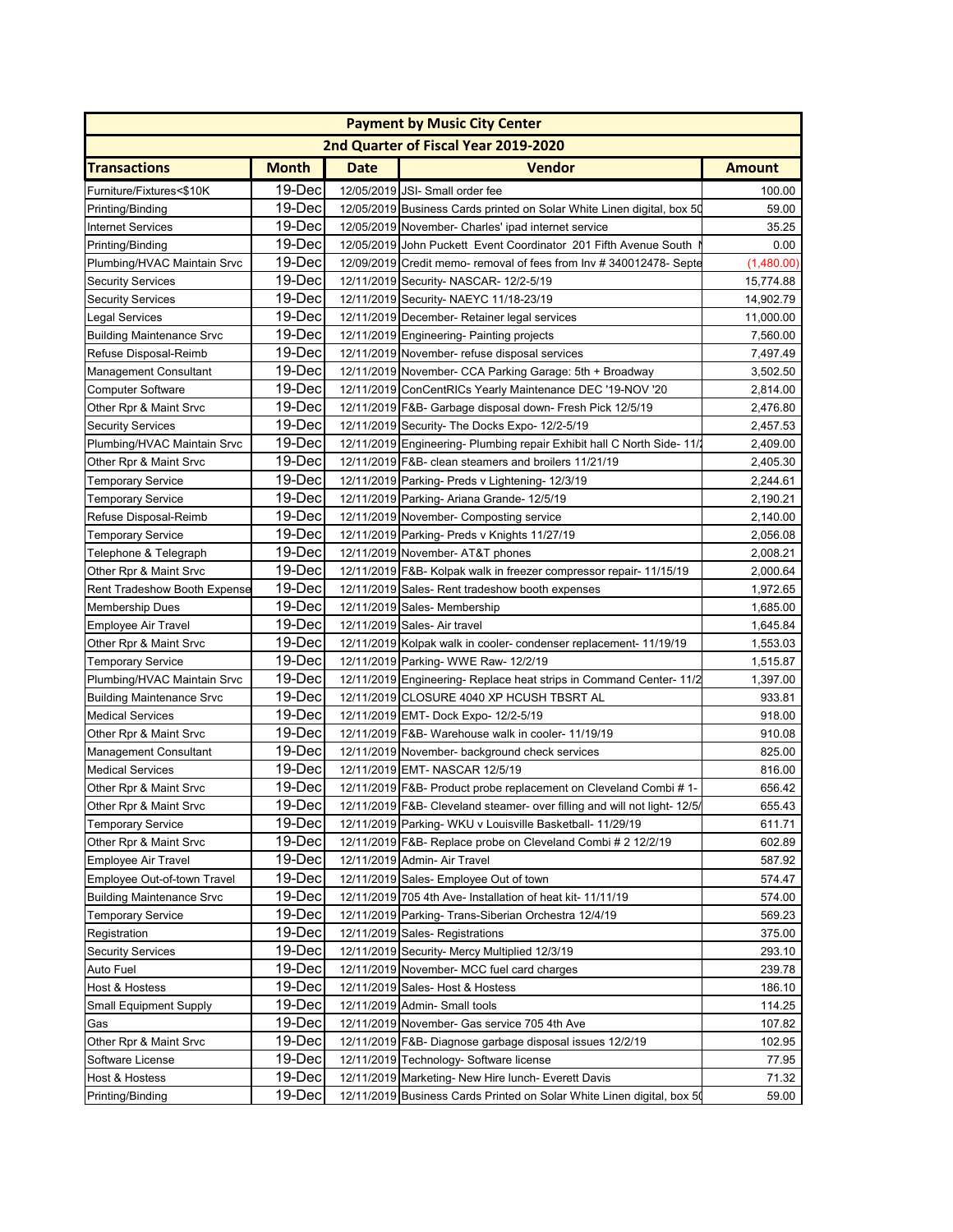| <b>Payment by Music City Center</b>  |              |                    |                                                                     |                      |  |
|--------------------------------------|--------------|--------------------|---------------------------------------------------------------------|----------------------|--|
| 2nd Quarter of Fiscal Year 2019-2020 |              |                    |                                                                     |                      |  |
| <b>Transactions</b>                  | <b>Month</b> | Date               | <b>Vendor</b>                                                       | <b>Amount</b>        |  |
| Advertising & Promot'n               | 19-Dec       |                    | 12/11/2019 Marketing- Advertising                                   | 28.89                |  |
| Postage & Delivery Srvc              | 19-Dec       | 12/11/2019 Freight |                                                                     | 28.50                |  |
| Employee Local Travel/Park           | 19-Dec       |                    | 12/11/2019 Admin- Staff local travel                                | 28.00                |  |
| Printing/Binding                     | 19-Dec       |                    | 12/11/2019 Charles L. Starks President & CEO 201 Fifth Avenue South | 0.00                 |  |
| Regular Pay                          | 19-Dec       |                    | 12/13/2019 Journal Import Created                                   | 43,126.42            |  |
| Regular Pay                          | 19-Dec       |                    | 12/13/2019 Journal Import Created                                   | 38,645.46            |  |
| Regular Pay                          | 19-Dec       |                    | 12/13/2019 Journal Import Created                                   | 36,071.35            |  |
| Regular Pay                          | 19-Dec       |                    | 12/13/2019 Journal Import Created                                   | 27,767.98            |  |
| Regular Pay                          | 19-Dec       |                    | 12/13/2019 Journal Import Created                                   | 22,687.57            |  |
| Regular Pay                          | 19-Dec       |                    | 12/13/2019 Journal Import Created                                   | 17,828.95            |  |
| Regular Pay                          | 19-Dec       |                    | 12/13/2019 Journal Import Created                                   | 16,114.51            |  |
| Regular Pay                          | 19-Dec       |                    | 12/13/2019 Journal Import Created                                   | 12,480.14            |  |
| Regular Pay                          | 19-Dec       |                    | 12/13/2019 Journal Import Created                                   | 11,564.40            |  |
| Regular Pay                          | 19-Dec       |                    | 12/13/2019 Journal Import Created                                   | 9,885.82             |  |
| Overtime Pay                         | 19-Dec       |                    | 12/13/2019 Journal Import Created                                   | 9,308.40             |  |
| Regular Pay                          | 19-Dec       |                    | 12/13/2019 Journal Import Created                                   | 9,053.48             |  |
| <b>Employer Group Health</b>         | 19-Dec       |                    | 12/13/2019 Journal Import Created                                   | 8,763.00             |  |
| <b>Employer Group Health</b>         | 19-Dec       |                    | 12/13/2019 Journal Import Created                                   | 8,634.00             |  |
| Regular Pay                          | 19-Dec       |                    | 12/13/2019 Journal Import Created                                   | 8,305.22             |  |
| Regular Pay                          | 19-Dec       |                    | 12/13/2019 Journal Import Created                                   | 8,302.10             |  |
| Employer Group Health                | 19-Dec       |                    | 12/13/2019 Journal Import Created                                   | 7,740.00             |  |
| Regular Pay                          | 19-Dec       |                    | 12/13/2019 Journal Import Created                                   | 7,368.52             |  |
| Regular Pay                          | 19-Dec       |                    | 12/13/2019 Journal Import Created                                   | 6,234.31             |  |
| Employer Group Health                | 19-Dec       |                    | 12/13/2019 Journal Import Created                                   | 5,334.00             |  |
|                                      | 19-Dec       |                    | 12/13/2019 Journal Import Created                                   | 4,678.09             |  |
| Regular Pay<br>Regular Pay           | 19-Dec       |                    | 12/13/2019 Journal Import Created                                   | 4,613.20             |  |
|                                      | 19-Dec       |                    | 12/13/2019 Journal Import Created                                   | 3,553.06             |  |
| Leave Pay                            | 19-Dec       |                    |                                                                     |                      |  |
| Leave Pay                            | 19-Dec       |                    | 12/13/2019 Journal Import Created                                   | 3,339.33<br>2,920.34 |  |
| Regular Pay                          | 19-Dec       |                    | 12/13/2019 Journal Import Created                                   |                      |  |
| <b>Employer OASDI</b>                |              |                    | 12/13/2019 Journal Import Created                                   | 2,847.00             |  |
| <b>Employer Pension</b>              | 19-Dec       |                    | 12/13/2019 Journal Import Created                                   | 2,815.31             |  |
| Employer OASDI                       | 19-Dec       |                    | 12/13/2019 Journal Import Created                                   | 2,686.27             |  |
| Overtime Pay                         | 19-Dec       |                    | 12/13/2019 Journal Import Created                                   | 2,663.85             |  |
| Employer OASDI                       | 19-Dec       |                    | 12/13/2019 Journal Import Created                                   | 2,599.42             |  |
| <b>Employer Group Health</b>         | 19-Dec       |                    | 12/13/2019 Journal Import Created                                   | 2,496.00             |  |
| Overtime Pay                         | $19-Dec$     |                    | 12/13/2019 Journal Import Created                                   | 2,340.26             |  |
| <b>Employer Pension</b>              | 19-Dec       |                    | 12/13/2019 Journal Import Created                                   | 2,031.86             |  |
| <b>Rent Equipment</b>                | 19-Dec       |                    | 12/13/2019 November- AT&T DAS (monitoring and maintenance)          | 2,000.00             |  |
| Leave Pay                            | 19-Dec       |                    | 12/13/2019 Journal Import Created                                   | 1,989.16             |  |
| Employer Group Health                | 19-Dec       |                    | 12/13/2019 Journal Import Created                                   | 1,962.00             |  |
| Employer OASDI                       | 19-Dec       |                    | 12/13/2019 Journal Import Created                                   | 1,876.12             |  |
| <b>Employer Group Health</b>         | 19-Dec       |                    | 12/13/2019 Journal Import Created                                   | 1,863.00             |  |
| <b>Employer Group Health</b>         | 19-Dec       |                    | 12/13/2019 Journal Import Created                                   | 1,801.79             |  |
| Overtime Pay                         | 19-Dec       |                    | 12/13/2019 Journal Import Created                                   | 1,701.87             |  |
| Small Equipment Supply               | 19-Dec       |                    | 12/13/2019 GEN P T4 A GENERAL SEWER MACHINE                         | 1,692.25             |  |
| Leave Pay                            | 19-Dec       |                    | 12/13/2019 Journal Import Created                                   | 1,449.20             |  |
| <b>Uniform Cleaning Service</b>      | 19-Dec       |                    | 12/13/2019 Parking- cleaning uniforms                               | 1,368.37             |  |
| Leave Pay                            | 19-Dec       |                    | 12/13/2019 Journal Import Created                                   | 1,342.26             |  |
| Leave Pay                            | 19-Dec       |                    | 12/13/2019 Journal Import Created                                   | 1,283.48             |  |
| CCA Employer 401K Plan               | 19-Dec       |                    | 12/13/2019 Journal Import Created                                   | 1,274.62             |  |
| Employer Group Health                | 19-Dec       |                    | 12/13/2019 Journal Import Created                                   | 1,234.21             |  |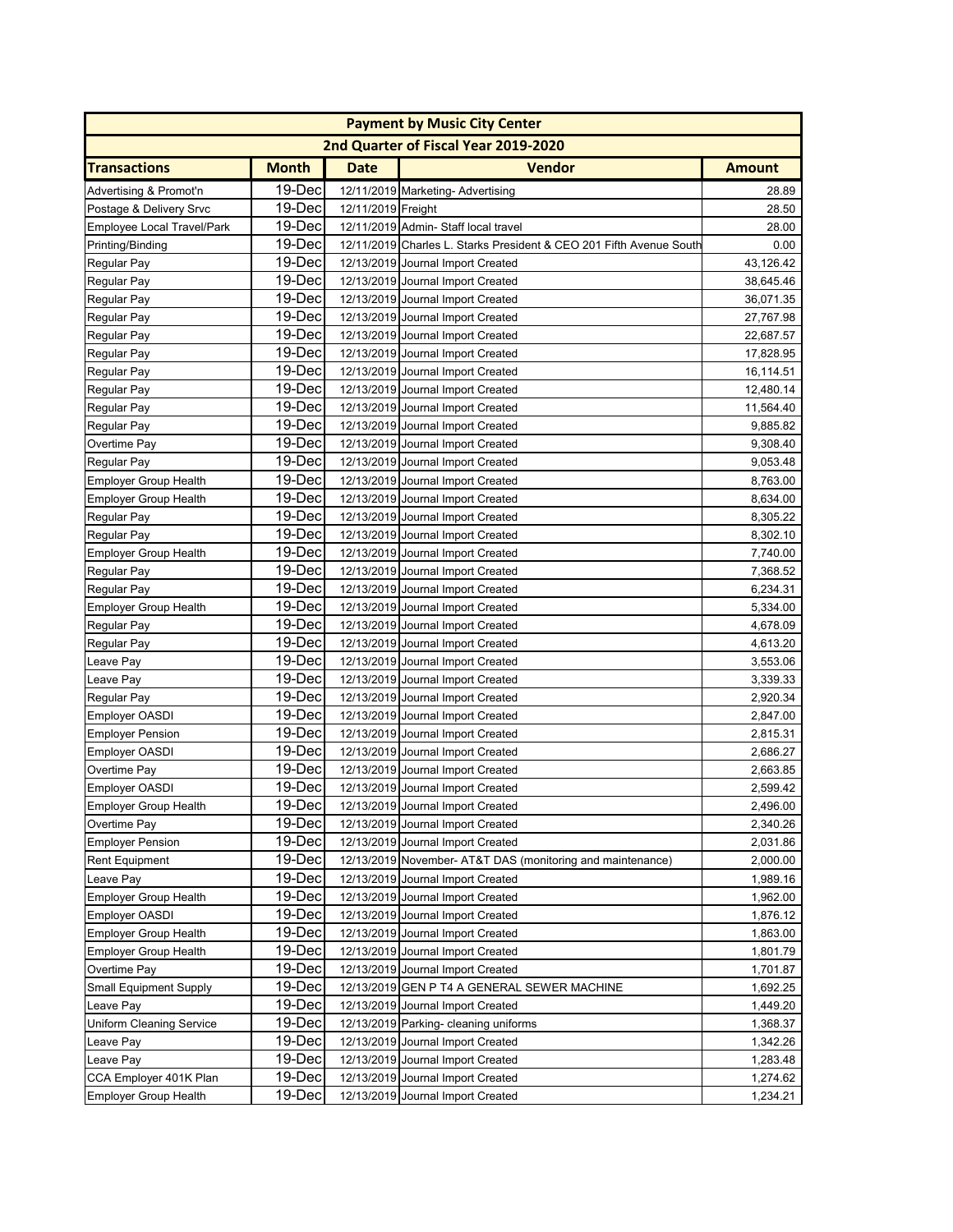| <b>Payment by Music City Center</b> |              |             |                                                            |               |  |
|-------------------------------------|--------------|-------------|------------------------------------------------------------|---------------|--|
|                                     |              |             | 2nd Quarter of Fiscal Year 2019-2020                       |               |  |
| <b>Transactions</b>                 | <b>Month</b> | <b>Date</b> | <b>Vendor</b>                                              | <b>Amount</b> |  |
| CCA Employer 401K Plan              | 19-Dec       |             | 12/13/2019 Journal Import Created                          | 1,222.12      |  |
| CCA Employer 401K Plan              | 19-Dec       |             | 12/13/2019 Journal Import Created                          | 1,193.57      |  |
| <b>Holiday Pay</b>                  | 19-Dec       |             | 12/13/2019 Journal Import Created                          | 1,178.96      |  |
| <b>Employer Group Health</b>        | 19-Dec       |             | 12/13/2019 Journal Import Created                          | 1,155.00      |  |
| <b>Employer OASDI</b>               | 19-Dec       |             | 12/13/2019 Journal Import Created                          | 1,146.07      |  |
| <b>Employer Group Health</b>        | 19-Dec       |             | 12/13/2019 Journal Import Created                          | 1,140.00      |  |
| <b>Employer Pension</b>             | 19-Dec       |             | 12/13/2019 Journal Import Created                          | 1,139.98      |  |
| <b>Employer Group Health</b>        | 19-Dec       |             | 12/13/2019 Journal Import Created                          | 1,110.00      |  |
| <b>Employer Pension</b>             | 19-Dec       |             | 12/13/2019 Journal Import Created                          | 1,039.51      |  |
| <b>Building Maintenance Srvc</b>    | 19-Dec       |             | 12/13/2019 Engineering- repair to leak in C Hall- 11/26/19 | 909.64        |  |
| <b>Employer Group Health</b>        | 19-Dec       |             | 12/13/2019 Journal Import Created                          | 906.00        |  |
| <b>Employer Group Health</b>        | 19-Dec       |             | 12/13/2019 Journal Import Created                          | 906.00        |  |
| CCA Employer 401K Plan              | 19-Dec       |             | 12/13/2019 Journal Import Created                          | 895.55        |  |
| Leave Pay                           | 19-Dec       |             | 12/13/2019 Journal Import Created                          | 808.42        |  |
| <b>Employer OASDI</b>               | 19-Dec       |             | 12/13/2019 Journal Import Created                          | 764.44        |  |
| <b>Employer Pension</b>             | 19-Dec       |             | 12/13/2019 Journal Import Created                          | 748.10        |  |
| <b>Management Consultant</b>        | 19-Dec       |             | 12/13/2019 November- Substance abuse testing               | 738.00        |  |
| <b>Employer Group Health</b>        | 19-Dec       |             | 12/13/2019 Journal Import Created                          | 726.00        |  |
| Overtime Pay                        | 19-Dec       |             | 12/13/2019 Journal Import Created                          | 693.58        |  |
| <b>Employer SSN Medical</b>         | 19-Dec       |             | 12/13/2019 Journal Import Created                          | 665.79        |  |
| <b>Employer OASDI</b>               | 19-Dec       |             | 12/13/2019 Journal Import Created                          | 655.14        |  |
| <b>Employer Pension</b>             | 19-Dec       |             | 12/13/2019 Journal Import Created                          | 641.76        |  |
| Regular Pay                         | 19-Dec       |             | 12/13/2019 Journal Import Created                          | 640.00        |  |
| CCA Employer 401K Plan              | 19-Dec       |             | 12/13/2019 Journal Import Created                          | 638.59        |  |
| <b>Employer SSN Medical</b>         | 19-Dec       |             | 12/13/2019 Journal Import Created                          | 628.24        |  |
| <b>Employer SSN Medical</b>         | 19-Dec       |             | 12/13/2019 Journal Import Created                          | 607.92        |  |
| <b>Employer OASDI</b>               | 19-Dec       |             | 12/13/2019 Journal Import Created                          | 590.17        |  |
| <b>Employer Group Health</b>        | 19-Dec       |             | 12/13/2019 Journal Import Created                          | 528.00        |  |
| <b>Employer OASDI</b>               | 19-Dec       |             | 12/13/2019 Journal Import Created                          | 526.39        |  |
| Leave Pay                           | 19-Dec       |             | 12/13/2019 Journal Import Created                          | 521.76        |  |
| Leave Pay                           | 19-Dec       |             | 12/13/2019 Journal Import Created                          | 520.24        |  |
| <b>Employer OASDI</b>               | 19-Dec       |             | 12/13/2019 Journal Import Created                          | 519.59        |  |
| <b>Employer Group Health</b>        | 19-Dec       |             | 12/13/2019 Journal Import Created                          | 513.00        |  |
| CCA Employer 401K Plan              | 19-Dec       |             | 12/13/2019 Journal Import Created                          | 496.02        |  |
| Employer OASDI                      | 19-Decl      |             | 12/13/2019 Journal Import Created                          | 481.96        |  |
| Employer OASDI                      | 19-Dec       |             | 12/13/2019 Journal Import Created                          | 477.56        |  |
| CCA Employer 401K Plan              | 19-Dec       |             | 12/13/2019 Journal Import Created                          | 472.93        |  |
| <b>Employer Pension</b>             | 19-Dec       |             | 12/13/2019 Journal Import Created                          | 456.19        |  |
| <b>Employer Dental Group</b>        | 19-Dec       |             | 12/13/2019 Journal Import Created                          | 453.42        |  |
| <b>Employer SSN Medical</b>         | 19-Dec       |             | 12/13/2019 Journal Import Created                          | 438.77        |  |
| <b>Employer OASDI</b>               | 19-Dec       |             | 12/13/2019 Journal Import Created                          | 434.61        |  |
| <b>Employer OASDI</b>               | 19-Dec       |             | 12/13/2019 Journal Import Created                          | 411.77        |  |
| <b>Employer Dental Group</b>        | 19-Dec       |             | 12/13/2019 Journal Import Created                          | 369.09        |  |
| Leave Pay                           | 19-Dec       |             | 12/13/2019 Journal Import Created                          | 368.32        |  |
| <b>Employer OASDI</b>               | 19-Dec       |             | 12/13/2019 Journal Import Created                          | 351.72        |  |
| Leave Pay                           | 19-Dec       |             | 12/13/2019 Journal Import Created                          | 351.10        |  |
| <b>Small Equipment Supply</b>       | 19-Dec       |             | 12/13/2019 GEN KR A WC KINETIC RAM                         | 350.00        |  |
| <b>Employer SSN Medical</b>         | 19-Dec       |             | 12/13/2019 Journal Import Created                          | 321.62        |  |
| <b>Employer OASDI</b>               | 19-Dec       |             | 12/13/2019 Journal Import Created                          | 280.94        |  |
| <b>Employer Dental Group</b>        | 19-Dec       |             | 12/13/2019 Journal Import Created                          | 274.17        |  |
| <b>Employer SSN Medical</b>         | 19-Dec       |             | 12/13/2019 Journal Import Created                          | 268.03        |  |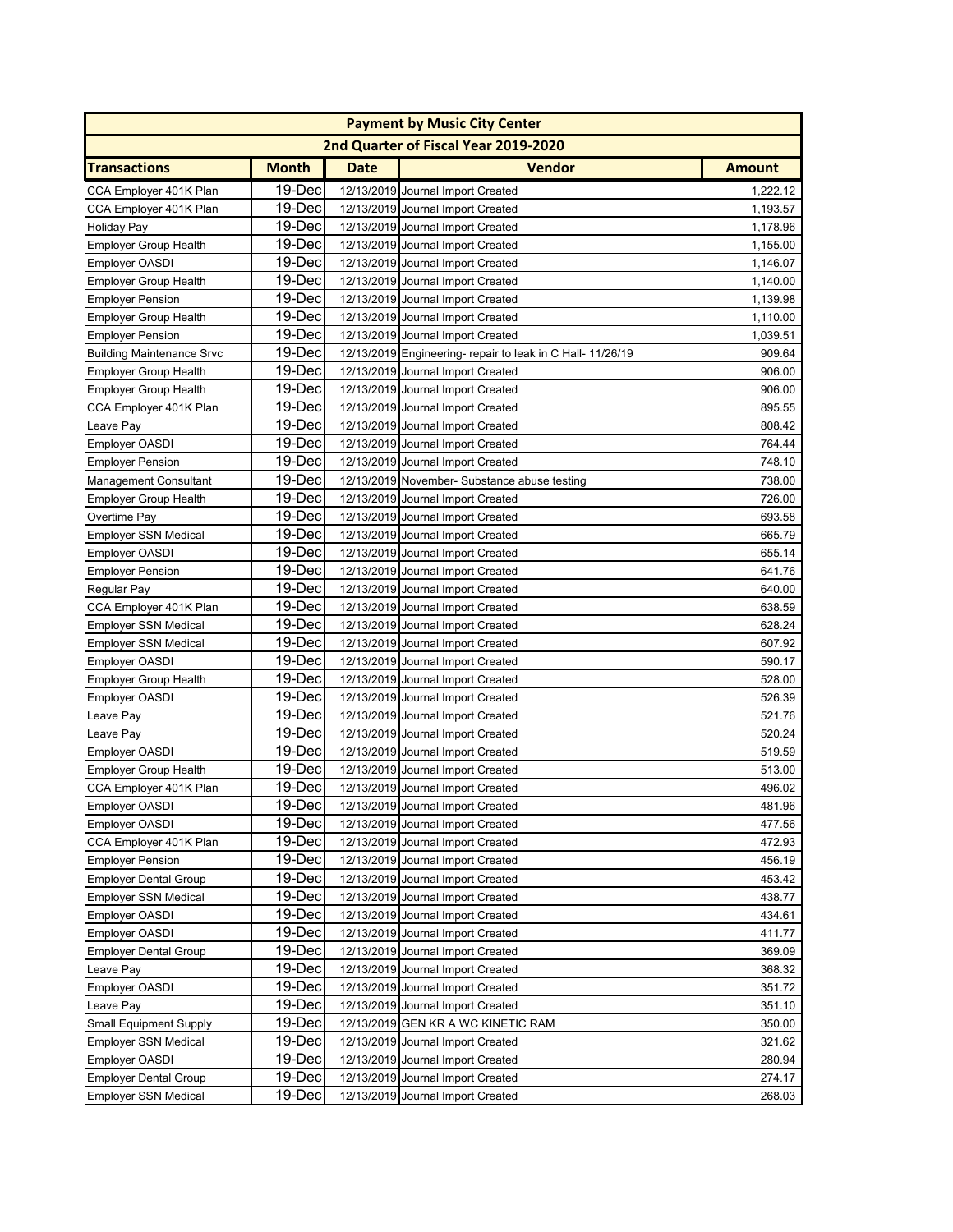| <b>Payment by Music City Center</b> |              |             |                                                         |               |  |
|-------------------------------------|--------------|-------------|---------------------------------------------------------|---------------|--|
|                                     |              |             | 2nd Quarter of Fiscal Year 2019-2020                    |               |  |
| <b>Transactions</b>                 | <b>Month</b> | <b>Date</b> | <b>Vendor</b>                                           | <b>Amount</b> |  |
| <b>Employer Group Health</b>        | 19-Dec       |             | 12/13/2019 Journal Import Created                       | 264.00        |  |
| Overtime Pay                        | 19-Dec       |             | 12/13/2019 Journal Import Created                       | 256.28        |  |
| CCA Employer 401K Plan              | 19-Dec       |             | 12/13/2019 Journal Import Created                       | 255.36        |  |
| Leave Pay                           | 19-Dec       |             | 12/13/2019 Journal Import Created                       | 253.60        |  |
| Cafe Plan Pre-Tax Savings           | 19-Dec       |             | 12/13/2019 Journal Import Created                       | 245.61        |  |
| Cafe Plan Pre-Tax Savings           | 19-Dec       |             | 12/13/2019 Journal Import Created                       | 241.26        |  |
| Overtime Pay                        | 19-Dec       |             | 12/13/2019 Journal Import Created                       | 240.55        |  |
| Overtime Pay                        | 19-Dec       |             | 12/13/2019 Journal Import Created                       | 234.54        |  |
| Leave Pay                           | 19-Dec       |             | 12/13/2019 Journal Import Created                       | 233.28        |  |
| <b>Employer SSN Medical</b>         | 19-Dec       |             | 12/13/2019 Journal Import Created                       | 228.55        |  |
| Cafe Plan Pre-Tax Savings           | 19-Dec       |             | 12/13/2019 Journal Import Created                       | 218.89        |  |
| Employer OASDI                      | 19-Dec       |             | 12/13/2019 Journal Import Created                       | 211.34        |  |
| CCA Employer 401K Plan              | 19-Dec       |             | 12/13/2019 Journal Import Created                       | 207.75        |  |
| <b>Employee Award/Gift</b>          | 19-Dec       |             | 12/13/2019 HR- Giveaway centerpieces- Holiday luncheon  | 205.81        |  |
| <b>Employer Dental Group</b>        | 19-Dec       |             | 12/13/2019 Journal Import Created                       | 200.55        |  |
| <b>Employer Group Life</b>          | 19-Dec       |             | 12/13/2019 Journal Import Created                       | 196.50        |  |
| CCA Employer 401K Plan              | 19-Dec       |             | 12/13/2019 Journal Import Created                       | 188.38        |  |
| Leave Pay                           | 19-Dec       |             | 12/13/2019 Journal Import Created                       | 184.60        |  |
| CCA Employer 401K Plan              | 19-Dec       |             | 12/13/2019 Journal Import Created                       | 181.02        |  |
| <b>Employer SSN Medical</b>         | 19-Dec       |             | 12/13/2019 Journal Import Created                       | 178.79        |  |
| <b>Employer SSN Medical</b>         | 19-Dec       |             | 12/13/2019 Journal Import Created                       | 166.59        |  |
| <b>Employer Group Life</b>          | 19-Dec       |             | 12/13/2019 Journal Import Created                       | 156.88        |  |
| Overtime Pay                        | 19-Dec       |             | 12/13/2019 Journal Import Created                       | 154.26        |  |
| <b>Employer SSN Medical</b>         | 19-Dec       |             | 12/13/2019 Journal Import Created                       | 153.23        |  |
| Leave Pay                           | 19-Dec       |             | 12/13/2019 Journal Import Created                       | 151.99        |  |
| Other Rpr & Maint Srvc              | 19-Dec       |             | 12/13/2019 Engineering- Old NCC Forklift repair-12/5/19 | 146.50        |  |
| Cafe Plan Pre-Tax Savings           | 19-Dec       |             | 12/13/2019 Journal Import Created                       | 140.55        |  |
| Employer OASDI                      | 19-Dec       |             | 12/13/2019 Journal Import Created                       | 137.11        |  |
| <b>Holiday Pay</b>                  | 19-Dec       |             | 12/13/2019 Journal Import Created                       | 133.84        |  |
| Overtime Pay                        | 19-Dec       |             | 12/13/2019 Journal Import Created                       | 126.93        |  |
| <b>Employer Dental Group</b>        | 19-Dec       |             | 12/13/2019 Journal Import Created                       | 125.82        |  |
| <b>Employer SSN Medical</b>         | 19-Dec       |             | 12/13/2019 Journal Import Created                       | 123.11        |  |
| Employer Group Life                 | 19-Dec       |             | 12/13/2019 Journal Import Created                       | 122.16        |  |
| <b>Employer SSN Medical</b>         | 19-Dec       |             | 12/13/2019 Journal Import Created                       | 121.52        |  |
| Employer SSN Medical                | 19-Dec       |             | 12/13/2019 Journal Import Created                       | 112.72        |  |
| <b>Employer SSN Medical</b>         | 19-Dec       |             | 12/13/2019 Journal Import Created                       | 111.69        |  |
| Employee Award/Gift                 | 19-Dec       |             | 12/13/2019 HR- Christmas cards- Holiday Luncheon        | 110.74        |  |
| Leave Pay                           | 19-Dec       |             | 12/13/2019 Journal Import Created                       | 109.34        |  |
| <b>Employer Group Life</b>          | 19-Dec       |             | 12/13/2019 Journal Import Created                       | 102.19        |  |
| <b>Employer SSN Medical</b>         | 19-Dec       |             | 12/13/2019 Journal Import Created                       | 96.28         |  |
| Auto Supply                         | 19-Dec       |             | 12/13/2019 Parking- Nissan Pickup oil change            | 87.38         |  |
| <b>Employer SSN Medical</b>         | 19-Dec       |             | 12/13/2019 Journal Import Created                       | 82.26         |  |
| Employer Dental Group               | 19-Dec       |             | 12/13/2019 Journal Import Created                       | 75.96         |  |
| Cafe Plan Pre-Tax Savings           | 19-Dec       |             | 12/13/2019 Journal Import Created                       | 70.93         |  |
| <b>Employer SSN Medical</b>         | 19-Dec       |             | 12/13/2019 Journal Import Created                       | 65.69         |  |
| <b>Employer Dental Group</b>        | 19-Dec       |             | 12/13/2019 Journal Import Created                       | 65.25         |  |
| Uniforms/Work Related Items         | 19-Dec       |             | 12/13/2019 Security- uniform sweaters                   | 63.98         |  |
| Uniforms/Work Related Items         | 19-Dec       |             | 12/13/2019 Parking- Uniform sweaters                    | 63.98         |  |
| <b>Employer Dental Group</b>        | 19-Dec       |             | 12/13/2019 Journal Import Created                       | 62.91         |  |
| <b>Employer Dental Group</b>        | 19-Dec       |             | 12/13/2019 Journal Import Created                       | 59.34         |  |
| Overtime Pay                        | 19-Dec       |             | 12/13/2019 Journal Import Created                       | 58.95         |  |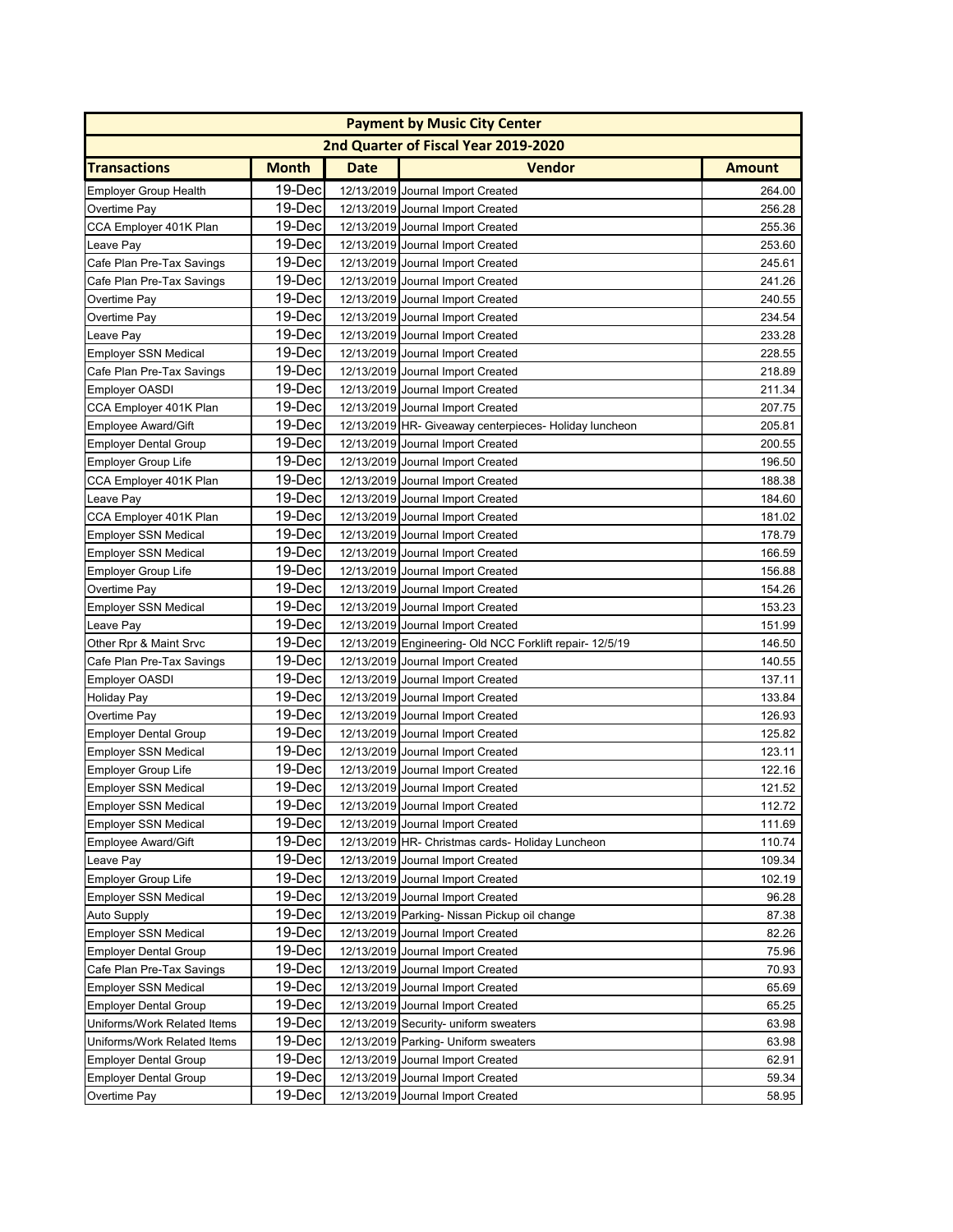|                              | <b>Payment by Music City Center</b> |             |                                                    |               |  |  |
|------------------------------|-------------------------------------|-------------|----------------------------------------------------|---------------|--|--|
|                              |                                     |             | 2nd Quarter of Fiscal Year 2019-2020               |               |  |  |
| <b>Transactions</b>          | <b>Month</b>                        | <b>Date</b> | <b>Vendor</b>                                      | <b>Amount</b> |  |  |
| <b>Employer Group Life</b>   | 19-Dec                              |             | 12/13/2019 Journal Import Created                  | 58.95         |  |  |
| Cafe Plan Pre-Tax Savings    | 19-Dec                              |             | 12/13/2019 Journal Import Created                  | 56.55         |  |  |
| FSA Pre-Tax Savings          | 19-Dec                              |             | 12/13/2019 Journal Import Created                  | 52.18         |  |  |
| Cafe Plan Pre-Tax Savings    | 19-Dec                              |             | 12/13/2019 Journal Import Created                  | 51.23         |  |  |
| Leave Pay                    | 19-Dec                              |             | 12/13/2019 Journal Import Created                  | 50.26         |  |  |
| Employee Award/Gift          | 19-Dec                              |             | 12/13/2019 HR- Team Member of the Month- Gift Card | 50.00         |  |  |
| <b>Employer Dental Group</b> | 19-Dec                              |             | 12/13/2019 Journal Import Created                  | 49.86         |  |  |
| Employer SSN Medical         | 19-Dec                              |             | 12/13/2019 Journal Import Created                  | 49.42         |  |  |
| Overtime Pay                 | 19-Dec                              |             | 12/13/2019 Journal Import Created                  | 48.07         |  |  |
| Repair & Maint Supply        | 19-Dec                              |             | 12/13/2019 Engineering- Plumbing ball valve        | 44.93         |  |  |
| Host & Hostess               | 19-Dec                              |             | 12/13/2019 HR- Candy- Career fair                  | 43.86         |  |  |
| <b>Employer Dental Group</b> | 19-Dec                              |             | 12/13/2019 Journal Import Created                  | 43.21         |  |  |
| <b>Employer Dental Group</b> | 19-Dec                              |             | 12/13/2019 Journal Import Created                  | 42.72         |  |  |
| Employer OASDI               | 19-Dec                              |             | 12/13/2019 Journal Import Created                  | 41.05         |  |  |
| <b>Employer Dental Group</b> | 19-Dec                              |             | 12/13/2019 Journal Import Created                  | 39.89         |  |  |
| <b>Employer Group Life</b>   | 19-Dec                              |             | 12/13/2019 Journal Import Created                  | 39.30         |  |  |
| Cafe Plan Pre-Tax Savings    | 19-Dec                              |             | 12/13/2019 Journal Import Created                  | 34.77         |  |  |
| Cafe Plan Pre-Tax Savings    | 19-Dec                              |             | 12/13/2019 Journal Import Created                  | 33.30         |  |  |
| <b>Employer Dental Group</b> | 19-Dec                              |             | 12/13/2019 Journal Import Created                  | 33.24         |  |  |
| Cafe Plan Pre-Tax Savings    | 19-Dec                              |             | 12/13/2019 Journal Import Created                  | 32.82         |  |  |
| <b>Employer Group Life</b>   | 19-Dec                              |             | 12/13/2019 Journal Import Created                  | 32.75         |  |  |
| Cafe Plan Pre-Tax Savings    | 19-Dec                              |             | 12/13/2019 Journal Import Created                  | 30.61         |  |  |
| Cafe Plan Pre-Tax Savings    | 19-Dec                              |             | 12/13/2019 Journal Import Created                  | 30.57         |  |  |
| <b>Employer Dental Group</b> | 19-Dec                              |             | 12/13/2019 Journal Import Created                  | 29.67         |  |  |
| <b>Employer Dental Group</b> | 19-Dec                              |             | 12/13/2019 Journal Import Created                  | 29.67         |  |  |
| <b>Employer Group Life</b>   | 19-Dec                              |             | 12/13/2019 Journal Import Created                  | 26.20         |  |  |
| Employer Group Life          | 19-Dec                              |             | 12/13/2019 Journal Import Created                  | 26.20         |  |  |
| <b>Employer Group Life</b>   | 19-Dec                              |             | 12/13/2019 Journal Import Created                  | 26.20         |  |  |
| <b>Employer Dental Group</b> | 19-Dec                              |             | 12/13/2019 Journal Import Created                  | 26.10         |  |  |
| <b>Employer Dental Group</b> | 19-Dec                              |             | 12/13/2019 Journal Import Created                  | 26.10         |  |  |
| Overtime Pay                 | 19-Dec                              |             | 12/13/2019 Journal Import Created                  | 25.71         |  |  |
| Cafe Plan Pre-Tax Savings    | 19-Dec                              |             | 12/13/2019 Journal Import Created                  | 25.51         |  |  |
| Cafe Plan Pre-Tax Savings    | 19-Dec                              |             | 12/13/2019 Journal Import Created                  | 25.08         |  |  |
| Overtime Pay                 | 19-Dec                              |             | 12/13/2019 Journal Import Created                  | 22.08         |  |  |
| Employee Local Travel/Park   | 19-Dec                              |             | 12/13/2019 Renee Barker- mileage reimbursement     | 22.04         |  |  |
| Cafe Plan Pre-Tax Savings    | 19-Dec                              |             | 12/13/2019 Journal Import Created                  | 22.04         |  |  |
| Repair & Maint Supply        | 19-Dec                              |             | 12/13/2019 Engineering- toilet threaded rod        | 21.02         |  |  |
| <b>FSA Pre-Tax Savings</b>   | 19-Dec                              |             | 12/13/2019 Journal Import Created                  | 20.98         |  |  |
| Printing/Binding             | 19-Dec                              |             | 12/13/2019 Finance- Annual report printing         | 20.46         |  |  |
| FSA Pre-Tax Savings          | 19-Dec                              |             | 12/13/2019 Journal Import Created                  | 20.40         |  |  |
| CCA Employer 401K Plan       | 19-Dec                              |             | 12/13/2019 Journal Import Created                  | 19.86         |  |  |
| <b>Employer Group Life</b>   | 19-Dec                              |             | 12/13/2019 Journal Import Created                  | 19.65         |  |  |
| Employer Group Life          | 19-Dec                              |             | 12/13/2019 Journal Import Created                  | 19.65         |  |  |
| Employer Group Life          | 19-Dec                              |             | 12/13/2019 Journal Import Created                  | 19.65         |  |  |
| FSA Pre-Tax Savings          | 19-Dec                              |             | 12/13/2019 Journal Import Created                  | 17.85         |  |  |
| <b>Employer Group Life</b>   | 19-Dec                              |             | 12/13/2019 Journal Import Created                  | 17.03         |  |  |
| Cafe Plan Pre-Tax Savings    | 19-Dec                              |             | 12/13/2019 Journal Import Created                  | 16.04         |  |  |
| <b>Employer Group Life</b>   | 19-Dec                              |             | 12/13/2019 Journal Import Created                  | 15.72         |  |  |
| Employee Local Travel/Park   | 19-Dec                              |             | 12/13/2019 HR- Parking (Cheryl Hall)               | 15.00         |  |  |
| Cafe Plan Pre-Tax Savings    | 19-Dec                              |             | 12/13/2019 Journal Import Created                  | 13.42         |  |  |
| Employer Group Life          | 19-Dec                              |             | 12/13/2019 Journal Import Created                  | 13.10         |  |  |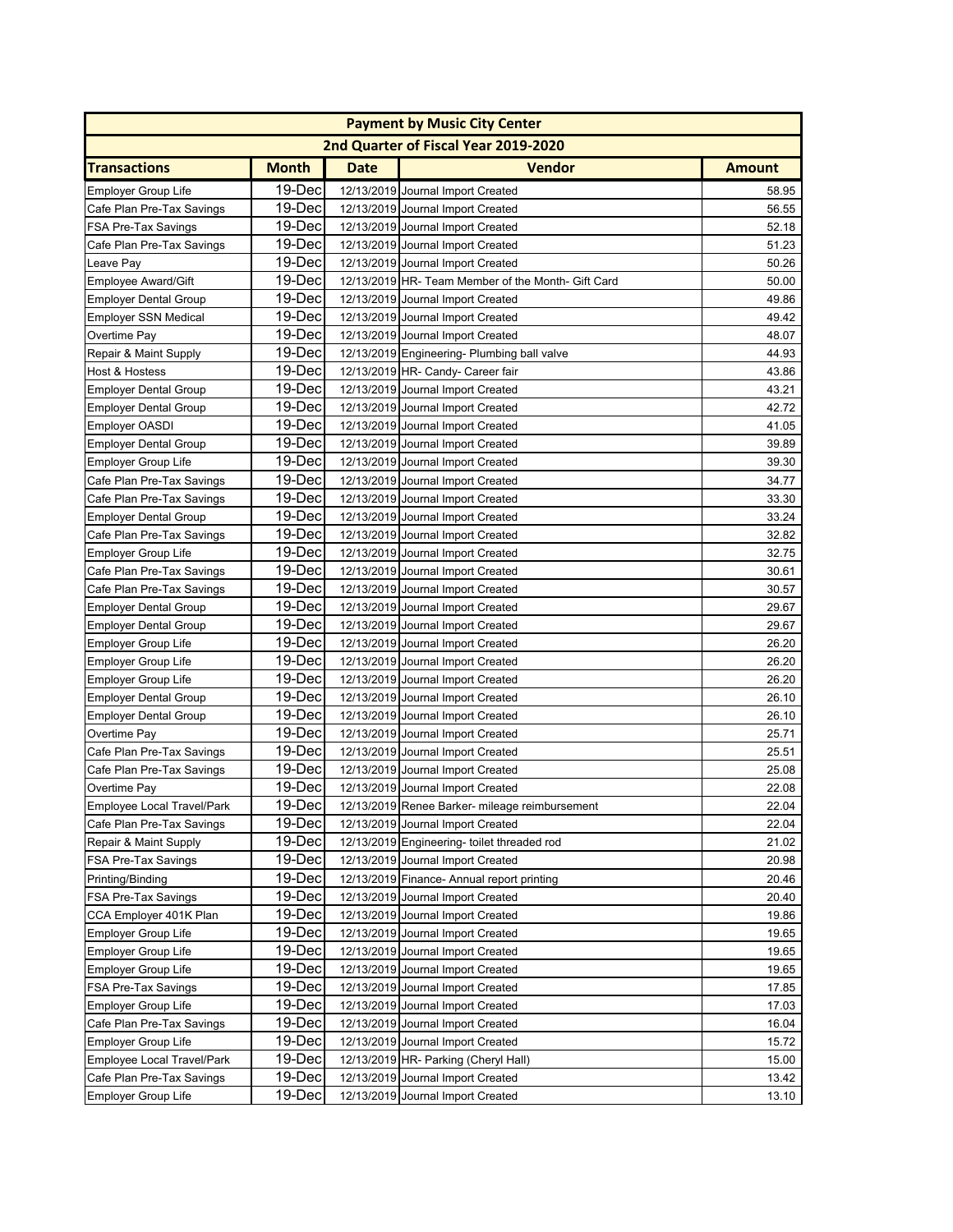| <b>Payment by Music City Center</b>  |              |                     |                                                                       |               |  |  |
|--------------------------------------|--------------|---------------------|-----------------------------------------------------------------------|---------------|--|--|
| 2nd Quarter of Fiscal Year 2019-2020 |              |                     |                                                                       |               |  |  |
| <b>Transactions</b>                  | <b>Month</b> | Date                | Vendor                                                                | <b>Amount</b> |  |  |
| Employer Group Life                  | 19-Dec       |                     | 12/13/2019 Journal Import Created                                     | 13.10         |  |  |
| Employer Group Life                  | 19-Dec       |                     | 12/13/2019 Journal Import Created                                     | 13.10         |  |  |
| Employee Out-of-town Travel          | 19-Dec       |                     | 12/13/2019 Technology- Parking (Eric Blouin)                          | 10.00         |  |  |
| Registration                         | 19-Dec       |                     | 12/13/2019 Admin- MESA Luncheon                                       | 10.00         |  |  |
| <b>Employer SSN Medical</b>          | 19-Dec       |                     | 12/13/2019 Journal Import Created                                     | 9.60          |  |  |
| Overtime Pay                         | 19-Dec       |                     | 12/13/2019 Journal Import Created                                     | 9.30          |  |  |
| Cafe Plan Pre-Tax Savings            | 19-Dec       |                     | 12/13/2019 Journal Import Created                                     | 8.77          |  |  |
| FSA Pre-Tax Savings                  | 19-Dec       |                     | 12/13/2019 Journal Import Created                                     | 4.71          |  |  |
| Regular Pay                          | 19-Dec       |                     | 12/13/2019 Journal Import Created                                     | (0.01)        |  |  |
| <b>Imprest Shortages</b>             | 19-Dec       |                     | 12/13/2019 Cashier overage/(Shortage)                                 | (0.02)        |  |  |
| <b>Employer SSN Medical</b>          | 19-Dec       |                     | 12/13/2019 Journal Import Created                                     | (11.15)       |  |  |
|                                      | 19-Dec       |                     | 12/13/2019 Journal Import Created                                     | (47.69)       |  |  |
| Employer OASDI                       | 19-Dec       |                     | 12/13/2019 Security- uniform sweaters                                 |               |  |  |
| Uniforms/Work Related Items          | 19-Dec       |                     |                                                                       | (63.98)       |  |  |
| Regular Pay                          |              |                     | 12/13/2019 Journal Import Created                                     | (769.23       |  |  |
| <b>Building Maintenance Srvc</b>     | 19-Dec       |                     | 12/16/2019 Engineering- Painting loading Bay Walls and Doors- 12/2-6  | 13,590.00     |  |  |
| Other Rpr & Maint Srvc               | 19-Dec       |                     | 12/16/2019 November- Green roof maintenance                           | 6,224.89      |  |  |
| Other Rpr & Maint Srvc               | 19-Dec       |                     | 12/16/2019 December- Green roof maintenance                           | 6,224.89      |  |  |
| Landscaping Srvc                     | 19-Dec       |                     | 12/16/2019 December- landscaping service                              | 2,560.00      |  |  |
| Printing/Binding                     | 19-Dec       |                     | 12/16/2019 Tradeshow Booth Background - replacement skins with nev    | 1,830.00      |  |  |
| Printing/Binding                     | 19-Dec       |                     | 12/16/2019 2-1/8x3-3/8 ETP 10: Music City Center, L Tag Yellow NO#'   | 981.12        |  |  |
| Printing/Binding                     | 19-Dec       |                     | 12/16/2019 Set Up Charge                                              | 60.00         |  |  |
| Postage & Delivery Srvc              | 19-Dec       | 12/16/2019 Shipping |                                                                       | 50.00         |  |  |
| Postage & Delivery Srvc              | 19-Dec       | 12/16/2019 Shipping |                                                                       | (27.77)       |  |  |
| Electric                             | 19-Dec       |                     | 12/17/2019 November- Electric bill                                    | 111,090.33    |  |  |
| Janitorial Srvc                      | 19-Dec       |                     | 12/17/2019 November- Housekeeping temp labor-11/24/19                 | 9,728.62      |  |  |
| Janitorial Srvc                      | 19-Dec       |                     | 12/17/2019 November- Housekeeping temp labor- 11/17/19                | 9,533.60      |  |  |
| <b>Temporary Service</b>             | 19-Dec       |                     | 12/17/2019 November- Facilities temp labor                            | 9,274.51      |  |  |
| <b>Temporary Service</b>             | 19-Dec       |                     | 12/17/2019 November- Facilities temp labor- 11/17/19                  | 7,934.63      |  |  |
| Other Rpr & Maint Srvc               | 19-Dec       |                     | 12/17/2019 Parking- service contract quarterly                        | 7,230.50      |  |  |
| Janitorial Srvc                      | 19-Dec       |                     | 12/17/2019 December- Housekeeping temp labor                          | 3,427.20      |  |  |
| Other Rpr & Maint Srvc               | 19-Dec       |                     | 12/17/2019 F&B- Repair Cleveland Steamer- 11/19/19                    | 2,434.64      |  |  |
| <b>Temporary Service</b>             | 19-Dec       |                     | 12/17/2019 December- armored car service                              | 1,293.76      |  |  |
| <b>Laundry Services</b>              | 19-Dec       |                     | 12/17/2019 August- clean linens                                       | 1,213.63      |  |  |
| <b>Laundry Services</b>              | 19-Dec       |                     | 12/17/2019 September- clean linens                                    | 1,065.57      |  |  |
| <b>Laundry Services</b>              | 19-Dec       |                     | 12/17/2019 September- clean linens                                    | 917.50        |  |  |
| Other Rpr & Maint Srvc               | 19-Dec       |                     | 12/17/2019 F&B- Replaced touch pad on Meiko Dish machine in AL TA     | 727.18        |  |  |
| <b>Laundry Services</b>              | 19-Dec       |                     | 12/17/2019 September- clean linens                                    | 606.82        |  |  |
|                                      | 19-Dec       |                     |                                                                       |               |  |  |
| <b>Temporary Service</b>             |              |                     | 12/17/2019 December- Facilities temp labor                            | 486.00        |  |  |
| <b>Laundry Services</b>              | 19-Dec       |                     | 12/17/2019 September- Facilities- clean linens                        | 466.03        |  |  |
| Host & Hostess                       | 19-Dec       |                     | 12/17/2019 Admin- F&B Operational Review dinner 12/9/19               | 206.01        |  |  |
| District Energy System               | 19-Dec       |                     | 12/18/2019 November- Metro DES                                        | 202,606.94    |  |  |
| <b>Laundry Services</b>              | 19-Dec       |                     | 12/18/2019 November- clean linens                                     | 388.36        |  |  |
| <b>Medical Services</b>              | 19-Dec       |                     | 12/18/2019 EMT- Delta Sigma Theta Christmas Party-12/14/19            | 178.50        |  |  |
| <b>Laundry Services</b>              | 19-Dec       |                     | 12/18/2019 December- clean linens                                     | 138.00        |  |  |
| <b>Laundry Services</b>              | 19-Dec       |                     | 12/18/2019 November- clean linens                                     | 138.00        |  |  |
| Gas                                  | 19-Dec       |                     | 12/20/2019 November- natural gas service                              | 2,497.70      |  |  |
| Host & Hostess                       | 19-Dec       |                     | 12/23/2019 Facilities- Strategic planning dinner- 12/17/19            | 100.08        |  |  |
| Printing/Binding                     | 19-Dec       |                     | 12/23/2019 Business Cards Printed on Solar White Linen Digital, box 5 | 59.00         |  |  |
| Printing/Binding                     | 19-Dec       |                     | 12/23/2019 Christopher Schappert Director of Event Services           | 0.00          |  |  |
| Printing/Binding                     | 19-Dec       |                     | 12/23/2019 201 Fifth Avenue South Nashville, TN 37203 Telephone: 61   | 0.00          |  |  |
| <b>Building Maintenance Srvc</b>     | 19-Dec       |                     | 12/26/2019 Engineering- clean tunnel ramp and relamp                  | 10,660.00     |  |  |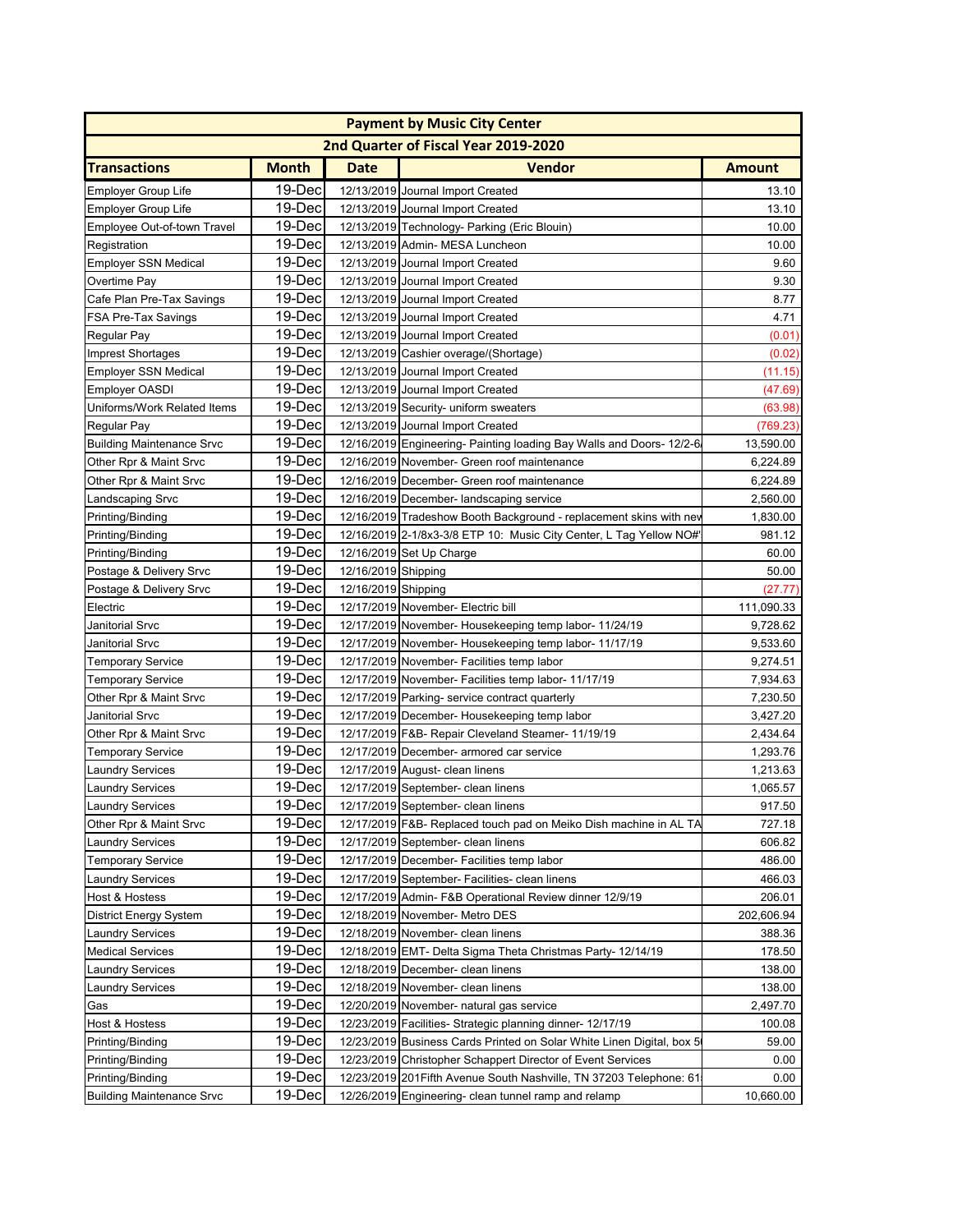|                                  | <b>Payment by Music City Center</b> |             |                                                                          |               |  |  |
|----------------------------------|-------------------------------------|-------------|--------------------------------------------------------------------------|---------------|--|--|
|                                  |                                     |             | 2nd Quarter of Fiscal Year 2019-2020                                     |               |  |  |
| <b>Transactions</b>              | <b>Month</b>                        | <b>Date</b> | <b>Vendor</b>                                                            | <b>Amount</b> |  |  |
| <b>Rent Equipment</b>            | 19-Dec                              |             | 12/26/2019 Engineering- Equipment rental- 125' Boom                      | 4,000.00      |  |  |
| <b>Janitorial Srvc</b>           | 19-Dec                              |             | 12/26/2019 Facilities- clean tunnel ramp, 5th Ave Wall, dust Level 2-3 v | 3,600.00      |  |  |
| <b>Building Maintenance Srvc</b> | 19-Dec                              |             | 12/26/2019 Engineering- Tunnel/Level 3 Light changes                     | 3,060.00      |  |  |
| <b>Building Maintenance Srvc</b> | 19-Dec                              |             | 12/26/2019 Engineering- clean tunnel ramp and relamp                     | (10,660.00)   |  |  |
| Regular Pay                      | 19-Dec                              |             | 12/27/2019 Journal Import Created                                        | 30,491.79     |  |  |
| <b>Regular Pay</b>               | 19-Dec                              |             | 12/27/2019 Journal Import Created                                        | 23,281.27     |  |  |
| Regular Pay                      | 19-Dec                              |             | 12/27/2019 Journal Import Created                                        | 21,078.30     |  |  |
| Regular Pay                      | 19-Dec                              |             | 12/27/2019 Journal Import Created                                        | 12,427.97     |  |  |
| Leave Pay                        | 19-Dec                              |             | 12/27/2019 Journal Import Created                                        | 11,703.82     |  |  |
| Regular Pay                      | 19-Dec                              |             | 12/27/2019 Journal Import Created                                        | 11,119.94     |  |  |
| Regular Pay                      | 19-Dec                              |             | 12/27/2019 Journal Import Created                                        | 10,469.47     |  |  |
| <b>Holiday Pay</b>               | 19-Dec                              |             | 12/27/2019 Journal Import Created                                        | 9,711.92      |  |  |
| Leave Pay                        | 19-Dec                              |             | 12/27/2019 Journal Import Created                                        | 9,426.96      |  |  |
| <b>Employer Group Health</b>     | 19-Dec                              |             | 12/27/2019 Journal Import Created                                        | 8,898.00      |  |  |
| Regular Pay                      | 19-Dec                              |             | 12/27/2019 Journal Import Created                                        | 8,242.18      |  |  |
| <b>Employer Group Health</b>     | 19-Dec                              |             | 12/27/2019 Journal Import Created                                        | 8,070.00      |  |  |
| Regular Pay                      | 19-Dec                              |             | 12/27/2019 Journal Import Created                                        | 7,649.54      |  |  |
| Leave Pay                        | 19-Dec                              |             | 12/27/2019 Journal Import Created                                        | 7,642.64      |  |  |
| <b>Holiday Pay</b>               | 19-Dec                              |             | 12/27/2019 Journal Import Created                                        | 7,633.36      |  |  |
| <b>Employer Group Health</b>     | 19-Dec                              |             | 12/27/2019 Journal Import Created                                        | 7,476.00      |  |  |
| Regular Pay                      | 19-Dec                              |             | 12/27/2019 Journal Import Created                                        | 7,072.28      |  |  |
| Regular Pay                      | 19-Dec                              |             | 12/27/2019 Journal Import Created                                        | 6,998.18      |  |  |
| <b>Holiday Pay</b>               | 19-Dec                              |             | 12/27/2019 Journal Import Created                                        | 6,869.68      |  |  |
| <b>Employer Group Health</b>     | 19-Dec                              |             | 12/27/2019 Journal Import Created                                        | 5,862.00      |  |  |
| <b>Holiday Pay</b>               | 19-Dec                              |             | 12/27/2019 Journal Import Created                                        | 5,671.24      |  |  |
| Regular Pay                      | 19-Dec                              |             | 12/27/2019 Journal Import Created                                        | 5,624.29      |  |  |
| Regular Pay                      | 19-Dec                              |             | 12/27/2019 Journal Import Created                                        | 5,493.56      |  |  |
| Regular Pay                      | 19-Dec                              |             | 12/27/2019 Journal Import Created                                        | 5,297.35      |  |  |
| Leave Pay                        | 19-Dec                              |             | 12/27/2019 Journal Import Created                                        | 5,078.00      |  |  |
| Leave Pay                        | 19-Dec                              |             | 12/27/2019 Journal Import Created                                        | 4,930.31      |  |  |
| <b>Holiday Pay</b>               | 19-Dec                              |             | 12/27/2019 Journal Import Created                                        | 4,537.52      |  |  |
| Leave Pay                        | 19-Dec                              |             | 12/27/2019 Journal Import Created                                        | 4,524.99      |  |  |
| Leave Pay                        | 19-Dec                              |             | 12/27/2019 Journal Import Created                                        | 4,522.15      |  |  |
| Regular Pay                      | 19-Dec                              |             | 12/27/2019 Journal Import Created                                        | 4,508.35      |  |  |
| <b>Holiday Pay</b>               | 19-Decl                             |             | 12/27/2019 Journal Import Created                                        | 4,110.64      |  |  |
| Leave Pay                        | 19-Dec                              |             | 12/27/2019 Journal Import Created                                        | 4,056.00      |  |  |
| Leave Pay                        | 19-Dec                              |             | 12/27/2019 Journal Import Created                                        | 3,381.25      |  |  |
| Regular Pay                      | 19-Dec                              |             | 12/27/2019 Journal Import Created                                        | 3,328.81      |  |  |
| <b>Holiday Pay</b>               | 19-Dec                              |             | 12/27/2019 Journal Import Created                                        | 3,293.12      |  |  |
| Overtime Pay                     | 19-Dec                              |             | 12/27/2019 Journal Import Created                                        | 3,269.77      |  |  |
| <b>Holiday Pay</b>               | 19-Dec                              |             | 12/27/2019 Journal Import Created                                        | 3,067.84      |  |  |
| <b>Employer Pension</b>          | 19-Dec                              |             | 12/27/2019 Journal Import Created                                        | 2,808.12      |  |  |
| <b>Holiday Pay</b>               | 19-Dec                              |             | 12/27/2019 Journal Import Created                                        | 2,614.98      |  |  |
| Leave Pay                        | 19-Dec                              |             | 12/27/2019 Journal Import Created                                        | 2,530.04      |  |  |
| <b>Employer OASDI</b>            | 19-Dec                              |             | 12/27/2019 Journal Import Created                                        | 2,516.23      |  |  |
| <b>Employer Group Health</b>     | 19-Dec                              |             | 12/27/2019 Journal Import Created                                        | 2,496.00      |  |  |
| <b>Employer OASDI</b>            | 19-Dec                              |             | 12/27/2019 Journal Import Created                                        | 2,467.95      |  |  |
| Leave Pay                        | 19-Dec                              |             | 12/27/2019 Journal Import Created                                        | 2,440.53      |  |  |
| Leave Pay                        | 19-Dec                              |             | 12/27/2019 Journal Import Created                                        | 2,362.24      |  |  |
| <b>Employer OASDI</b>            | 19-Dec                              |             | 12/27/2019 Journal Import Created                                        | 2,269.08      |  |  |
| <b>Holiday Pay</b>               | 19-Dec                              |             | 12/27/2019 Journal Import Created                                        | 2,061.52      |  |  |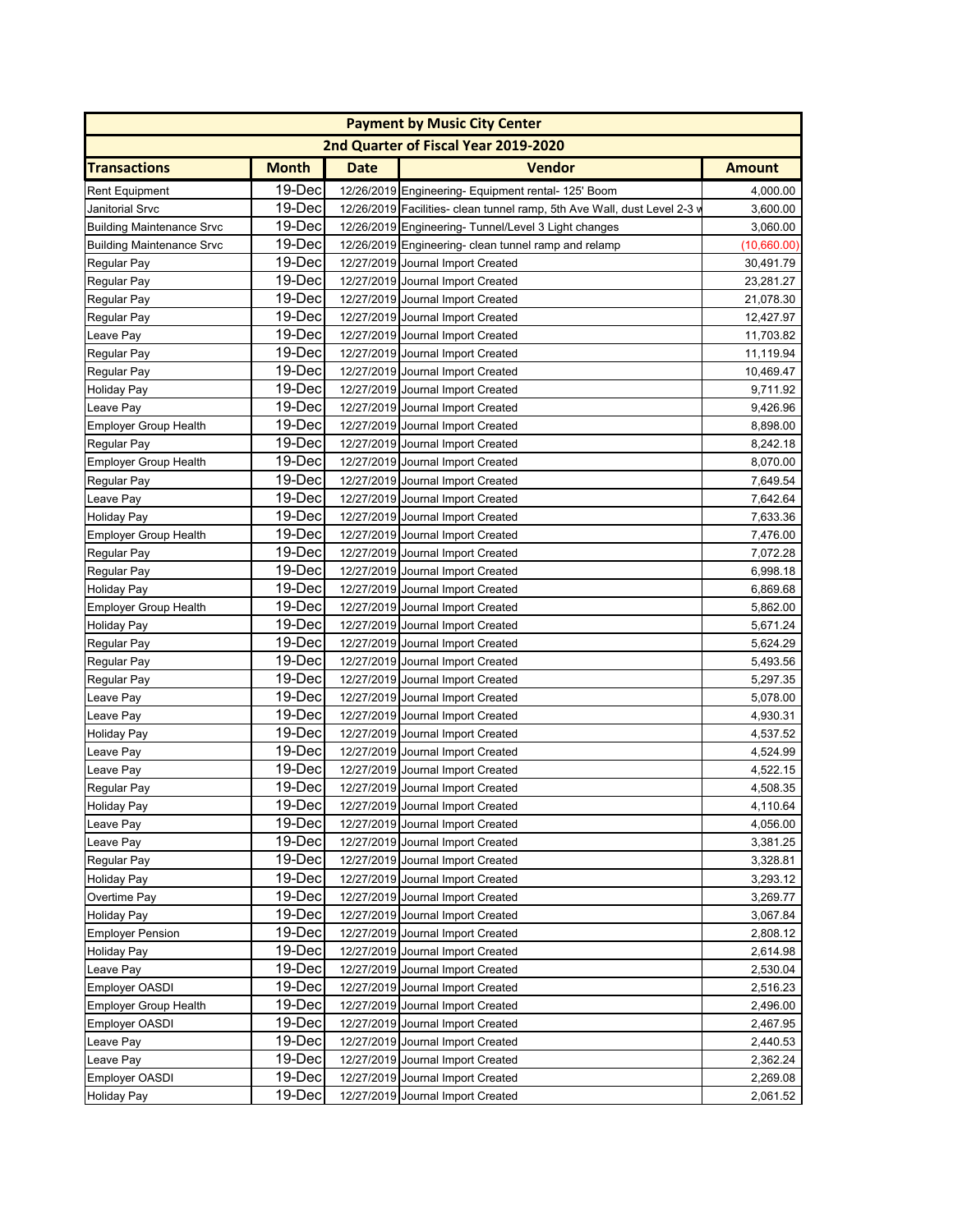|                              |              |             | <b>Payment by Music City Center</b>  |               |
|------------------------------|--------------|-------------|--------------------------------------|---------------|
|                              |              |             | 2nd Quarter of Fiscal Year 2019-2020 |               |
| <b>Transactions</b>          | <b>Month</b> | <b>Date</b> | <b>Vendor</b>                        | <b>Amount</b> |
| <b>Employer Pension</b>      | 19-Dec       |             | 12/27/2019 Journal Import Created    | 2,031.86      |
| <b>Holiday Pay</b>           | 19-Dec       |             | 12/27/2019 Journal Import Created    | 1,968.84      |
| <b>Employer Group Health</b> | 19-Dec       |             | 12/27/2019 Journal Import Created    | 1,962.00      |
| Overtime Pay                 | 19-Dec       |             | 12/27/2019 Journal Import Created    | 1,937.68      |
| <b>Employer Group Health</b> | 19-Dec       |             | 12/27/2019 Journal Import Created    | 1,863.00      |
| Leave Pay                    | 19-Dec       |             | 12/27/2019 Journal Import Created    | 1,856.80      |
| Regular Pay                  | 19-Dec       |             | 12/27/2019 Journal Import Created    | 1,856.38      |
| <b>Holiday Pay</b>           | 19-Dec       |             | 12/27/2019 Journal Import Created    | 1,845.28      |
| <b>Employer Group Health</b> | 19-Dec       |             | 12/27/2019 Journal Import Created    | 1,801.79      |
| <b>Holiday Pay</b>           | 19-Dec       |             | 12/27/2019 Journal Import Created    | 1,792.16      |
| Regular Pay                  | 19-Dec       |             | 12/27/2019 Journal Import Created    | 1,740.20      |
| <b>Holiday Pay</b>           | 19-Dec       |             | 12/27/2019 Journal Import Created    | 1,730.40      |
| Leave Pay                    | 19-Dec       |             | 12/27/2019 Journal Import Created    | 1,604.32      |
| <b>Employer OASDI</b>        | 19-Dec       |             | 12/27/2019 Journal Import Created    | 1,583.82      |
| <b>Employer Group Health</b> | 19-Dec       |             | 12/27/2019 Journal Import Created    | 1,548.00      |
| <b>Employer Group Health</b> | 19-Dec       |             | 12/27/2019 Journal Import Created    | 1,488.00      |
| Regular Pay                  | 19-Dec       |             | 12/27/2019 Journal Import Created    | 1,404.39      |
| Leave Pay                    | 19-Dec       |             | 12/27/2019 Journal Import Created    | 1,403.36      |
| <b>Employer OASDI</b>        | 19-Dec       |             | 12/27/2019 Journal Import Created    | 1,379.67      |
| <b>Holiday Pay</b>           | 19-Dec       |             | 12/27/2019 Journal Import Created    | 1,320.64      |
| CCA Employer 401K Plan       | 19-Dec       |             | 12/27/2019 Journal Import Created    | 1,283.49      |
| <b>Employer Group Health</b> | 19-Dec       |             | 12/27/2019 Journal Import Created    | 1,219.21      |
| <b>Holiday Pay</b>           | 19-Dec       |             | 12/27/2019 Journal Import Created    | 1,181.56      |
| <b>Employer OASDI</b>        | 19-Dec       |             | 12/27/2019 Journal Import Created    | 1,177.14      |
| <b>Employer Group Health</b> | 19-Dec       |             | 12/27/2019 Journal Import Created    | 1,140.00      |
| <b>Employer Pension</b>      | 19-Dec       |             | 12/27/2019 Journal Import Created    | 1,138.99      |
| CCA Employer 401K Plan       | 19-Dec       |             | 12/27/2019 Journal Import Created    | 1,049.83      |
| CCA Employer 401K Plan       | 19-Dec       |             | 12/27/2019 Journal Import Created    | 1,047.34      |
| <b>Holiday Pay</b>           | 19-Dec       |             | 12/27/2019 Journal Import Created    | 1,043.52      |
| <b>Employer Pension</b>      | 19-Dec       |             | 12/27/2019 Journal Import Created    | 1,037.52      |
| Leave Pay                    | 19-Dec       |             | 12/27/2019 Journal Import Created    | 997.62        |
| <b>Employer OASDI</b>        | 19-Dec       |             | 12/27/2019 Journal Import Created    | 977.14        |
| <b>Employer Group Health</b> | 19-Dec       |             | 12/27/2019 Journal Import Created    | 906.00        |
| <b>Employer Group Health</b> | 19-Dec       |             | 12/27/2019 Journal Import Created    | 906.00        |
| Leave Pay                    | 19-Decl      |             | 12/27/2019 Journal Import Created    | 814.51        |
| Employer OASDI               | 19-Dec       |             | 12/27/2019 Journal Import Created    | 789.75        |
| CCA Employer 401K Plan       | 19-Dec       |             | 12/27/2019 Journal Import Created    | 771.69        |
| Employer OASDI               | 19-Dec       |             | 12/27/2019 Journal Import Created    | 756.52        |
| <b>Employer Pension</b>      | 19-Dec       |             | 12/27/2019 Journal Import Created    | 748.10        |
| <b>Employer Group Health</b> | 19-Dec       |             | 12/27/2019 Journal Import Created    | 726.00        |
| CCA Employer 401K Plan       | 19-Dec       |             | 12/27/2019 Journal Import Created    | 659.56        |
| Holiday Pay                  | 19-Dec       |             | 12/27/2019 Journal Import Created    | 654.24        |
| Employer OASDI               | 19-Dec       |             | 12/27/2019 Journal Import Created    | 623.95        |
| <b>Employer Pension</b>      | 19-Dec       |             | 12/27/2019 Journal Import Created    | 620.25        |
| <b>Employer SSN Medical</b>  | 19-Dec       |             | 12/27/2019 Journal Import Created    | 588.48        |
| <b>Employer SSN Medical</b>  | 19-Dec       |             | 12/27/2019 Journal Import Created    | 577.17        |
| <b>Employer OASDI</b>        | 19-Dec       |             | 12/27/2019 Journal Import Created    | 561.39        |
| <b>Employer SSN Medical</b>  | 19-Dec       |             | 12/27/2019 Journal Import Created    | 530.68        |
| <b>Employer Group Health</b> | 19-Dec       |             | 12/27/2019 Journal Import Created    | 528.00        |
| <b>Employer OASDI</b>        | 19-Dec       |             | 12/27/2019 Journal Import Created    | 520.56        |
| <b>Employer Group Health</b> | 19-Dec       |             | 12/27/2019 Journal Import Created    | 513.00        |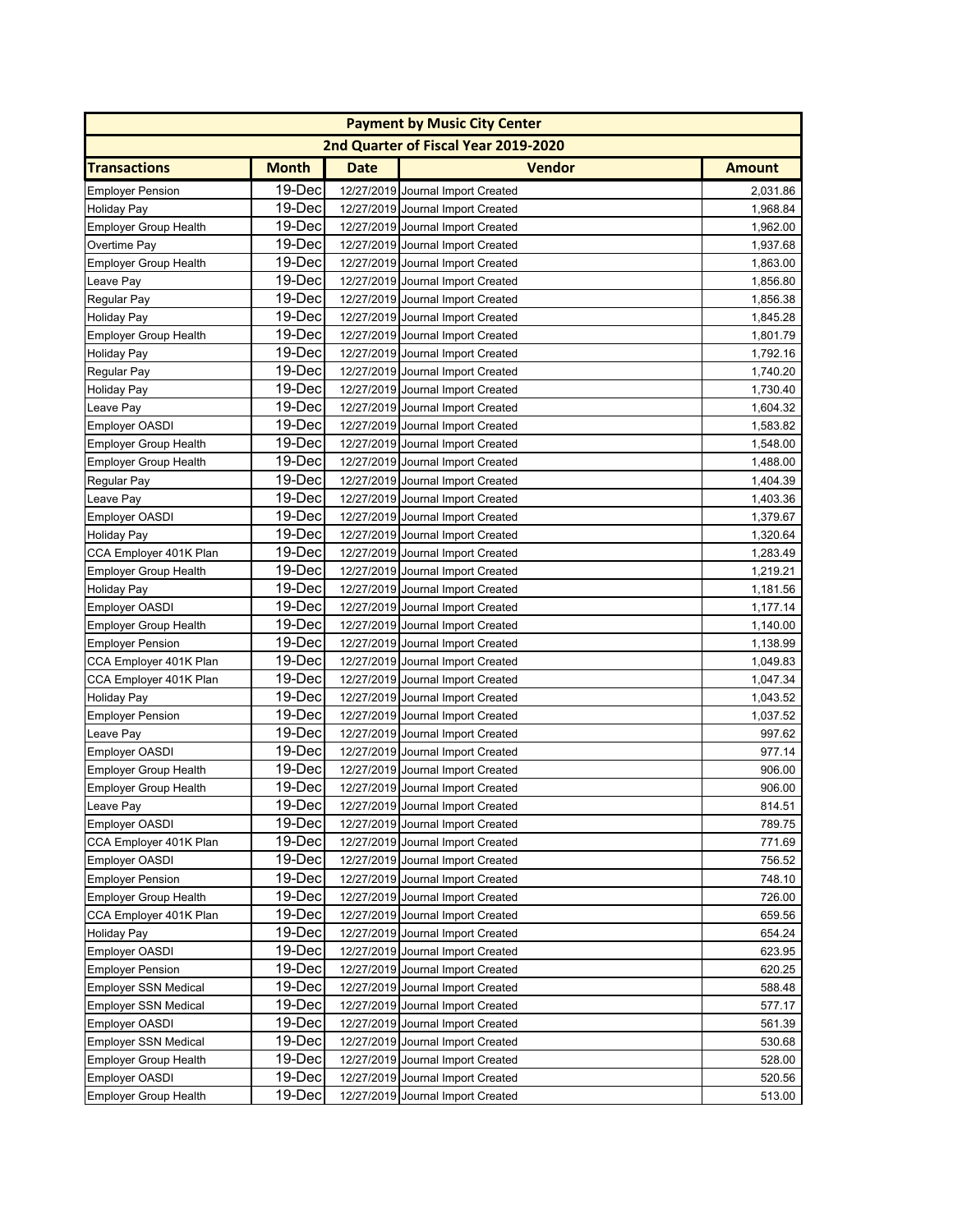|                              | <b>Payment by Music City Center</b> |             |                                      |               |  |  |
|------------------------------|-------------------------------------|-------------|--------------------------------------|---------------|--|--|
|                              |                                     |             | 2nd Quarter of Fiscal Year 2019-2020 |               |  |  |
| <b>Transactions</b>          | <b>Month</b>                        | <b>Date</b> | <b>Vendor</b>                        | <b>Amount</b> |  |  |
| CCA Employer 401K Plan       | 19-Dec                              |             | 12/27/2019 Journal Import Created    | 510.36        |  |  |
| CCA Employer 401K Plan       | 19-Dec                              |             | 12/27/2019 Journal Import Created    | 491.05        |  |  |
| Employer OASDI               | 19-Dec                              |             | 12/27/2019 Journal Import Created    | 486.95        |  |  |
| Employer OASDI               | 19-Dec                              |             | 12/27/2019 Journal Import Created    | 476.12        |  |  |
| <b>Employer Dental Group</b> | 19-Dec                              |             | 12/27/2019 Journal Import Created    | 440.37        |  |  |
| <b>Employer Pension</b>      | 19-Dec                              |             | 12/27/2019 Journal Import Created    | 432.92        |  |  |
| Leave Pay                    | 19-Dec                              |             | 12/27/2019 Journal Import Created    | 415.20        |  |  |
| <b>Employer Dental Group</b> | 19-Dec                              |             | 12/27/2019 Journal Import Created    | 382.14        |  |  |
| <b>Employer SSN Medical</b>  | 19-Dec                              |             | 12/27/2019 Journal Import Created    | 370.42        |  |  |
| <b>Employer OASDI</b>        | 19-Dec                              |             | 12/27/2019 Journal Import Created    | 350.77        |  |  |
| <b>Employer SSN Medical</b>  | 19-Dec                              |             | 12/27/2019 Journal Import Created    | 322.66        |  |  |
| Employer OASDI               | 19-Dec                              |             | 12/27/2019 Journal Import Created    | 316.38        |  |  |
| <b>Employer SSN Medical</b>  | 19-Dec                              |             | 12/27/2019 Journal Import Created    | 275.29        |  |  |
| Overtime Pay                 | 19-Dec                              |             | 12/27/2019 Journal Import Created    | 270.75        |  |  |
| <b>Employer OASDI</b>        | 19-Dec                              |             | 12/27/2019 Journal Import Created    | 270.13        |  |  |
| <b>Employer Group Health</b> | 19-Dec                              |             | 12/27/2019 Journal Import Created    | 264.00        |  |  |
| <b>Employer Dental Group</b> | 19-Dec                              |             | 12/27/2019 Journal Import Created    | 261.12        |  |  |
| CCA Employer 401K Plan       | 19-Dec                              |             | 12/27/2019 Journal Import Created    | 251.40        |  |  |
| Cafe Plan Pre-Tax Savings    | 19-Dec                              |             | 12/27/2019 Journal Import Created    | 247.62        |  |  |
| <b>Employer Dental Group</b> | 19-Dec                              |             | 12/27/2019 Journal Import Created    | 233.79        |  |  |
| <b>Employer SSN Medical</b>  | 19-Dec                              |             | 12/27/2019 Journal Import Created    | 228.53        |  |  |
| Cafe Plan Pre-Tax Savings    | 19-Dec                              |             | 12/27/2019 Journal Import Created    | 226.44        |  |  |
| CCA Employer 401K Plan       | 19-Dec                              |             | 12/27/2019 Journal Import Created    | 212.65        |  |  |
| Cafe Plan Pre-Tax Savings    | 19-Dec                              |             | 12/27/2019 Journal Import Created    | 203.82        |  |  |
| Employer OASDI               | 19-Dec                              |             | 12/27/2019 Journal Import Created    | 199.47        |  |  |
| <b>Employer Group Life</b>   | 19-Dec                              |             | 12/27/2019 Journal Import Created    | 189.95        |  |  |
| CCA Employer 401K Plan       | 19-Dec                              |             | 12/27/2019 Journal Import Created    | 184.73        |  |  |
| <b>Employer SSN Medical</b>  | 19-Dec                              |             | 12/27/2019 Journal Import Created    | 184.70        |  |  |
| CCA Employer 401K Plan       | 19-Dec                              |             | 12/27/2019 Journal Import Created    | 181.02        |  |  |
| Employer SSN Medical         | 19-Dec                              |             | 12/27/2019 Journal Import Created    | 176.93        |  |  |
| Employer Group Life          | 19-Dec                              |             | 12/27/2019 Journal Import Created    | 161.14        |  |  |
| Cafe Plan Pre-Tax Savings    | 19-Dec                              |             | 12/27/2019 Journal Import Created    | 154.18        |  |  |
| Overtime Pay                 | 19-Dec                              |             | 12/27/2019 Journal Import Created    | 153.58        |  |  |
| <b>Employer SSN Medical</b>  | 19-Dec                              |             | 12/27/2019 Journal Import Created    | 145.93        |  |  |
| Employer SSN Medical         | 19-Decl                             |             | 12/27/2019 Journal Import Created    | 131.29        |  |  |
| <b>Employer Dental Group</b> | 19-Dec                              |             | 12/27/2019 Journal Import Created    | 125.82        |  |  |
| <b>Employer SSN Medical</b>  | 19-Dec                              |             | 12/27/2019 Journal Import Created    | 121.74        |  |  |
| <b>Employer Group Life</b>   | 19-Dec                              |             | 12/27/2019 Journal Import Created    | 115.61        |  |  |
| <b>Employer SSN Medical</b>  | 19-Dec                              |             | 12/27/2019 Journal Import Created    | 113.88        |  |  |
| <b>Employer Group Life</b>   | 19-Dec                              |             | 12/27/2019 Journal Import Created    | 113.32        |  |  |
| <b>Employer SSN Medical</b>  | 19-Dec                              |             | 12/27/2019 Journal Import Created    | 111.34        |  |  |
| Overtime Pay                 | 19-Dec                              |             | 12/27/2019 Journal Import Created    | 106.59        |  |  |
| <b>Employer SSN Medical</b>  | 19-Dec                              |             | 12/27/2019 Journal Import Created    | 82.04         |  |  |
| <b>Employer Dental Group</b> | 19-Dec                              |             | 12/27/2019 Journal Import Created    | 81.87         |  |  |
| Overtime Pay                 | 19-Dec                              |             | 12/27/2019 Journal Import Created    | 76.95         |  |  |
| Overtime Pay                 | 19-Dec                              |             | 12/27/2019 Journal Import Created    | 74.23         |  |  |
| <b>Employer SSN Medical</b>  | 19-Dec                              |             | 12/27/2019 Journal Import Created    | 74.00         |  |  |
| <b>Employer Dental Group</b> | 19-Dec                              |             | 12/27/2019 Journal Import Created    | 72.39         |  |  |
| Cafe Plan Pre-Tax Savings    | 19-Dec                              |             | 12/27/2019 Journal Import Created    | 70.60         |  |  |
| Overtime Pay                 | 19-Dec                              |             | 12/27/2019 Journal Import Created    | 65.86         |  |  |
| <b>Employer SSN Medical</b>  | 19-Dec                              |             | 12/27/2019 Journal Import Created    | 63.18         |  |  |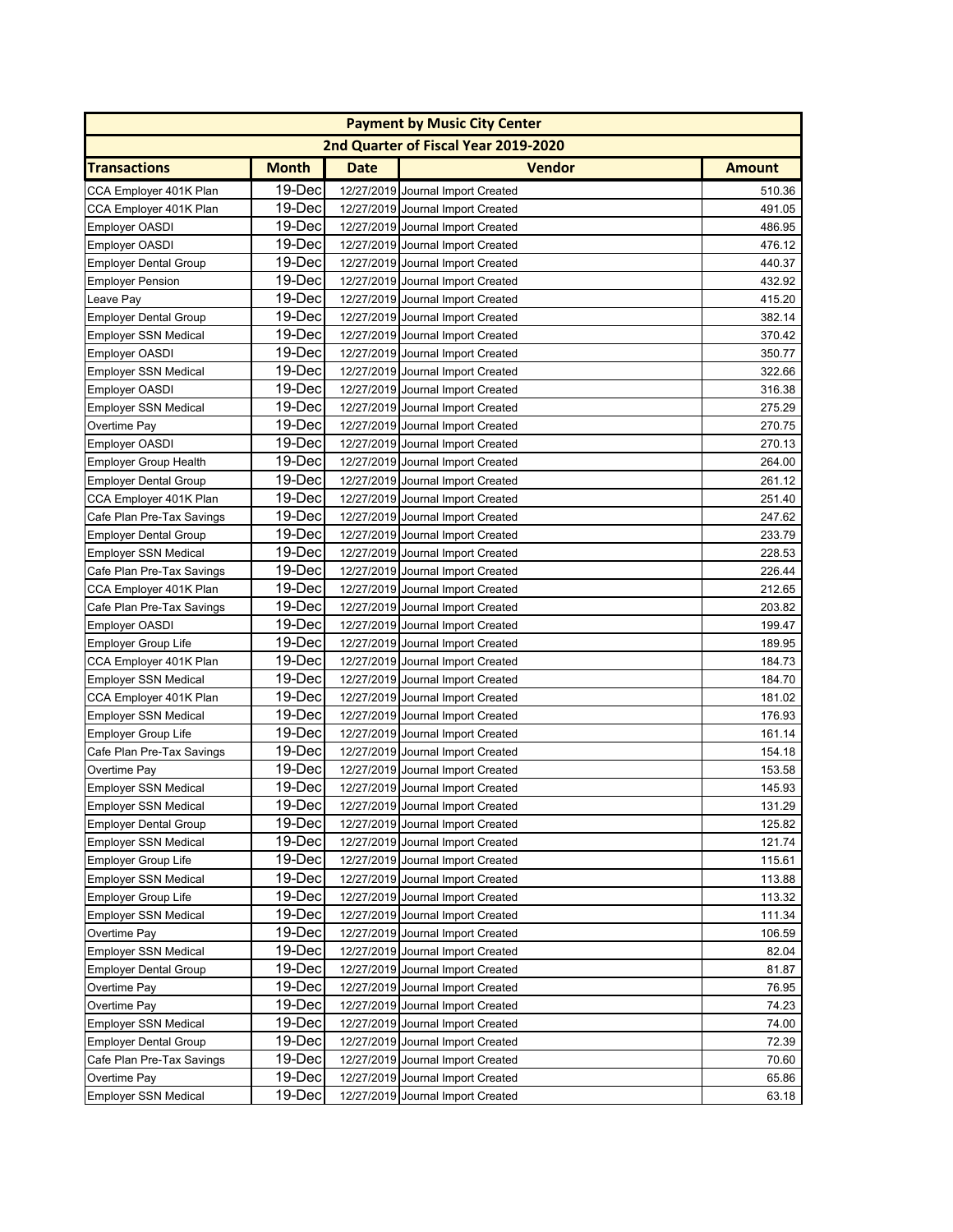|                              | <b>Payment by Music City Center</b> |             |                                                        |               |  |  |
|------------------------------|-------------------------------------|-------------|--------------------------------------------------------|---------------|--|--|
|                              |                                     |             | 2nd Quarter of Fiscal Year 2019-2020                   |               |  |  |
| <b>Transactions</b>          | <b>Month</b>                        | <b>Date</b> | <b>Vendor</b>                                          | <b>Amount</b> |  |  |
| <b>Employer Dental Group</b> | 19-Dec                              |             | 12/27/2019 Journal Import Created                      | 62.91         |  |  |
| <b>Employer Dental Group</b> | 19-Dec                              |             | 12/27/2019 Journal Import Created                      | 59.34         |  |  |
| <b>Employer Group Life</b>   | 19-Dec                              |             | 12/27/2019 Journal Import Created                      | 58.95         |  |  |
| Cafe Plan Pre-Tax Savings    | 19-Dec                              |             | 12/27/2019 Journal Import Created                      | 56.55         |  |  |
| Cafe Plan Pre-Tax Savings    | 19-Dec                              |             | 12/27/2019 Journal Import Created                      | 51.23         |  |  |
| <b>Employer Dental Group</b> | 19-Dec                              |             | 12/27/2019 Journal Import Created                      | 49.86         |  |  |
| <b>Employer SSN Medical</b>  | 19-Dec                              |             | 12/27/2019 Journal Import Created                      | 46.65         |  |  |
| <b>Employer Group Life</b>   | 19-Dec                              |             | 12/27/2019 Journal Import Created                      | 45.85         |  |  |
| <b>Employer Dental Group</b> | 19-Dec                              |             | 12/27/2019 Journal Import Created                      | 43.22         |  |  |
| Cafe Plan Pre-Tax Savings    | 19-Dec                              |             | 12/27/2019 Journal Import Created                      | 43.21         |  |  |
| <b>Employer Dental Group</b> | 19-Dec                              |             | 12/27/2019 Journal Import Created                      | 42.72         |  |  |
| Cafe Plan Pre-Tax Savings    | 19-Dec                              |             | 12/27/2019 Journal Import Created                      | 41.91         |  |  |
| <b>Employer Dental Group</b> | 19-Dec                              |             | 12/27/2019 Journal Import Created                      | 39.88         |  |  |
| Overtime Pay                 | 19-Dec                              |             | 12/27/2019 Journal Import Created                      | 35.08         |  |  |
| Cafe Plan Pre-Tax Savings    | 19-Dec                              |             | 12/27/2019 Journal Import Created                      | 34.39         |  |  |
| Cafe Plan Pre-Tax Savings    | 19-Dec                              |             | 12/27/2019 Journal Import Created                      | 33.51         |  |  |
| <b>Employer Dental Group</b> | 19-Dec                              |             | 12/27/2019 Journal Import Created                      | 33.24         |  |  |
| Cafe Plan Pre-Tax Savings    | 19-Dec                              |             | 12/27/2019 Journal Import Created                      | 30.57         |  |  |
| <b>Employer Group Life</b>   | 19-Dec                              |             | 12/27/2019 Journal Import Created                      | 30.46         |  |  |
| <b>Employer Dental Group</b> | 19-Dec                              |             | 12/27/2019 Journal Import Created                      | 29.67         |  |  |
| <b>Employer Dental Group</b> | 19-Dec                              |             | 12/27/2019 Journal Import Created                      | 29.67         |  |  |
| <b>Employer Group Life</b>   | 19-Dec                              |             | 12/27/2019 Journal Import Created                      | 26.20         |  |  |
| <b>Employer Group Life</b>   | 19-Dec                              |             | 12/27/2019 Journal Import Created                      | 26.20         |  |  |
| <b>Employer Group Life</b>   | 19-Dec                              |             | 12/27/2019 Journal Import Created                      | 26.20         |  |  |
| <b>Employer Dental Group</b> | 19-Dec                              |             | 12/27/2019 Journal Import Created                      | 26.10         |  |  |
| <b>Employer Dental Group</b> | 19-Dec                              |             | 12/27/2019 Journal Import Created                      | 26.10         |  |  |
| Cafe Plan Pre-Tax Savings    | 19-Dec                              |             | 12/27/2019 Journal Import Created                      | 25.51         |  |  |
| Cafe Plan Pre-Tax Savings    | 19-Dec                              |             | 12/27/2019 Journal Import Created                      | 25.08         |  |  |
| Cafe Plan Pre-Tax Savings    | 19-Dec                              |             | 12/27/2019 Journal Import Created                      | 22.26         |  |  |
| <b>Employer Group Life</b>   | 19-Dec                              |             | 12/27/2019 Journal Import Created                      | 19.65         |  |  |
| <b>Employer Group Life</b>   | 19-Dec                              |             | 12/27/2019 Journal Import Created                      | 19.65         |  |  |
| <b>Employer Group Life</b>   | 19-Dec                              |             | 12/27/2019 Journal Import Created                      | 19.65         |  |  |
| <b>Employer Group Life</b>   | 19-Dec                              |             | 12/27/2019 Journal Import Created                      | 17.03         |  |  |
| <b>Employer Group Life</b>   | 19-Dec                              |             | 12/27/2019 Journal Import Created                      | 15.72         |  |  |
| Cafe Plan Pre-Tax Savings    | 19-Decl                             |             | 12/27/2019 Journal Import Created                      | 15.67         |  |  |
| Cafe Plan Pre-Tax Savings    | 19-Dec                              |             | 12/27/2019 Journal Import Created                      | 13.42         |  |  |
| <b>Employer Group Life</b>   | 19-Dec                              |             | 12/27/2019 Journal Import Created                      | 13.10         |  |  |
| <b>Employer Group Life</b>   | 19-Dec                              |             | 12/27/2019 Journal Import Created                      | 13.10         |  |  |
| <b>Employer Group Life</b>   | 19-Dec                              |             | 12/27/2019 Journal Import Created                      | 13.10         |  |  |
| FSA Pre-Tax Savings          | 19-Dec                              |             | 12/27/2019 Journal Import Created                      | 10.74         |  |  |
| Cafe Plan Pre-Tax Savings    | 19-Dec                              |             | 12/27/2019 Journal Import Created                      | 8.77          |  |  |
| FSA Pre-Tax Savings          | 19-Dec                              |             | 12/27/2019 Journal Import Created                      | 7.94          |  |  |
| FSA Pre-Tax Savings          | 19-Dec                              |             | 12/27/2019 Journal Import Created                      | 7.94          |  |  |
| FSA Pre-Tax Savings          | 19-Dec                              |             | 12/27/2019 Journal Import Created                      | 5.88          |  |  |
| Regular Pay                  | 19-Dec                              |             | 12/27/2019 Journal Import Created                      | (0.01)        |  |  |
| Regular Pay                  | 19-Dec                              |             | 12/27/2019 Journal Import Created                      | (0.02)        |  |  |
| Regular Pay                  | 19-Dec                              |             | 12/27/2019 Journal Import Created                      | (1,538.47)    |  |  |
| Food & Ice                   | 19-Dec                              |             | 12/30/2019 MCC Partner Appreciation Reception-11/22/19 | 1,893.25      |  |  |
| Food & Ice                   | 19-Dec                              |             | 12/30/2019 Purchasing DBE Breakfast- 12/11/19          | 1,032.50      |  |  |
| <b>Bi-Weekly Advance</b>     | 19-Dec                              |             | 12/30/2019 Reclass K Downs payroll advance BU          | 654.92        |  |  |
| Food & Ice                   | 19-Dec                              |             | 12/30/2019 MCC Birthday Lunch- 12/13/19                | 475.40        |  |  |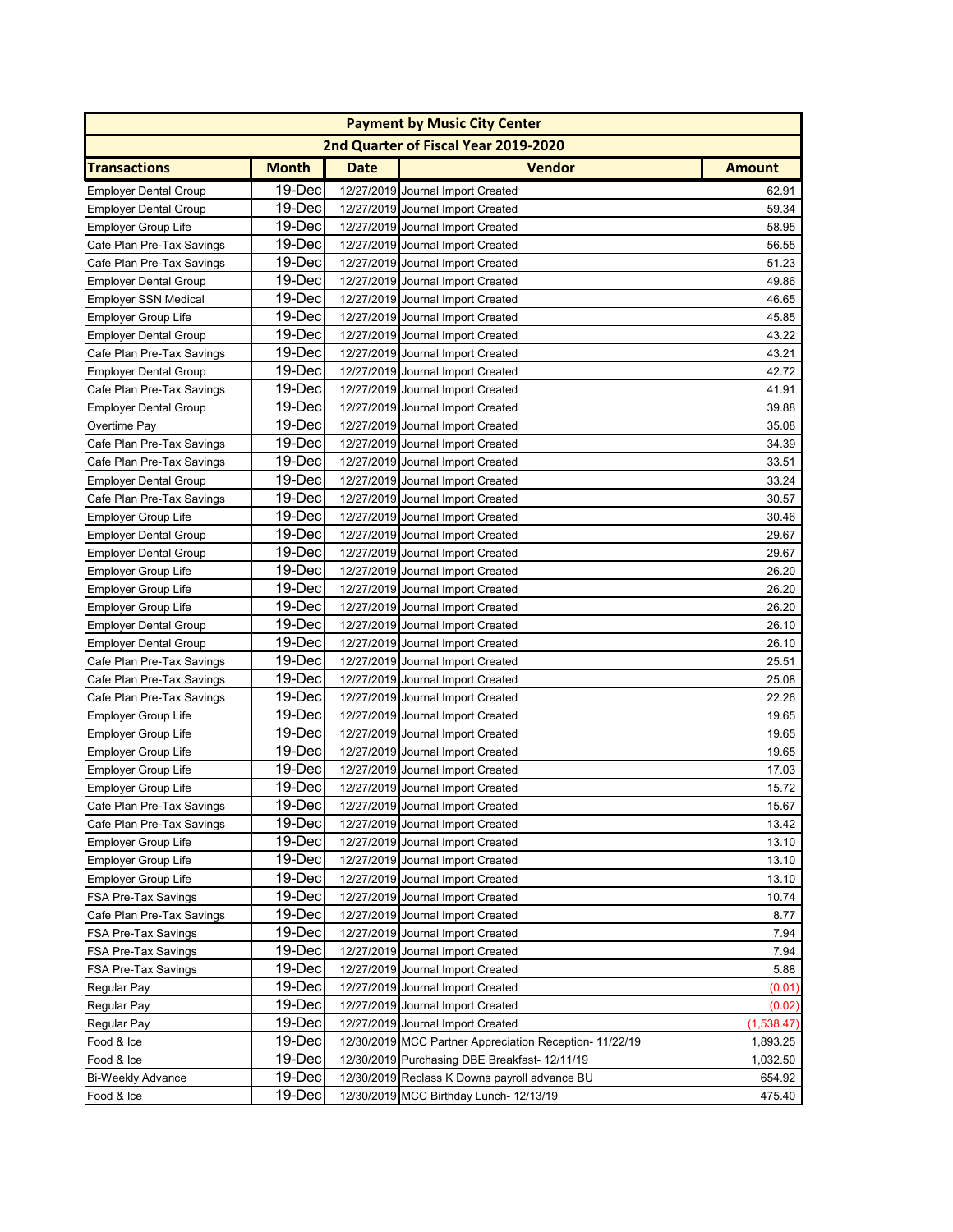|                                  | <b>Payment by Music City Center</b> |             |                                                                 |               |  |  |
|----------------------------------|-------------------------------------|-------------|-----------------------------------------------------------------|---------------|--|--|
|                                  |                                     |             | 2nd Quarter of Fiscal Year 2019-2020                            |               |  |  |
| <b>Transactions</b>              | <b>Month</b>                        | <b>Date</b> | <b>Vendor</b>                                                   | <b>Amount</b> |  |  |
| <b>Cable Television</b>          | 19-Dec                              |             | 12/30/2019 January- Cable service                               | 460.20        |  |  |
| Food & Ice                       | 19-Dec                              |             | 12/30/2019 MCC Training- 12/11/19                               | 364.64        |  |  |
| Food & Ice                       | 19-Dec                              |             | 12/30/2019 MCC Holiday Luncheon- 12/12/19                       | 248.90        |  |  |
| Food & Ice                       | 19-Dec                              |             | 12/30/2019 Hunter's Lane Job Shadow- 11/21/19                   | 247.75        |  |  |
| Food & Ice                       | 19-Dec                              |             | 12/30/2019 Convention Center Authority Meeting- 12/12/19        | 169.58        |  |  |
| Food & Ice                       | 19-Dec                              |             | 12/30/2019 MCC Training- 12/10/19                               | 108.28        |  |  |
| Food & Ice                       | 19-Dec                              |             | 12/30/2019 NAEYC Pre-Con- 11/18/19                              | 70.18         |  |  |
| Food & Ice                       | 19-Dec                              |             | 12/30/2019 MCC Engineering-drinks-11/22/19                      | 54.40         |  |  |
| <b>Bi-Weekly Advance</b>         | 19-Dec                              |             | 12/30/2019 Bi Weekly Advance REIM                               | (654.92)      |  |  |
| <b>Bi-Weekly Advance</b>         | 19-Dec                              |             | 12/30/2019 Reclass K Downs payroll advance BU                   | (654.92)      |  |  |
| Repair & Maint Supply            | 19-Dec                              |             | 12/31/2019 Journal Import Created                               | 18,785.78     |  |  |
| <b>Building Maintenance Srvc</b> | 19-Dec                              |             | 12/31/2019 Journal Import Created                               | 18,372.02     |  |  |
| Other Rpr & Maint Srvc           | 19-Dec                              |             | 12/31/2019 Journal Import Created                               | 12,134.02     |  |  |
| Other Rpr & Maint Srvc           | 19-Dec                              |             | 12/31/2019 AL TAGLIO Workstations & Chafers and pans- 20190314A | 11,536.58     |  |  |
| Other Rpr & Maint Srvc           | 19-Dec                              |             | 12/31/2019 Journal Import Created                               | 9,210.00      |  |  |
| <b>Building Maintenance Srvc</b> | 19-Dec                              |             | 12/31/2019 Journal Import Created                               | 9,147.47      |  |  |
| <b>Electrical Supply</b>         | 19-Dec                              |             | 12/31/2019 Journal Import Created                               | 7,457.70      |  |  |
| Water                            | 19-Dec                              |             | 12/31/2019 Journal Import Created                               | 6,221.79      |  |  |
| Plumbing/HVAC Maintain Srvc      | 19-Dec                              |             | 12/31/2019 Journal Import Created                               | 6,038.35      |  |  |
| <b>Management Consultant</b>     | 19-Dec                              |             | 12/31/2019 Journal Import Created                               | 5,600.00      |  |  |
| <b>Paint Supply</b>              | 19-Dec                              |             | 12/31/2019 Journal Import Created                               | 4,846.23      |  |  |
| Printing/Binding                 | 19-Dec                              |             | 12/31/2019 Journal Import Created                               | 4,457.76      |  |  |
| Temporary Service                | 19-Dec                              |             | 12/31/2019 ELITE INV#253586 RCLS                                | 3,453.41      |  |  |
| <b>Internet Services</b>         | 19-Dec                              |             | 12/31/2019 Technology- December internet services               | 2,921.95      |  |  |
| Other Rpr & Maint Srvc           | 19-Dec                              |             | 12/31/2019 Journal Import Created                               | 2,700.00      |  |  |
| Computer Hardware <\$10K         | 19-Dec                              |             | 12/31/2019 Journal Import Created                               | 2,537.86      |  |  |
| Water                            | 19-Dec                              |             | 12/31/2019 Journal Import Created                               | 2,501.69      |  |  |
| Other Rpr & Maint Srvc           | 19-Dec                              |             | 12/31/2019 Journal Import Created                               | 2,369.55      |  |  |
| <b>HHold &amp; Jnitr Supply</b>  | 19-Dec                              |             | 12/31/2019 Journal Import Created                               | 2,027.11      |  |  |
| <b>HVAC Supply</b>               | 19-Dec                              |             | 12/31/2019 Journal Import Created                               | 1,928.00      |  |  |
| Small Equipment Supply           | 19-Dec                              |             | 12/31/2019 Journal Import Created                               | 1,786.52      |  |  |
| Other Rpr & Maint Srvc           | 19-Dec                              |             | 12/31/2019 Journal Import Created                               | 1,422.38      |  |  |
| Uniform Cleaning Service         | 19-Dec                              |             | 12/31/2019 Parking- uniform cleaning- December                  | 1,278.56      |  |  |
| Offc & Admin Supply              | 19-Dec                              |             | 12/31/2019 Journal Import Created                               | 953.20        |  |  |
| Small Equipment Supply           | 19-Dec                              |             | 12/31/2019 Journal Import Created                               | 860.35        |  |  |
| <b>Temporary Service</b>         | 19-Dec                              |             | 12/31/2019 ELITE INV#252282 RCLS                                | 856.80        |  |  |
| <b>Temporary Service-Reimb</b>   | 19-Dec                              |             | 12/31/2019 DECEMBER TEMP LABOR                                  | 837.97        |  |  |
| Lumber/Wood Products             | 19-Dec                              |             | 12/31/2019 Journal Import Created                               | 690.00        |  |  |
| <b>Bi-Weekly Advance</b>         | 19-Dec                              |             | 12/31/2019 BI WEEKLY PAY ADVANCE                                | 654.92        |  |  |
| <b>Small Equipment Supply</b>    | 19-Dec                              |             | 12/31/2019 Journal Import Created                               | 633.00        |  |  |
| Signs                            | 19-Dec                              |             | 12/31/2019 Journal Import Created                               | 600.00        |  |  |
| Offc & Admin Supply              | 19-Dec                              |             | 12/31/2019 Journal Import Created                               | 580.52        |  |  |
| Postage & Delivery Srvc          | 19-Dec                              |             | 12/31/2019 Journal Import Created                               | 542.68        |  |  |
| Offc & Admin Supply              | 19-Dec                              |             | 12/31/2019 Journal Import Created                               | 473.25        |  |  |
| Offc & Admin Supply              | 19-Dec                              |             | 12/31/2019 Journal Import Created                               | 450.36        |  |  |
| <b>HHold &amp; Jnitr Supply</b>  | 19-Dec                              |             | 12/31/2019 Journal Import Created                               | 395.73        |  |  |
| Postage & Delivery Srvc          | 19-Dec                              |             | 12/31/2019 Journal Import Created                               | 380.00        |  |  |
| <b>HVAC Supply</b>               | 19-Dec                              |             | 12/31/2019 Journal Import Created                               | 314.50        |  |  |
| <b>HHold &amp; Jnitr Supply</b>  | 19-Dec                              |             | 12/31/2019 Journal Import Created                               | 237.44        |  |  |
| Other Rpr & Maint Srvc           | 19-Dec                              |             | 12/31/2019 Journal Import Created                               | 222.00        |  |  |
| Postage & Delivery Srvc          | 19-Dec                              |             | 12/31/2019 Journal Import Created                               | 141.73        |  |  |